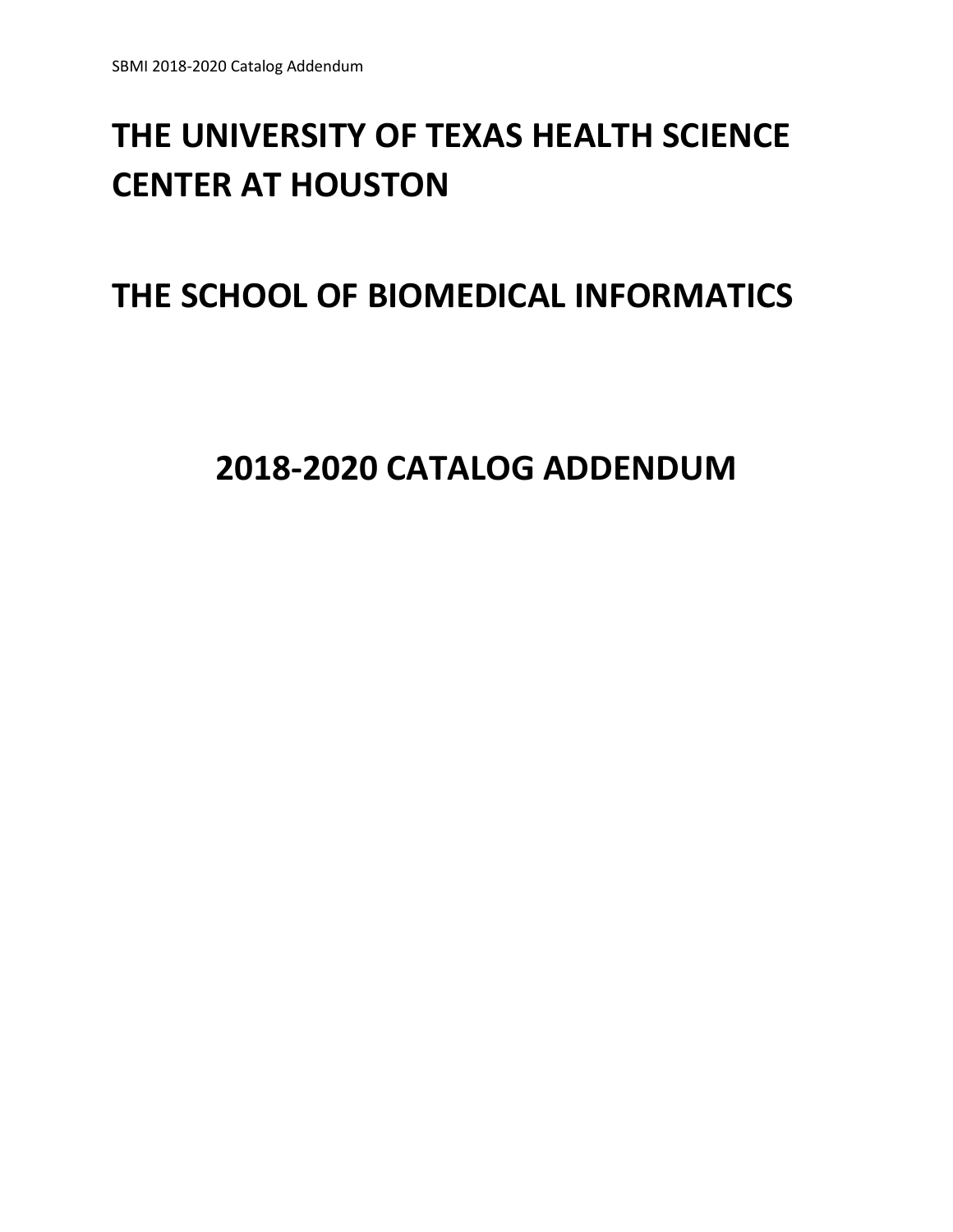# **ADDENDUM TO**

# **School of Biomedical Informatics**

#### **2018-2020 Catalog**

**Reason for change: Progression requirements were outlined and must be added for the new DHI degree program.**

**Addition of DHI program Progression requirements (page 67)**

# Progression

The DHI Progression Gates or Milestones are required tasks and assignments that must be completed, in a satisfactory manner, during each specified semester. Said Progression Gates are outlined in the DHI Progression Gates Canvas course. These Progression Gates include required attendance at all on campus DHI Visits/Seminars that take place in Houston.

Failure to complete ANY Progression Gate can result in a student being referred to SBMI's Admissions, Progression & Graduate Committee for student review and potential disciplinary action. Students must resolve all outstanding Progression Gates by the end of the next semester or they will be unable to enroll going forward.

All DHI Students must work with their Academic Advisor regarding any issues regarding Progression Gate completion.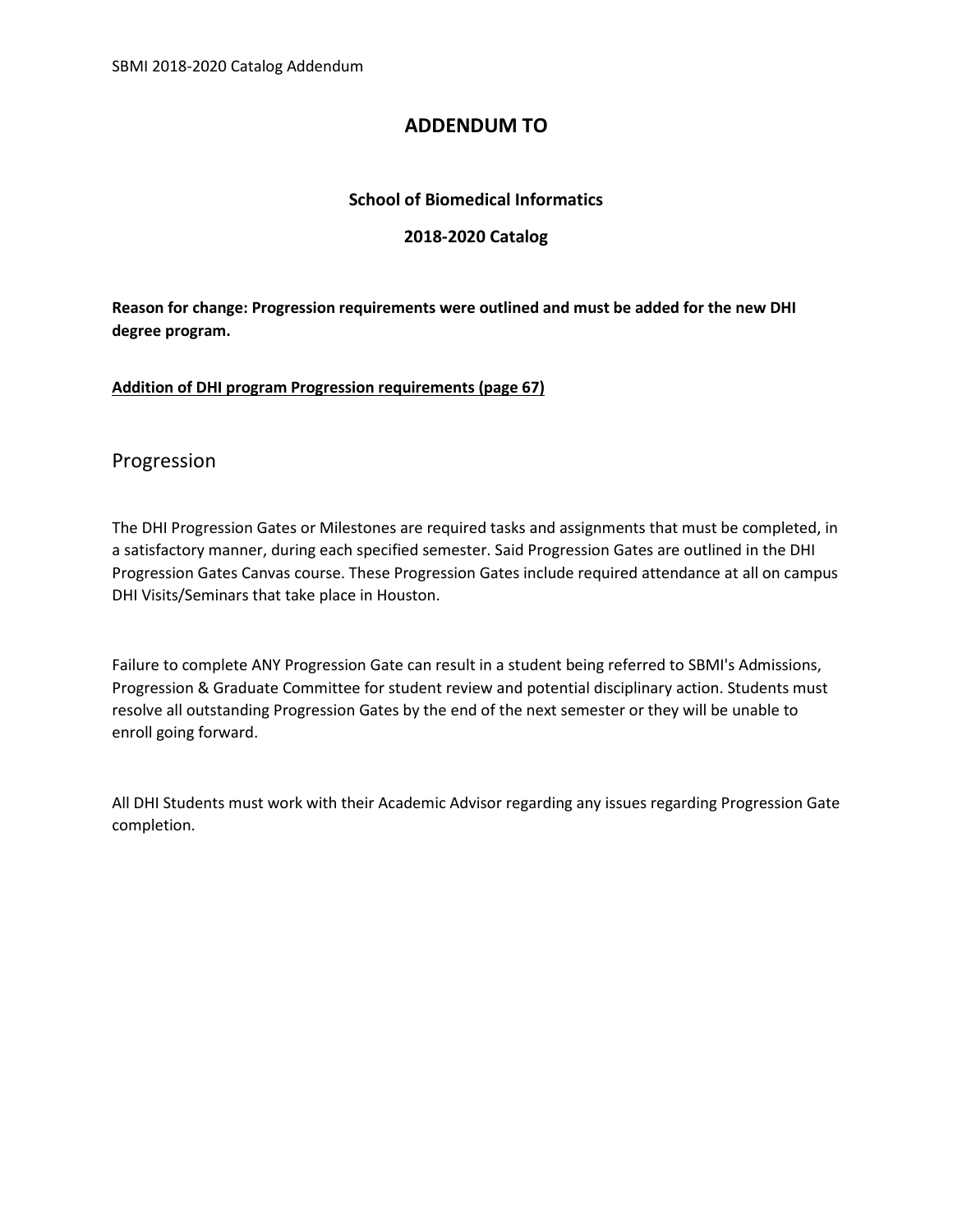

# The University of Texas<br>School of Biomedical Informatics at Houston

The University of Texas Health Science Center at Houston is accredited by the Southern Association of Colleges and Schools Commission on Colleges to award certificate, baccalaureate, master's, doctorate and special professional degrees. Contact the Commission on Colleges at 1866 Southern Lane, Decatur, Georgia 30033-4097 or call 404-679-4500 for questions about the accreditation of The University of Texas Health Science Center at Houston.

This catalog is a general information publication only. It is not intended to nor does it contain all regulations that relate to students. Applicants, students, and faculty are referred to The University of Texas Health Science Center at Houston General Catalog. The provisions of this catalog and/or the General Catalog do not constitute a contract, express or implied, between any applicant, student or faculty member and The University of Texas School of Biomedical Informatics at Houston or The University of Texas System. The University of Texas School of Biomedical Informatics at Houston reserves the right to withdraw courses at any time, to change fees or tuition, calendar, curriculum, degree requirements, graduation procedures, and any other requirements affecting students. Changes will become effective whenever the proper authorities so determine and will apply to both prospective students and those already enrolled.

To the extent provided by applicable law, no person shall be excluded from participation in, denied the benefits of, or be subject to discrimination under any program or activity sponsored or conducted by UTHealth on the basis of race, color, national origin, religion, sex, sexual orientation, gender expression or gender identity, age, veteran status, genetic information, or any other basis prohibited by law.

# 2018-2020 CATALOG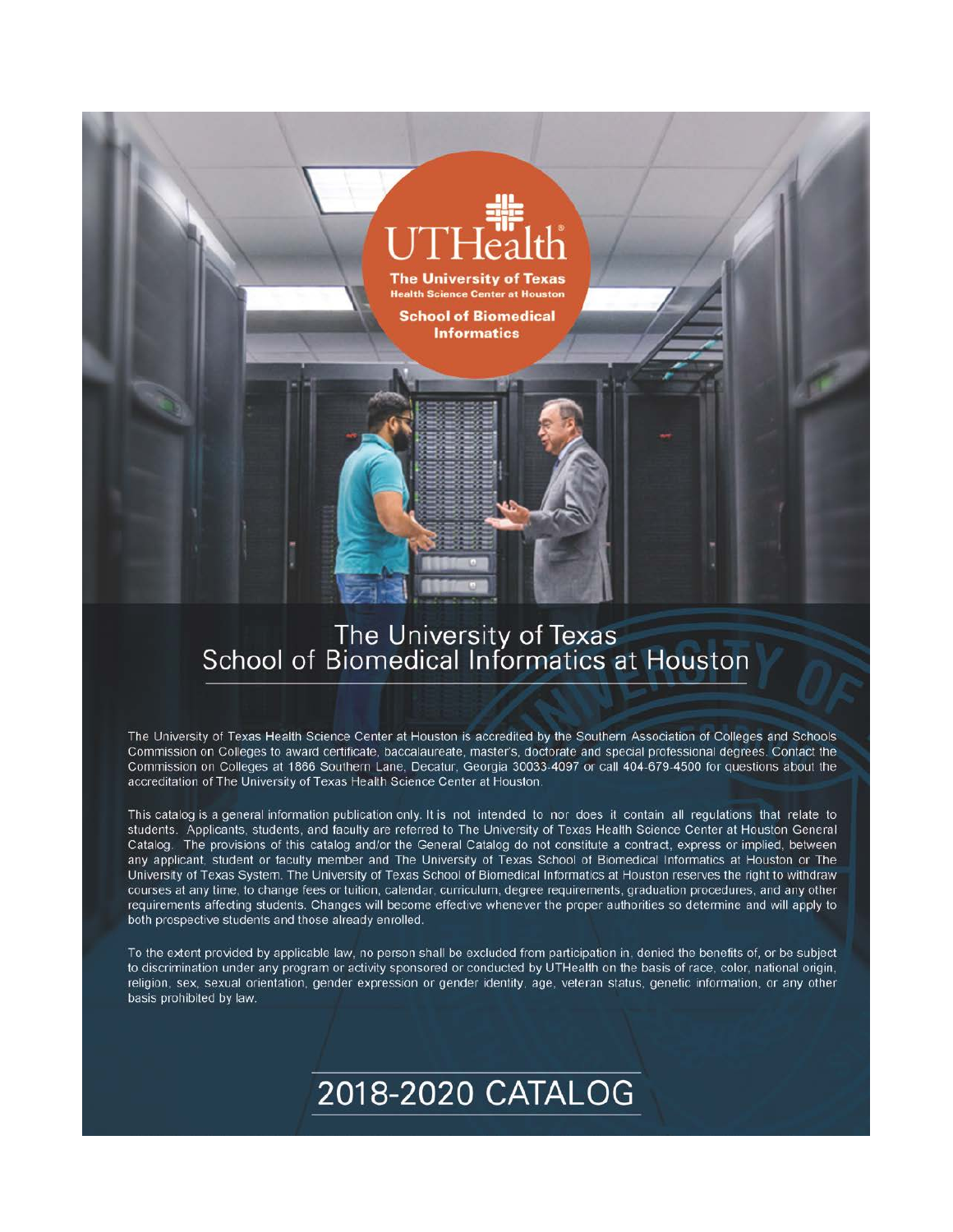School of Biomedical Informatics ii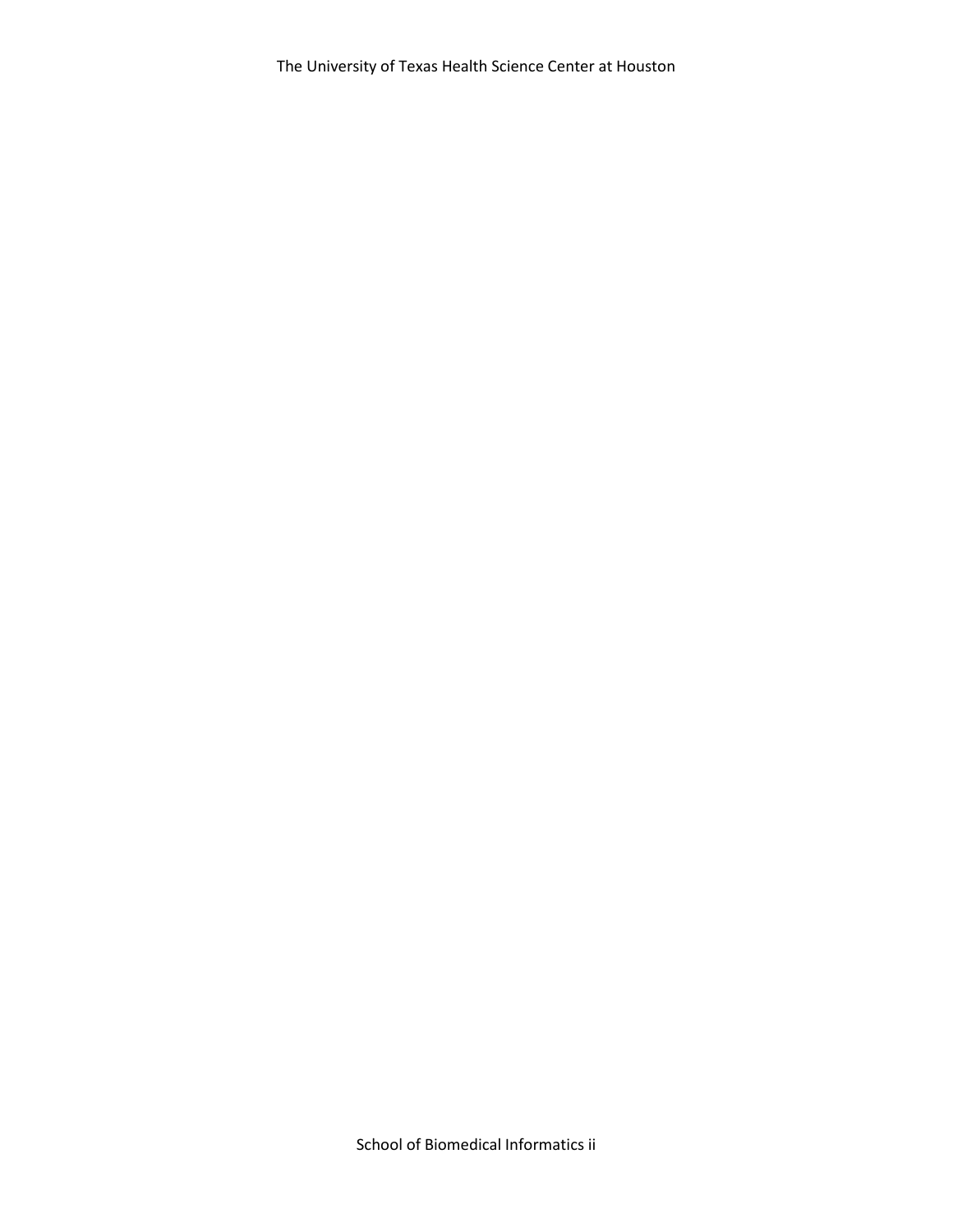# **School of Biomedical Informatics Table of Contents**

| <b>Message from the Dean</b>                                                     | $\mathbf{1}$ |
|----------------------------------------------------------------------------------|--------------|
| <b>Academic Calendar</b>                                                         | 3            |
| <b>Administration</b>                                                            | 4            |
| <b>Graduate Faculty</b>                                                          | 4            |
| Mission of the University of Texas School of Biomedical Informatics at Houston   | 5            |
| The University of Texas School of Biomedical Informatics at Houston              | 6            |
| <b>Application Information</b>                                                   | 7            |
| <b>Enrollment Status</b>                                                         | 10           |
| <b>Financial Information</b>                                                     | 11           |
| <b>Optional and Mandatory Fees</b>                                               | 11           |
| <b>Application Fees</b>                                                          | 11           |
| Tuition                                                                          | 11           |
| <b>Fees and Charges</b>                                                          | 11           |
| <b>Graduation Fee</b>                                                            | 12           |
| Laboratory Fees                                                                  | 12           |
| <b>Student Services Fee</b>                                                      | 12           |
| <b>Technology Fee</b>                                                            | 13           |
| <b>Student Records Fee</b>                                                       | 13           |
| <b>Optional Fees</b>                                                             | 13           |
| Professional Liability Insurance                                                 | 13           |
| Competitive Academic Scholarship Awards                                          | 14           |
| Summary of Estimated Annual Fees and Expenses Based on Full time enrollment      | 14           |
| Program Expenses                                                                 | 14           |
| Estimated Program Expenses for Biomedical Informatics Master's programs per year | 15           |
| <b>Academic Standards, Policies, and Procedures</b>                              | 17           |
| <b>Grading System</b>                                                            | 17           |
| <b>Grade Reports</b>                                                             | 17           |
| <b>Student in Good Standing</b>                                                  | 19           |
| <b>Academic Probation</b>                                                        | 19           |
| <b>Student Conduct and Discipline</b>                                            | 19           |
| <b>Course Attendance</b>                                                         | 19           |
| <b>Grade Grievance Procedure</b>                                                 | 20           |
| <b>Academic Dismissal and Appeal</b>                                             | 20           |
| <b>Reapplication Following Dismissal</b>                                         | 21           |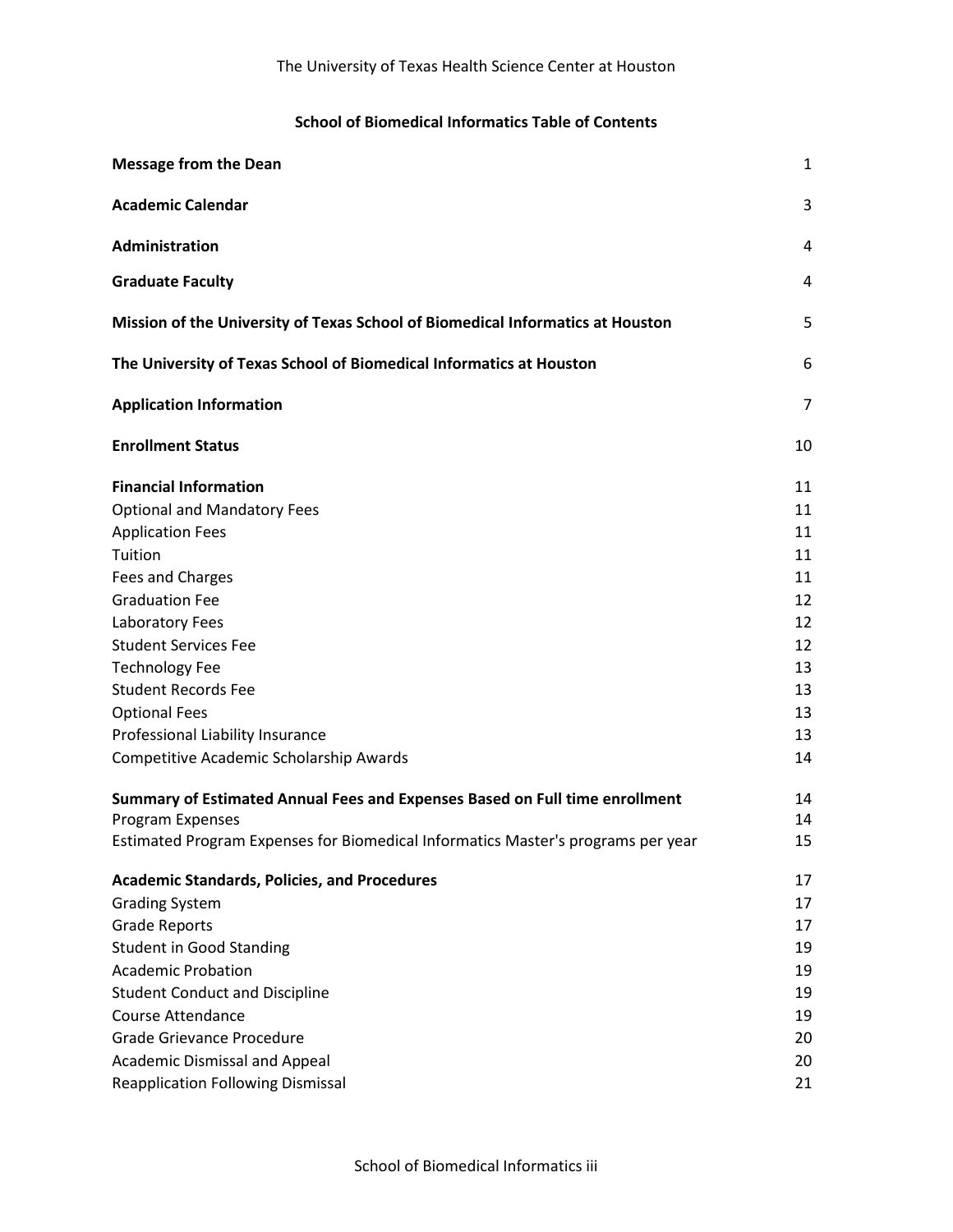| <b>Transfer Credit</b>                                                                 | 21 |
|----------------------------------------------------------------------------------------|----|
| Petitioning for Course Equivalency                                                     | 21 |
| Transfer Between Academic Programs                                                     | 21 |
| Reentry after Non-Attendance                                                           | 22 |
| Deferment for Newly Admitted Students                                                  | 22 |
| Resignation from the University                                                        | 22 |
| Clearance for Resignation, Graduation, or Dismissal                                    | 22 |
| <b>Medical Leave of Absence</b>                                                        | 22 |
| <b>Course Accommodation Request</b>                                                    |    |
|                                                                                        | 23 |
| Registering / Adding a Course                                                          | 23 |
| Dropping or Withdrawing from a Course                                                  | 23 |
| Auditing a Course                                                                      | 24 |
| Concurrent/Inter-institutional Enrollment                                              | 24 |
| <b>General Degree Requirements</b>                                                     | 24 |
| In Residence Requirement                                                               | 24 |
| <b>Academic Honesty</b>                                                                | 24 |
| Plagiarism/Self-Plagiarism                                                             | 25 |
| <b>Student Organizations</b>                                                           | 25 |
| <b>Student Governance Organization</b>                                                 | 25 |
| <b>Educational Programs</b>                                                            | 27 |
| <b>Biomedical Informatics</b>                                                          | 27 |
| <b>Essential Skills for Health Informaticians</b>                                      | 27 |
| Program Philosophy                                                                     | 27 |
| <b>Program Description</b>                                                             | 28 |
| <b>Non-degree Biomedical Informatics</b>                                               | 29 |
| Program Description and Goals                                                          | 29 |
| Admission to the Biomedical Informatics Non-degree Programs                            | 29 |
| Requirements for International Applicants                                              | 29 |
| <b>Application Deadlines</b>                                                           | 30 |
| <b>Certificates of Biomedical Informatics</b>                                          | 31 |
| Program Description and Goals                                                          | 31 |
| Admission to the Biomedical Informatics Certificate Programs                           | 31 |
| Requirements for International Applicants                                              | 31 |
| <b>Application Deadlines</b>                                                           | 32 |
| Course of Study for the Biomedical Informatics Certificate Program                     | 33 |
| Course of Study for the Public Biomedical Informatics Certificate Program              | 33 |
| Course of Study for the Applied Biomedical Informatics Certificate Program             | 34 |
| Course of Study for the Health Data Science Certificate Program                        | 34 |
| Undergraduate Accelerated Master's Program (4+1) Certificate of Biomedical Informatics | 36 |
| Program Description and Goals                                                          | 36 |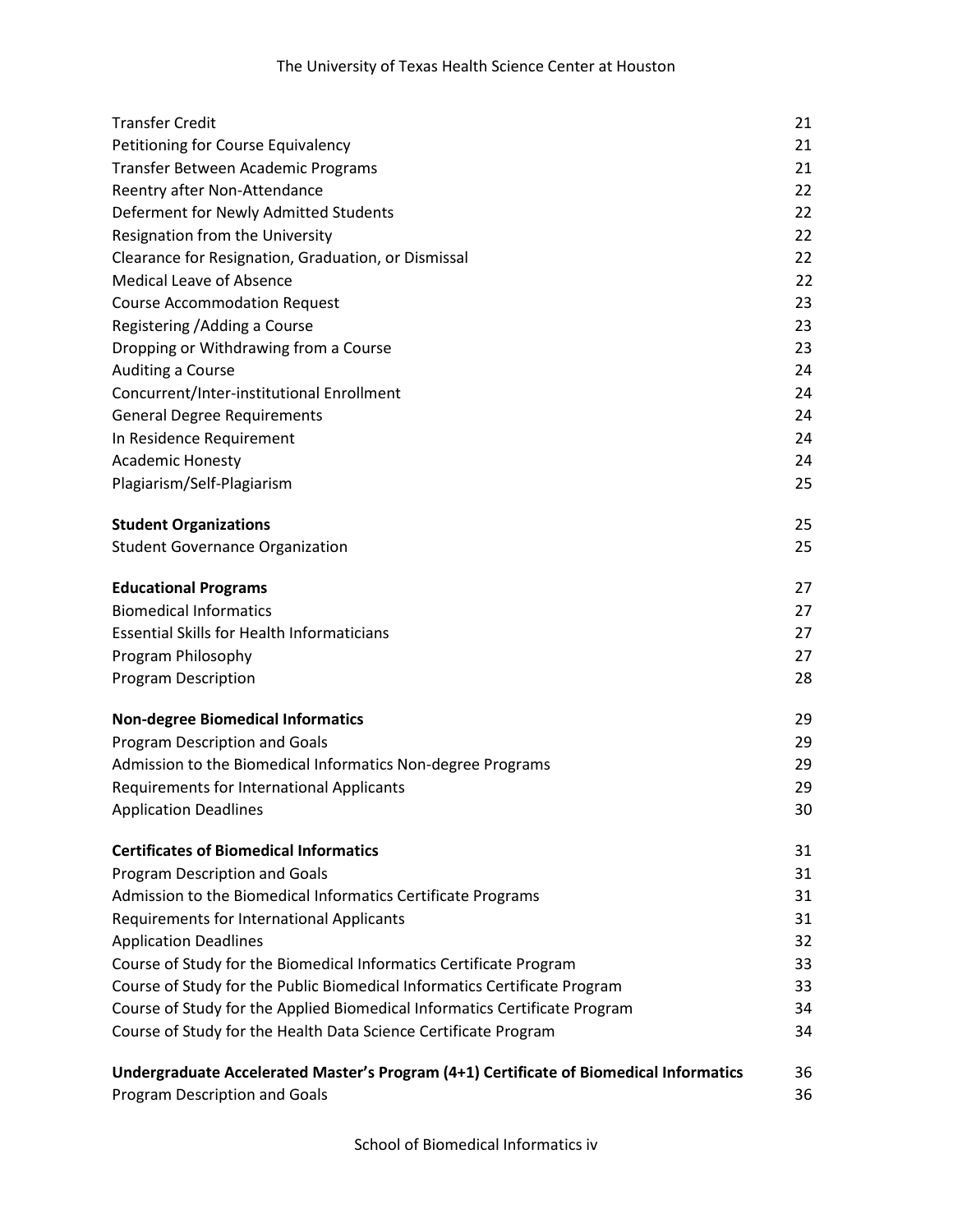| Admission to the Accelerated Biomedical Informatics Certificate Program<br><b>Application Deadlines</b><br>Course of Study | 36<br>37<br>37 |
|----------------------------------------------------------------------------------------------------------------------------|----------------|
| <b>Master of Science in Biomedical Informatics Program</b>                                                                 | 40             |
| <b>Program Description and Goals</b>                                                                                       | 40             |
| Master of Science in Biomedical Informatics Admission Process                                                              | 40             |
| Requirements for International Applicants                                                                                  | 40             |
| <b>Application Deadlines</b>                                                                                               | 41             |
| Degree Requirements for the Master of Science in Biomedical Informatics                                                    | 41             |
| <b>Transfer Credit</b>                                                                                                     | 42             |
| Course of Study for the Master of Science in Biomedical Informatics Program                                                | 42             |
| <b>Applied Track</b>                                                                                                       | 43             |
| Practicum                                                                                                                  | 43             |
| Master of Biomedical Informatics & Master of Public Health Dual Degree Program                                             | 45             |
| <b>Program Description and Goals</b>                                                                                       | 45             |
| MS Biomedical Informatics/Masters Public Health Admissions Process                                                         | 45             |
| Requirements for International Applicants                                                                                  | 46             |
| <b>Application Deadlines</b>                                                                                               | 46             |
| <b>Transfer Credit and Shared Credit Hours</b>                                                                             | 46             |
| Degree Requirements for the MS/MPH Program                                                                                 | 46             |
| Course of Study for MS/MPH                                                                                                 | 47             |
| Practicum                                                                                                                  | 48             |
| Doctor of Medicine and Master of Science in Biomedical Informatics Dual Degree Programs                                    | 49             |
| <b>Program Description and Goals</b>                                                                                       | 49             |
| MD/MS in Biomedical Informatics Admission Process                                                                          | 49             |
| <b>Requirements for International Applicants</b>                                                                           | 50             |
| <b>Application Deadlines</b>                                                                                               | 50             |
| <b>Transfer Credit and Shared Credit Hours</b>                                                                             | 51             |
| Degree Requirements for the MD/MS Programs                                                                                 | 51             |
| Course of Study for the Master of Science in Biomedical Informatics                                                        | 51             |
| Practicum                                                                                                                  | 52             |
| Doctor of Philosophy in Biomedical Informatics                                                                             | 54             |
| Program Description and Goals                                                                                              | 54             |
| Doctor of Philosophy in Biomedical Informatics Admission Process                                                           | 55             |
| Requirements for International Applicants                                                                                  | 55             |
| <b>Application Deadlines</b>                                                                                               | 56             |
| PhD Application Review and Admission Process                                                                               |                |
|                                                                                                                            |                |
|                                                                                                                            | 56<br>56       |
| <b>Academic Advising</b><br><b>Transfer Credit</b>                                                                         | 57             |
| <b>Financial Assistance</b>                                                                                                | 57             |
| Degree Requirements for the Doctor of Philosophy in Biomedical Informatics                                                 | 58             |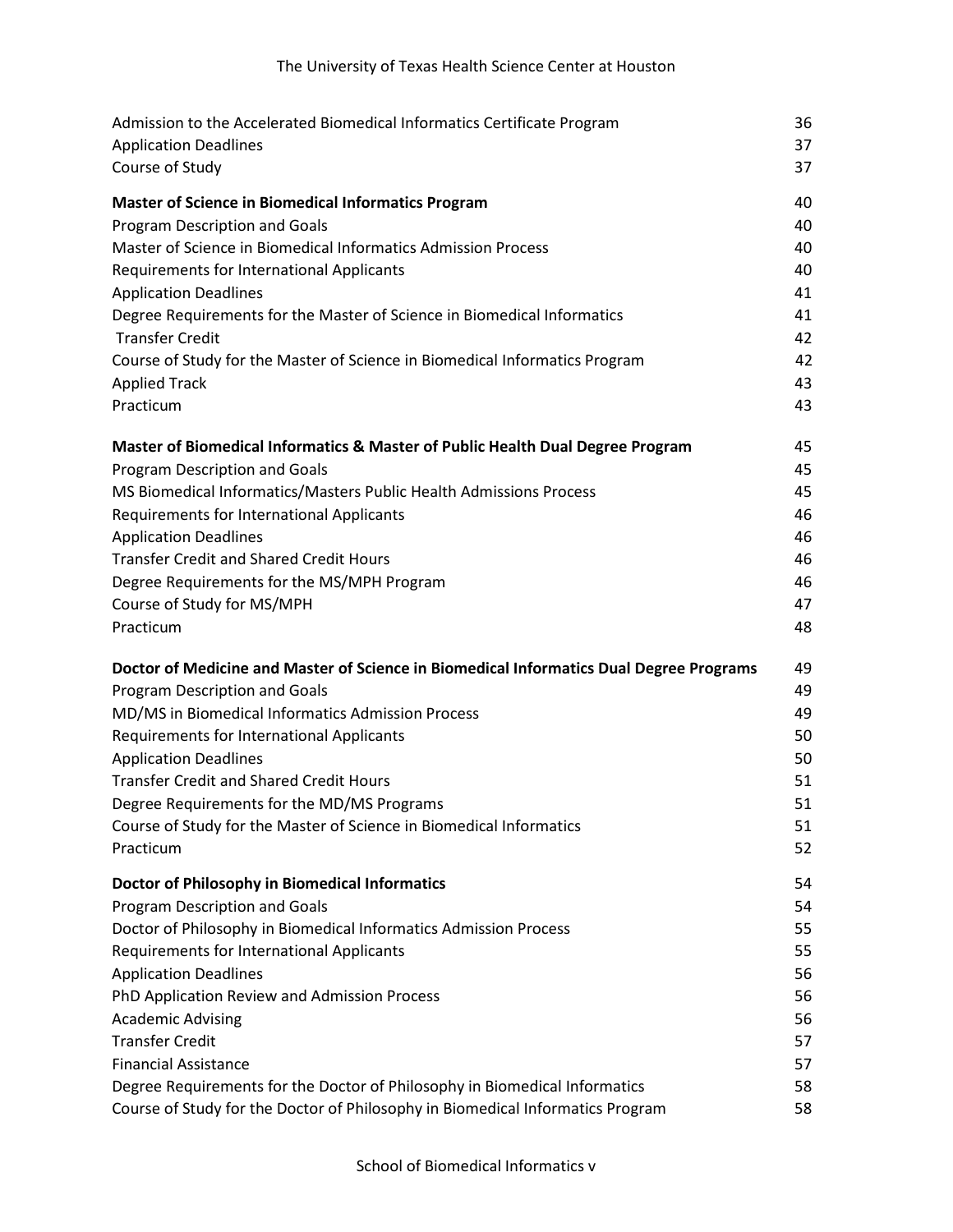| <b>Required Courses from SBMI Catalog</b>                                                 | 58 |
|-------------------------------------------------------------------------------------------|----|
| <b>Core Competencies</b>                                                                  | 59 |
| Progression                                                                               | 59 |
| <b>Qualifying Exam</b>                                                                    | 59 |
| <b>Advanced Preceptorship</b>                                                             | 61 |
| <b>Advance to Candidacy</b>                                                               | 61 |
| Dissertation                                                                              | 62 |
| Petitioning for Extension                                                                 | 62 |
| Master of Public Health & Doctor of Philosophy in Biomedical Informatics Dual Degree Prgm | 63 |
| <b>Program Description and Goals</b>                                                      | 63 |
| <b>Dual Degree Application Process</b>                                                    | 64 |
| <b>Transfer and Shared Credit Hours</b>                                                   | 64 |
| <b>Financial Assistance</b>                                                               | 64 |
| Degree Requirements for the Doctor of Philosophy in Biomedical Informatics                | 64 |
| Doctorate in Health Informatics Program                                                   | 65 |
| <b>Program Description and Goals</b>                                                      | 65 |
| Doctorate in Health Informatics Admissions Process                                        | 65 |
| <b>Application Deadline</b>                                                               | 66 |
| <b>Transfer Credit</b>                                                                    | 66 |
| Degree Requirements for the Doctorate in Health Informatics                               | 66 |
| Course of Study for Doctorate in Health Informatics Program                               | 67 |
| Progression                                                                               | 67 |
| <b>Translational Project</b>                                                              | 68 |
| <b>Course Descriptions</b>                                                                | 69 |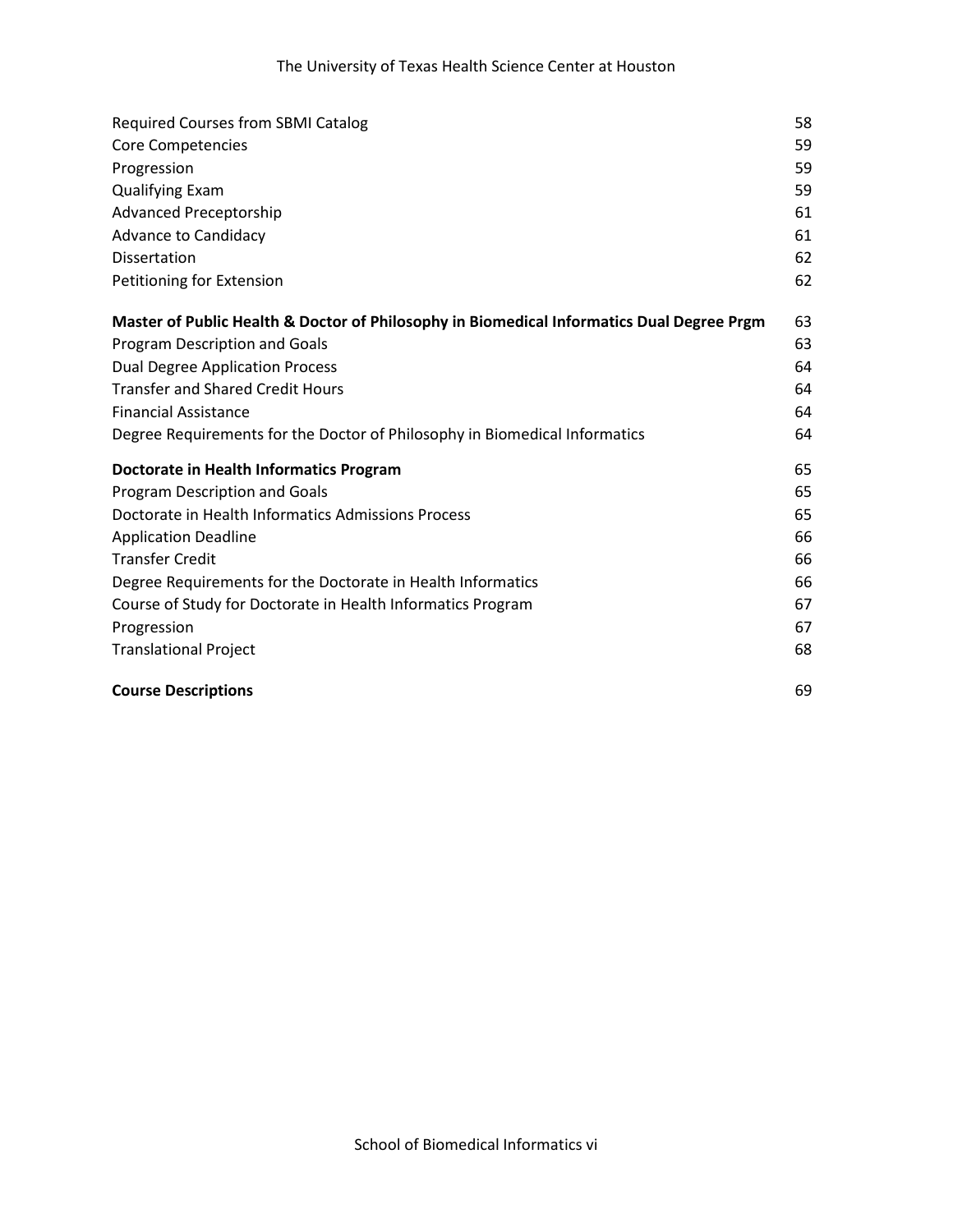# The University of Texas School of Biomedical Informatics at Houston 2018-2020 Catalog

#### **Message from the Dean**

The University of Texas School of Biomedical Informatics at Houston (SBMI), an academic component of The University of Texas Health Science Center at Houston (UTHealth) is the only academic program of biomedical informatics in the State of Texas and the only free-standing school of biomedical informatics in the nation. The mission of SBMI is to educate and train future scientists and professionals in biomedical informatics and health information technology, to conduct informatics research to improve healthcare and advance biomedical discovery, and to develop and use advanced informatics tools to solve practical problems in biomedicine and healthcare. SBMI is an informatics innovator serving Texas, leading the nation, and impacting the world. SBMI has been undergoing rapid growth over the past several years, tripling both student enrollment and faculty size.

Biomedical informatics is a highly interdisciplinary field with contributions from clinical science and practice (medicine, nursing, dentistry, pharmacy, population health, etc.), public and community health, computer science and engineering (including artificial intelligence and machine learning), mathematics and biostatistics, cognitive science, social and behavioral sciences, healthcare management, and health IT policy and law. Biomedical informatics studies the acquisition, storage, communication, processing, integration, analysis, mining, retrieval, interpretation, and presentation of data and how to transform data (meaningless symbols) to information (interpreted data) to knowledge (validated information) to intelligence (actionable knowledge) to solve problems in biomedical discovery, healthcare delivery, and disease prevention.

Data science is a new term that has emerged in other fields and industries with the recent surge of big data, but in essence, data science is informatics and data science in biomedicine and healthcare is biomedical informatics, which has been around for a much longer time.

The biomedical informatics field has many job openings and continues to expand with careers ranging from electronic health record implementation and management, information governance, data analytics, telemedicine, genomic testing and diagnosis, precision and personalized medicine, mobile and connected health, healthcare quality analysis and reporting, health insurance data analysis, and more.

The varied and talented faculty represent expertise both in the theory and practice of informatics applied to biomedical discovery, healthcare delivery, disease prevention, and the pursuit of cutting edge research with a focus on translational informatics moving research from the lab to the bedside, to the community, and to the market. Students find the school's performance-based, highly interdisciplinary, team-oriented education and research programs stimulating, challenging and career enhancing.

Master's and doctoral degrees, along with certificate programs are offered in the unique environment of the Texas Medical Center, the most concentrated area of biomedical and healthcare expertise, knowledge and skills in the world. There are outstanding opportunities for students to be involved in informatics as it is applied to health care and biomedical research in the many UTHealth clinical and research components and the more than fifty other healthcare related entities in the surrounding Texas Medical Center. Students interact with highly qualified and experienced faculty active in research as they develop solutions for a wide array of biomedical informatics problems. Our certificate and master's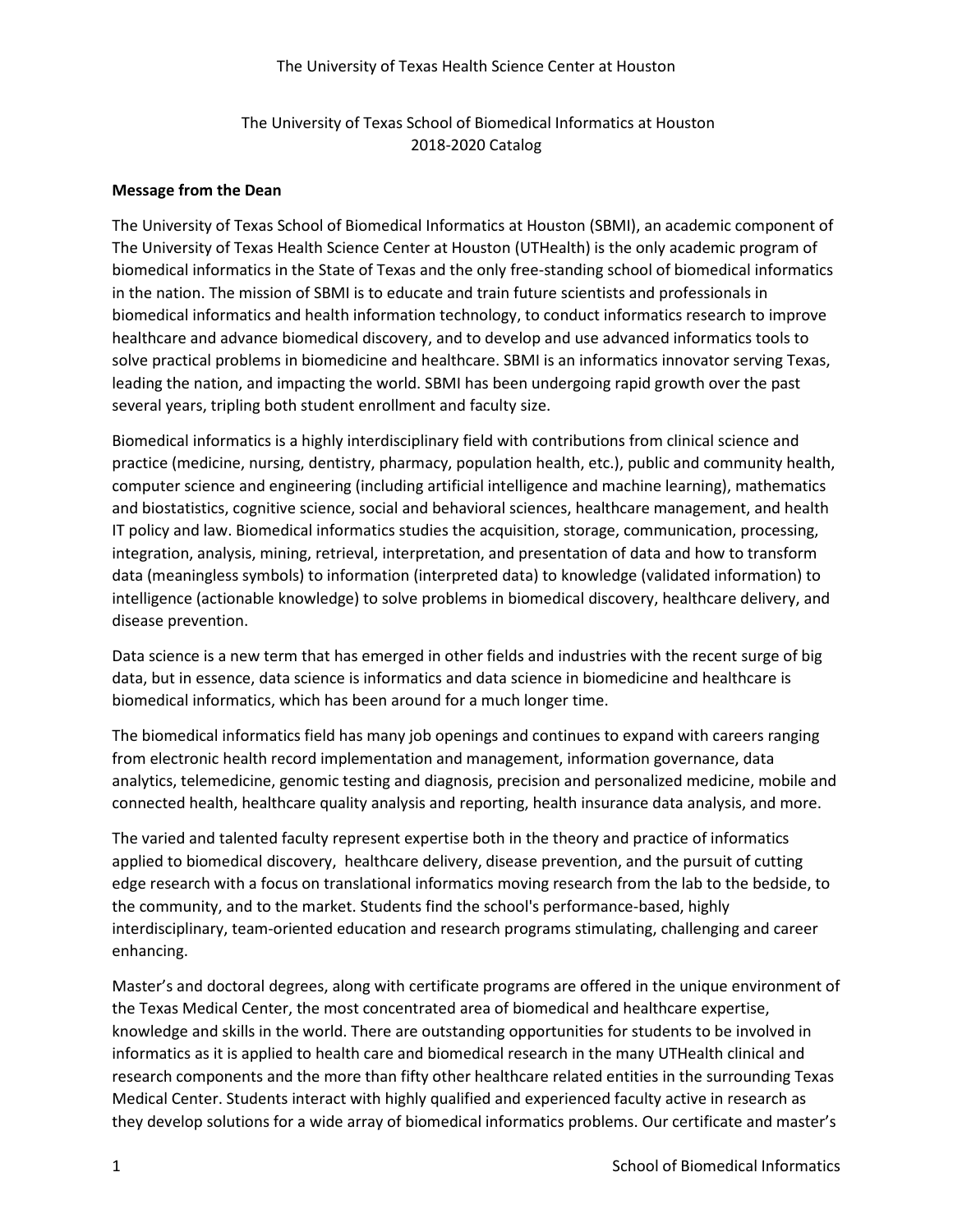students will learn to apply the most advanced understanding of biomedical informatics and health information technology to improve biomedical discovery and the delivery of healthcare. Doctoral students will work with leading researchers in a broad array of biomedical informatics areas to create new knowledge, advance the discipline, and open up new areas such as translational bioinformatics, precision medicine, and big health data analytics for future generations.

Students and faculty in our programs come from numerous health professions (medicine, nursing, pharmacy, public health, etc.), basic sciences, biomedical sciences, computer science, engineering, biomedical engineering, healthcare management, cognitive science, and social sciences. The "transdisciplinary" nature of the school's educational and research programs makes them unique and rewarding and results in breakthrough discoveries. School faculty and students are involved in making groundbreaking contributions to healthcare delivery and biomedical discovery. This includes inventing and evaluating new ways to capture, store, integrate, access, display, utilize, and evaluate healthcare and biomedical data, information, knowledge, and intelligence. SBMI is exploring the relationships between genomics and clinical care, developing big data analytics for healthcare quality and safety and pioneering futuristic functions and modules for electronic health records systems. Our faculty and students are discovering new functions for existing drugs while also monitoring and detecting potentially adverse events of drug interactions through natural language processing and data mining of electronic health records and medical literature with machine learning algorithms. While using health data to improve healthcare management, students and faculty in the SBMI community can develop mobile platforms to deliver health information to remote areas. The research performed at our school aids in the discovery of new methods and tools of social interaction to promote health prevention and public health. Artificial intelligence and deep learning algorithms are used to map genotypes and phenotypes and to detect computational biomarkers for Parkinson's disease, psychiatric disorders, and imaging diagnosis. Biostatical methods and statistical learning are used to identify genomic basis of cancer and other medicine conditions. SBMI is also innovative in the use of educational research and technology, revolutionizing how to design and implement competency-based online educational and learning environments for both biomedical scientists and healthcare professionals.

If this is the kind of challenge and learning environment you are looking for, then join us and become part of the informatics leaders of tomorrow. "The best way to predict the future is to invent it." (Alan Kay) Help us invent the future of healthcare delivery, disease prevention, and biomedical discovery.

Jiajie Zhang, PhD Dean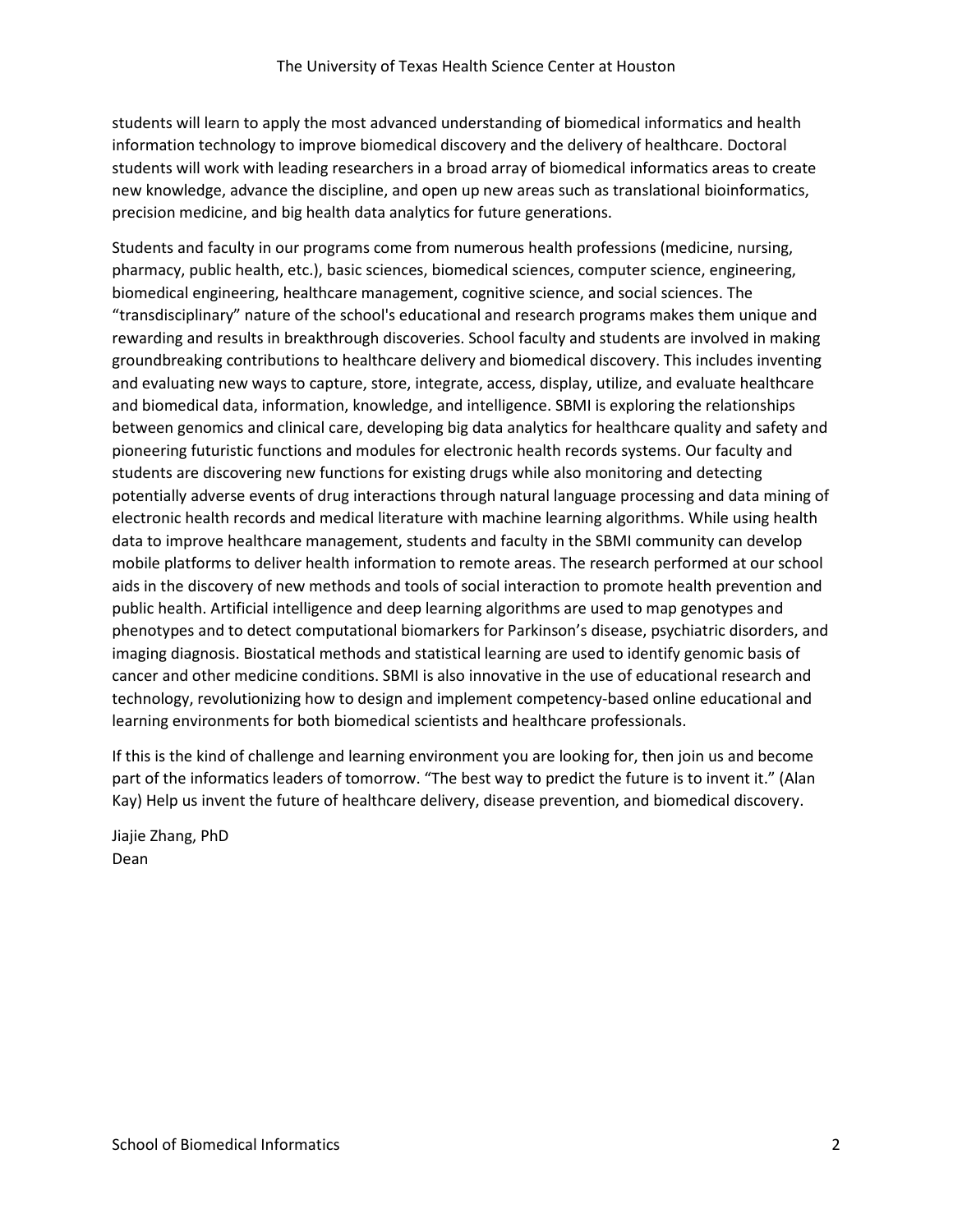# **Academic Calendar 2018 - 2019**

#### **FALL SEMESTER 2018**

Classes Begin **August 27, 2018** Classes Begin August 27, 2018

#### **SPRING SEMESTER 2019**

Classes Begin January 14, 2019 Classes End May 3, 2019 Final Examinations **May 6-10, 2019** 

#### **SUMMER SESSION 2019 (12-WEEK SESSION)**

Classes Begin **May 20, 2019** Classes Begin May 20, 2019 Classes End August 12, 2019

# **Academic Calendar 2019 - 2020**

#### **FALL SEMESTER 2019**

Classes Begin August 26, 2019

#### **SPRING SEMESTER 2020**

Classes Begin January 6, 2020 Classes End April 24, 2020

#### **SUMMER SESSION 2020 (12-WEEK SESSION)**

Classes Begin **May 18, 2020** Classes End August 7, 2020 Final Examinations **August 10-11, 2020** 

Classes End December 7, 2018 Final Examinations December 10 - 14, 2018

Spring Break March 18-22, 2019

Final Examinations **August 13 - 14, 2019** 

Classes End December 6, 2019 Final Examinations December 9-13, 2019

Spring Break March 16-20, 2020 Final Examinations **April 27** – May 1, 2020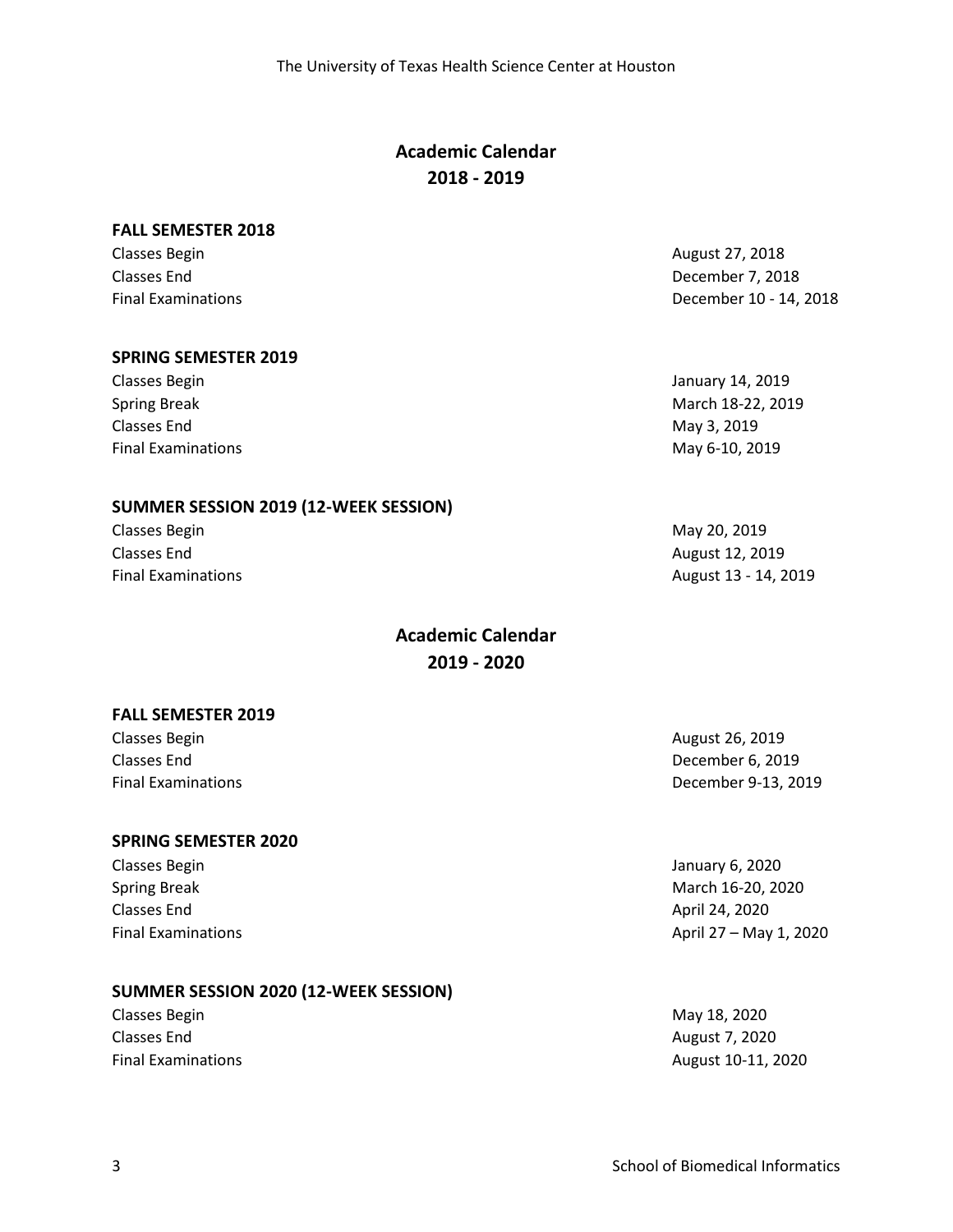Note: At the discretion of the Dean, the attendance of certain individuals may be required on a scheduled university holiday and on other than the usual scheduled class dates because of practicum/preceptorship requirements. Holidays will be announced in the class schedule each semester/session.

#### **Administration**

Jiajie Zhang, PhD Dean and Professor The Glassell Family Foundation Distinguished Chair in Informatics Excellence

Ryan Bien, MHA Associate Dean for Management Susan H. Fenton, PhD, RHIA, FAHIMA Associate Dean for Academic Affairs and Assistant Professor

Jaime Hargrave Director of Student Affairs

# **Faculty**

A list of current faculty members can be found a[t https://sbmi.uth.edu/faculty-and-staff/index.htm](https://sbmi.uth.edu/faculty-and-staff/index.htm)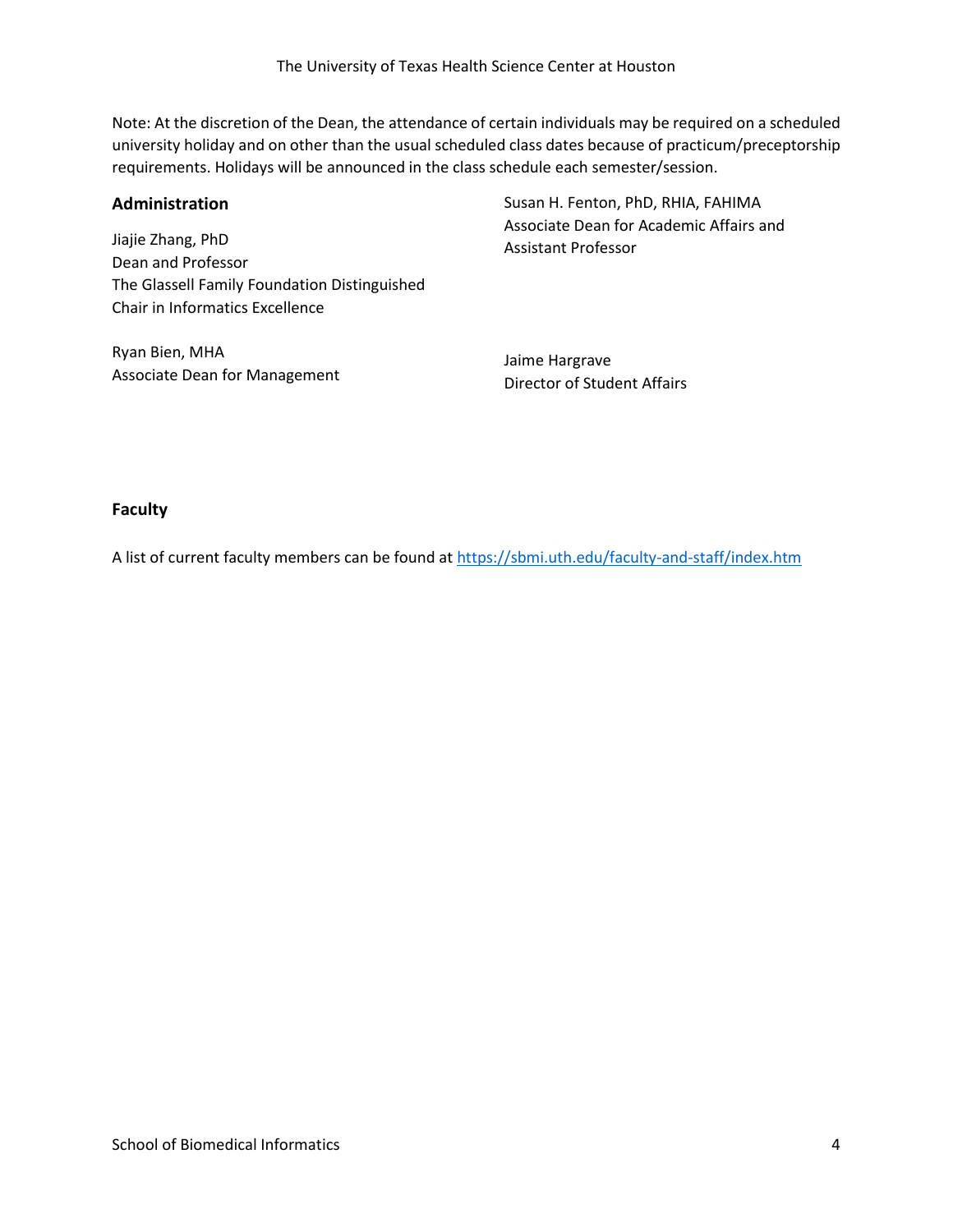#### **Mission of The University of Texas School of Biomedical Informatics at Houston**

The mission of The University of Texas School of Biomedical Informatics at Houston (SBMI) is to educate future scientists and professionals in biomedical informatics and health information technology, conduct informatics research to improve health care and advance biomedical discovery and develop advanced informatics tools to solve problems in health care.

SBMI's mission is consistent with UTHealth's mission:

As a comprehensive health science university, the mission of The University of Texas Health Science Center at Houston is to educate health science professionals, discover and translate advances in the biomedical and social sciences, and model the best practices in clinical care and public health.

We pursue this mission in order to advance the quality of human life by enhancing the diagnosis, treatment, and prevention of disease and injury, as well as promoting individual health and community well-being.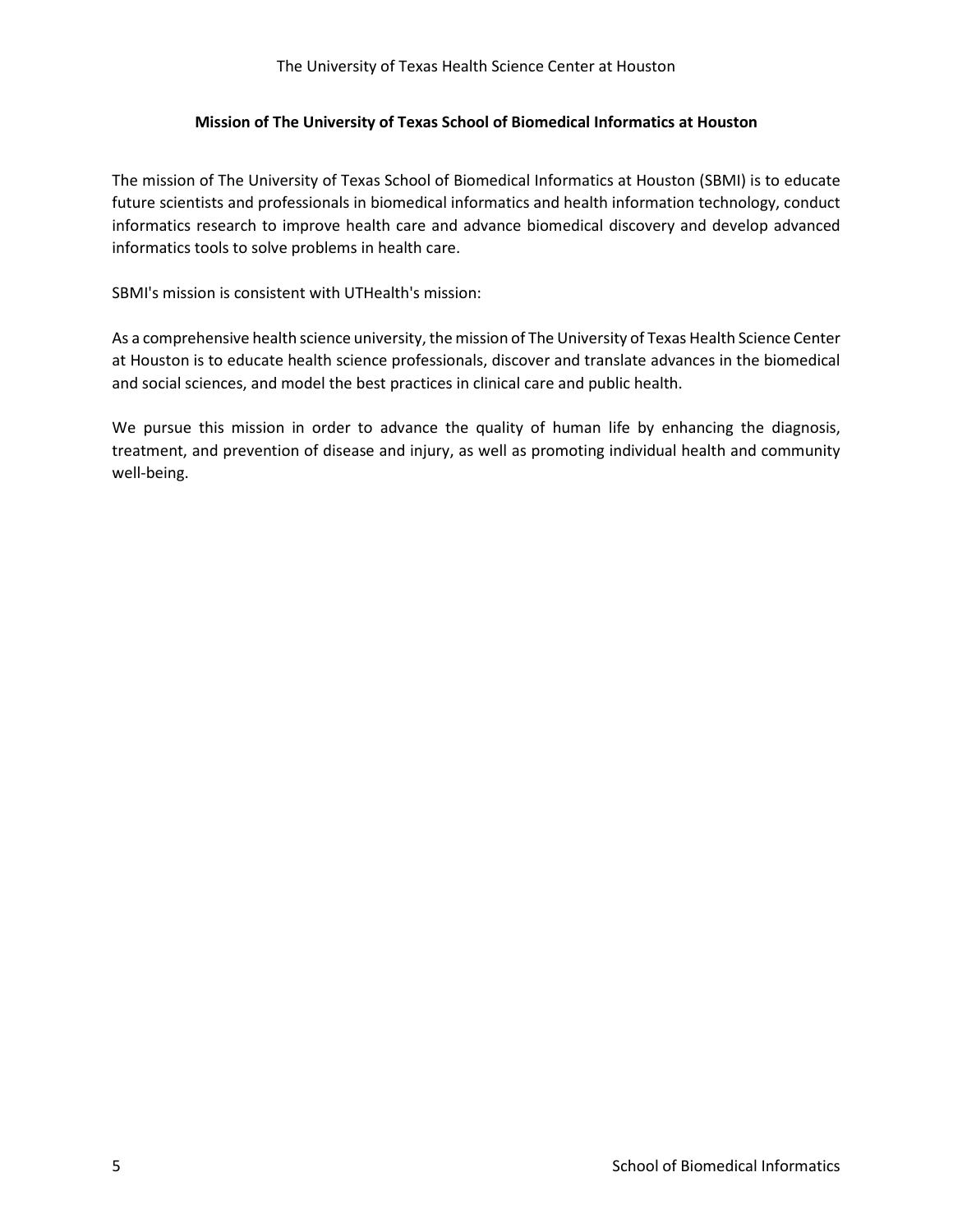#### **The University of Texas School of Biomedical Informatics at Houston**

The University of Texas School of Biomedical Informatics at Houston (SBMI), formerly known as the School of Health Information Sciences (SHIS), was founded in 1972 as the School of Allied Health Sciences. The school is the newest of the six UTHealth schools. UTHealth is located in the world-renowned Texas Medical Center (TMC), one of the largest medical centers in the world.

In 1992, UTHealth determined it would focus on graduate education in the health sciences. At that time, the school began to shift from traditional allied health baccalaureate programs toward the development of graduate programs to join the other professional and graduate schools in the university. In 1997, the school created the Department of Health Informatics and began to offer a Master of Science in health informatics. In 2001, the school name was changed to the School of Health Information Sciences (SHIS), which also subsumed all faculty and students in the department. The school offered a Master of Science in health informatics, a Doctor of Philosophy in health informatics and a Certificate Program in health informatics for non-degree seeking students. In 2010, the school underwent another name change. SHIS became the School of Biomedical Informatics. SBMI currently offers certificate programs in biomedical informatics; a Master of Science in biomedical informatics with two tracks: a traditional research track and an applied biomedical informatics track; a Doctor of Philosophy in biomedical informatics; and dualdegree programs with other UTHealth schools and institutions in Texas.

SBMI is located in the University Center Tower, 7000 Fannin Street, Suite 650, Houston, Texas 77030 [https://sbmi.uth.edu](https://sbmi.uth.edu/)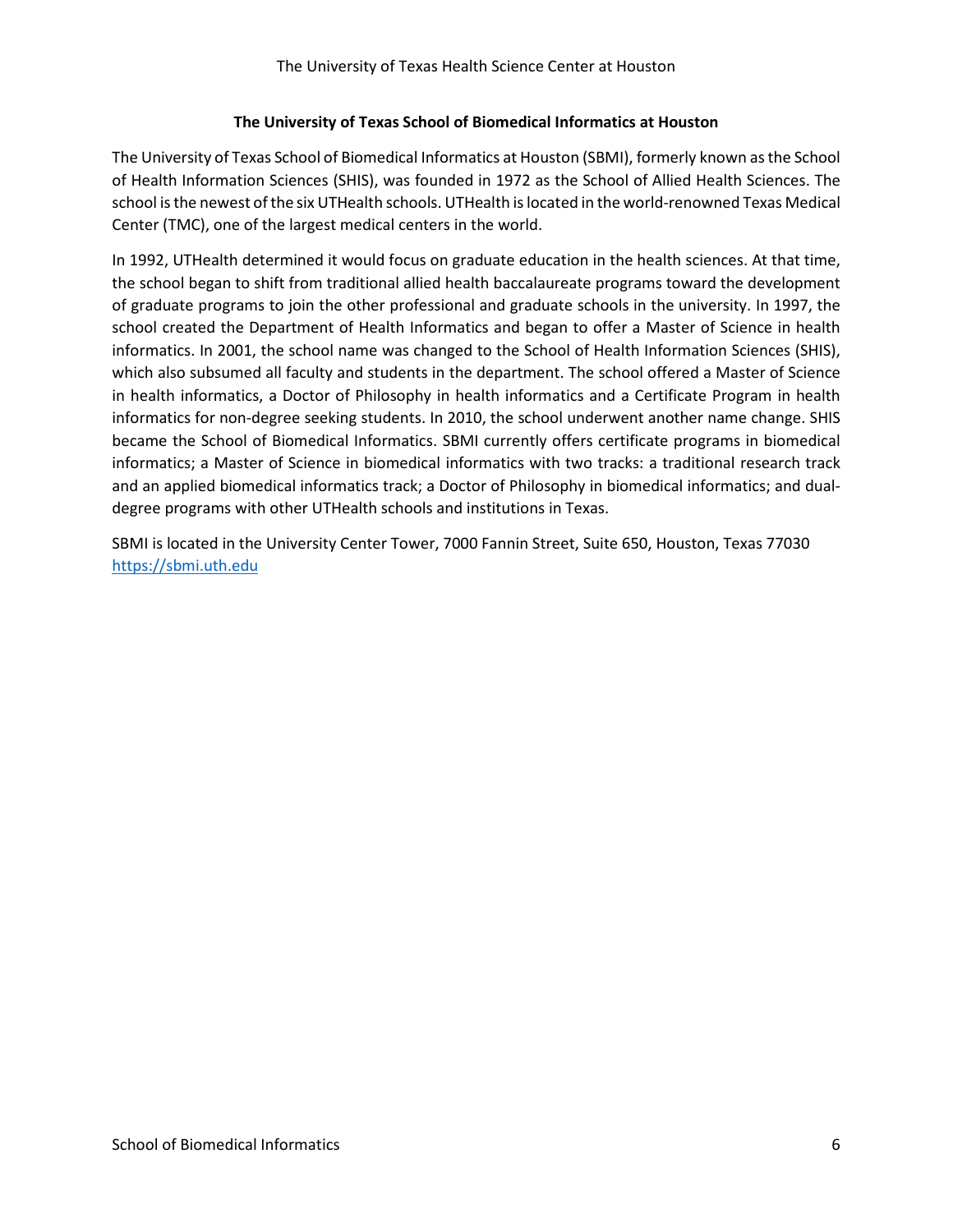#### **Application Information**

Applications to the programs in SBMI may be submitted online at<https://sbmi.uth.edu/applysbmi/>

Additional information is available by contacting SBMI's Office of Academic Affairs at:

The University of Texas Health Science Center at Houston (UTHealth) School of Biomedical Informatics School of Academic Affairs 7000 Fannin, Suite 650 Houston, TX 77030 Telephone: (713) 500-‐3591 Email address [SBMIAcademics@uth.tmc.edu](mailto:SBMIAcademics@uth.tmc.edu)

Specific requirements for admission to the certificate and degree programs are provided in the program section of this catalog.

#### **Certificate Admission Process**

Completed applications are reviewed by the Certificate Program Coordinator(s). Recommendations for or against admission are made to the Associate Dean for Academic Affairs. The Certificate Program Coordinator(s) advise all certificate students.

#### **General Admission Process for Degree Programs**

The SBMI Admission, Progression and Graduation Committee reviews completed applications to the master's and doctoral programs.

The admission criteria include, but are not limited to:

- Prior academic preparation (depth, breadth, and performance): application, college transcripts, and letters of recommendation;
- Relevant work experience (particularly practice in the field of study): application, goal statement, curriculum vitae (CV) or resume, and letters of recommendation;
- Career goals: application, goal statement, and letters of recommendation;
- Motivation: goal statement, letters of recommendation, and college transcripts;
- Integrity: goal statement, and letters of recommendation;
- Standardized tests: GRE scores and TOEFL/IELTS (if required);
- Thesis, publications and other scholarly works: supplemental documents provided by applicant;
- Success in overcoming social, economic or educational disadvantages.

Qualified applicants will be invited to interview with faculty members at the discretion of the committee. The Office of Academic Affairs will schedule personal interviews. In addition to the listed criteria, the applicant's communication skills and understanding of the program may be evaluated based on the personal interview. Admissions decisions will be made after interviews are completed.

#### **Additional Application Requirements for International Applicants**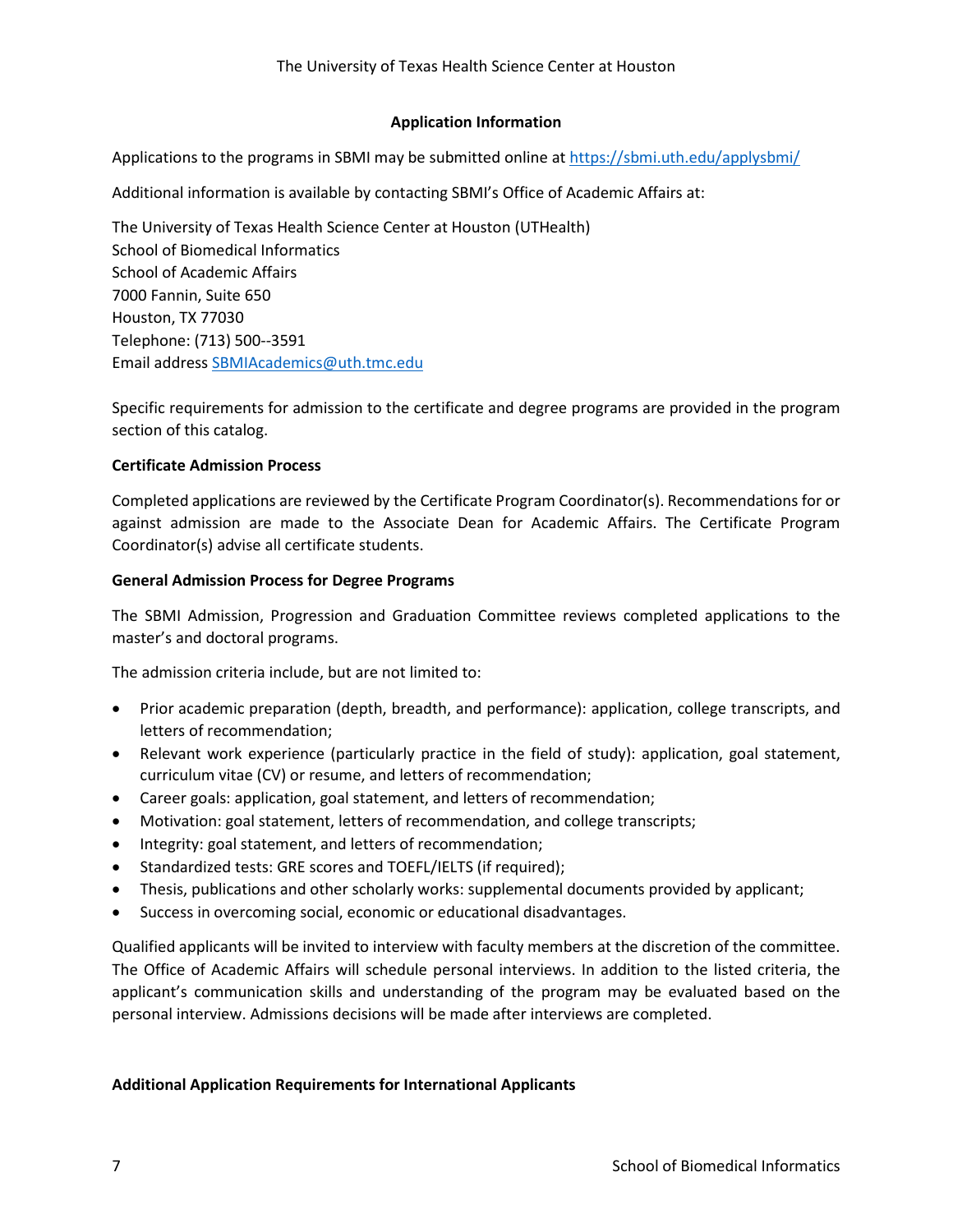An international student is a student who is not a citizen or a permanent resident of the U.S. or a student with transcripts from an international institution. All international students must contact and must be cleared by the UTHealth Office of International Affairs prior to registration. Here is additional information regarding the international applicant admission process:

- TOEFL (Test of English as a Foreign Language)/IELTS (International English Language Testing System) score. The official score for the TOEFL test must be submitted directly to the UTHealth Office of the Registrar from the TOEFL test centers using institutional codes 6906; no department code is required. The minimum acceptable score is an 87 on the internet-based test. The official scores for the IELTS Academic test must be submitted directly to the UTHealth Office of the Registrar from the IELTS test centers. The minimum acceptable score is a 7. Testing is at the applicant's expense.
- International applicants who have received a diploma from a university at which English is the language of instruction are not required to submit an English Language exam. If this school is outside of an English-speaking country, evidence that indicates the language of instruction will need to be provided with your application such as a letter from the University on official letterhead.
- International applicants must submit official transcripts and a course‐by‐course education evaluation of all transcripts from all universities attended outside the United States. The application forms for such an evaluation may be obtained online from the service providers, Educational Credential Evaluators, Inc., [www.ece.org,](http://www.ece.org/) and World Education Services, [www.wes.org.](http://www.wes.org/) Only evaluations from ECE or WES will be accepted. The results of the evaluation must be submitted directly to the UTHealth Office of the Registrar by the agency. The evaluation report is at the applicant's expense.
- Students on an F-1 student visa are not eligible to enroll in the Certificate in Applied Biomedical Informatics or the Applied Master's in Biomedical Informatics track programs. F-1 sponsorship is available for students in the Certificate in Public Health Informatics, Certificate in Biomedical Informatics, and Research Master's, and Doctoral programs.
- The I-20 form, required by the Department of Homeland Security (DHS) and the United States Citizenship and Immigration Services (USCIS), is prepared by UTHealth and issued to qualified nonimmigrant applicants who have been admitted and who have demonstrated financial ability to support their education. Upon acceptance, the non-immigrant student will be asked to provide financial and visa information so that the I‐20 form may be completed. The student must submit the completed form to the American Embassy in his/her country of origin in order to receive a student visa or must otherwise be eligible for F‐1 status in the U.S. Please contact the UTHealth Office of International Affairs for information (713-500-3176, [utoiahouston@uth.tmc.edu\)](mailto:utoiahouston@uth.tmc.edu).
- Official transcripts of all previous academic institutions must be submitted to the Office of the Registrar. Courses with grades of "C" or lower are not transferable for equivalency credit.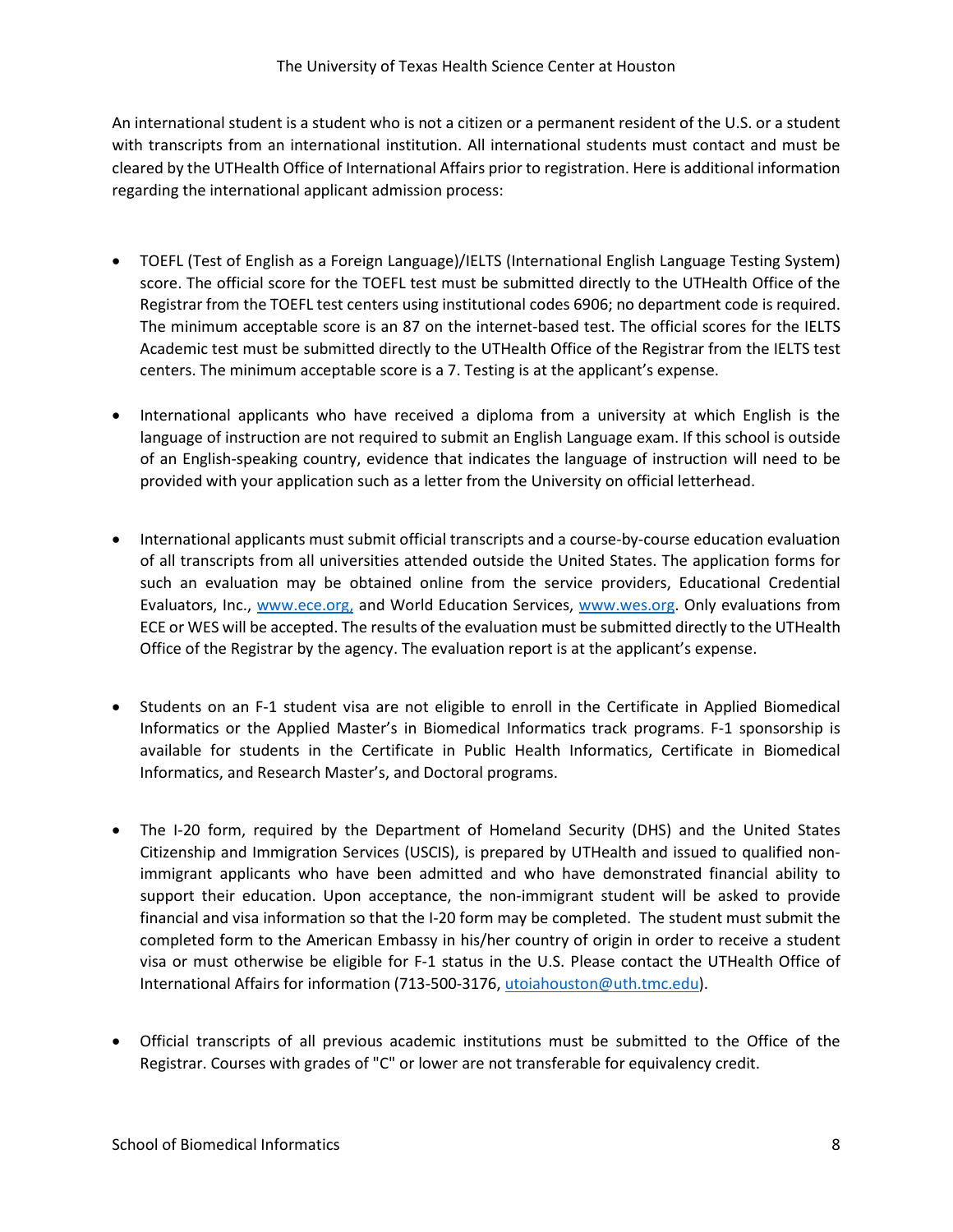#### **Admissions Application Deadlines**

Certificates in Biomedical Informatics Application Deadlines

Fall admissions July 1

Spring admissions November 1

Summer admissions March 1

Master of Science in Biomedical Informatics Application Deadlines

Fall admissions July 1

Spring admissions Movember 1

Summer admissions March 1

Doctor of Philosophy in Biomedical Informatics Application Deadlines

Fall admissions March 1

Spring admissions July 1

Summer admissions November 1

Address application inquiries to:

Office of Academic Affairs UTHealth School of Biomedical Informatics at Houston 7000 Fannin, Suite 650 Houston, TX 77030 713-500‐3591 SBMIAdmissions@uth.tmc.edu

Waiver or alteration of admission requirements, other than those mandated by statute, for admission to SBMI or of courses offered by SBMI, must be based upon a review of the circumstances, a justification and review by the faculty, and final written approval by the Dean. Requirements mandated by statute will not be waived or altered.

In order to register, a student must have on file in the Office of the Registrar official transcripts and documents of all previous academic work, and meet all admission requirements. A student who knowingly falsifies or is a party to the falsification of any official University record (including transcripts and/or application for admission) will be subject to the offer of admission being with drawn, or disciplinary action, which may include dismissal from the University.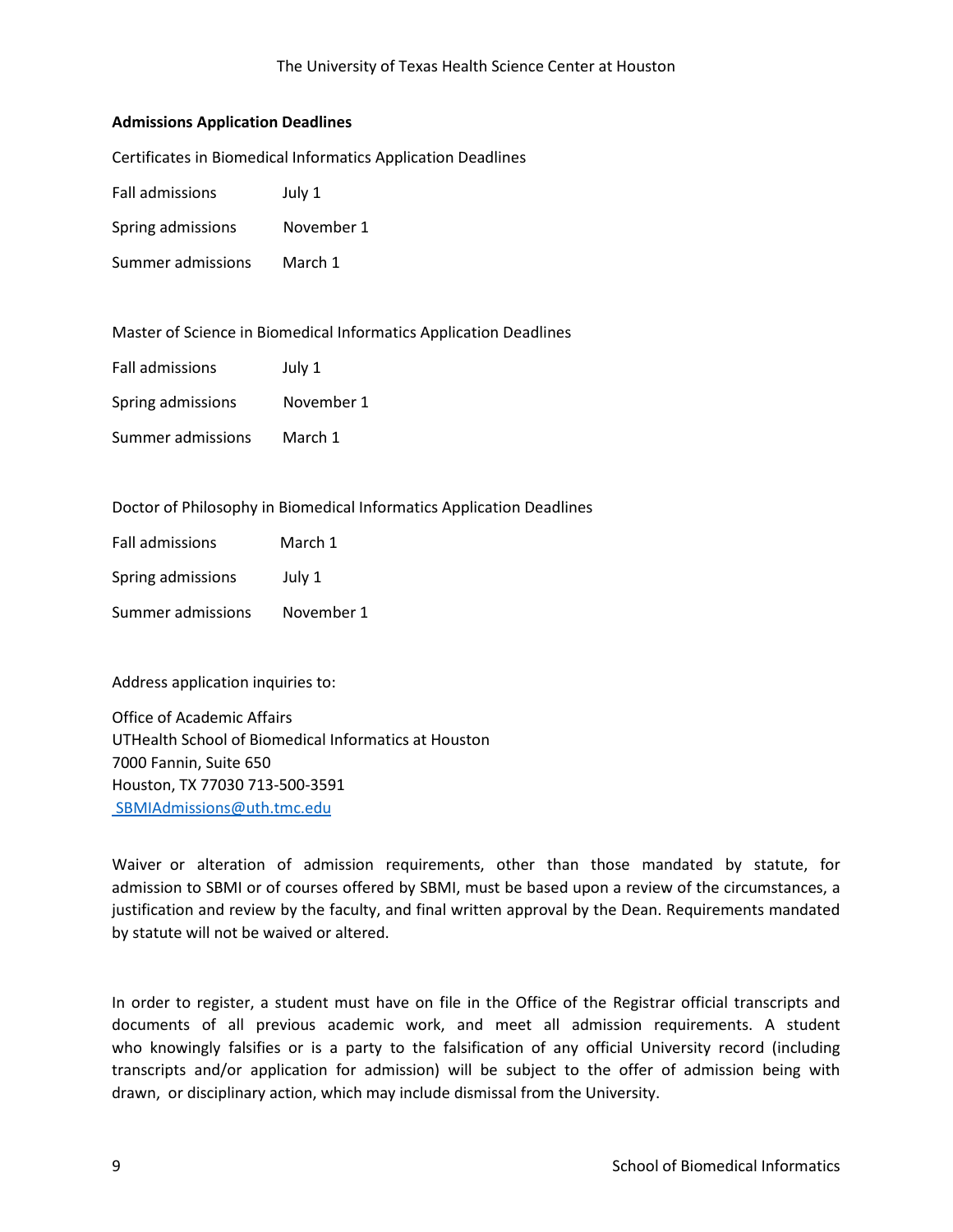#### **Enrollment Status**

Students who matriculate in the School of Biomedical Informatics fall into one of the following categories.

**Full-time Student**: a graduate student enrolled in at least nine semester credit hours (SCH) each during the fall and spring semester, or six semester credit hours in the 12‐week summer session. Only those credit hours in UTHealth courses taken for credit are counted in the calculation of credits designating a full‐time student.

**Part-time Student**: a graduate student enrolled in a program for fewer than nine semester credit hours in the fall or spring semester, or fewer than six semester credit hours in the 12‐week summer session.

**Certificate Student**: a student admitted to a certificate program seeking a certificate of completion of 15 semester credit hours. Enrollment in a certificate program does not entitle a student to admission to a degree-seeking program.

**Non-degree Student**: a student who is admitted to SBMI for one or more courses but not admitted to a degree or certificate program. Enrollment as a non‐degree student does not entitle a student to admission to a program. A non‐degree student is not eligible to receive a degree. Non-degree students will not be allowed to register for practicum/doctoral courses. Non-degree students can complete a maximum of 9 semester credit hours and must maintain a 3.0/4.0 grade point average.

**Accelerated Masters Student**: a student who is presently enrolled in a bachelors-level academic program at another accredited institution that has a signed Program Agreement with SBMI and has been admitted to SBMI to complete a graduate certificate at the same time as completing an undergraduate degree.

**Concurrent/Inter-institutional Student**: Concurrent and inter‐institutional students can complete a maximum of 12 semester credit hours and must maintain a 3.0/4.0 grade point average.

Any degree or certificate seeking student enrolled at UTHealth who is not admitted to a degree program or certificate program in the School of Biomedical Informatics can complete a maximum of 12 semester credit hours and must maintain a 3.0/4.0 grade point average.

# **Student Enrollment**

Students enroll each semester by using myUTH on the web at [https://my.uth.tmc.edu.](https://my.uth.tmc.edu/) There is no on‐ site enrollment. Enrollment dates are announced in the online Registration Schedule found on the Office of Registrar website at: [http://www.uth.edu/registrar/current-students/registration/registration](http://www.uth.edu/registrar/current-students/registration/registration-schedule.htm)[schedule.htm](http://www.uth.edu/registrar/current-students/registration/registration-schedule.htm)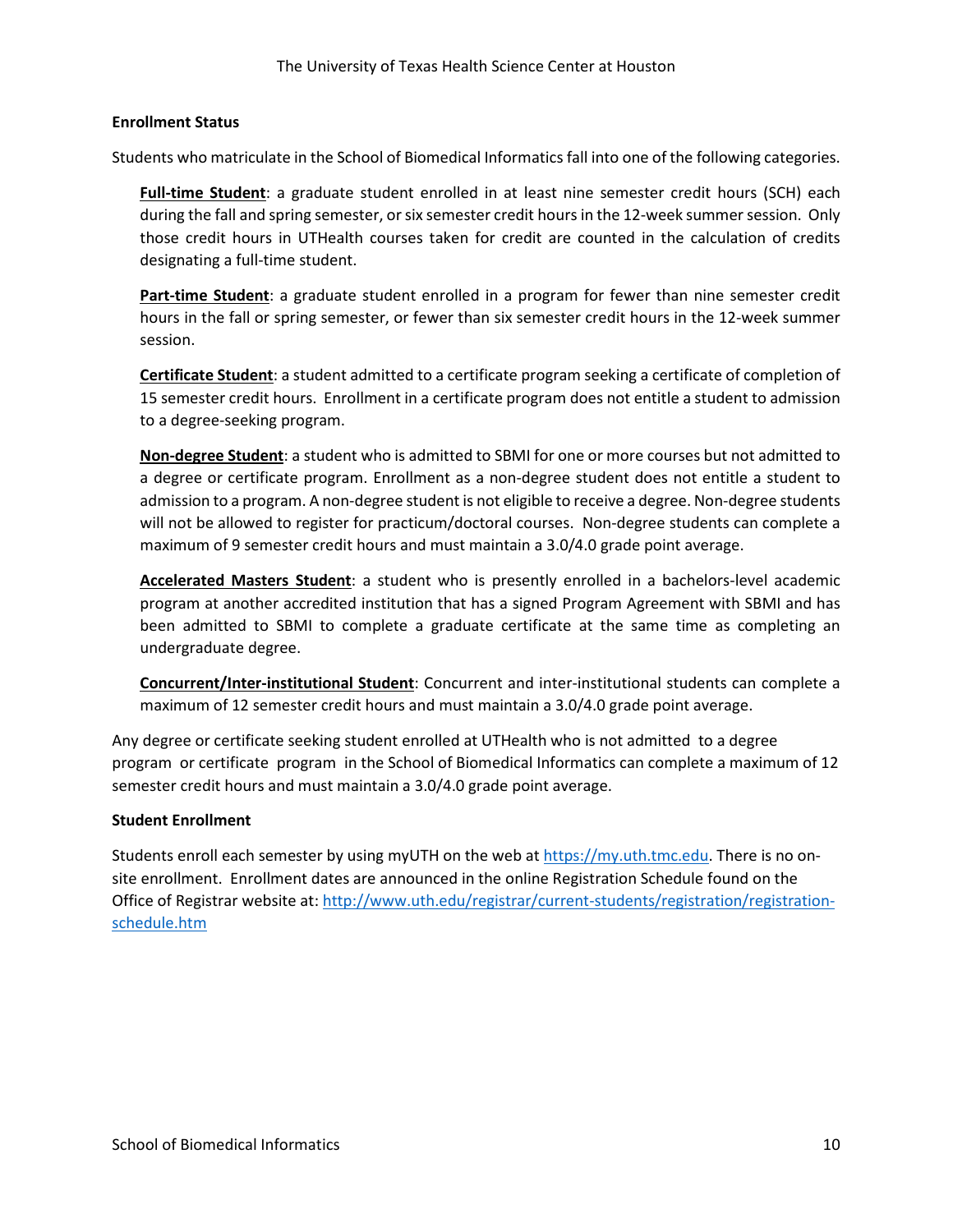#### **Financial Information**

#### **Optional and Mandatory Fees**

Certain mandatory and optional fees should be anticipated for enrollment at SBMI. Mandatory fees are required of all UTHealth students. Optional fees are not required, but the student may elect to subscribe to any of the services listed under optional fees. Tuition and fees are subject to change and become effective on the date enacted. The Texas Legislature does not set the specific amount for any particular student fee. Student fees are authorized by state statute; the specific fee amounts and the determination to increase fees are made by the university administration and The University of Texas System Board of Regents.

#### **Mandatory Fees**

#### **Application Fee**

Any prospective student submitting an application to SBMI for consideration must also submit a non-refundable \$60 application fee. This fee is assessed to cover the cost of processing the application.

#### **Tuition**

Beginning Fall 2018, Texas resident tuition is \$248 per semester credit hour. Non‐resident tuition is \$864 per semester credit hour. All tuition and fees charged are authorized by statute and by regental approval and can be found on the Office of the Registrar's website: [https://www.uth.edu/registrar/current](https://www.uth.edu/registrar/current-students/registration/tuition--fee-schedule.htm)[students/registration/tuition--fee-schedule.htm](https://www.uth.edu/registrar/current-students/registration/tuition--fee-schedule.htm)

A resident doctoral student who has a total of 100 or more semester credit hours of doctoral work at an institution of higher education is required to pay nonresident doctoral tuition rates. For more information contact the Office of the Registrar.

A student whose hours may no longer be submitted for formula funding because it is the same or substantially similar to a course that the student previously attempted for two or more times at The University of Texas Health Science Center at Houston will be charged a higher tuition rate of \$864 per semester credit hour or nonresident tuition rates.

#### **Fees and Charges**

| $\bullet$ | Application Fee (non-refundable)                | \$60   |
|-----------|-------------------------------------------------|--------|
| $\bullet$ | Graduation Fee (see below)                      | \$100  |
| $\bullet$ | Installment Use Fee                             | \$20   |
| $\bullet$ | Late Payment Fee                                | \$25   |
| $\bullet$ | Late Registration Fee                           | \$25   |
| $\bullet$ | <b>Returned Check Fee</b>                       | \$25   |
| $\bullet$ | Credit Card Service Use Fee                     | 2.5%   |
| $\bullet$ | Student Liability Insurance Fee (fall semester) | \$5.25 |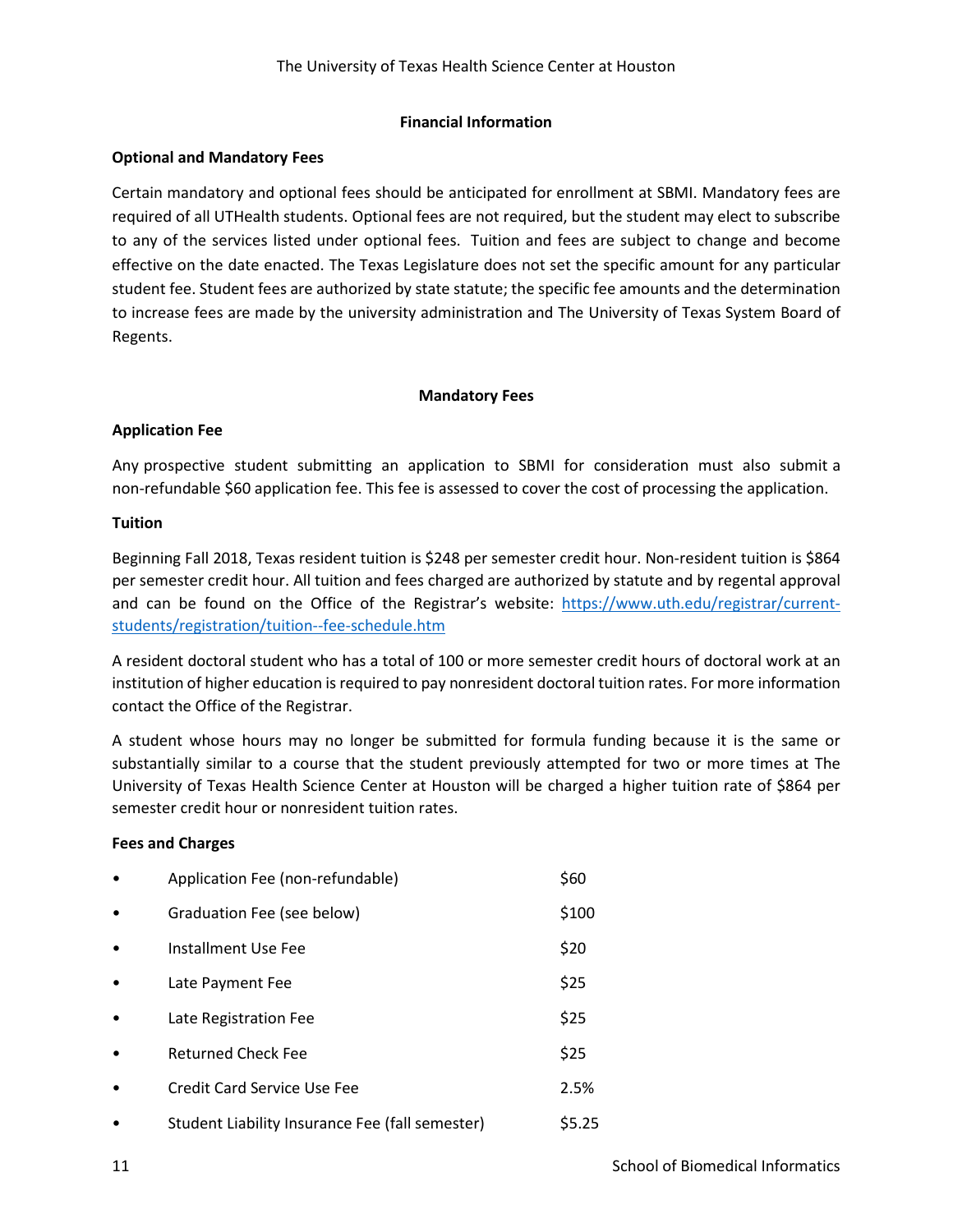|           | Student Liability Insurance Fee (spring semester)                               | \$5.25                     |
|-----------|---------------------------------------------------------------------------------|----------------------------|
| ٠         | Student Liability Insurance Fee (summer semester)                               | \$4.00                     |
| $\bullet$ | Student Health Insurance Fee (annual rate)                                      | \$2,504                    |
|           | Student ID Replacement Fee                                                      | \$10/card                  |
|           | Laboratory Fee                                                                  | \$30/applicable course     |
| ٠         | Student Services Fee (see table below)                                          |                            |
|           | <b>Information Technology Access Fee</b>                                        | \$36/semester              |
|           | <b>Computer Resource Fee</b>                                                    | \$100/semester             |
|           | <b>Student Record Fee</b>                                                       | \$5/semester               |
|           | <b>Technology Fee</b>                                                           | \$100/semester             |
|           | Alternative Instructional Delivery Fee<br>(In and Out of State) for Web Courses | \$110/semester credit hour |

#### **Graduation Fee**

A graduation fee of \$100, payable at registration for the student's final academic term, is required of all degree-seeking students. This fee covers expenses associated with graduation but does not cover rental of the cap and gown. This fee is charged whether or not the student participates in graduation. Certificate students do not pay the graduation fee.

#### **Laboratory Fees**

Laboratory fees are assessed in an amount to cover the costs of technology and resources used by the student. Only assessed to a select number of SBMI courses. To see which courses are subject to laboratory fees, please review the course descriptions on page 69.

#### **Student Services Fee**

The Student Services Fee is a mandatory fee assessed per semester credit hour to all students. The annual fee for academic year 2018-2019 is \$566.25\* with a maximum charge of \$218.25 per fall and spring semester and \$129.75 for the summer semester. The fee provides funding towards student governance activities, Student Health & Counseling Services, shuttle service, and recreational facilities. Optional family coverage for most student services is available. The 2018-2019 schedule of fees is as follows: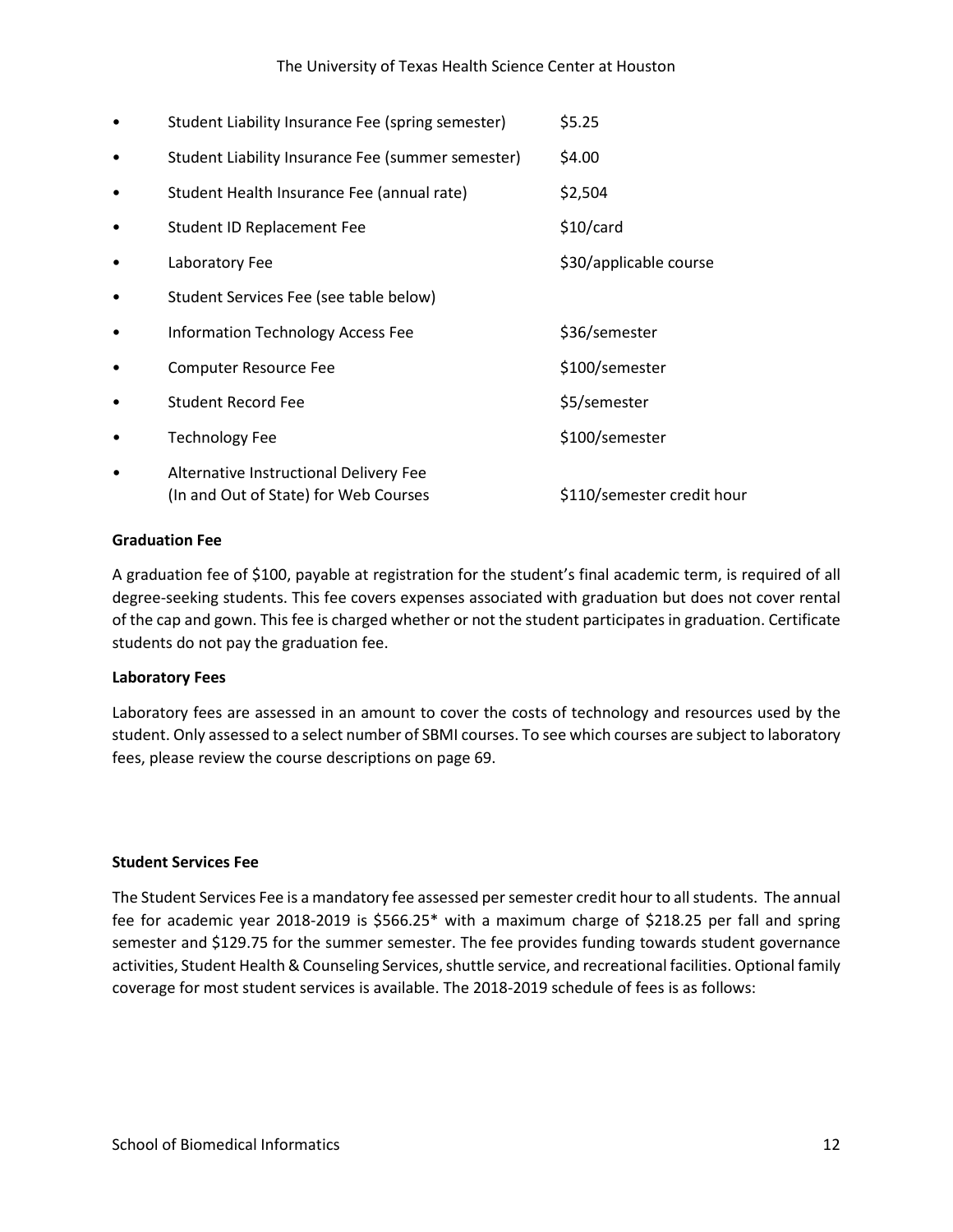| FULL-TIME STUDENT RATES (REQUIRED) \$566.25 ANNUALLY* |                    |               |           |            |
|-------------------------------------------------------|--------------------|---------------|-----------|------------|
| <b>Service</b>                                        | <b>Fall/Spring</b> | <b>Summer</b> | 9-Month   | 12-Month   |
| Recreation                                            | \$93.90            | \$62.65       | \$187.80  | \$250.45   |
| Health                                                | \$73.25            | \$33.20       | \$146.50  | \$179.70   |
| Shuttle                                               | \$30.25            | \$20.10       | \$60.50   | \$80.60    |
| Counseling                                            | \$14.20            | \$9.50        | \$28.40   | \$37.90    |
| Government                                            | \$6.65             | \$4.30        | \$13.30   | \$17.60    |
|                                                       |                    |               |           |            |
|                                                       |                    |               |           |            |
|                                                       |                    |               |           |            |
|                                                       |                    |               |           |            |
| <b>TOTAL</b>                                          | $$218.25*$         | $$129.75*$    | \$436.50* | $$566.25*$ |

\*This fee is subject to increase as approved by the UT System Board of Regents.

#### **Technology Fee**

A Technology Fee will be assessed to all students at \$100 every semester to cover the expenses associated with the software, hardware, programming, maintenance fees and technical support used by students. The fee will support SBMI's goal to be the best publicly supported biomedical informatics school in the US by conducting the highest quality programs in education, biomedical informatics applications and research. The fee will also allow SBMI to use the most current technology to train students and help attract the best and brightest students to our quality graduate programs.

#### **Student Records Fee**

The Student Records Fee provides students with unlimited transcripts and enrollment verification documents. The charge is \$15.00 per academic year (\$5 per semester).

# **Optional Fees**

- Audit Fee: SBMI does not allow auditing of classes. For a fee of \$25 per course, a student may elect to audit a course, i.e., attend the course without receiving academic credit at other UTHealth schools.
- Transportation Expenses: Students are required to provide their own transportation to practicum sites.
- Academic Regalia Rental: The charge for rental of the cap and gown is approximately \$45 for master's students and \$70 for doctoral students. Information on ordering academic regalia is sent to students several months before annual commencement exercises. Additional information for graduates can be found here: [https://sbmi.uth.edu/current-students/graduation/.](https://sbmi.uth.edu/current-students/graduation/)

#### **Professional Liability Insurance**

Every student enrolled in the School of Biomedical Informatics must have professional liability insurance coverage in force throughout each semester enrolled in the minimum policy amount of \$100,000 per claim. The professional liability insurance must include coverage for breach of confidentiality of protected health information in electronic or other patient records. Advance written notice or posting may change the minimum amount required by the Office of the Dean. The premium for this insurance is due at the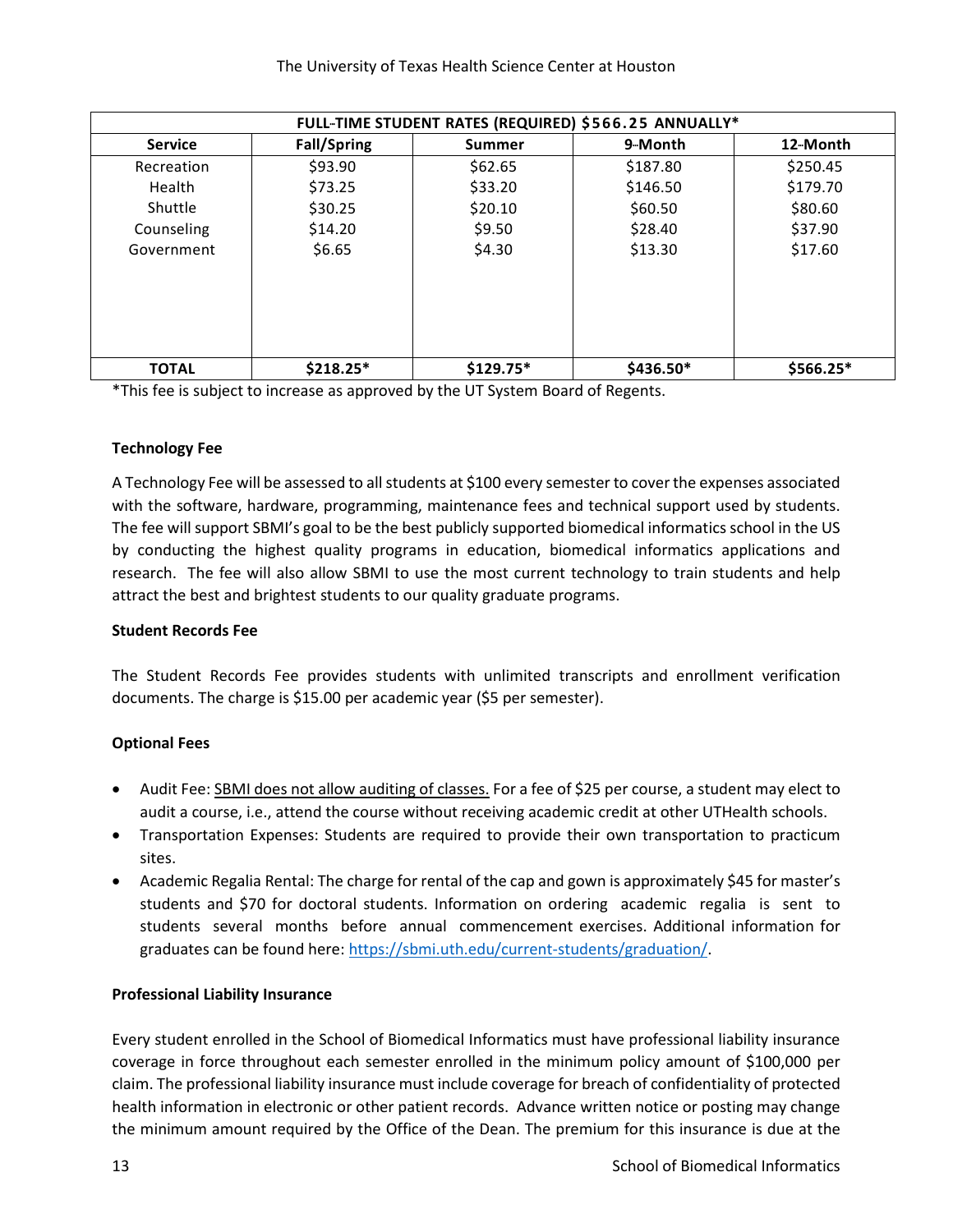time of initial registration and each fall and spring semester. The annual premium is prorated based on the student's date of entry. The annual premium is approximately \$14.50 per year.

#### **Competitive Academic Scholarship Awards**

Competitive Academic Scholarship awards are designed to facilitate the scholastic development of students who are in high academic standing.

The benefits of this award are two-fold:  $(1)$  a direct financial award, and  $(2)$  if the recipient is not a resident of Texas, the change in status to resident tuition for the semester the award was earned and the two subsequent semesters. The residency waiver is applied for the aforementioned semesters regardless of the student's enrollment in those semesters. All SBMI students are eligible to compete for these scholarships. The number of Competitive Academic Scholarships awarded each year is dependent on the availability of funds. Students are notified via email when scholarship applications are being accepted. Students must submit all applications and required application materials to be considered.

The criteria for selection are:

- Grade point average documented by the Director of Student Affairs
- Pattern of academic achievements, such as scientific papers, posters and/or presentations or any relevant honor, recognition or awards earned
- Relevant Biomedical Informatics community or volunteer experience including any Student Governance Organization (SGO) or Student InterCouncil (SIC) involvement
- Success in overcoming adversity

The SBMI Scholarship and Awards Committee considers all submissions. The SBMI Scholarship and Awards Committee is composed of SBMI faculty and a representative from the SBMI Office of Academic Affairs. The recommendations of the SBMI Scholarship and Awards Committee are submitted through the Associate Dean for Academic Affairs for submission to the Dean. Notification of awards will be made by email.

#### **Summary of Estimated Annual Fees and Expenses Based on Full-time, On Campus enrollment**

#### **Yearly Program Expenses**

| Application Fee (one-time only)                   | \$60     |
|---------------------------------------------------|----------|
| Immunization (approximate cost, one time only)    | \$175    |
| Student Criminal Background Check <sup>1</sup>    | \$49     |
| Tuition (based on 24 hours annually) <sup>2</sup> |          |
| Resident                                          | \$5,952  |
| Non-Resident                                      | \$20,736 |
| <b>Student Service Fee</b>                        | \$566.25 |
| Information Technology Access Fee                 | \$108    |
| <b>Computer Resource Fee</b>                      | \$300    |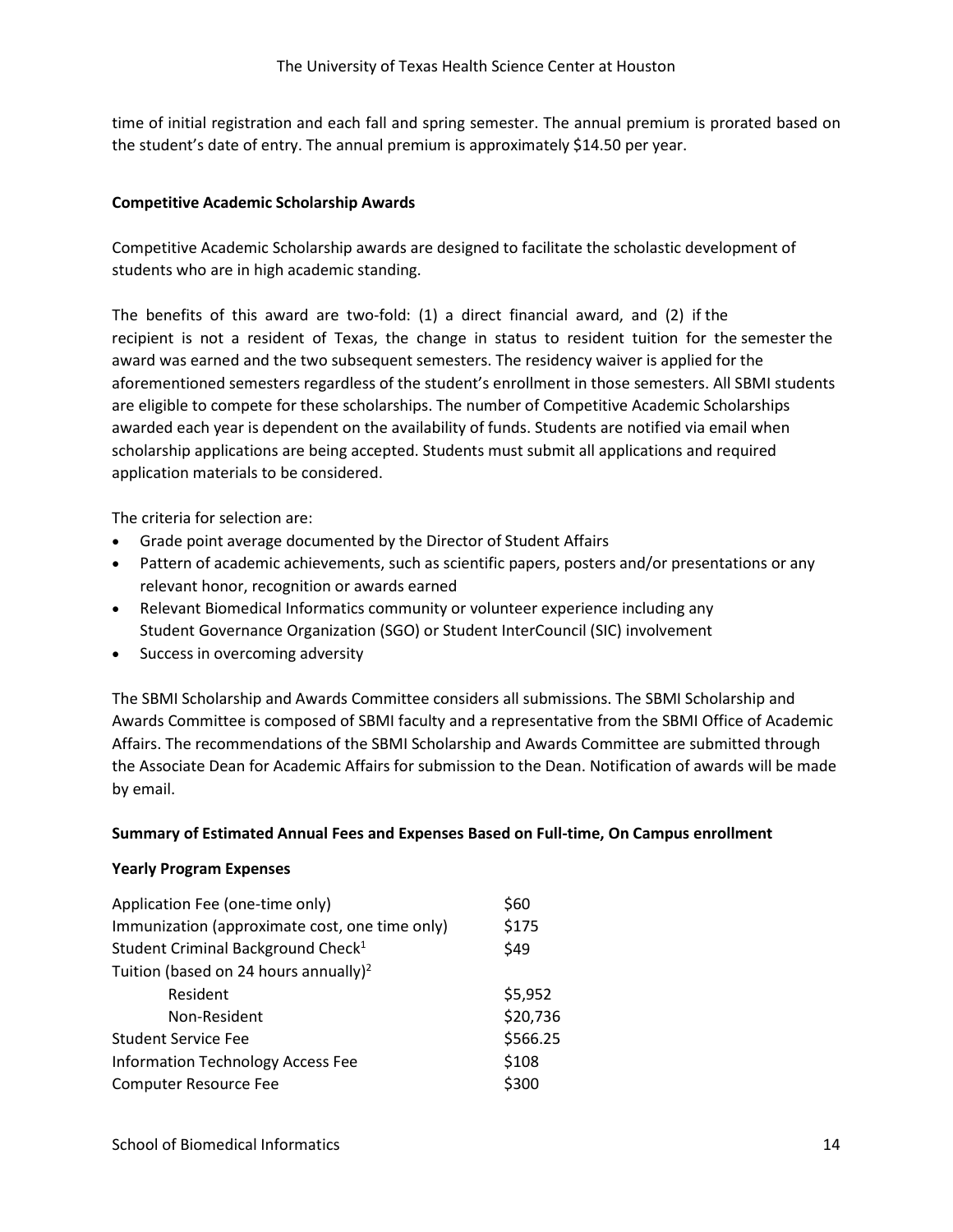| \$300                                                                              |
|------------------------------------------------------------------------------------|
| \$14.50                                                                            |
| \$180 (varies by course selection)                                                 |
| \$100                                                                              |
| varies                                                                             |
|                                                                                    |
| varies                                                                             |
|                                                                                    |
|                                                                                    |
| UT Housing (subject to availability) (Varies by number of bedrooms/sq ft)<br>\$950 |
| varies                                                                             |
|                                                                                    |
| \$2,504                                                                            |
|                                                                                    |

<sup>1</sup> must have been completed in the last 12 months; employment criminal background checks from UTHealth cannot be used for admission

<sup>2</sup> based on 9 semester hours fall and spring and 6 semester credit hours for summer; \$248 is resident cost per semester credit hour/\$864 is non‐resident cost per semester credit hour.

 $3$  the student is responsible for personal transportation and parking fees to and from the university and clinical practicum sites

<sup>4</sup> does not include utilities or food costs

<sup>5</sup> Student Health Insurance - Current information available at UTHealth Auxiliary Enterprises website at [https://www.uth.edu/auxiliary-enterprises/insurance/index.htm.](https://www.uth.edu/auxiliary-enterprises/insurance/index.htm) Though not required, health insurance is also available to purchase for students' spouses and/or children. Contact Auxiliary Enterprises at [student-insurance@uth.tmc.edu](mailto:student-insurance@uth.tmc.edu) or 713-500-8400 to obtain an application for family coverage. Family coverage must match the coverage dates of the student. All students are required to show proof of coverage or proof of purchase of health insurance. International students also must provide proof of repatriation coverage or the student can purchase repatriation insurance for a cost of \$96/per year.

Note: All of the estimates above are subject to change without prior notification.

#### **Estimated Program Expenses for Biomedical Informatics programs per year:**

The expenses, which are specific to Biomedical Informatics, are estimated at:

| <b>Item</b>                                 | <b>Estimated Expenses</b>                   |
|---------------------------------------------|---------------------------------------------|
| Textbooks*, computer** (required), software | \$3800                                      |
| Lab Fees                                    | \$30 per course (based on course selection) |
| \$510 per practicum hour***                 | not to exceed \$1,530                       |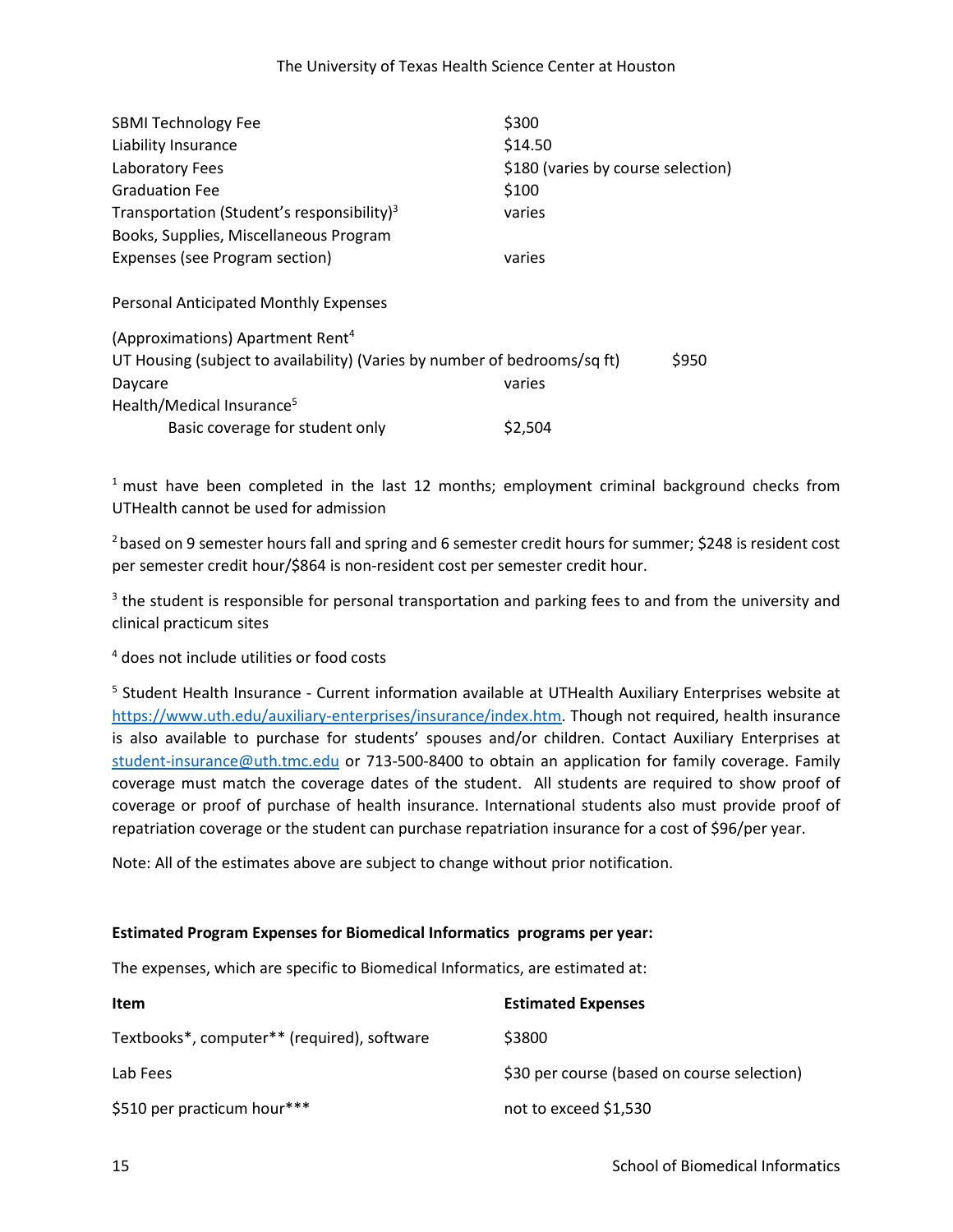\* Textbooks – SBMI students are not under any obligation to purchase a textbook from a university‐ affiliated bookstore. The same textbook may also be available from an independent retailer, including an online retailer.

\*\* Computer (\$3,000 first year only) requirements are listed on the website [\(https://sbmi.uth.edu/current-students/student-handbook/computer-requirements.htm\)](https://sbmi.uth.edu/current-students/student-handbook/computer-requirements.htm) and are subject to change.

\*\*\* Practicum/Preceptor site may require additional requirements, e.g., immunizations, insurance, drug testing.

In addition, students must pay required school expenses (tuition, fee, etc.). See the Expense Table summarizing estimated expenses.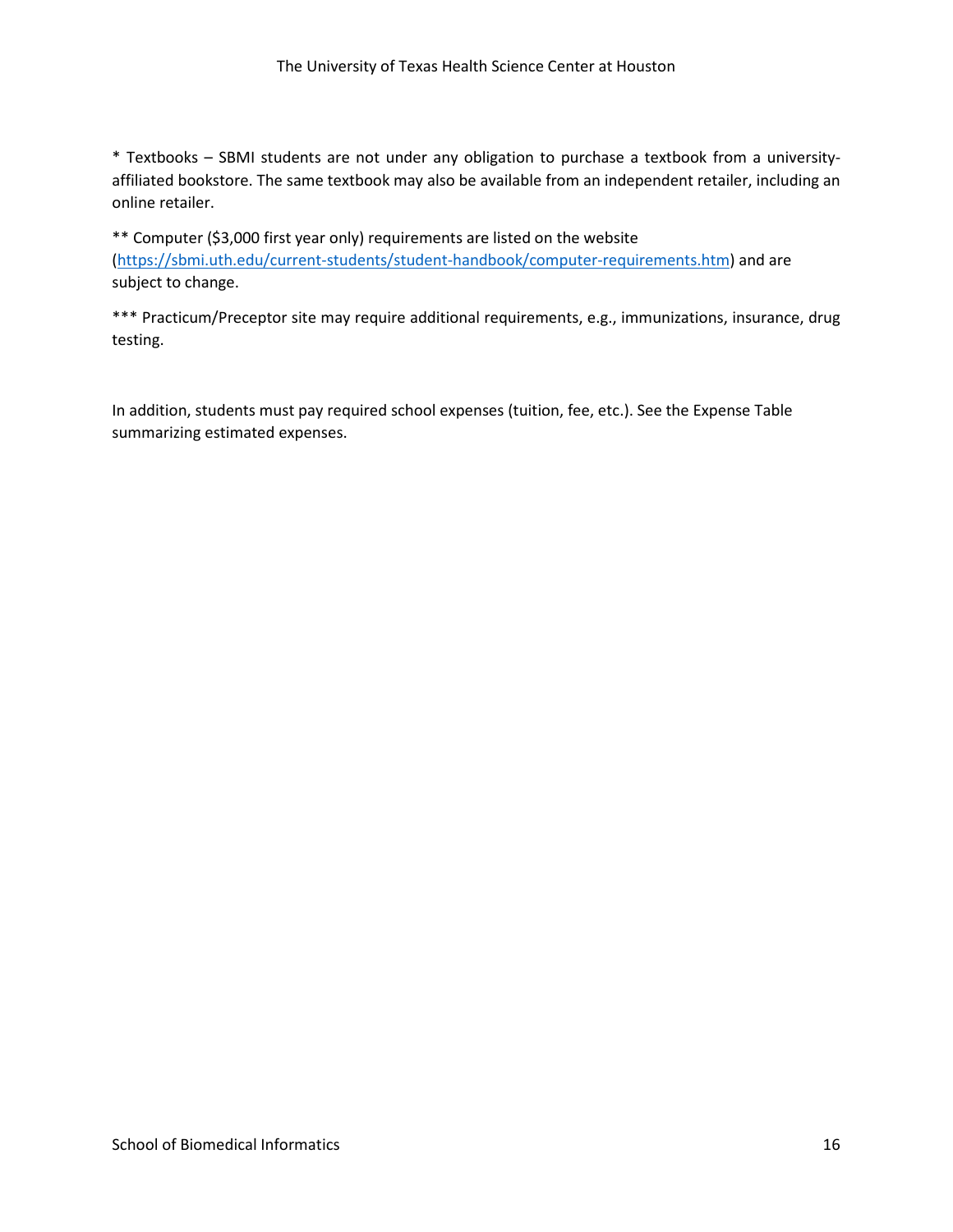#### **Academic Standards, Policies, and Procedures**

In order for students to maintain good standing and receive appropriate grades and credits for their work, they must adhere to the School's academic policies, procedures and standards.

The School requires a high level of academic achievement from our students, and the School has defined criteria for a student in good standing, a student worthy of academic recognition and a student in academic jeopardy. A letter grading system is used to assess the student's level of achievement.

#### **Grading System**

"A" indicates excellent; "B" indicates good; "C" indicates unsatisfactory and may require students to repeat the course; and "F" indicates failing; "P" indicates passing; "WP" or "WF" indicates that the student has withdrawn passing or failing, respectively; "I" indicates an incomplete grade, meaning that course requirements have not been satisfied. All letter grades are reported without modification of plus (+) or minus (-). Grades recorded for courses dropped after the deadline for WP or WF will be recorded as "F." If a student accumulates four "WP" grades they will be subject to academic action. A "WF" will follow the same course of action as a failing grade.

Grade point averages (GPA) are computed at the end of each semester using the following academic standard:

 $A = 4$  points  $B = 3$  points  $C = 2$  points I = not counted P = not counted  $F = 0$  points WF = 0 points  $WP = 0$  points

Graduate level courses in which a grade of "B" or better has been earned may not be repeated for credit. Any student receiving a grade of less than a "B" in a required or elective course must retake the course and receive a grade of "B" or higher to continue on in their academic program.

#### **Grade Reports**

Students may access their official term grade reports online through myUTH at [https://my.uth.tmc.edu.](https://my.uth.tmc.edu/)

# **Grades of "C"**

A grade of "C" is an unsatisfactory grade and may require students to repeat the course. Students who earn a grade of "C" must retake the course, whether a required or elective course, and earn a grade of "B" or higher to continue on in their academic program. The course must be retaken the next semester the course is offered. The original grade of "C" will remain on the student transcript. All students who earn a grade of "C" will be placed on academic probation. Students are not permitted to earn more than two grades of "C". The third grade of "C" will result in dismissal from the school.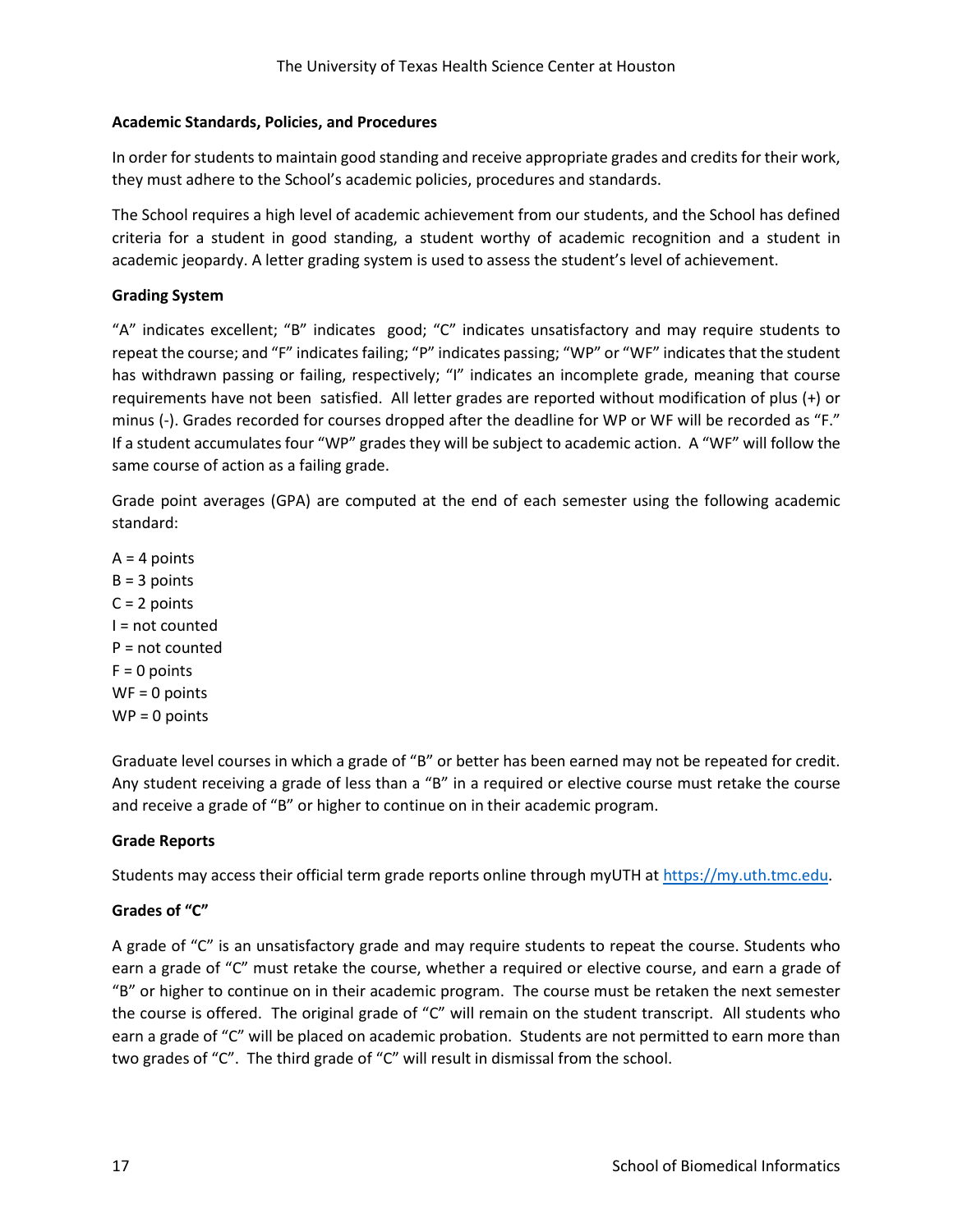#### **Grades of "I"**

An incomplete or "I" grade may be given when course requirements have not been satisfied. A student must have completed at least 50% of the course curriculum requirements for a grade of "I" to be issued. A student must submit an Incomplete Grade Form to receive an incomplete or "I" grade. Students must remove a grade of "I" the academic semester following receipt of the "I" grade, or the incomplete grade will be converted to a grade of "F." Grades of "I" will not be used in calculating the grade point average. All "I" grades must be removed from a student's record (course requirements satisfied) before the student is eligible for graduation. A student must be enrolled for courses at SBMI in the semester they expect to graduate.

#### **Grades of "F"**

Students are not permitted to earn a grade of "F". A grade of "F" will result in automatic dismissal from the school.

#### **Grades of "WF"**

Students who earn a grade of Withdrawal Failing ("WF") for a course, whether a required or elective course, must retake the course and earn a grade of "B" or higher to continue on in their academic program. When retaking the course, a grade of "C" or lower is grounds for automatic dismissal from the program. The original grade of "WF" will remain on the student transcript. All students who earn a grade of "WF" will be placed on Academic Probation. Students are not permitted to earn more than one grade of "WF" during their academic program. A second grade of "WF" will result in automatic dismissal from the school. All enrollments in courses, including repeated courses, will be reflected on the student's transcript.

#### **Grades of "Pass/Fail"**

The courses that are graded on a pass/fail basis are described in the course description section of the catalog. In these instances, a symbol of "P" is used to designate "pass" and an "F" to designate "fail." Hours for courses taken pass/fail that are passed are not entered in the grade point calculation; however, hours for courses taken pass/fail and failed are included in the grade point calculation.

Each program establishes the maximum number of semester credits a student can take on a Pass/Fail basis during his or her study in that program. A maximum of three credit hours of Directed Study can be applied toward the Certificate program. A maximum of six credit hours of Directed Study can be applied toward the master's and doctoral programs.

#### **GPA Calculation**

Grade point average is calculated using grades and credit hours for courses except for those courses in which a grade of "I," "WP" or "P" is recorded. The grade achieved in a repeated course is included in the calculation. Those courses taken through concurrent enrollment are not used in calculating the grade point average. Courses obtained by Petition for Equivalency Credit (PEC), which are graduate courses transferred from other institutions, are not used in the calculation of the grade point average.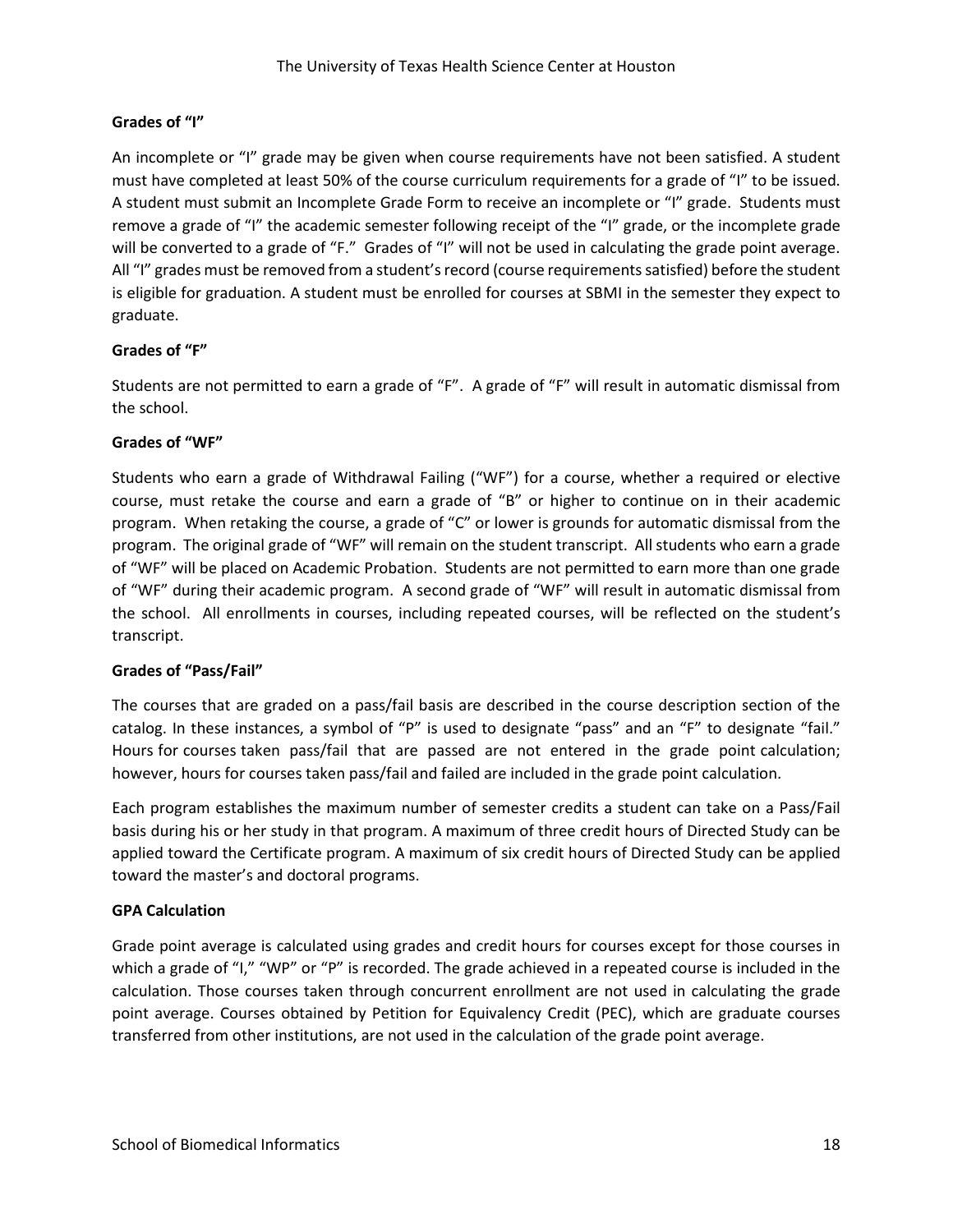#### **Student in Good Standing**

To be considered in "good standing" and making "satisfactory academic progress" at SBMI, a student admitted to a graduate degree program must be following the degree plan; must maintain a cumulative grade point average of 3.0 or above; and must not be on academic probation or suspension as determined by the Associate Dean for Academic Affairs. To remain in good standing a graduate student may earn no grade less than a "B" during their program.

#### **Academic Probation**

Probation is an official warning status for a defined period of time that informs the student of unsatisfactory academic and/or professional performance, and provides the student an opportunity to improve. Any student who does not adhere to the academic and professional standards of SBMI is subject to probation, suspension, and/or dismissal by the Associate Dean for Academic Affairs. When a student attains a minimum cumulative grade point average of 3.0, the student's official transcripts will reflect the student's removal from academic probation.

Criteria upon which grades are based are given at the beginning of each course in the course syllabus. Professional standards include appropriate dress, attendance, conduct, and any particular standards required by the program. If a student has questions regarding academic and professional requirements or if assistance is needed in meeting the standards, the student should consult with the course instructor or advisor.

Following the completion of the semester in which any of the following occur, the Associate Dean for Academic Affairs will place a graduate student on academic probation if the student (1) receives a grade of less than "B" ("C," "WF," or "F") in a course while at SBMI; (2) earns a calculated cumulative grade point average (GPA) of less than 3.0 or (3) fails to make satisfactory academic progress toward the degree. The graduate student is removed from academic probation at the end of the following registration period when no grade below "B" is assigned in a graduate course, a cumulative grade point average of 3.0 is achieved, and any other cause for probation is removed or remedied.

An SBMI graduate student will be dismissed if a third grade of "C" is earned in any course. If a grade of "C" is earned while the student is enrolled in a concurrent or inter-institutional course, the student will be placed on probation. If the concurrent or inter-institutional course grade is the third grade of "C" the student will be automatically dismissed.

# **Student Conduct and Discipline**

All students are responsible for knowledge of and compliance with UTHealth policies regarding student conduct. Students are referred to the UTHealth Handbook of Operating Procedures (HOOP) Policy 186, Student Conduct and Discipline, located at<https://www.uth.edu/hoop/policy.htm?id=1448220> .

# **Course Attendance Policy**

Attendance is required for any student registered for an on-campus course. A student in an on-campus course missing more than three class meetings and not keeping up with the course assignments may be dropped at the discretion of the instructor.

International students studying on an F-1 visa are required to enroll and complete 9 credit hours in the Fall and Spring Semesters unless the student begins his/her program in the Summer session. If classes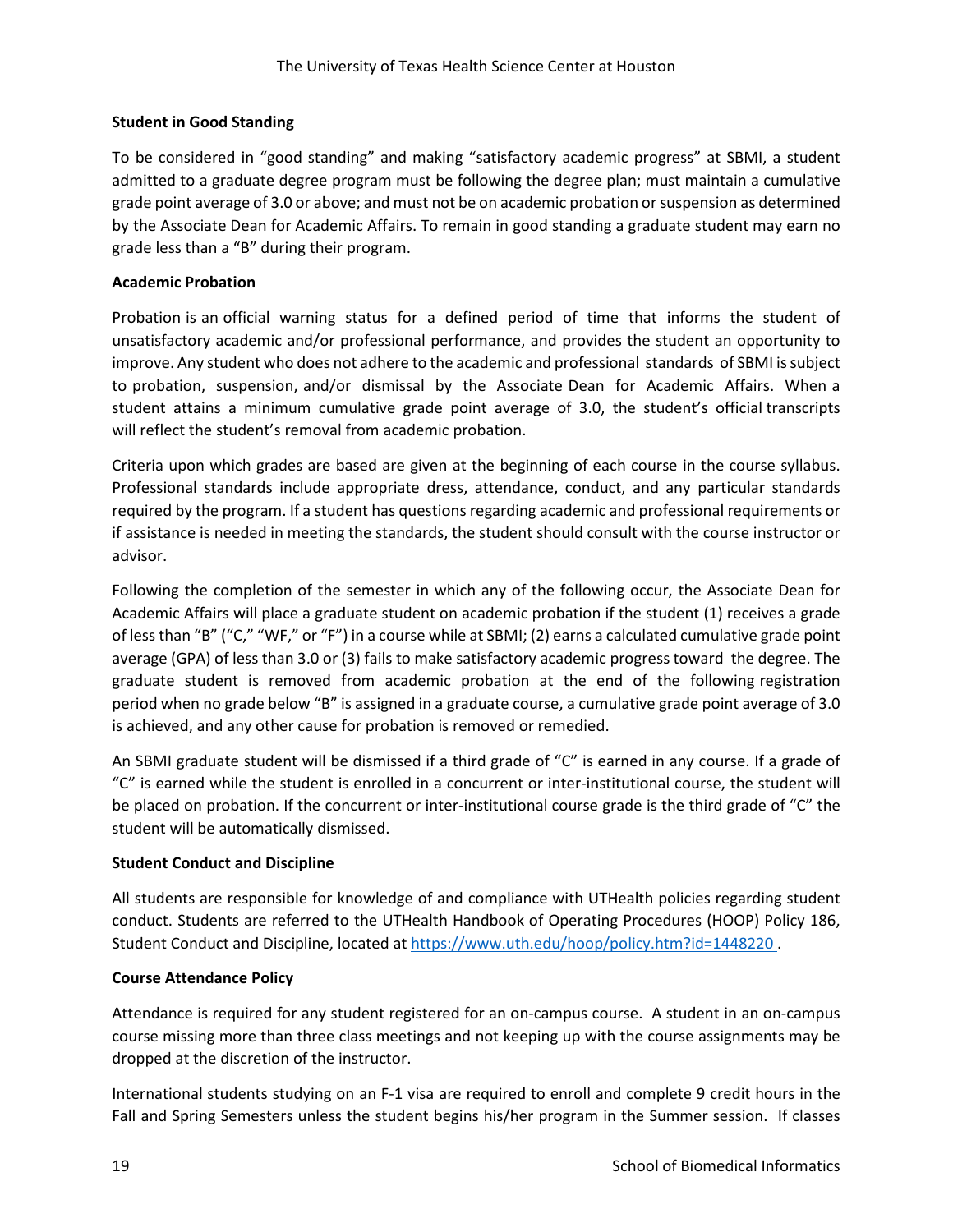begin in the Summer session, then the F-1 student will be required to enroll in the Summer, Fall, and Spring semesters for the first year that classes begin. F-1 students may fulfill their full-time enrollment by enrolling in six (6) credit hours of face-to-face (on-campus attendance) coursework and in one three (3) credit hour, online (distance learning) class. The online (distance learning) class is restricted to one class not to exceed three hours. Any F-1 student who fails to enroll and complete full-time studies in Fall and Spring will be in violation of his/her visa status unless prior written approval is granted by the Office of International Affairs and reported to the U.S. Department of Homeland Security. The Office of International Affairs is required by U.S. Immigration regulations to report any F-1 student who fails to enroll and complete full-time enrollment (as described above) within the mandatory days of reporting. Any F-1 student who has questions regarding maintenance of F-1 status should make an appointment to meet with his/her International Advisor.

#### **Grade Grievance Procedure**

In attempting to resolve any student grievance regarding grades or evaluations, it is the obligation of the student first to make a serious effort to resolve the matter with the faculty member with whom the grievance originated. Individual faculty members retain primary responsibility for assigning grades and evaluations. The faculty member's judgment is final unless compelling evidence suggests differential treatment or mistake. If the evidence warrants appeal, the student must submit a request in writing within 30 days of the date of the evaluation in question and, in the case of a grade for a course, within 30 days of the date the Registrar recorded the grade of the course in question. The request for the appeal with supporting evidence must be submitted to the Associate Dean for Academic Affairs, and the appeal must be resolved by no later than the end of the semester after the semester in which the grade was earned. Upon receipt of the request, the Associate Dean for Academic Affairs will review the case and submit a copy of the appeal to the appropriate Standing Committee of the Faculty Governance Organization for review and recommendation. The Standing Committee of the Faculty Governance Organization will review the request and render its recommendation in writing to the Associate Dean for Academic Affairs within 15 business days. The Associate Dean for Academic Affairs will submit a written recommendation to the Dean. The student will be notified in writing of the Dean's decision within seven business days of the Associate Dean for Academic Affairs' recommendation. The determination of the Dean is final.

#### **Academic Dismissal and Appeal**

A student who is on academic probation for one semester and who does not achieve the minimum cumulative 3.0 GPA and the individual course grades necessary to be removed from probation, or remove the cause of probationary status, will be notified of dismissal from the program by the Associate Dean for Academic Affairs and will not be allowed to continue in the program.

The student may request a reconsideration of the dismissal by submitting a written request to the Dean within five business days of receipt (electronic or hard copy) of the dismissal letter. The student must also send a copy to the Chair of the Admissions, Progression and Graduation Committee of the Faculty Governance Organization. The student must provide evidence in support of the request for reconsideration of the dismissal. The Admissions, Progression and Graduation Committee will review the request and render its recommendation in writing to the Dean within 15 business days. The student will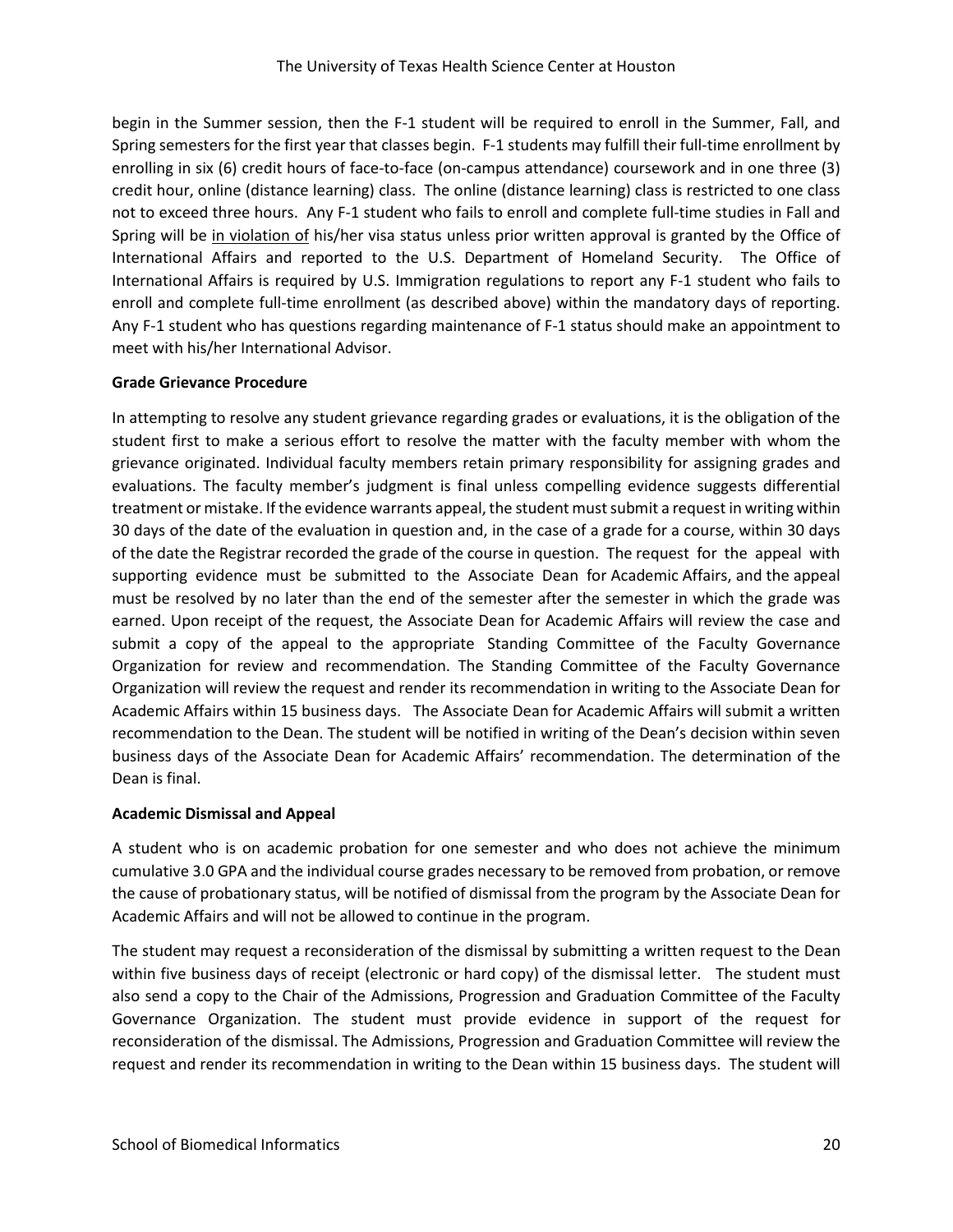be notified in writing of the Dean's decision within seven business days of the Committee's recommendation. The determination of the Dean is final.

#### **Reapplication Following Dismissal**

Should a student reapply and be readmitted to the program from which he or she was dismissed, the student will be placed on academic probation for one semester. If the student fails to raise his or her cumulative GPA within that semester to 3.0, or if the student makes a course grade below that required to be removed from probation, or otherwise fails to meet standards to be off probation, the student will be dismissed from the School and may not be readmitted.

#### **Transfer Credit**

Transfer credit for equivalent graduate courses taken elsewhere may be awarded and used to meet degree requirements if their equivalency to a SBMI degree program course is approved through a Petition for Equivalency Credit (PEC). The maximum number of transferable semester credit hours is 3 for the certificate program, 12 for the master's program, 36 for the PhD program and 21 for the Doctor of Health Informatics ("DHI") program. Contact the SBMI Office of Academic Affairs for information.

Courses that are being accepted at SBMI through a dual or joint degree program can only be transferred in if the grade earned in the course is a "B" or higher. Courses for which grades of less than "B" were earned will not be accepted for transfer.

Applicants who are presenting course work from universities or colleges outside the United States to meet admission or graduation requirements are referred to the section on International Applicants in this catalog for a listing of additional requirements.

# **Petitioning for Course Equivalency**

A student who wishes to receive credit for a graduate course which he or she has taken at another institution and which is similar in content to any course offered at SBMI is to submit required documentation for a Petition for Equivalency Credit (PEC) to the SBMI Office of Academic Affairs during their first academic year.

Credit is only given to courses that match the current SBMI Course Catalog. Courses for which grades of less than "B" were earned will not be accepted for equivalency. Courses must have been completed within the last five years to qualify. The submitted syllabus from the course taken must be from the semester and year the student completed the course. Syllabi from any other semester or year will not be accepted and the PEC will be denied.

Any exceptions to the policy must be approved by the Associate Dean of Academic Affairs. For additional information, please contact the SBMI Office of Academic Affairs.

#### **Transfer between Academic Programs**

A student who is enrolled in a minimum of one (1) credit hour is eligible to transfer from one Academic Program to another. A change in Academic Program can only occur once during the course of study. The Academic Program must be at the same level or a lower level program.

A Change of Academic Plan Request Form must be submitted to the Office of Academic Affairs with a new goal statement outlining the student's goals in the new program. Students are not permitted to change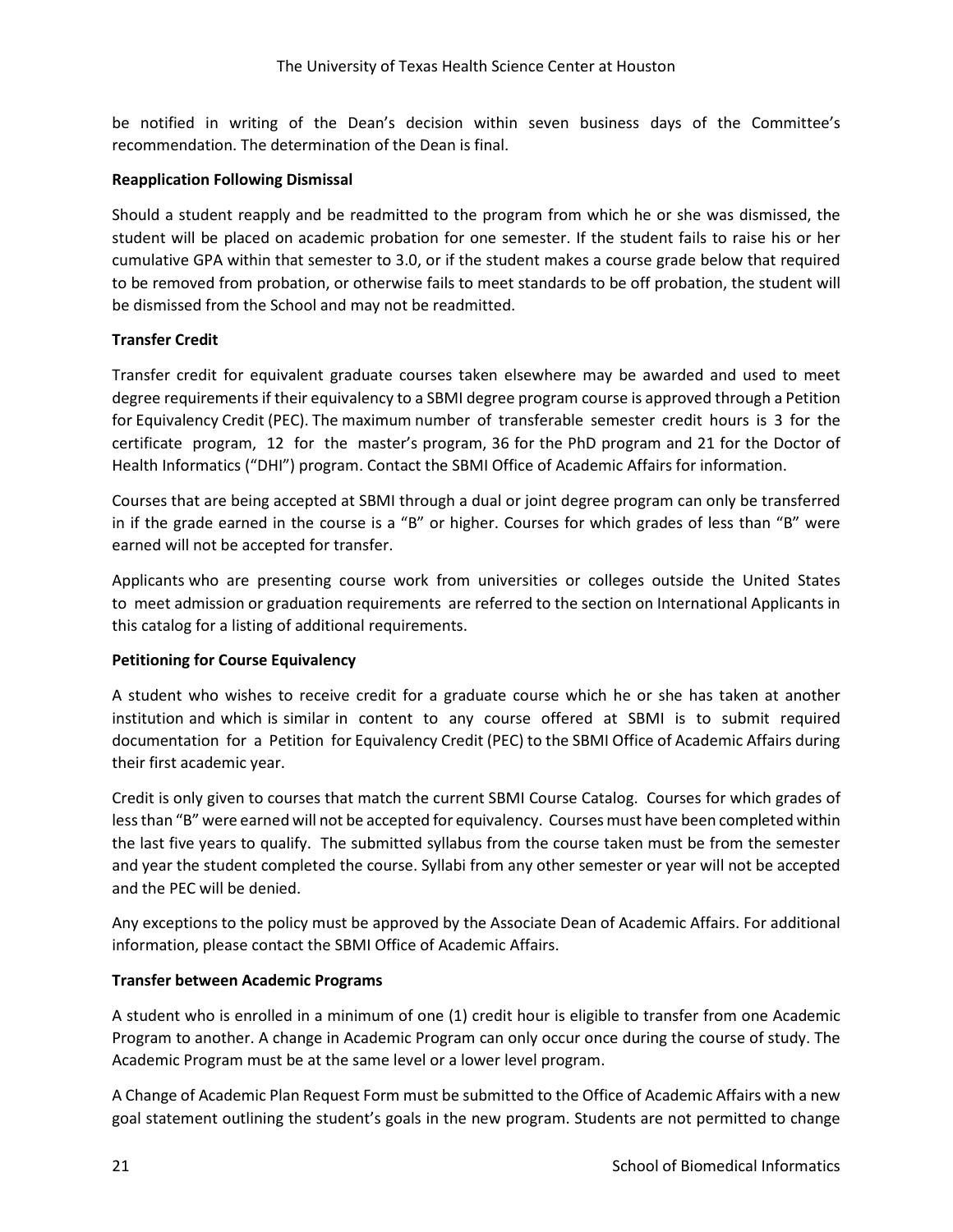their academic plan in their final semester of any degree program. Changes to academic plans cannot be made retroactively.

If approved, the student is expected to complete their Academic Program for the newly requested plan. At the time of program completion, re-application to SBMI is required for any subsequent program of study.

#### **Reentry after Non-Attendance**

A student who has not enrolled in two consecutive registration periods (including the summer session) must submit a Reentry Form to the SBMI Office of Academic Affairs along with a new goal statement signed by the student's advisor indicating approval for reentry to the program. A student who has not enrolled for three or more consecutive registration periods will be dismissed and must reapply for admission to the program and the School.

#### **Deferment for Newly Admitted Students**

A newly admitted student is allowed up to one year for deferment for certain SBMI programs. The SBMI Office of Academic Affairs must be notified of all deferments in writing before the start of the semester. A student who defers admission will be governed under the catalog in effect during his or her first semester of enrollment at SBMI. Any newly admitted student who does not enroll for three consecutive registration periods shall no longer be considered an admitted student. This means the student must reapply for future admission to any program or degree offered at SBMI.

Deferment is not available in the Doctorate in Health Informatics (DHI) program. If a DHI student wants to defer admission, that student will need to reapply for a future semester.

# **Resignation from the University**

A student who withdraws from all courses enrolled at SBMI at the end of, or prior to, completing a scheduled semester, should notify his or her advisor and the SBMI Office of Academic Affairs in writing by submitting the UTHealth Resignation Form, which can be found on the Registrar's website.

#### **Clearance for Resignation, Graduation, or Dismissal**

Any student who submits for resignation or is dismissed from, or completes a program in SBMI must complete the official student clearance process. Such clearance is necessary to ensure that the student has met all obligations to specified offices in SBMI, UTHealth, and the Texas Medical Center. A student clearance form and instructions for completing the clearance process may be obtained from the SBMI Office of Academic Affairs.

#### **Medical Leave of Absence**

The purpose of a medical leave of absence (MLOA) is to provide students time away from campus for treatment of a physical or mental health condition. The authority to grant a MLOA and permission to return from a MLOA resides with the Associate Dean for Academic Affairs. Each leave is individualized based on the needs of the student and handled on a case-by-case basis. For additional information, please contact the SBMI Office of Academic Affairs.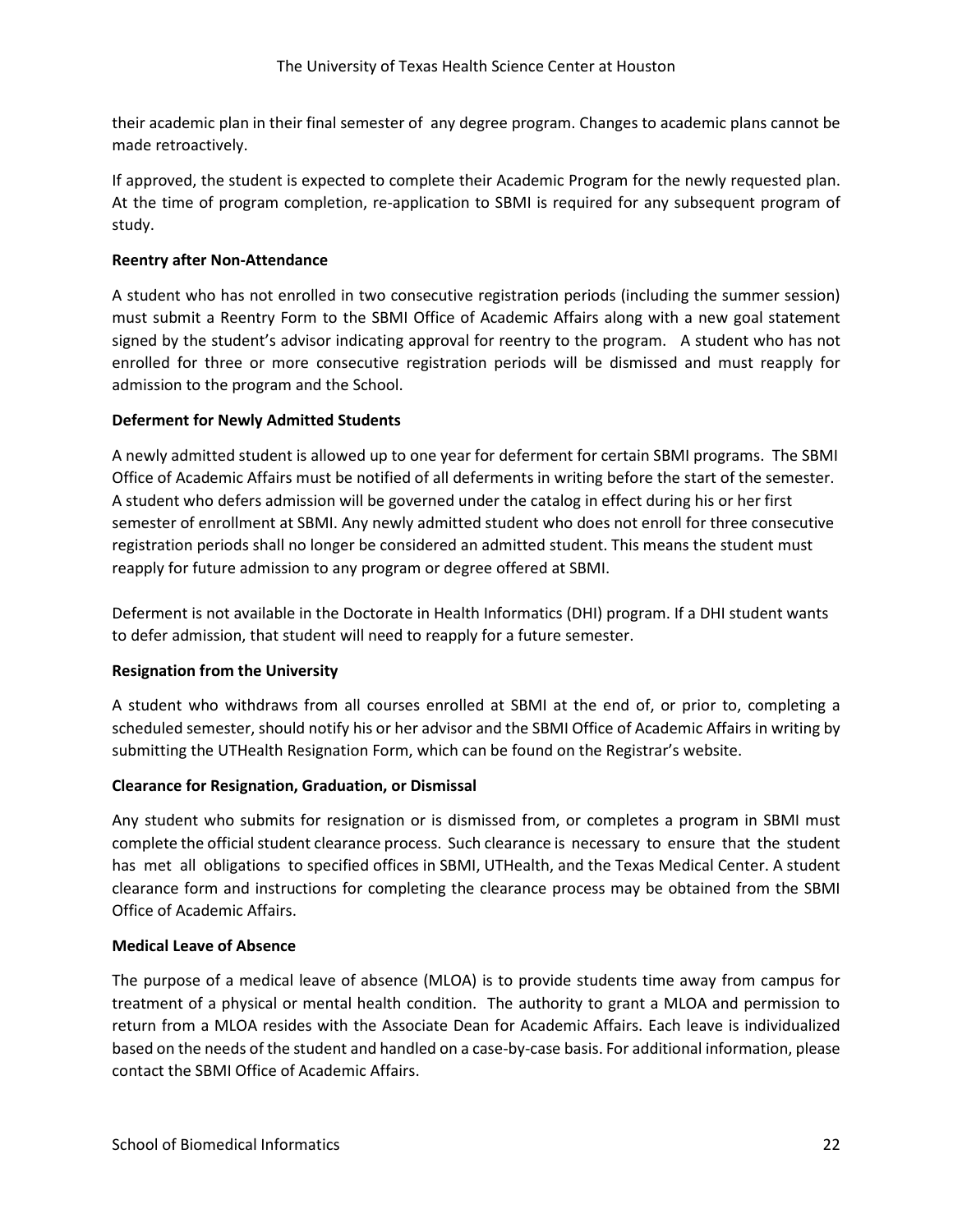#### **Course Accommodation Requests**

Course accommodations are made in response to individual requests for accommodation. Information on disability issues can be found under HOOP 101 Disability Accommodation <https://www.uth.edu/hoop/policy.htm?id=1447954>

If a student believes that he or she has a disability requiring an accommodation, they are to contact the SBMI Associate Dean for Academic Affairs at (713) 500-3591. Faculty members who receive a request for an accommodation from a student must immediately notify the Associate Dean for Academic Affairs. Faculty members may not unilaterally grant accommodations.

For additional information about the institutional Disability Accommodation policy, students can contact Diversity and Equal Opportunity at (713) 500-2255.

#### **Registering /Adding a Course**

Prior to course registration, students are encouraged to work with their academic advisor or advising committee to determine the appropriate courses and course load for the upcoming semester. If a permission code is required for course registration, the student must request instructor approval via email and forward the instructor's approval to the SBMI Office of Academic Affairs at SBMIAcademics@uth.tmc.edu. Following this, the student must use myUTH a[t https://my.uth.tmc.edu](https://my.uth.tmc.edu/) to add the course to their schedule. Refer to the Office of the Registrar's, School of Biomedical Informatics Academic Calendar for deadline dates for adding a course for any semester or session. A student will be unable to add a course after the official reporting date.

#### **Dropping or Withdrawing from a Course**

To drop a course during the add/drop period the student must go to myUTH at [https://my.uth.tmc.edu.](https://my.uth.tmc.edu/) Courses which are dropped during the add/drop period are not reflected on the students transcript. Please refer to the Refund Policy on the Registrar's Website here[: https://www.uth.edu/registrar/current](https://www.uth.edu/registrar/current-students/registration/refund-policy.htm)[students/registration/refund-policy.htm](https://www.uth.edu/registrar/current-students/registration/refund-policy.htm) to determine what percentage, if any, students will receive as a refund for tuition paid prior to dropping the course.

To withdraw from a course after the  $12^{th}$  class day and before the last day to withdraw (listed on the Office of the Registrar's, School of Biomedical Informatics Academic Calendar for the semester) the student must submit a signed Add-Drop/Withdrawal Form to the Registrar's Office. Students must obtain signatures of the course instructor(s) and the Associate Dean for Academic Affairs in order to drop the course(s). The student must return the completed form to the Office of the Registrar before the deadline for dropping a course.

The grade recorded on the transcript will be a "WP" (withdrawal passing) or "WF" (withdrawal failing). The instructor must assign a grade of "WP" or "WF". A "WP" is indicated on the transcript if a student has no grades recorded or has a passing grade in the course at the time the course is dropped. The "WP" will not be calculated as part of the GPA. A "WF" is recorded if the student has a failing grade at the time the course is dropped. A record of "WF" on the transcript will be calculated as an "F" in determining the GPA.

If a student does not officially withdraw from the course, a grade of "F" will be assigned. A grade of "F" is recorded if a course is dropped after the deadline stated in the academic calendar for that semester or session.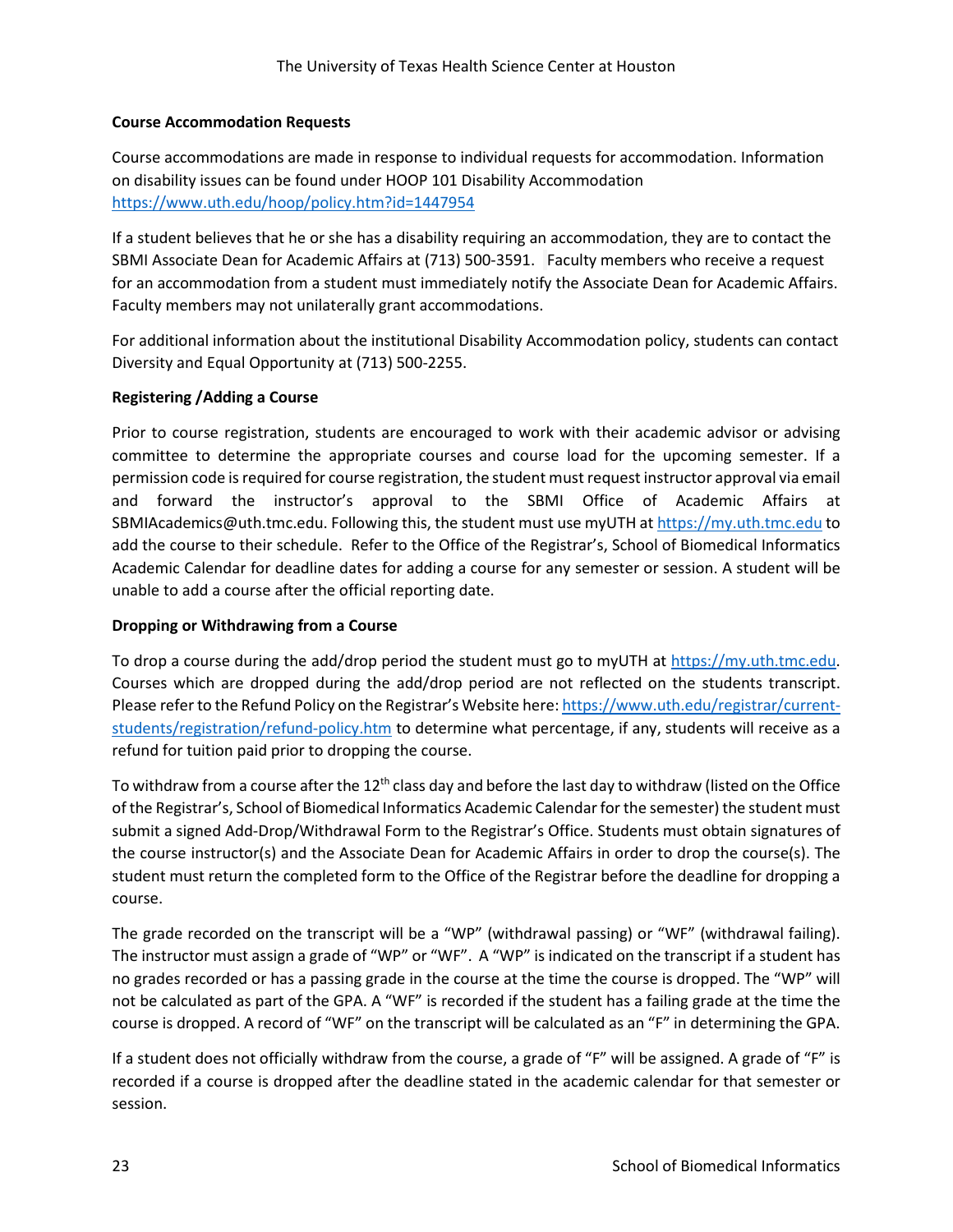A student, who withdraws from all courses enrolled at SBMI at the end of, or prior to, completing a scheduled semester, should notify his or her advisor and the SBMI Office of Academic Affairs in writing by submitting the UTHealth Resignation Form, which can be found on the Registrar's website.

#### **Auditing a Course**

SBMI does not allow auditing.

#### **Concurrent/Inter-Institutional Enrollment**

SBMI students may take courses for credit at area state colleges and universities through concurrent/inter-institutional enrollment. Courses taken by concurrent enrollment will not calculated into the student's GPA. Concurrently enrolled students may complete a maximum of 12 semester credit hours at SBMI and must maintain a 3.0/4.0 grade point average in those courses. Information about participating institutions and procedures for concurrent enrollment can be found on the Registrar's website at: [http://www.uth.edu/registrar/current-students/student-information/concurrentinter](http://www.uth.edu/registrar/current-students/student-information/concurrentinter-institutional-enrollment.htm)[institutional-enrollment.htm.](http://www.uth.edu/registrar/current-students/student-information/concurrentinter-institutional-enrollment.htm)

#### **General Degree Requirements**

In order to receive a degree or a certificate from the School of Biomedical Informatics, the student is required to fulfill certain academic, in residence, and degree candidacy requirements. An enrolled student must be in good academic standing and must have completed all the curricular requirements of that program before being eligible for a degree or certificate.

#### **In Residence Requirement**

The term "in residence" refers to the minimum number of semester credit hours that must be earned at SBMI. A student must fulfill his or her in residence requirement in order to receive any academic degree or a certificate from SBMI. Refer to each degree section for specific semester credit hour minimum requirements.

#### **Academic Honesty**

Academic honesty is the cornerstone of the academic integrity of a university. It is the foundation upon which the student builds personal integrity and establishes a standard of personal behavior. Because honesty and integrity are such important factors, failure to perform within the bounds of these ethical standards is sufficient grounds to receive a grade of "F" in any course and be recommended for disciplinary actions from SBMI.

The following are examples of academic dishonesty:

- Cheating
- Plagiarism
- Unauthorized collaboration
- Collusion
- Falsifying academic records
- Misrepresenting facts (e.g. providing false information to postpone an exam, obtain an extended deadline for an assignment, or even gain an unearned financial benefit)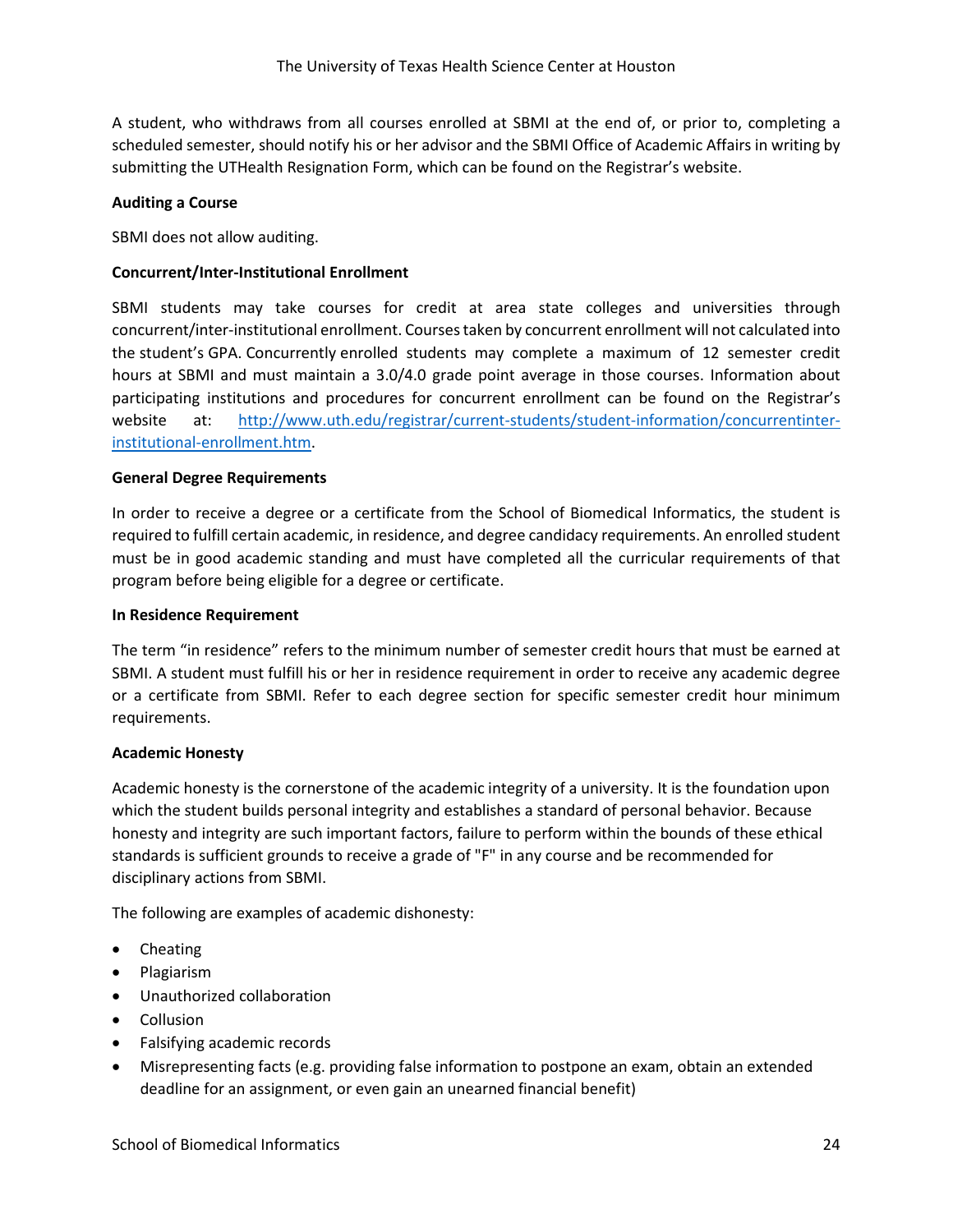• Any other acts or attempted acts that violate the basic standard of academic integrity (e.g. multiple submissions – submitting essentially the same written assignment for two courses without authorization to do so.)

Refer to the [Student Conduct and Discipline](https://www.uth.edu/hoop/policy.htm?id=1448220) section in the SBMI Student Handbook or to [HOOP 186](https://www.uth.edu/hoop/policy.htm?id=1448220)  [Student Conduct and Discipline](https://www.uth.edu/hoop/policy.htm?id=1448220) [\(https://www.uth.edu/hoop/policy.htm?id=1448220\)](https://www.uth.edu/hoop/policy.htm?id=1448220) an[d Appendix A -](https://www.uth.edu/hoop/186-appendix-a.htm)[Unacceptable Student Conduct](https://www.uth.edu/hoop/186-appendix-a.htm) [\(https://www.uth.edu/hoop/186-appendix-a.htm\)](https://www.uth.edu/hoop/186-appendix-a.htm) for more information.

#### **Plagiarism/Self-Plagiarism**

For grade generating assignment submissions, students must always submit their own work.

Exception: If group work is allowed or required by the assignment or course.

Student should always provide citations to indicate inclusions from others' work in their papers and assignment submissions.

Students should not reuse in whole or in part their own previously submitted assignments, papers, text, data, etc. without explicitly indicating prior dissemination. This includes all graded/published artifacts of one's academic career including time at SBMI.

Students must have instructor permission if they plan to reuse a previous assignment submitted in another course for a grade.

Plagiarism may include:

- Words or ideas taken from someone else without acknowledgment
- Giving incorrect information about the source
- Changing the sequence or structure but using ideas without citation
- Not including material in quotes if directly taken from someone else's material and/or copying any amount of other's material.

Per the Exam [Proctoring](https://sbmi.uth.edu/current-students/student-handbook/exam-proctoring.htm) Policy found here: [https://sbmi.uth.edu/current-students/student](https://sbmi.uth.edu/current-students/student-handbook/exam-proctoring.htm)[handbook/exam-proctoring.htm,](https://sbmi.uth.edu/current-students/student-handbook/exam-proctoring.htm) students' submitted work may be subject to evaluation fro[m Turnitin](http://turnitin.com/) for plagiarism prevention, and graded exams and quizzes will require the use of [Proctorio,](https://proctorio.com/) an online proctoring software.

Refer to the Student Conduct and Discipline section in the SBMI Student Handbook or to HOOP 186 Student Conduct and Discipline [\(https://www.uth.edu/hoop/policy.htm?id=1448220\)](https://www.uth.edu/hoop/policy.htm?id=1448220) and Appendix A -Unacceptable Student Conduct [\(https://www.uth.edu/hoop/186-appendix-a.htm\)](https://www.uth.edu/hoop/186-appendix-a.htm) for more information.

#### **Student Organizations/Student Governance Organization**

The Student Governance Organization (SGO) consists of SBMI students in both the master's and doctoral programs. Any student enrolled in a degree program at SBMI is eligible to become an elected representative of his or her program. The purpose of the Student Governance Organization is:

- to provide students of the school an organized feedback and advisory mechanism to the administration and faculty
- to provide students a mechanism by which they may have an impact on the decision-making processes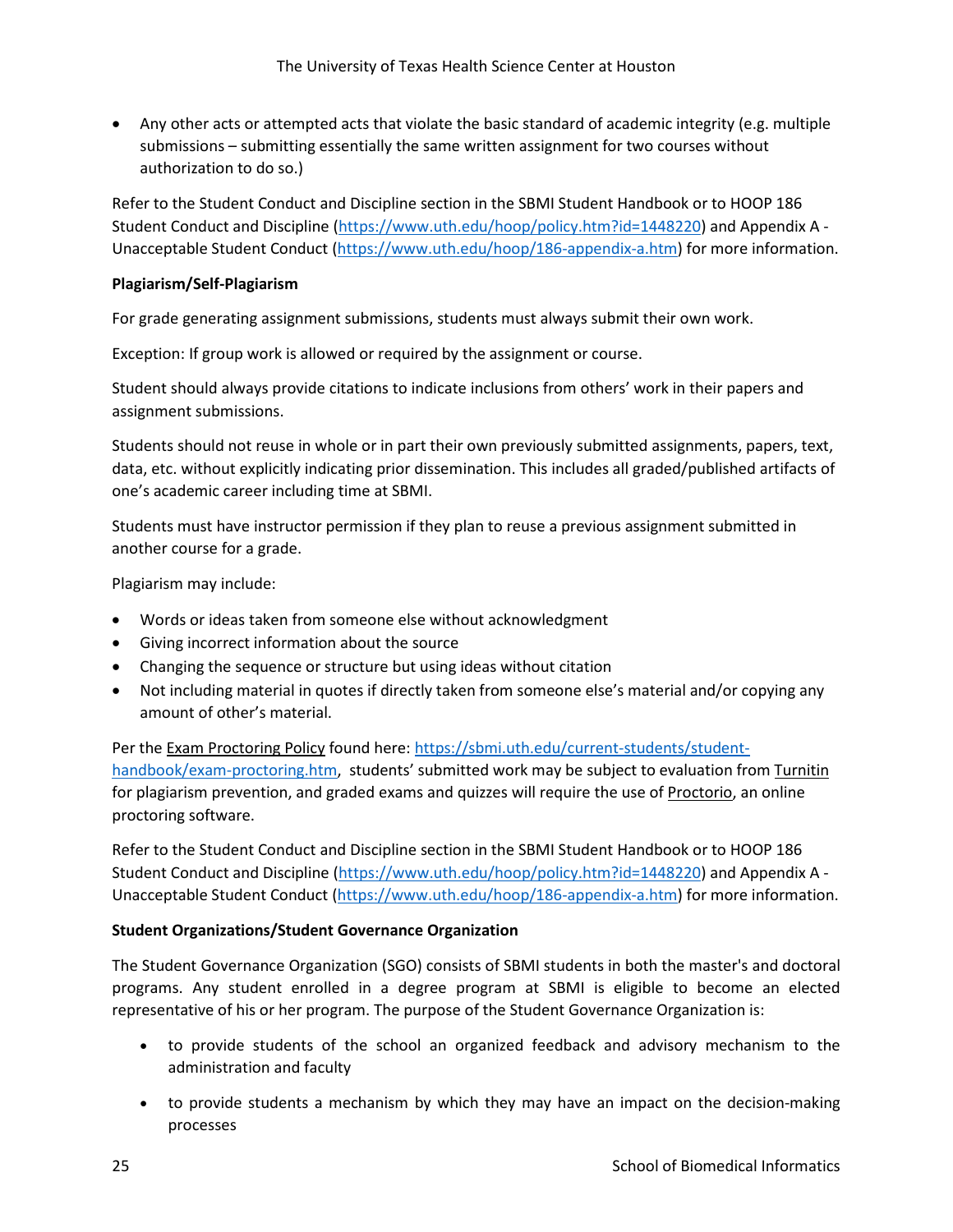- to provide social, cultural and recreational activities for students of the school
- to provide representation to the UTHealth Student InterCouncil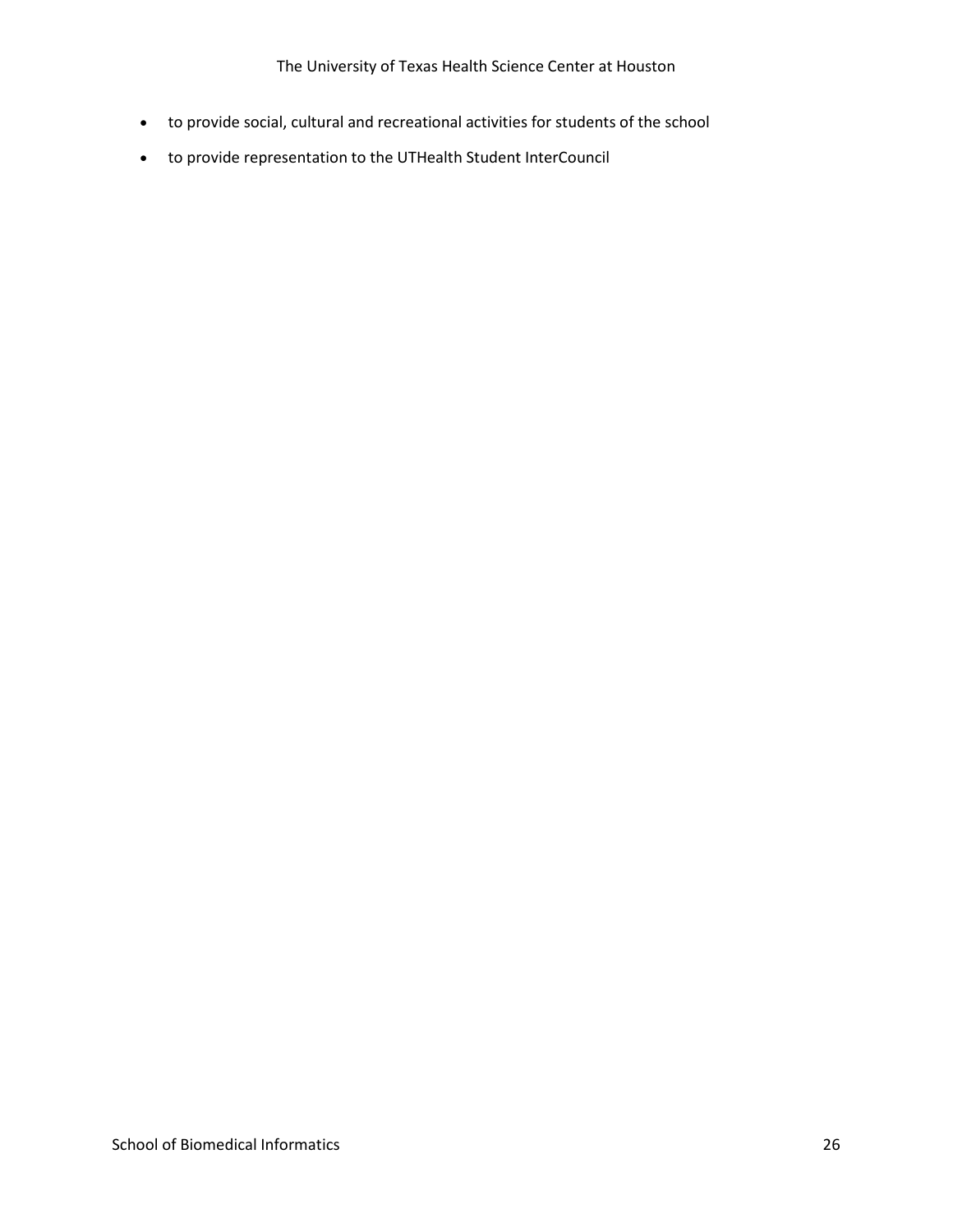#### **Educational Programs**

#### **Biomedical Informatics**

Biomedical Informatics is the study of how health data is collected, stored, and communicated. The field also explores how the data is processed into health information suitable for scientific, administrative and clinical decision making and how computers and telecommunications technology can be applied to support these processes. Biomedical informaticians are in great demand and may work in various clinical, research and educational environments.

#### **Essential Skills for Biomedical Informaticians**

Biomedical Informatics is a collaborative discipline that builds on several other fields such as information sciences, biomedicine, computer science, and mathematics. However, the field is also interdisciplinary and collaborative. For students who may need help gaining competencies in these foundation areas, courses are available to help. Solid background knowledge in these support areas is consistent with student success in the study of Biomedical Informatics.

To successfully perform the duties of a health informatician, an individual must be able to think critically and analytically, must demonstrate motivation, and must have a technical understanding of the computing environment that is the basis for informatics work. Students must be able to address problems in a clear and innovative manner. Other requirements include the ability to communicate in English both verbally and in writing at the graduate level and to work in interdisciplinary teams. Depending on their application area, students must have demonstrable proficiency with certain programming languages, college algebra, computer literacy skills, anatomy, physiology, health language, clinical care, and operational characteristics of healthcare.

#### **Program Philosophy**

The ultimate goal of the program is to use informatics to improve the health of the people of Texas. SBMI strongly believes that healthcare will increasingly require a cooperative interaction among the health disciplines. The result will be practitioners who understand the technology, data, information, knowledge, assumptions and decision making of others as they attempt to design, provide and evaluate healthcare in the 21st century.

To that end, the Biomedical Informatics program stresses the development of interdisciplinary teams to evaluate and address the complex informatics issues that will face healthcare in the next century. Students will enter the Biomedical Informatics program with a strong base from their previous undergraduate or graduate studies, and will study how to communicate knowledge across traditional, professional, and organizational barriers. As they progress, students will acquire the principles and knowledge needed to organize, store, display, communicate, and evaluate that knowledge across a variety of systems – electronic, social, and political.

The Biomedical Informatics program will start from a strong scientific base and move to the application of informatics in a variety of areas related to the interests of students and faculty. These areas of interest may include, but are not limited to computational knowledge, electronic health records, health data science, health information visualization or bioinformatics.

Biomedical Informatics is always undergoing rapid change. New technologies, conceptual understandings, and computational processes ensure that the future will bring increasing rates of change and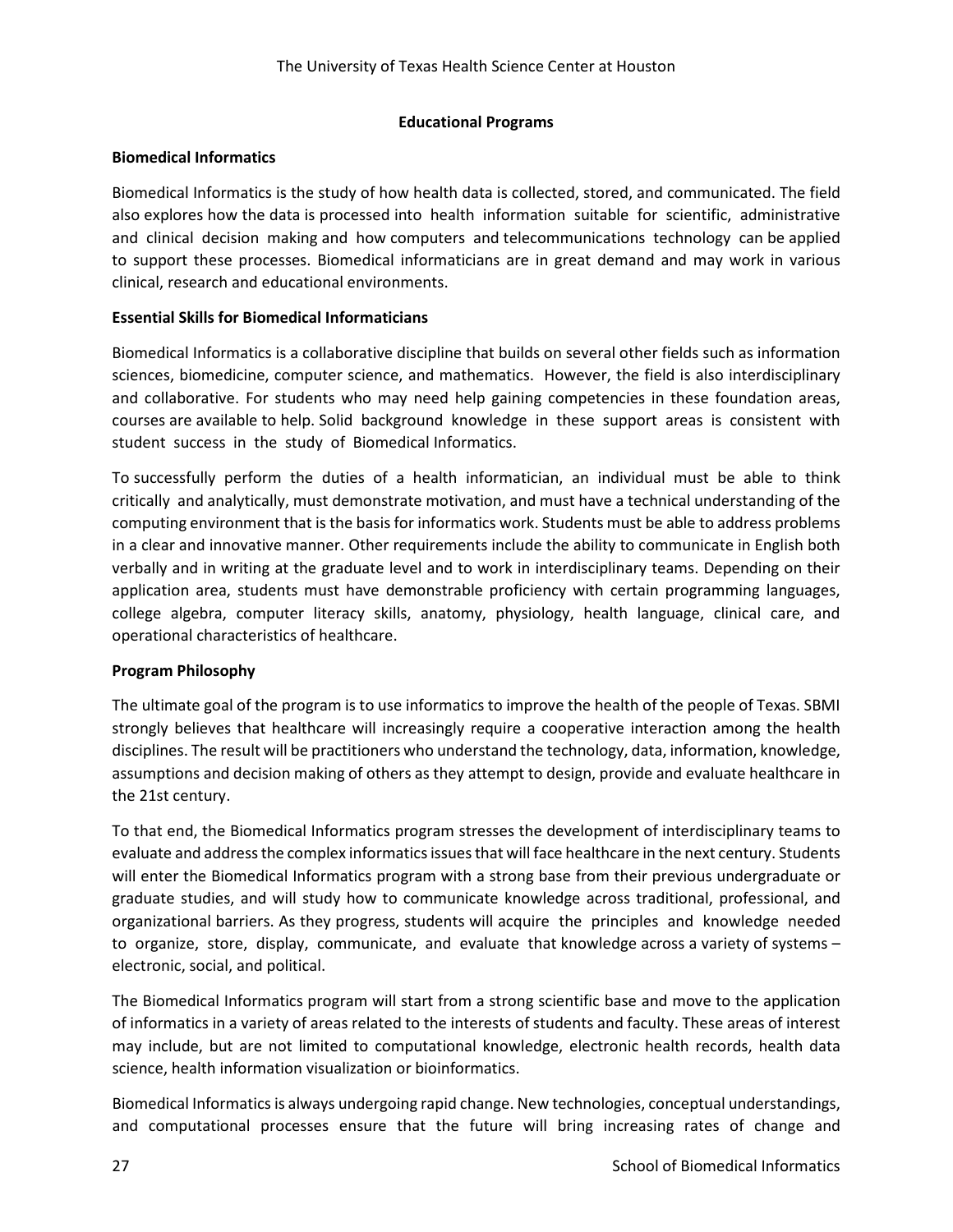development. Students will have the knowledge and skills to address present issues and the adaptability to address future ones. The Biomedical Informatics program continuously aims to meet the needs of students, develop new research to advance the frontiers of the science, and be an active participant in the development and application of informatics initiatives in the community.

#### **Program Description**

The Program in Biomedical Informatics is designed to be transdisciplinary in its focus. The program is the first in the nation that does not reside in a discipline-specific professional school. Students come from a variety of disciplines, and work in interdisciplinary teams to better understand the knowledge unique to each discipline and how that knowledge must be translated for use by other disciplines.

The certificate, masters and doctoral degree programs incorporate an interdisciplinary and integrative design that is unique to the field of biomedical informatics. Many existing informatics master and doctoral programs are organized around a specific discipline in which applications of informatics within that discipline are emphasized, e.g., medical informatics, nursing informatics, and dental informatics. The Biomedical Informatics program, on the other hand, is designed to be inherently transdisciplinary and integrative. This means that the fundamental informatics concepts that transcend and apply to all traditional healthcare disciplines are emphasized. Moreover, these programs will identify and teach the major informatics concepts that integrate and link diverse health disciplines, creating focus on patient healthcare.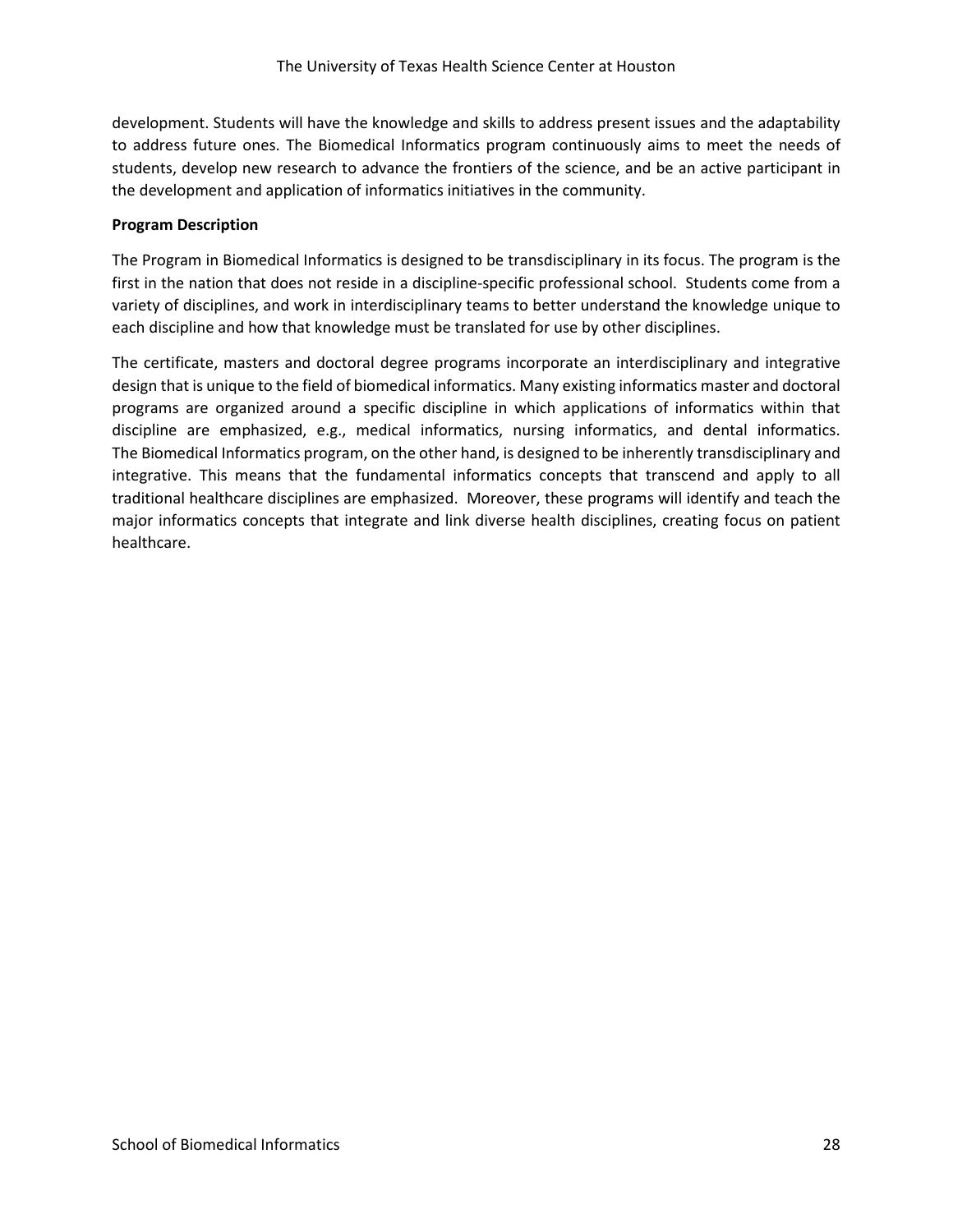### **Non-degree Biomedical Informatics**

## **Program Description and Goals**

A student who is admitted to SBMI for one or more courses but not admitted to a degree or certificate program is considered a non-degree student. Enrollment as a non‐degree student does not entitle a student to admission to a SBMI degree program. A non‐degree student is not eligible to receive a certificate or degree. Non-degree students will not be allowed to register for practicum/doctoral courses. Non‐degree students can complete a maximum of 9 semester credit hours and must maintain a 3.0/4.0 grade point average.

## **Admission to the Biomedical Informatics Non-degree Program**

The admission process to the certificate programs is designed to get the professional working applicant into a SBMI degree program by meeting minimal requirements. Each applicant must submit to the Registrar's Office the following:

- 1. A completed non-degree application online
- 2. \$60 application fee
- 3. An official transcript with the minimum of a baccalaureate or higher degree.
- 4. CV/resume
- 5. One letter of reference

6. See the SBMI Prospective Student Admission Requirements webpage for additional information: <https://sbmi.uth.edu/prospective-students/admission-requirements.htm>

### **Requirements for International Applicants**

- TOEFL (Test of English as a Foreign Language)/IELTS (International English Language Testing System) score. The official score for the TOEFL test must be submitted directly to the UTHealth Office of the Registrar from the TOEFL test centers using institutional codes 6906; no department code is required. The minimum acceptable score is an 87 on the internet-based test. The official scores for the IELTS Academic test must be submitted directly to the UTHealth Office of the Registrar from the IELTS test centers. The minimum acceptable score is a 7. Testing is at the applicant's expense.
- International applicants who have received a diploma from a university at which English is the language of instruction are not required to submit an English Language exam. If this school is outside of an English-speaking country, evidence that indicates the language of instruction will need to be provided with your application such as a letter from the University on official letterhead.
- International applicants must submit official transcripts and a course‐by‐course education evaluation of all transcripts from all universities attended outside the United States. The application forms for such an evaluation may be obtained online from the service providers; Educational Credential Evaluators, Inc., [www.ece.org](http://www.ece.org/) and World Education Services, [www.wes.org.](http://www.wes.org/) Only evaluations from ECE or WES will be accepted. The results of the evaluation must be submitted directly to the UTHealth Office of the Registrar by the agency. The evaluation report is at the applicant's expense.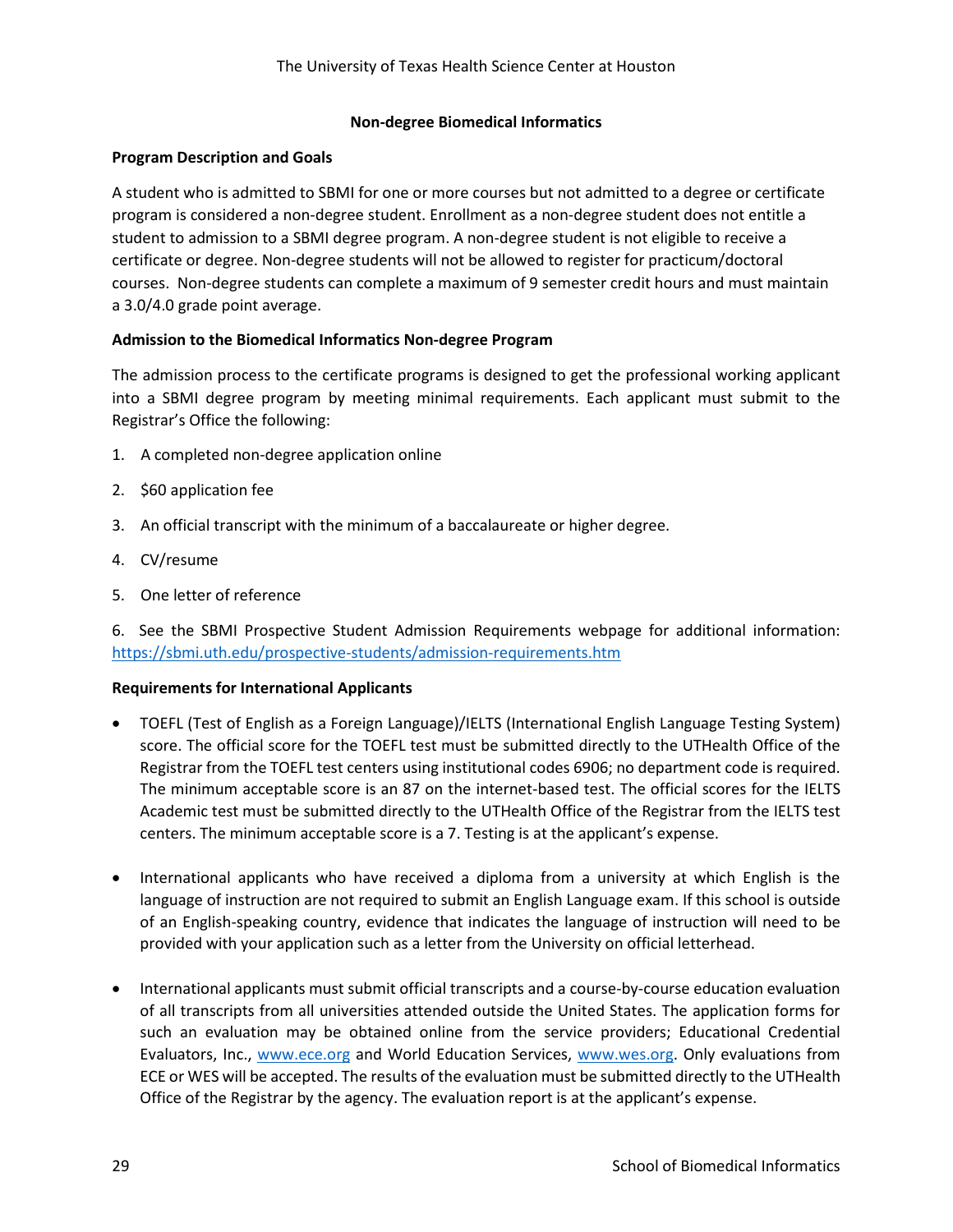- Students on an F-1 student visa are not eligible to enroll in the Applied Certificate or the Applied Master's in Biomedical Informatics track programs. F-1 sponsorship is available for students in the Certificate in Public Health Informatics, Certificate in Biomedical Informatics, Research Master's and PhD programs.
- The I-20 form, required by the Department of Homeland Security (DHS) and the United States Citizenship and Immigration Services (USCIS), is prepared by UTHealth and issued to qualified nonimmigrant applicants who have been admitted and who have demonstrated financial ability to support their education. Upon acceptance, the non-immigrant student will be asked to provide financial and visa information so that the I‐20 form may be completed. The student must submit the completed form to the American Embassy in his/her country of origin in order to receive a student visa or must otherwise be eligible for F‐1 status in the U.S. Please contact the UTHealth Office of International Affairs for information (713-500-3176, [utoiahouston@uth.tmc.edu\)](mailto:utoiahouston@uth.tmc.edu).

Official transcripts of all previous academic institutions attended must be submitted to the Office of the Registrar.

## **Application deadlines:**

| Fall admission   | July 1     |
|------------------|------------|
| Spring admission | November 1 |
| Summer admission | March 1    |

The coursework completed as a Non-Degree Seeking Student is at the graduate level. A transcript showing graduate credits may be obtained from the Registrar's Office.

This coursework may be transferred into a degree program. No grade lower than a "B" will be accepted to transfer into the certificate, master's or doctoral programs.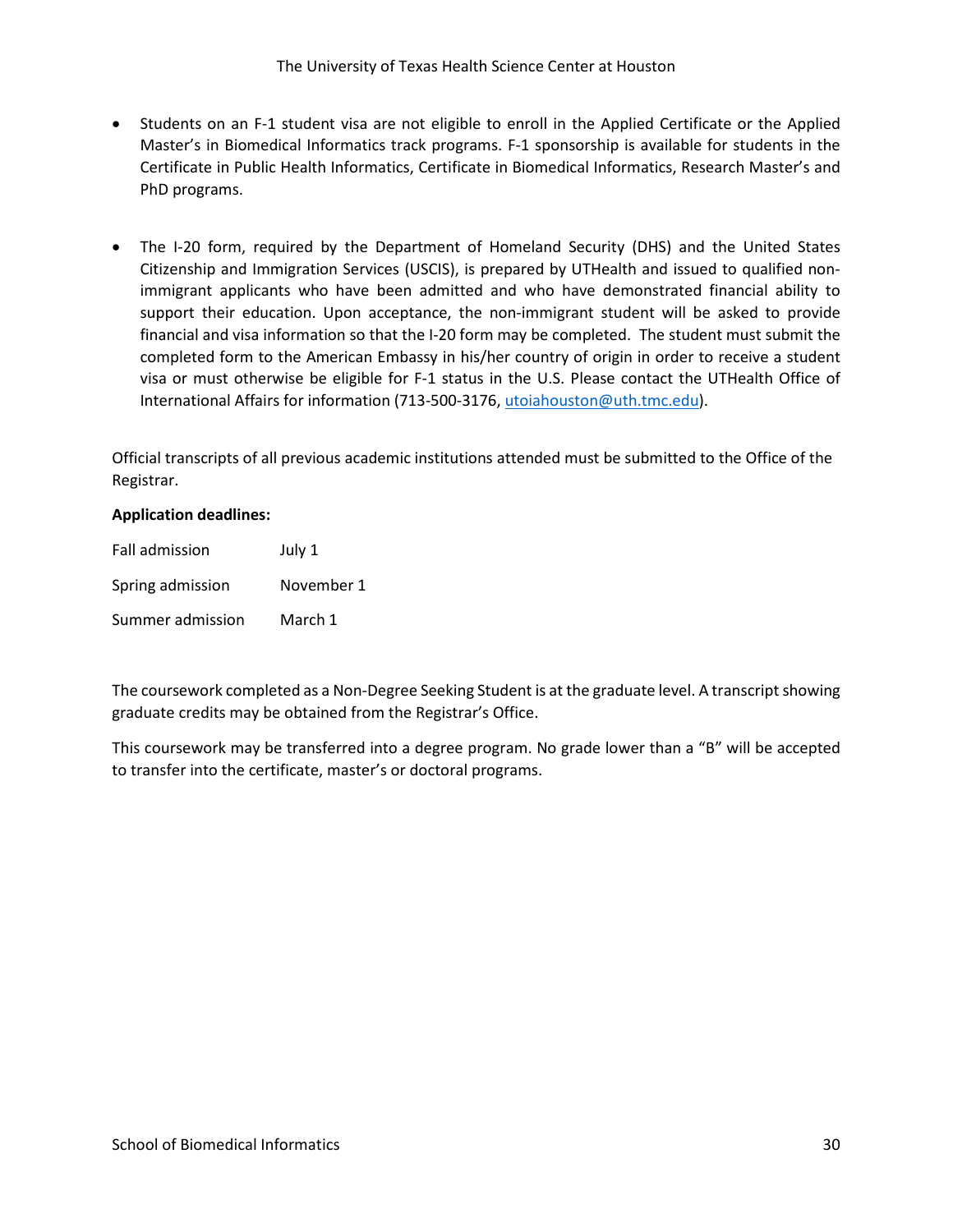### **Certificates of Biomedical Informatics**

#### **Program Description and Goals**

SBMI offers various Certificates of Biomedical Informatics designed for self-motivated professionals working in the health care and information technology fields. A certificate requires the student to complete a minimum of 15 semester credit hours.

The certificates provide professionals with an increased understanding of the opportunities and challenges involved in technology integration into healthcare. They will be able to participate in designing, planning, implementing and evaluating new software and hardware solutions at their institutions.

SBMI is experienced in providing education to working professionals. The certificate program is designed to provide quality education to professionals on their schedule as courses can be completed online.

Upon completion of the 15 semester credit hour certificate, students will be awarded a certificate of completion from UTHealth School of Biomedical Informatics.

#### **Admission to the Biomedical Informatics Certificate Programs**

The admission process to the certificate programs is designed to get the professional working applicant into the program by meeting minimal requirements.

The applicant should present a completed application and official documentation of the following:

- 1. A completed certificate application online
- 2. \$60 application fee
- 3. An official transcript with the minimum of a baccalaureate or higher degree.
- 4. CV/resume
- 5. One Letter of reference

6. See the SBMI Prospective Student Admission Requirements webpage for additional information: <https://sbmi.uth.edu/prospective-students/admission-requirements.htm>

### **Requirements for International Applicants**

- TOEFL(Test of English as a Foreign Language)/IELTS (International English Language Testing System) score. The official score for the TOEFL test must be submitted directly to the UTHealth Office of the Registrar from the TOEFL test centers using institutional codes 6906; no department code is required. The minimum acceptable score is an 87 on the internet-based test. The official scores for the IELTS Academic test must be submitted directly to the UTHealth Office of the Registrar from the IELTS test centers. The minimum acceptable score is a 7. Testing is at the applicant's expense.
- International applicants who have received a diploma from a university at which English is the language of instruction are not required to submit an English Language exam. If this school is outside of an English-speaking country, evidence that indicates the language of instruction will need to be provided with your application such as a letter from the University on official letterhead.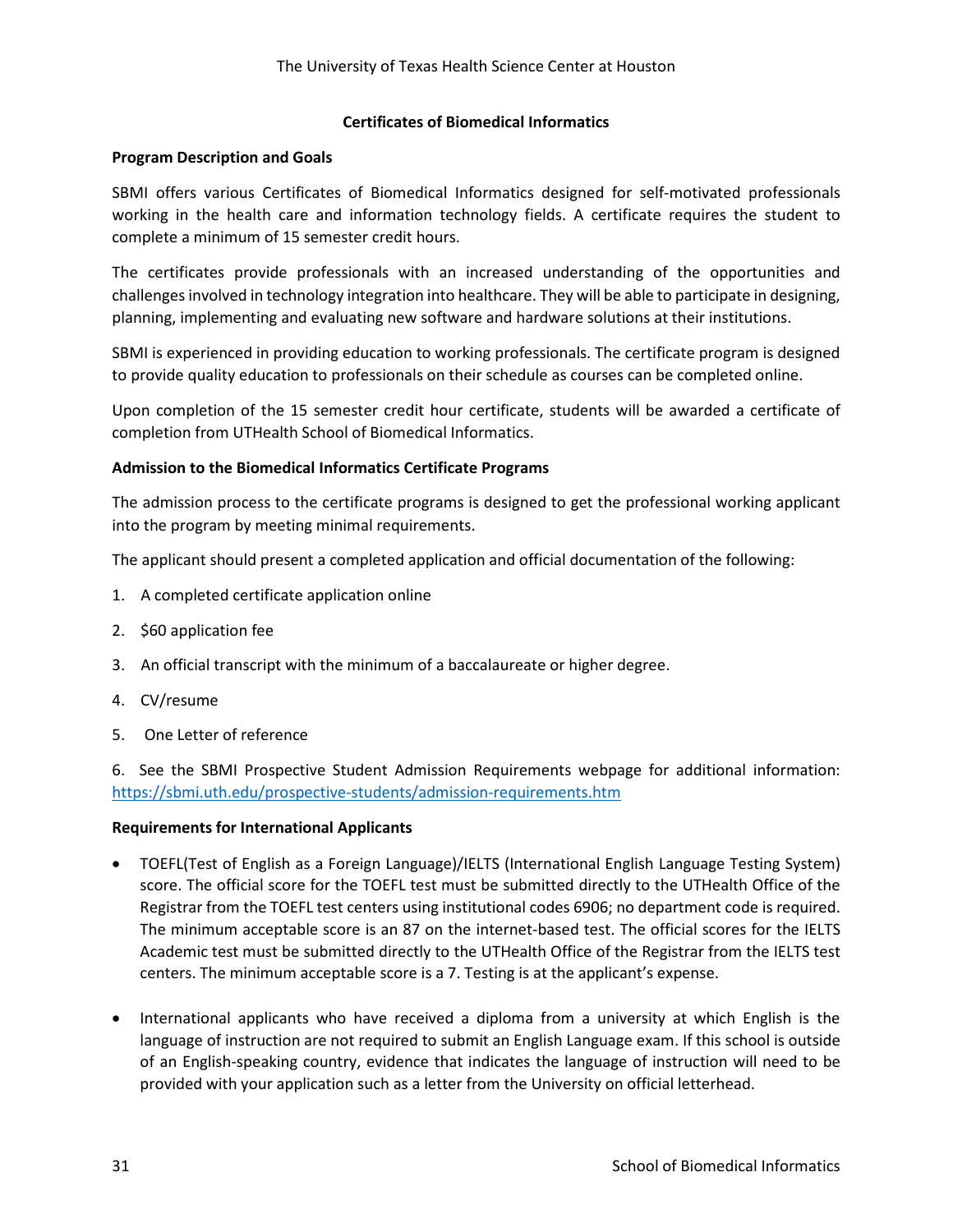International applicants must submit official transcripts and a course‐by‐course education evaluation of all transcripts from all universities attended outside the United States. The application forms for such an evaluation may be obtained online from the service providers; Educational Credential Evaluators, Inc., [www.ece.org](http://www.ece.org/) and World Education Services, [www.wes.org.](http://www.wes.org/) Only evaluations from ECE or WES will be accepted. The results of the evaluation must be submitted directly to the UTHealth Office of the Registrar by the agency. The evaluation report is at the applicant's expense.

- Students on an F-1 student visa are not eligible to enroll in the Applied Certificate or the Applied Master's in Biomedical Informatics track programs. F-1 sponsorship is available for students in the Certificate in Public Health Informatics, Certificate in Biomedical Informatics, Research Master's and PhD programs.
- The I-20 form, required by the Department of Homeland Security (DHS) and the United States Citizenship and Immigration Services (USCIS), is prepared by UTHealth and issued to qualified nonimmigrant applicants who have been admitted and who have demonstrated financial ability to support their education. Upon acceptance, the non-immigrant student will be asked to provide financial and visa information so that the I‐20 form may be completed. The student must submit the completed form to the American Embassy in his/her country of origin in order to receive a student visa or must otherwise be eligible for F‐1 status in the U.S. Please contact the UTHealth Office of International Affairs for information (713-500-3176, [utoiahouston@uth.tmc.edu\)](mailto:utoiahouston@uth.tmc.edu).

Official transcripts of all previous academic institutions attended must be submitted to the Office of the Registrar.

## **Application deadlines:**

| Fall admission   | July 1     |
|------------------|------------|
| Spring admission | November 1 |
| Summer admission | March 1    |

The coursework completed as a Certificate Student is at the graduate level. A transcript showing graduate credits may be obtained from the Registrar's Office.

This coursework may be transferred into a degree program. No grade lower than a "B" will be accepted to transfer into master's or doctoral programs.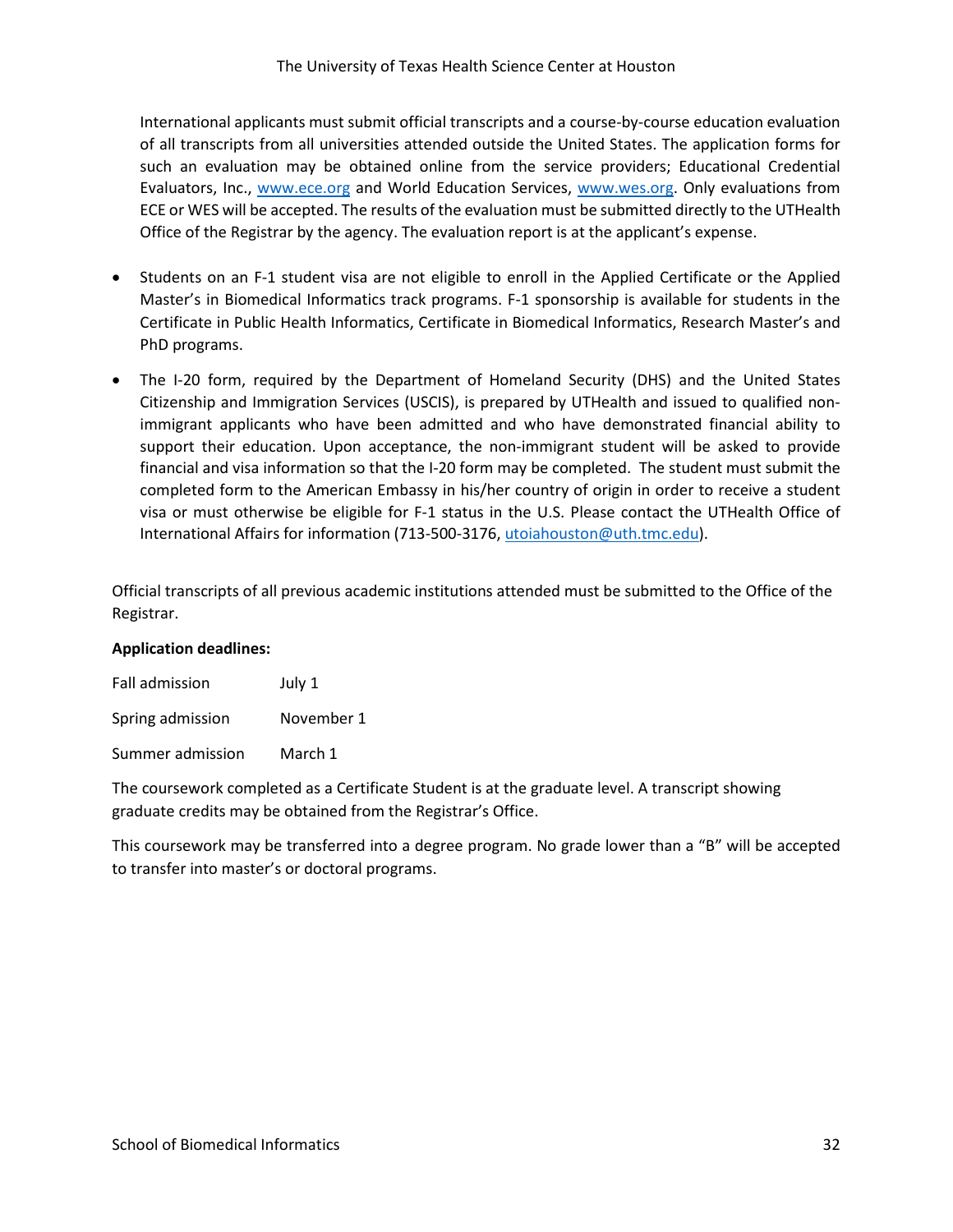## **Course of Study for Biomedical Informatics Certificate Program**

The Biomedical Informatics Certificate Program offers the following course of study with a completion of 15 semester credit hours.

The Biomedical Informatics Certificate Program offers two different options. Option 1 is a set of five predetermined courses with an emphasis in Clinical Informatics.

BMI 5300 Introduction to Biomedical Informatics (3 credit hours) BMI 5313 Foundations of Electronic Health Records and Clinical Information Systems (3 credit hours) BMI 5314 Technology Assessment in Healthcare (3 credit hours) BMI 5360 Clinical Decision Support Systems (3 credit hours) BMI 6340 Health Information Visualization & Visual Analytics (3 credit hours)

BMI 5300 Introduction to Biomedical Informatics must be taken in the first semester. The other four courses can be taken in any order.

Option 2 is BMI 5300, Introduction to Biomedical Informatics and the student's choice (with advice from a certificate program advisor) of four courses selected from the course concentration listing. This option allows professionals to customize their studies to meet their background and needs.

A maximum of three credit hours of Directed Study can be applied toward the Biomedical Informatics Certificate program.

### **Course of Study for Joint Certificate in Public Health Informatics**

The Public Health Informatics Certificate Program offers the following course of study with a completion of 16 semester credit hours:

BMI 5300 Introduction to Biomedical Informatics (3 credit hours) BMI 5380 Principles and Foundation of Public Health Informatics (3 credit hours) PH 2612 Epidemiology I (3 credit hours) PH 1690 Introduction to Biostatistics in Public Health (4 credit hours)

The fifth course is the student's choice of one of the following courses (Minimum of 3 credit hours):

BMI 5313 Foundations of Electronic Health Records and Clinical Information Systems (3 credit hours) BMI 5381 Methods in Public Health Informatics (3 credit hours) BMI 5382 Synthesis Project of Public Health Informatics (3 credit hours) PH 1110 Health Promotion and Behavioral Sciences in Public Health (3 credit hours) PH 2110 Public Health Ecology & the Human Environment (3 credit hours) PH 3715 Management and Policy Concepts in Public Health (3 credit hours)

PH 1690 Introduction to Biostatistics in Public Health, PH 2612 Epidemiology I or BMI 5300 Introduction to Biomedical Informatics must be taken in the first semester.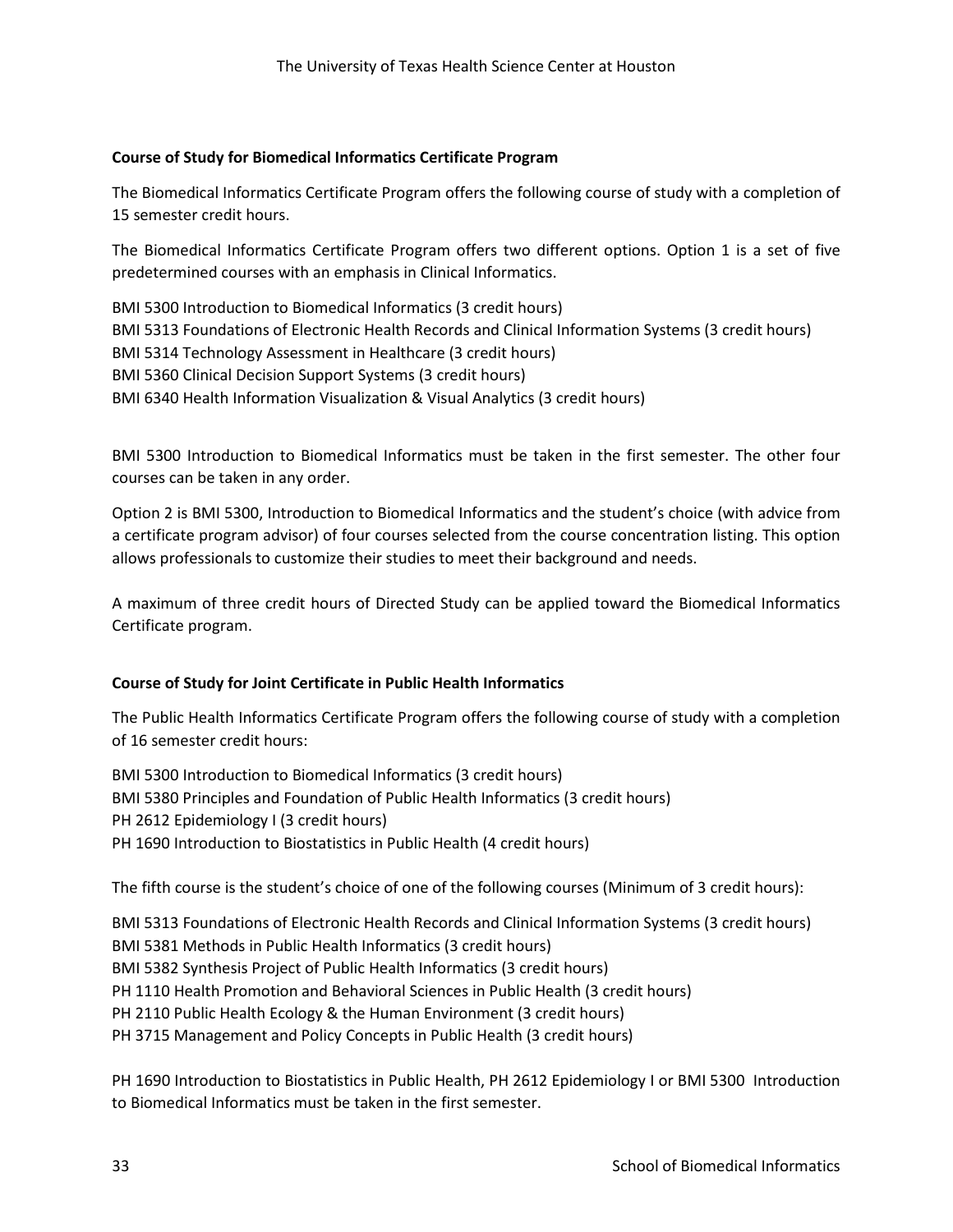Courses that are accepted at SBMI through the joint certificate program can only be transferred in if the grade earned in the course is a "B" or higher. Courses for which grades of less than "B" were earned will not be accepted for transfer.

## **Course of Study for Applied Biomedical Informatics Certificate Program**

The Applied Biomedical Informatics Certificate Program offers the following course of study with a completion of 15 semester credit hours.

The Applied Biomedical Informatics Certificate Program offers two different options. Option 1 is a set of five predetermined courses with an emphasis in Electronic Health Records (EHRs).

BMI 5300 Introduction to Biomedical Informatics (3 credit hours) BMI 5301 The U.S. Healthcare System (3 credit hours) BMI 5306 Security for Health Information Systems (3 credit hours) BMI 5313 Foundations of Electronic Health Records and Clinical Information Systems (3 credit hours) BMI 5328 Systems Analysis and Project Management (3 credit hours)

BMI 5300 Introduction to Biomedical Informatics must be taken in the first semester. The other four courses can be taken in any order.

Option 2 is BMI 5300, Introduction to Biomedical Informatics and the student's choice (with advice from a certificate program advisor) of four courses selected from the Applied Masters course offerings. This option allows professionals to customize their studies to meet their background and needs.

A maximum of three credit hours of Directed Study can be applied toward the Applied Biomedical Informatics Certificate program.

### **Course of Study for Health Data Science Certificate Program**

The Health Data Science Certificate Program offers the following course of study with a completion of 15 semester credit hours.

BMI 5300 Introduction to Biomedical Informatics (3 credit hours) BMI 5007 Methods in Health Data Science (3 credit hours) BMI 5353 Biomedical Informatics Data Analysis (3 credit hours) BMI 5304 Advanced Database Concepts in Biomedical Informatics (3 credit hours) BMI 6340 Health Information Visualization & Visual Analytics (3 credit hours)

BMI 5300 Introduction to Biomedical Informatics must be taken in the first semester. The other four courses can be taken in any order based on individual course requirements.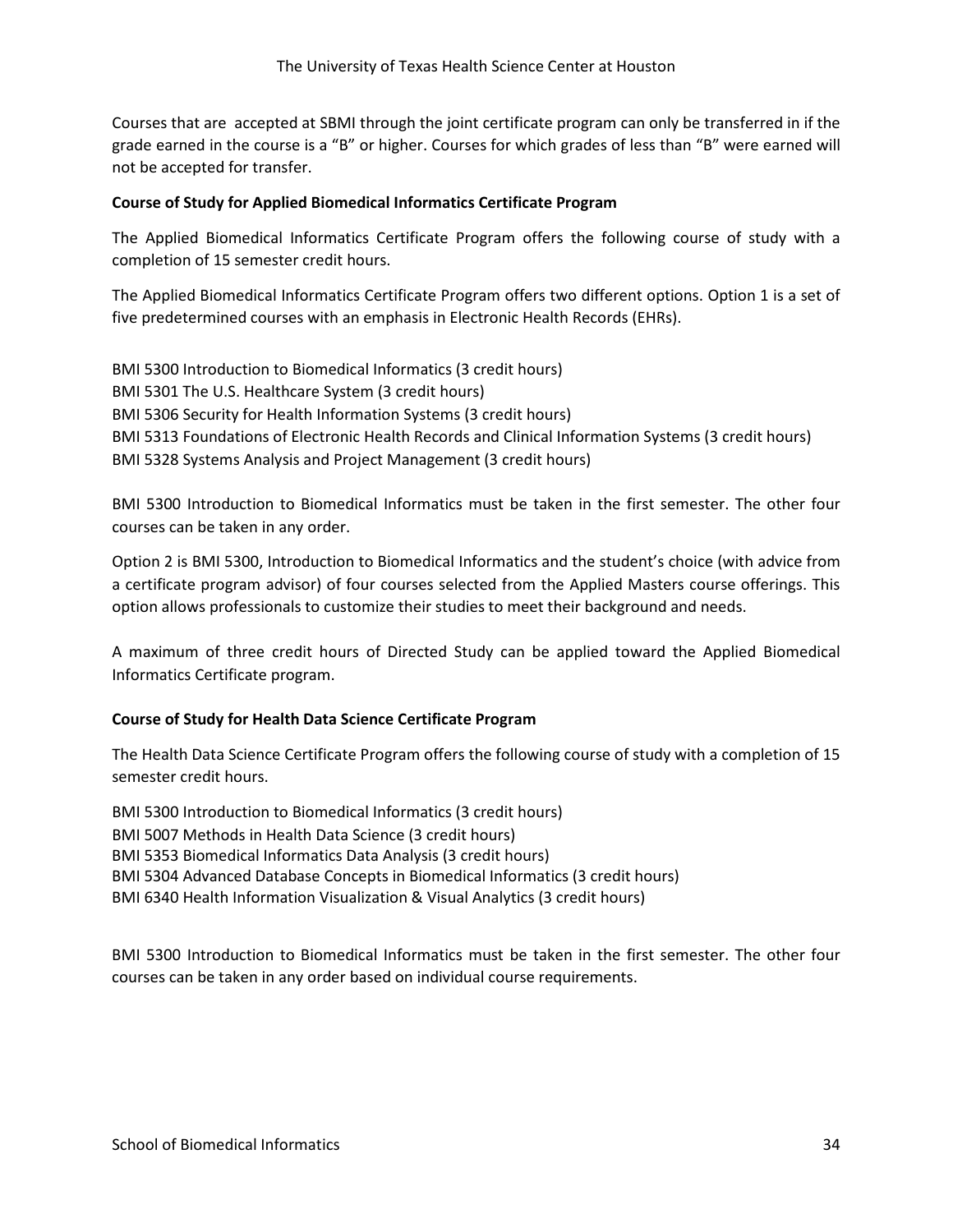# **For Certificate Program Information, contact:**

School of Biomedical Informatics Office of Academic Affairs 7000 Fannin Street Suite 650 Houston, TX 77030 (713) 500‐3591 SBMIAcademics@uth.tmc.edu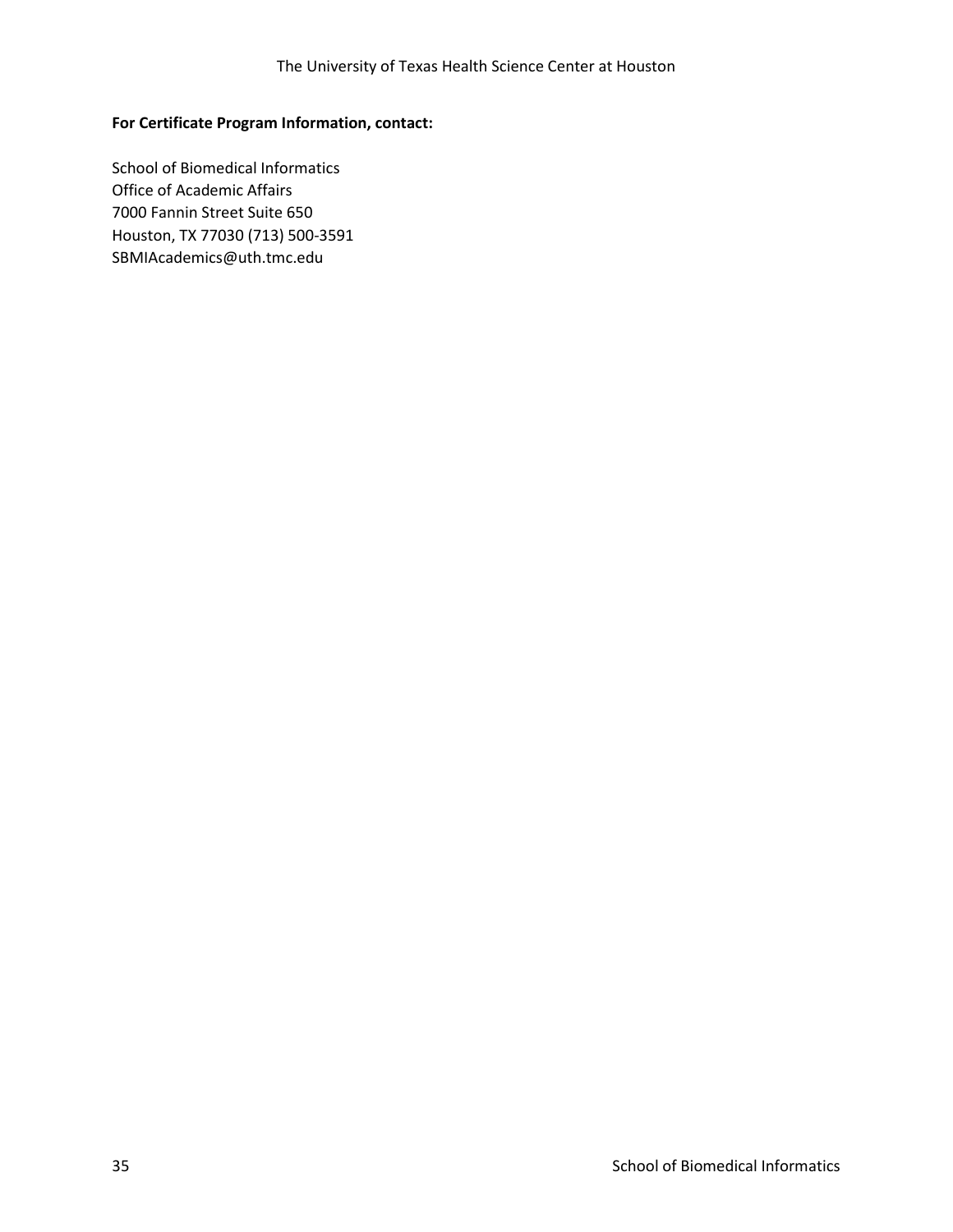## **Undergraduate Accelerated Master's Program (4+1) Certificate of Biomedical Informatics**

### **Program Description and Goals**

Undergraduate students have the opportunity to earn both a Bachelor of Arts/Science and a Master of Science in Biomedical Informatics over the course of five years through the Accelerated Master's Program. The program is an integrated program that overlaps graduate curriculum into the student's undergraduate work, which provides the opportunity to graduate with the bachelors at the same time as their Graduate Certificate in Biomedical Informatics. The students undergraduate degree program must be in an appropriate area, e.g., biomedical science, pre-med, nursing, health sciences, life sciences, management information systems, or computer science to qualify for admission to the Accelerated 4+1 Program.

SBMI has collaboration agreements with the following institutions whose students are eligible to participate in this integrated curriculum:

- Texas A&M International University (TAMIU)
- University of Texas Rio Grande Valley (UTRGV)

The student will graduate with an undergraduate degree in their selected major course of study, but will also have the opportunity to complete a master's degree in Biomedical Informatics in one additional year instead of the customary two years.

Upon completion of the 15 semester credit hour certificate, students will be awarded a certificate of completion from UTHealth School of Biomedical Informatics. A transcript showing graduate credits may be obtained from the Registrar's Office.

### **Admission to the Accelerated 4 + 1 Program**

The admission process for the Accelerated  $4 + 1$  program requires the submission of both a Pre-Application and an SBMI application. Both applications must include all supplemental documents.

### **Step 1:**

Prospective students are to complete the  $4 + 1$  Pre-Application where the applicant will upload the following items:

- 1. Copy of TAMIU or UTRGV Degree Audit or unofficial transcript
- 2. One Letter of Recommendation
- 3. Essay Question
- 4. See the SBMI Accelerated 4 + 1 Program Admission Requirements webpages for additional information:

<https://sbmi.uth.edu/prospective-students/academics/4-plus-1-tamiu.htm> <https://sbmi.uth.edu/prospective-students/academics/4-plus-1-utrgv.htm>

All documents for the Pre-Application must be submitted by September  $15<sup>th</sup>$  for the Spring admission deadline, January 15<sup>th</sup> for the Summer admission deadline, and May 15<sup>th</sup> for the Fall admission deadline.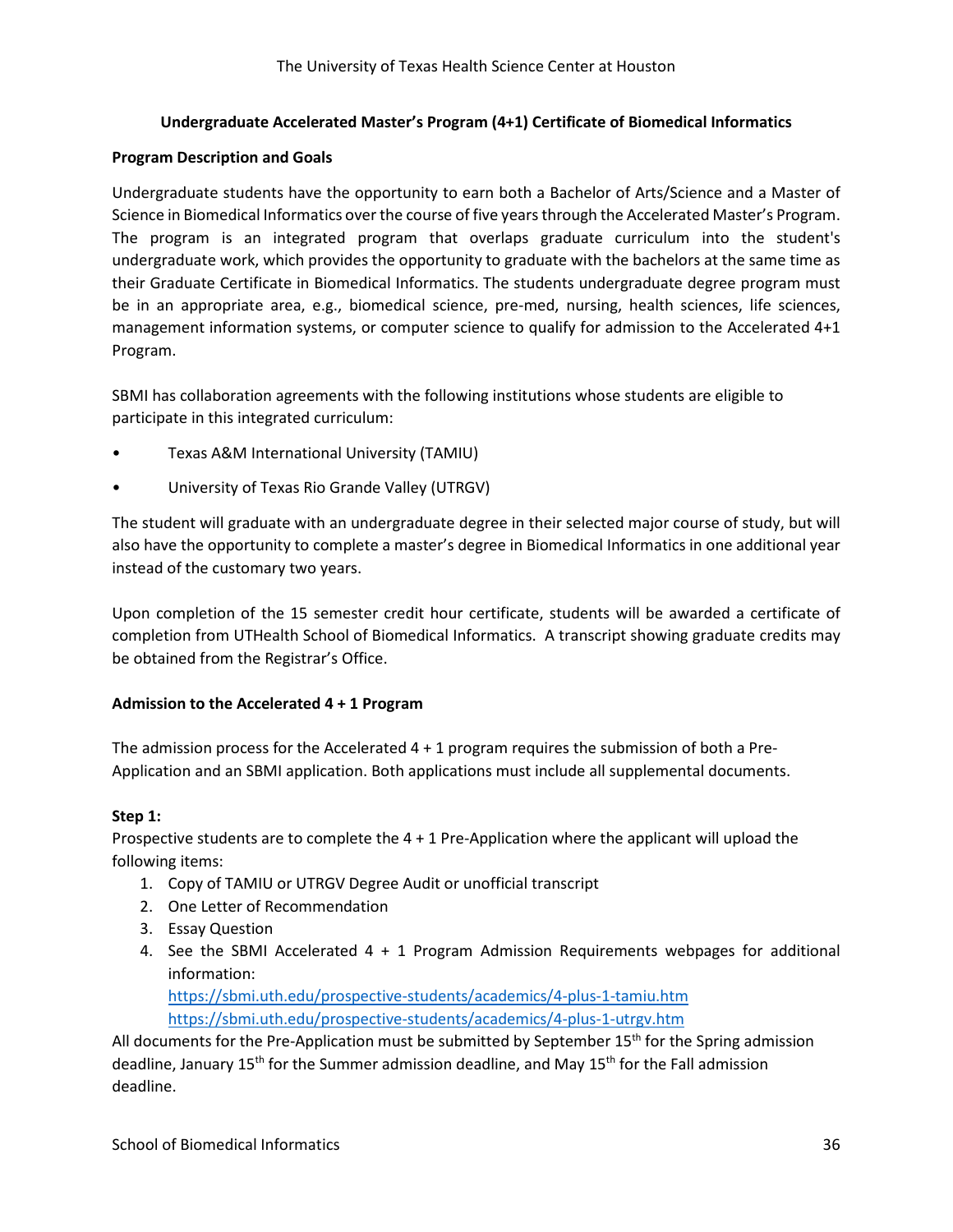Candidates who successfully make it through the pre-application process will be cleared to begin step 2. **Step 2:**

Upon meeting the requirements in Step 1, candidates are to submit the SBMI Application.

The applicant should present a completed application and official documentation of the following:

- 1. \$60 application fee
- 2. Two page goal statement
- 3. One letter of recommendation
- 4. An official transcript with minimum of a 3.0 GPA or higher in an appropriate area. Any dual credit or AP credits must be verified on the transcript from the present college or an official transcript from the awarding college or program.

#### **Application deadlines:**

| Fall admission   | July 1     |
|------------------|------------|
| Spring admission | November 1 |
| Summer admission | March 1    |

Any student receiving a grade of less than a "B" in a required or elective course must retake the course and receive a grade of "B" or higher to continue on in their academic program. The original grade of "C" will remain on the student transcript. Students are not permitted to earn more than two grades of "C". The third grade of "C" will result in dismissal from SBMI.

No grade lower than a "B" will be accepted for transfer into the SBMI master's or doctoral program.

### **Course of Study for Certificate Programs**

The course requirements for earning both the undergraduate degree and graduate certificate from SBMI will vary by participating institution. Please contact the SBMI Accelerated 4+1 Program Coordinator for additional information.

### **TAMIU Certificate offerings:**

### **Applied Biomedical Informatics**

BMI 5300 Introduction to Biomedical Informatics (3 credit hours) BMI 5306 Security for Health Information System (3 credit hours) BMI 5313 Foundations of Electronic Health Records and Clinical Information Systems (3 credit hours) BMI 5301 The U.S. Healthcare System (3 credit hours) BMI 5328 Systems Analysis and Project Management (3 credit hours)

## **Biomedical Informatics**

BMI 5300 Introduction to Biomedical Informatics (3 credit hours) BMI 5313 Foundations of Electronic Health Records and Clinical Information Systems (3 credit hours) BMI 5314 Technology Assessment in Health care (3 credit hours)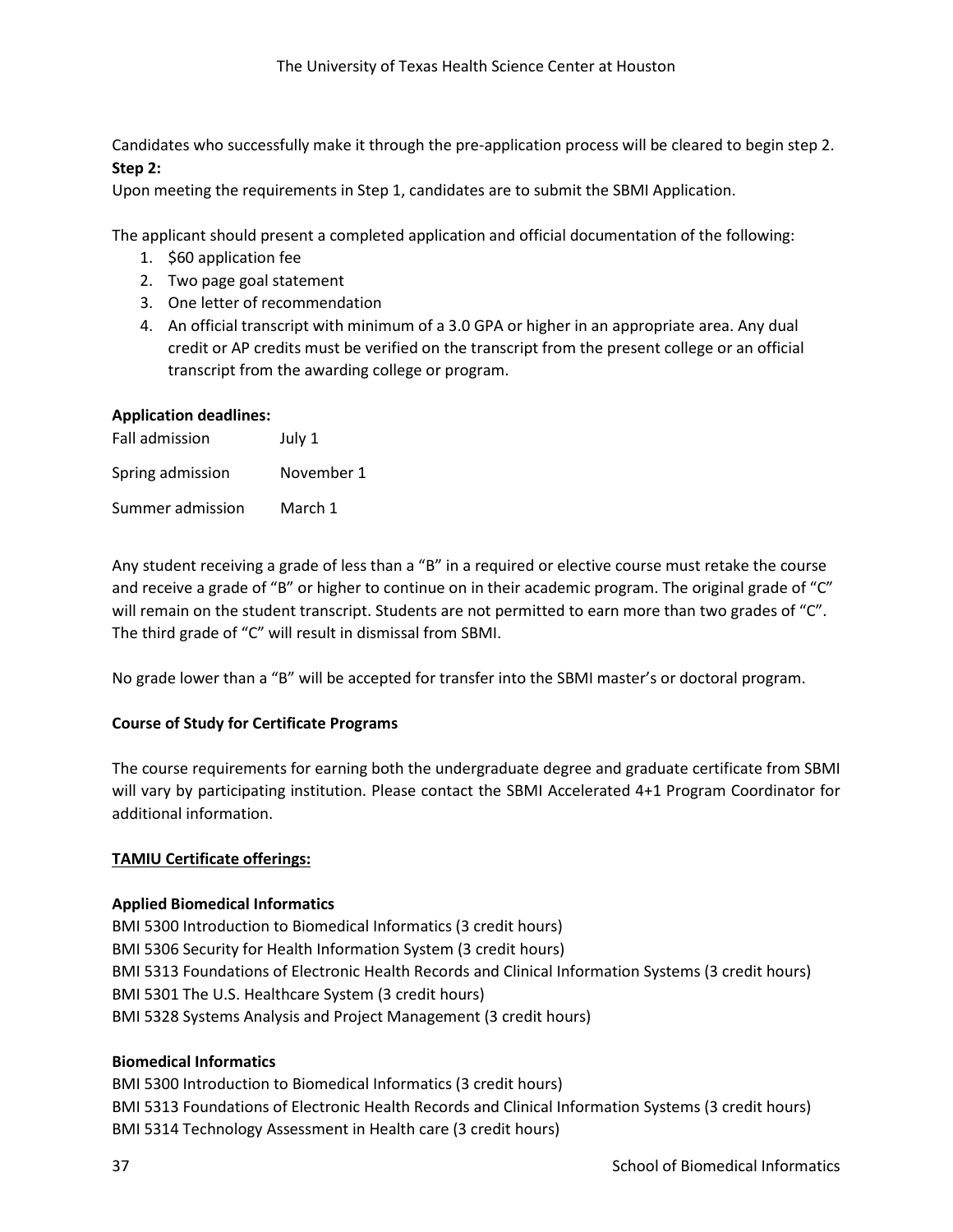BMI 5360 Clinical Decision Support Systems (3 credit hours) BMI 6340 Health Information Visualization and Visual Analytics (3 credit hours)

### **Public Health Informatics**

BMI 5300 Introduction to Biomedical Informatics (3 credit hours) BMI 5380 Principles of Public Health Informatics (3 credit hours) PH 2612 Epidemiology 1 (3 credit hours) PH 1690 Foundations of Biostatistics in Public Health (3 credit hours)

The fifth course is the student's choice of one of the following courses (Minimum of 3 credit hours): BMI 5313 Foundations of Electronic Health Records and Clinical Information Systems (3 credit hours) BMI 5381 Methods in Public Health Informatics (3 credit hours) BMI 5382 Synthesis Project of Public Health Informatics (3 credit hours) PH 1110 Health Promotion and Behavioral Sciences in Public Health (3 credit hours) PH 2110 Public Health Ecology & the Human Environment (3 credit hours) PH 3715 Management and Policy Concepts in Public Health (3 credit hours)

### **UTRGV Certificate offerings:**

### **Applied Biomedical Informatics**

BMI 5300 Introduction to Biomedical Informatics (3 credit hours) BMI 5306 Security for Health Information System (3 credit hours) BMI 5313 Foundations of Electronic Health Records and Clinical Information Systems (3 credit hours) BMI 5301 The U.S. Healthcare System (3 credit hours) BMI 5328 Systems Analysis and Project Management (3 credit hours)

#### **Biomedical Informatics**

BMI 5300 Introduction to Biomedical Informatics (3 credit hours) BMI 5330 Introduction to Bioinformatics (3 credit hours) BMI 5333 Systems Medicine: Principles and Practice (3 credit hours) BMI 5353 Statistical Methods of Genomic Data (3 credit hours) BMI 5327 Standards in Health Informatics (3 credit hours)

### **Public Health Informatics**

BMI 5300 Introduction to Biomedical Informatics (3 credit hours) BMI 5380 Principles of Public Health Informatics (3 credit hours) PH 2612 Epidemiology 1 (3 credit hours) PH 1690 Foundations of Biostatistics in Public Health (3 credit hours)

The fifth course is the student's choice of one of the following courses (Minimum of 3 credit hours): BMI 5313 Foundations of Electronic Health Records and Clinical Information Systems (3 credit hours) BMI 5381 Methods in Public Health Informatics (3 credit hours) BMI 5382 Synthesis Project of Public Health Informatics (3 credit hours) PH 1110 Health Promotion and Behavioral Sciences in Public Health (3 credit hours)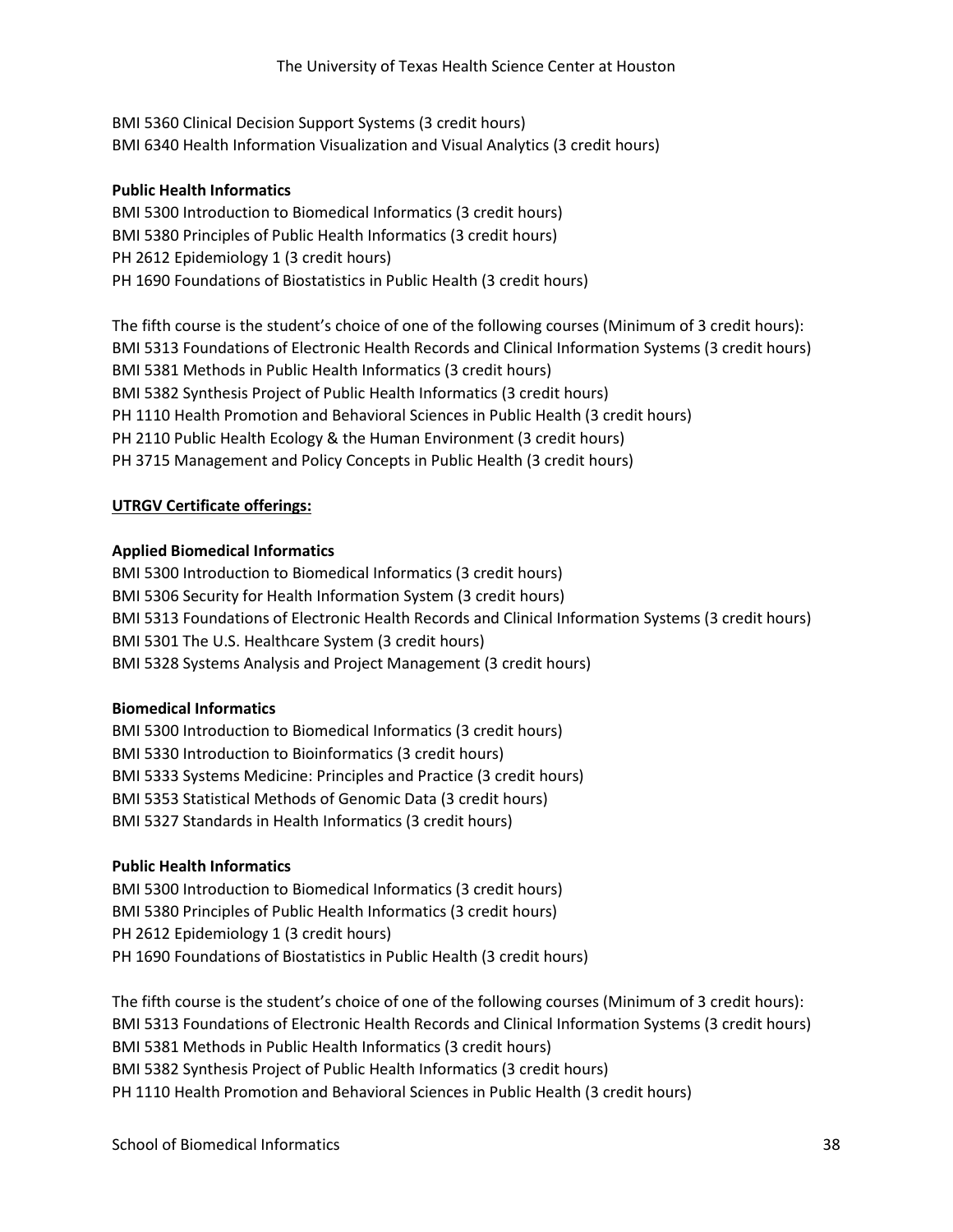PH 2110 Public Health Ecology & the Human Environment (3 credit hours) PH 3715 Management and Policy Concepts in Public Health (3 credit hours) **For Accelerated 4+1 Program Information, contact:**

Jeanette Broshears Program Manager UTHealth School of Public Health Brownsville Campus 80 Fort Brown Street, RAC N2.200 Brownsville, Texas 78520 Telephone: 956-755-0678 Email: Jeanette.L.Broshears@uth.tmc.edu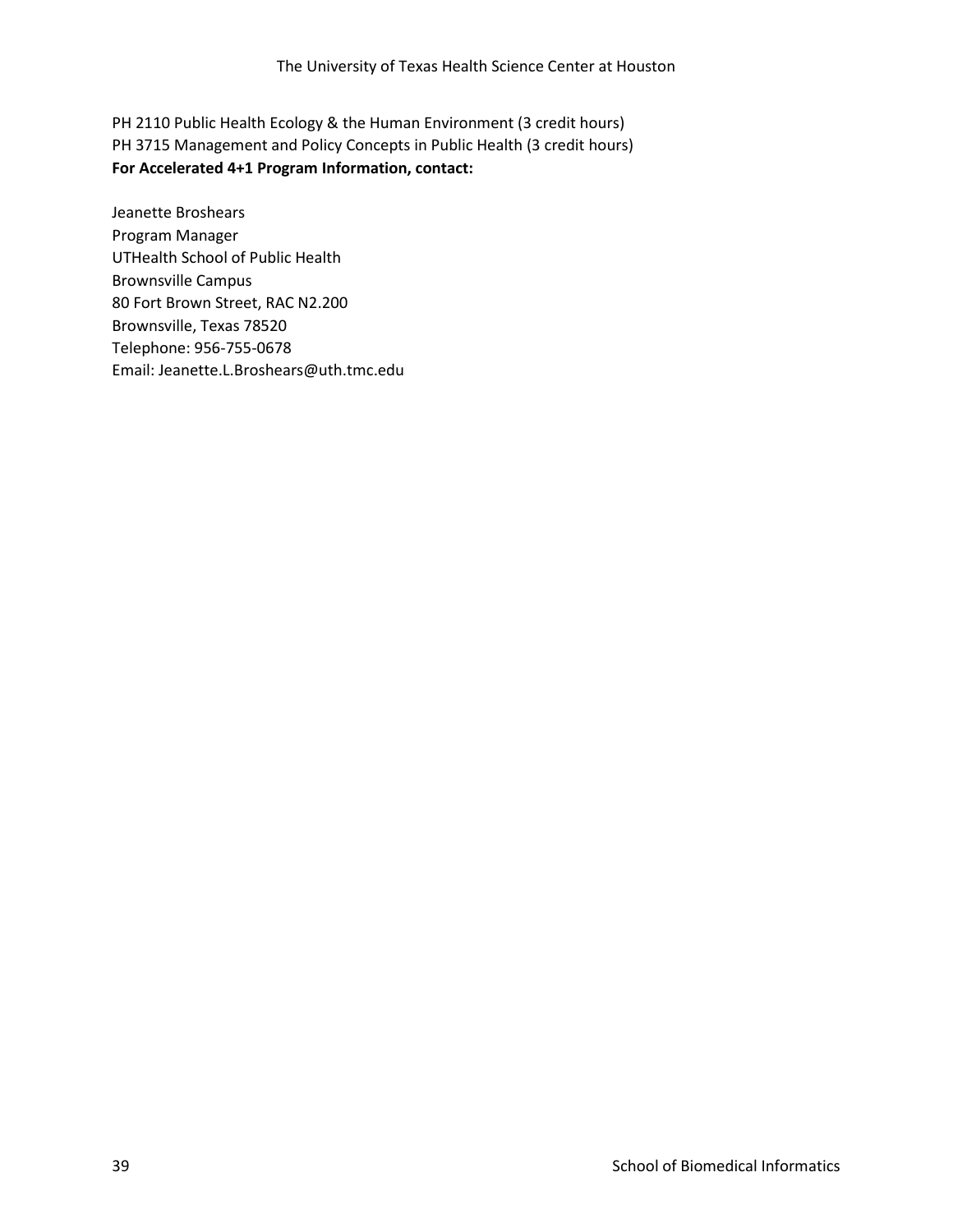## **Master of Science (MS) in Biomedical Informatics Program**

### **Program Description and Goals**

The formal study of informatics at the master's level is designed as a multi‐disciplinary approach to accomplish these important goals:

- 1. Understand the scope of the discipline of Biomedical Informatics;
- 2. Demonstrate knowledge of the literature of Biomedical Informatics;
- 3. Develop informatics solutions to biomedical problems based on current research; and,
- 4. Utilize Electronic Health Records or other health information technologies effectively

### **Master of Science in Biomedical Informatics Admission Process**

The applicant should present a completed application and official documentation of the following:

- 1. Official transcripts from every post-secondary school attended
- 2. A baccalaureate or higher degree
- 3. A two page, double spaced Goal Statement
- 4. A resume or curriculum vitae (as appropriate)
- 5. A Graduate Record Exam (GRE) score
- 6. Three letters of reference from educators and/or employers
- 7. For International Applicants: A minimum TOEFL score of 87 is acceptable on the internet based test. A minimum IELTS score is 7.

Applicant materials will be reviewed by the SBMI Admissions, Progression and Graduation (APG) Committee. The committee will consider such areas as:

- Health, MIS, Computer, or Engineering related degree
- Healthcare work experience
- Database work experience
- Informatics work experience
- Demonstrated expertise in programming
- GRE score
- GPA in previous degree
- Success in overcoming social, economic or educational disadvantages, race and ethnicity

### **Requirements for International Applicants**

• TOEFL (Test of English as a Foreign Language)/IELTS (International English Language Testing System) score. The official score for the TOEFL test must be submitted directly to the UTHealth Office of the Registrar from the TOEFL test centers using institutional codes 6906; no department code is required. The minimum acceptable score is an 87 on the internet-based test. The official scores for the IELTS Academic test must be submitted directly to the UTHealth Office of the Registrar from the IELTS test centers. The minimum acceptable score is a 7. Testing is at the applicant's expense.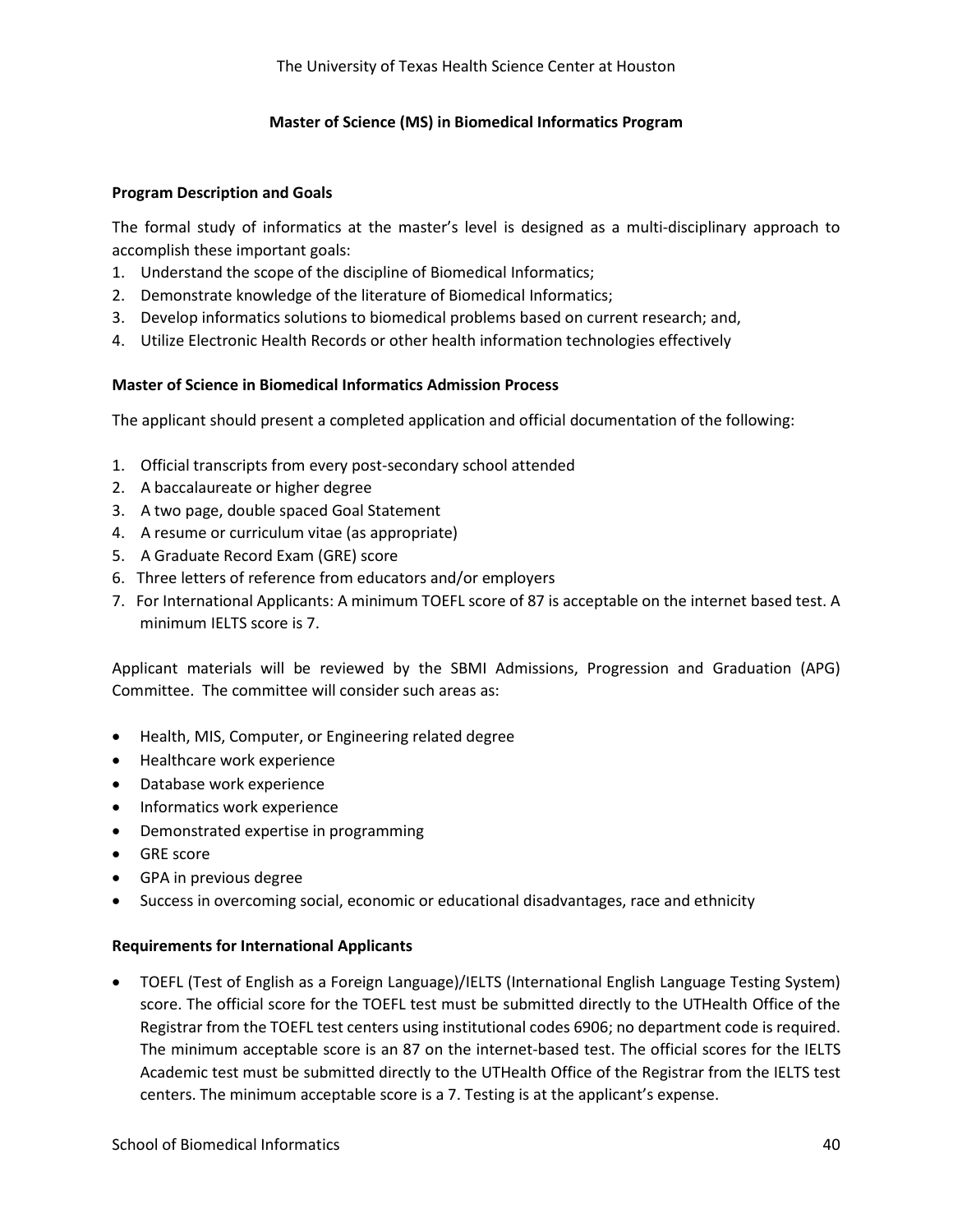- International applicants who have received a diploma from a university at which English is the language of instruction are not required to submit an English Language exam. If this school is outside of an English-speaking country, evidence that indicates the language of instruction will need to be provided with your application such as a letter from the University on official letterhead.
- International applicants must submit official transcripts and a course-by-course education evaluation of all transcripts from all universities attended outside the United States. The application forms for such an evaluation may be obtained online from the service providers; Educational Credential Evaluators, Inc., www.ece.org and World Education Services, www.wes.org. Only evaluations from ECE or WES will be accepted. The results of the evaluation must be submitted directly to the UTHealth Office of the Registrar by the agency. The evaluation report is at the applicant's expense.

Students on an F-1 student visa are not eligible to enroll in the Applied Master's in Biomedical Informatics track programs. F-1 sponsorship is available for students in the Research Master's program.

## **Master of Science in Biomedical Informatics application deadlines:**

| <b>Fall admission</b> | July 1     |
|-----------------------|------------|
| Spring admission      | November 1 |
| Summer admission      | March 1    |

### **Degree Requirements for the Master of Science in Biomedical Informatics**

### **Academic Requirements**

Credit hours must total at least 39 semester hours for all courses in the degree plan. Each student follows a degree plan developed with a Faculty Advisor. A total of 39 semester credit hours must be completed prior to graduation. There are two tracks within the Master's Program. Students should work with the SBMI Office of Academic Affairs and their advisor to assure they are taking courses in their desired focus area.

A student in the MS Program in Biomedical Informatics has up to eight years (24 semesters) from the time of entry to complete the required course work. A student who has not enrolled in two consecutive registration periods (including the summer session) must submit to the SBMI Office of Academic Affairs a Reentry Form and new goal statement signed by the student's advisor indicating approval for reentry to the program. A student who has not enrolled for three or more consecutive registration periods will be dismissed and must reapply for admission to the program and the School.

Each course with a BMI prefix in the Biomedical Informatics degree plan is a graduate-level course and should be passed with a grade of "B" or better. Students who earn a grade of "C" must retake the course, whether a required or elective course, and earn a grade of "B" or higher to continue on in their academic program. The course must be retaken the next semester the course is offered. The original grade of "C" will remain on the student transcript. All students who earn a grade of "C" will be placed on Academic Probation. Students are not permitted to earn more than two grades of "C". The third grade of "C" will result in dismissal from the school. The minimum grade point average (GPA) required for graduation is 3.0 on all courses.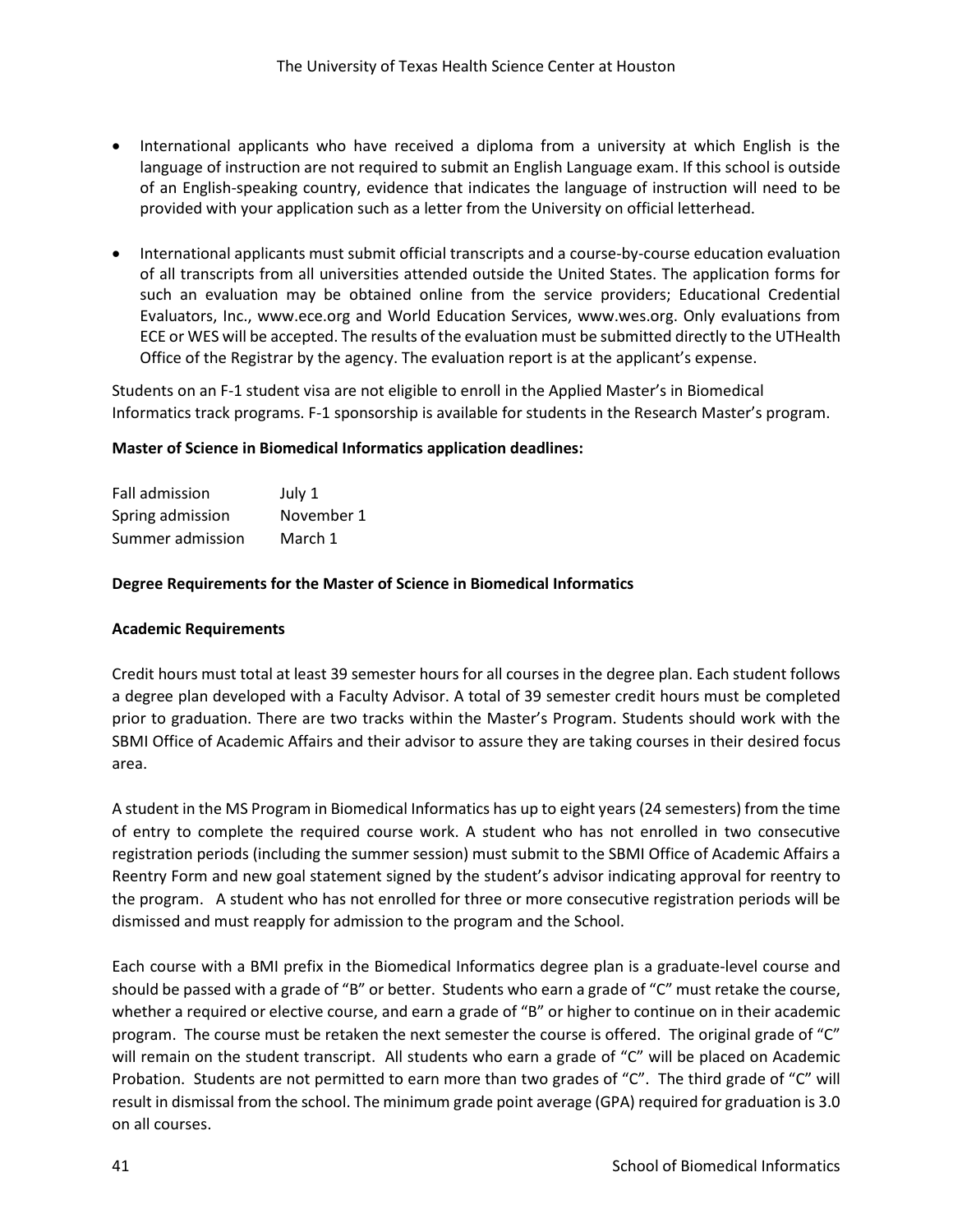A maximum of six credit hours of Directed Study can be applied toward the master's program.

## **Transfer Credit**

Transfer credit for equivalent graduate courses taken elsewhere may be awarded and used to meet degree requirements if their equivalency to a SBMI degree program course is approved through a Petition for Equivalency Credit (PEC). The maximum number of transferable semester credit hours is 12 for the master's program. Contact the SBMI Office of Academic Affairs for information.

Courses that are accepted at SBMI through a dual or joint degree program can only be transferred in if the grade earned in the course is a "B" or higher. Courses for which grades of less than "B" were earned will not be accepted for transfer.

Applicants who are presenting course work from universities or colleges outside the United States to meet admission or graduation requirements are referred to the section on International Applicants in this catalog for a listing of additional requirements.

### **Computer Requirement**

Every student is required to have reliable access to a computer that meets the minimum technical requirements. Students are encouraged to purchase a laptop that meets the minimum SBMI requirements.

Computer requirements are listed on the website here: [https://sbmi.uth.edu/current-students/student](https://sbmi.uth.edu/current-students/student-handbook/computer-requirements.htm)[handbook/computer-requirements.htm](https://sbmi.uth.edu/current-students/student-handbook/computer-requirements.htm) and are subject to change.

### **Course of Study for the Master of Science in Biomedical Informatics**

### **Traditional Track**

The curriculum of the traditional track for the Master of Science degree in Biomedical Informatics includes required didactic courses and a practicum. Didactic courses (lecture/discussion, demonstration and student laboratories) are presented to provide facts, concepts, and theories related to the techniques and procedures of Biomedical Informatics. The courses include instruction in basic informatics, research, advanced informatics and elective courses. The practicum is designed to give the students the opportunity to apply theory and techniques in the hospital, research, or private laboratory setting.

Each student will develop a degree plan with written approval of their advising committee. A degree plan will be filed that includes the core and required courses as specified below:

- 18 semester credit hours in required courses
- 18 semester credit hours in elective courses (see SBMI website for suggested concentration curriculum)
- 3 semester credit hours in practicum course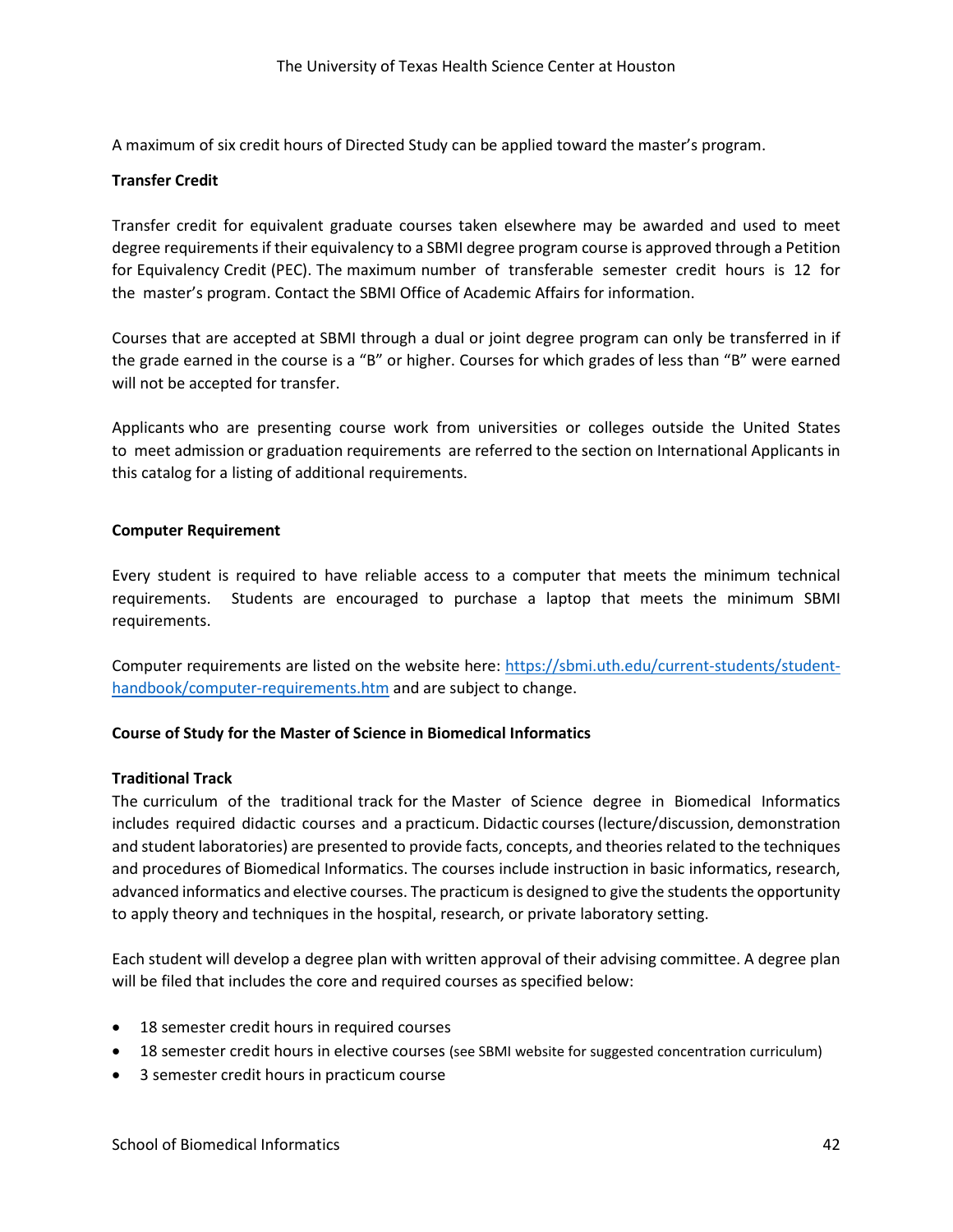Changes to the degree plan must be approved in advance by the faculty advisor and the signed degree plan must be on file with the Office of Academic Affairs prior to course registration.

## **Applied Track**

The curriculum of the track for the Master of Science degree in Applied Biomedical Informatics includes required didactic courses, a choice of elective and a practicum. Didactic courses (lecture/discussion, demonstration and student laboratories) are presented to provide facts, concepts, and theories related to the techniques and procedures of Biomedical Informatics. The courses include instruction in basic and applied informatics. The practicum is designed to give the students the opportunity to apply theory and techniques in the hospital, research, or private laboratory setting.

Each student will develop a degree plan with written approval of their faculty advisor. A signed degree plan will be filed that includes the core and required courses as specified below:

- 33 semester credit hours in required courses
- 3 semester credit hours in an elective course
- 3 semester credit hours in practicum course

Changes to the degree plan must be approved in advance by the faculty advisor and the signed degree plan must be on file with the Office of Academic Affairs prior to course registration.

### **Practicum**

Students in the Master of Science in Biomedical Informatics program must select an area of interest in which to apply the knowledge and skill gained during the didactic courses while participating in the required practicum course. Students must complete at least 24 credit hours in their master's program before participating in the practicum requirement. Students should work with the Practicum Coordinator for any necessary affiliation or program agreements with the practicum site, if agreements are not already in place. A practicum proposal must be submitted to the Practicum Coordinator by week three of the semester of enrollment in the practicum course, and it must be approved, in writing, by the student's Faculty Practicum Advisor.

Students can complete all required practicum credit hours during one semester or the course can be repeated for a maximum of 3 semester credit hours (for BMI 6000) to meet degree requirements. During the course of the semester(s), student must create weekly logs to chronicle their hours, tasks, and reflections on how the duties of the practicum relate to Biomedical Informatics courses taken. Once the student has logged all 135 clock hours and concluded all practicum projects, she or he must create a 18 page APA format double spaced capstone report that details the major project they completed during their practicum. This report, along with other deliverables, will be submitted in completion of the practicum. If the student receives an incomplete for practicum, the student will have the following semester to complete it or receive an "F". If students have any questions regarding the practicum, they can contact the Practicum Coordinator or the SBMI Office of Academic Affairs.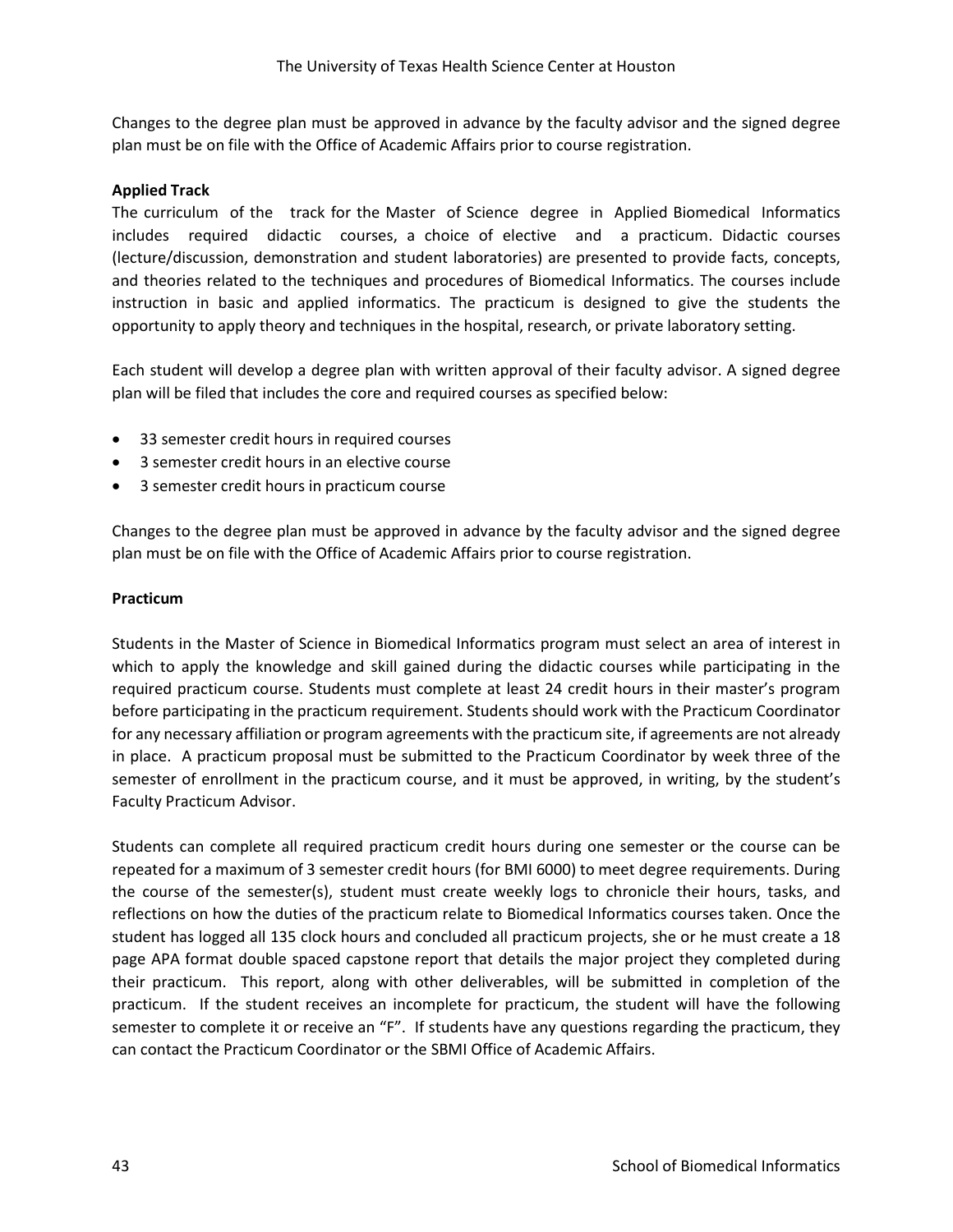# **For further curriculum information, please contact:**

UTHealth School of Biomedical Informatics Office of Academic Affairs 7000 Fannin Street Suite 650 Houston, Texas 77030 Telephone: (713) 500‐3591 Email: SBMIAcademics@uth.tmc.edu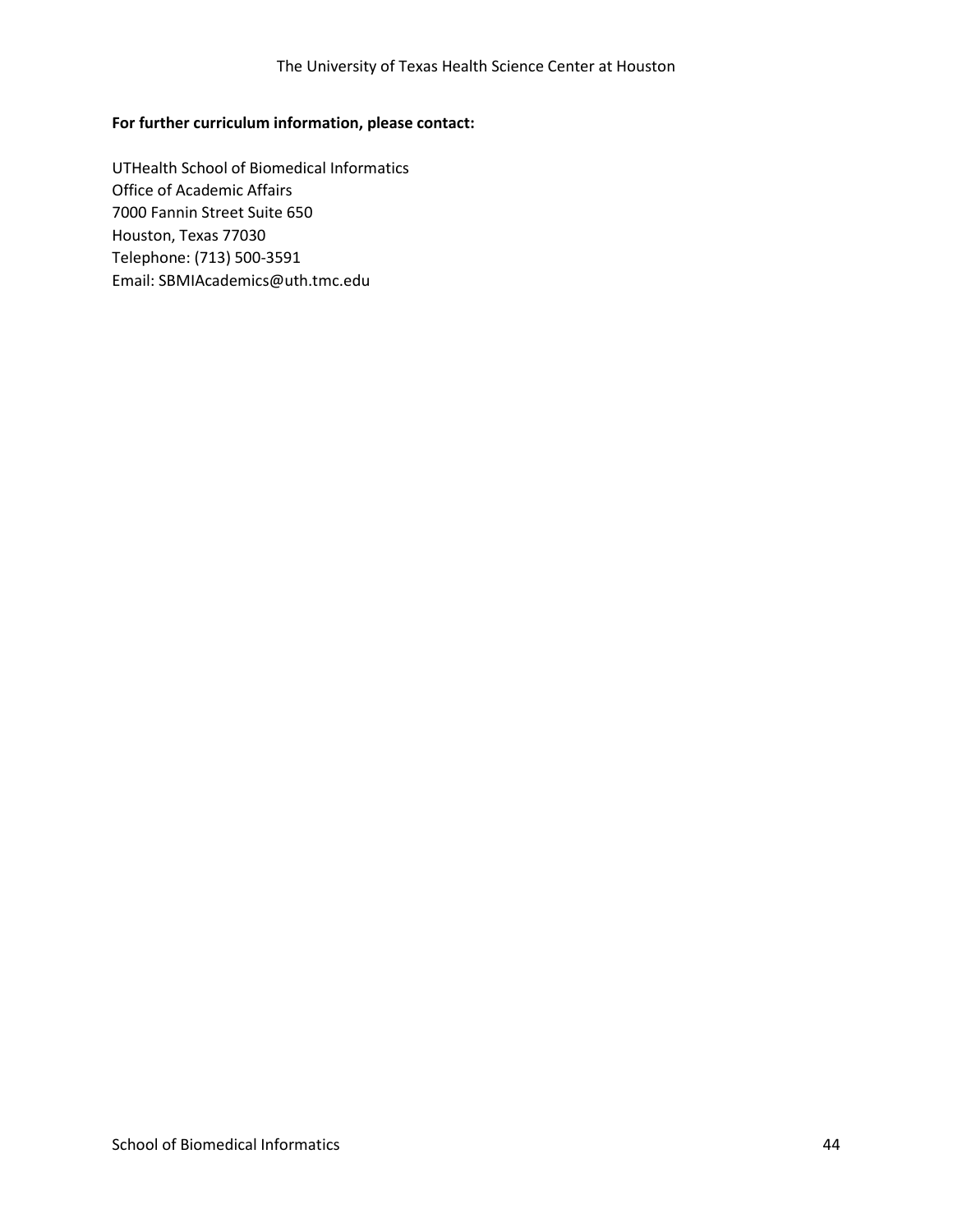#### **Master of Science in Biomedical Informatics and Master of Public Health Dual Degree Program**

#### **Program Description and Goals**

The Master of Science in Biomedical Informatics/Master of Public Health dual degree program combines the MS degree from The University of Texas School of Biomedical Informatics at Houston with the MPH from The University of Texas School of Public Health at Houston. The training and curriculum in the dual degree program will provide students and future leaders in public health with the necessary skills to be leaders in the field of Public Health Informatics. The dual degree program provides an integrated curriculum that includes a number of shared courses as well as a practicum experience.

Students in the dual degree program must be admitted separately to each UTHealth school. Students must meet the requirements of each UTHealth school for its respective degree. Admission to one program does not ensure admission to the other. Students in the dual degree program will receive a diploma from each degree program after meeting the individual requirements of each UTHealth school. Admission does not have to be done at the same semester for each school, but must be done before reaching the maximum hours set by each school.

### **Master of Science in Biomedical Informatics Admission Process**

The applicant should present a completed application and official documentation of the following:

- 1. Official transcripts from every post-secondary school attended
- 2. A baccalaureate or higher degree
- 3. A two page double spaced goal statement
- 4. A resume or curriculum vitae (as appropriate)
- 5. A Graduate Record Exam (GRE) score
- 6. Three letters of reference from educators and/or employers
- 7. For International Applicants: A minimum TOEFL score of 87 is acceptable on the internet based test. A minimum IELTS score is 7

Applicant materials will be reviewed by the SBMI Admissions, Progression and Graduation (APG) Committee. The committee will consider such areas as:

- Health, MIS, Computer, or Engineering related degree
- Healthcare work experience
- Database work experience
- Informatics work experience
- Demonstrated expertise in programming
- GRE score
- GPA in previous degree
- Success in overcoming social, economic or educational disadvantages, race and ethnicity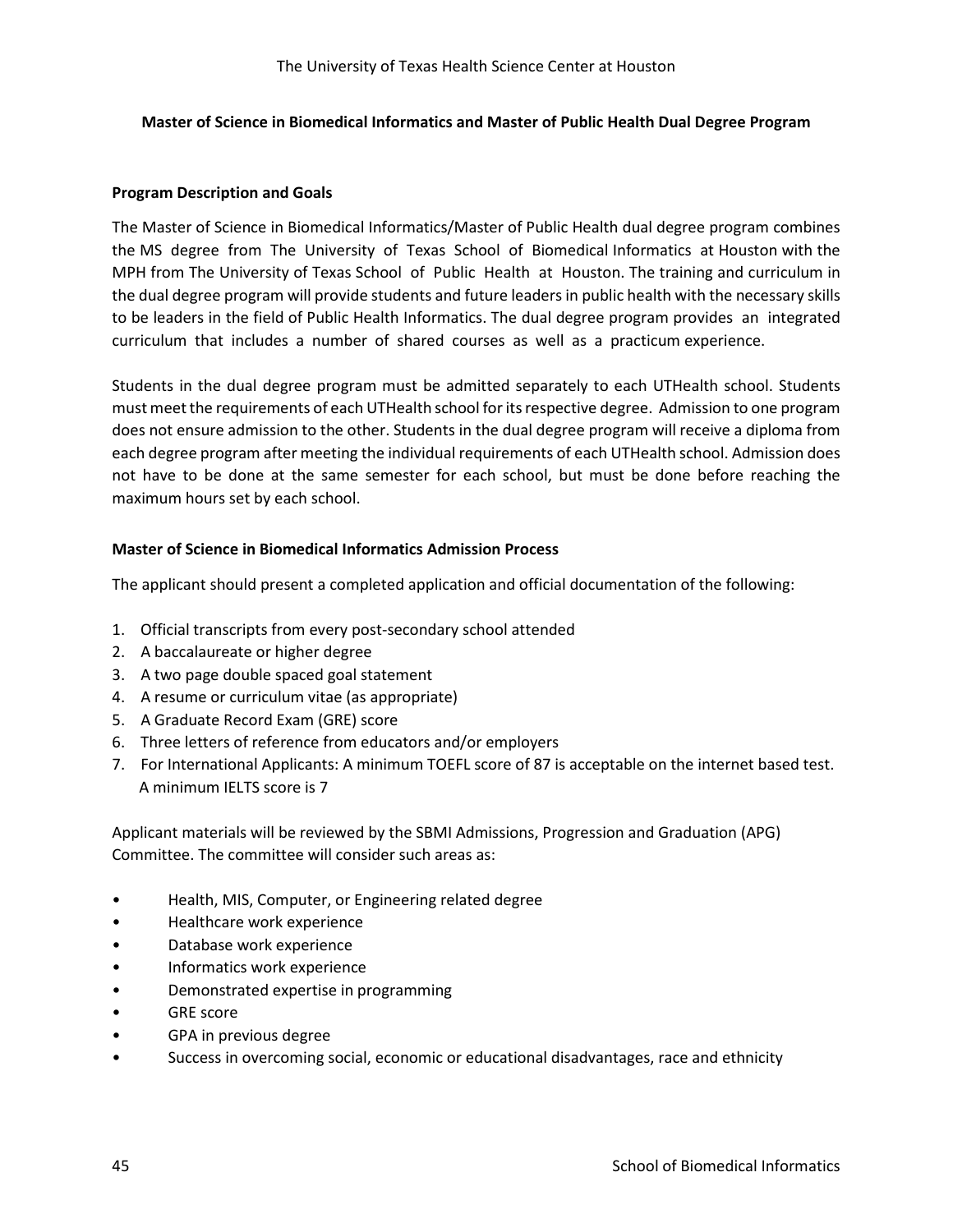### **Requirements for International Applicants**

• TOEFL (Test of English as a Foreign Language)/IELTS (International English Language Testing System) score. The official score for the TOEFL test must be submitted directly to the UTHealth Office of the Registrar from the TOEFL test centers using institutional codes 6906; no department code is required. The minimum acceptable score is an 87 on the internet-based test. The official scores for the IELTS Academic test must be submitted directly to the UTHealth Office of the Registrar from the IELTS test centers. The minimum acceptable score is a 7. Testing is at the applicant's expense.

• International applicants who have received a diploma from a university at which English is the language of instruction are not required to submit an English Language exam. If this school is outside of an Englishspeaking country, evidence that indicates the language of instruction will need to be provided with your application such as a letter from the University on official letterhead.

• International applicants must submit official transcripts and a course-by-course education evaluation of all transcripts from all universities attended outside the United States. The application forms for such an evaluation may be obtained online from the service providers; Educational Credential Evaluators, Inc., www.ece.org and World Education Services, www.wes.org. Only evaluations from ECE or WES will be accepted. The results of the evaluation must be submitted directly to the UTHealth Office of the Registrar by the agency. The evaluation report is at the applicant's expense.

F-1 sponsorship is available for students in the Research Master's program.

## **Master of Science in Biomedical Informatics application deadlines:**

| Fall admission   | July 1     |
|------------------|------------|
| Spring admission | November 1 |
| Summer admission | March 1    |

### **Transfer Credit**

Transfer credit is not accepted for students enrolled in the dual degree program due to the amount of shared credit hours between SBMI and SPH.

### **Shared Credit Hours**

Courses that are accepted at SBMI through a dual or joint degree program can only be transferred into the SBMI degree plan if the grade earned in the course is a "B" or higher. Courses for which grades of less than "B" were earned will not be accepted for transfer.

### **Dual Degree Requirements for the Master of Biomedical Informatics & Master of Public Health**

### **Academic Requirements**

Each student follows a degree plan developed with the Dual Degree Program Coordinator. A total of 40 semester credit hours must be completed prior to graduation.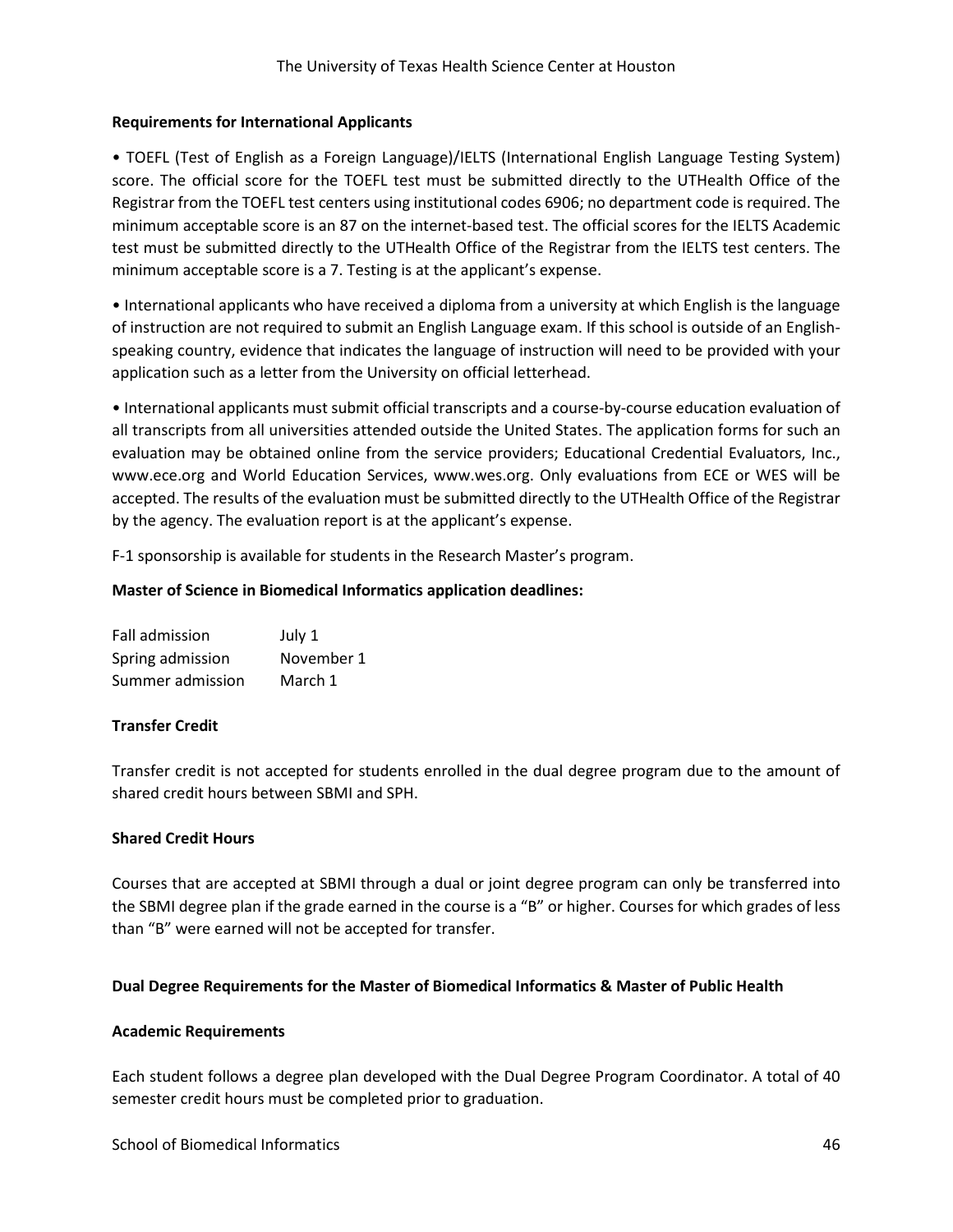A student in the MS Program in Biomedical Informatics has up to eight years (24 semesters) from the time of entry to complete the required course work. A student who has not enrolled in two consecutive registration periods (including the summer session) must submit to the SBMI Office of Academic Affairs a Reentry Form and new goal statement signed by the student's advisor indicating approval for reentry to the program. A student who has not enrolled for three or more consecutive registration periods will be dismissed and must reapply for admission to the program and the School.

Each course with a BMI prefix in the Biomedical Informatics degree plan is a graduate-level course and should be passed with a grade of "B" or better. Students who earn a grade of "C" must retake the course, whether a required or elective course, and earn a grade of "B" or higher to continue on in their academic program. The course must be retaken the next semester the course is offered. The original grade of "C" will remain on the student transcript. All students who earn a grade of "C" will be placed on Academic Probation. Students are not permitted to earn more than two grades of "C". The third grade of "C" will result in dismissal from the school. The minimum grade point average (GPA) required for graduation is 3.0 on all courses.

A maximum of six credit hours of Directed Study can be applied toward the SBMI master's program.

## **Computer Requirement**

Every student is required to have reliable access to a computer that meets the minimum requirements. Students are encouraged to purchase a laptop that meets the minimum UTHealth requirements.

Computer requirements are listed on the website [\(https://sbmi.uth.edu/current-students/student](https://sbmi.uth.edu/current-students/student-handbook/computer-requirements.htm)[handbook/computer-requirements.htm\)](https://sbmi.uth.edu/current-students/student-handbook/computer-requirements.htm) and are subject to change.

## **Course of Study for MS/MPH Dual Degree**

The curriculum for the Master of Science in Biomedical Informatics and the Master of Public Health include required didactic courses and a practicum. Didactic courses (lecture/discussion, demonstration and student laboratories) are presented to provide facts, concepts, and theories related to the techniques and procedures of public health courses, and support courses. The public health informatics practicum is designed to give the students the opportunity to apply theory and techniques in the hospital, research, community health agencies or private laboratory setting.

Each student will develop a degree plan with written approval of their faculty advisor. A degree plan will be filed that includes a minimum of:

- 31 semester credit hours in SBMI required courses (5 shared courses with SPH)
- 6 semester credit hours in elective courses
- 3 semester credit hours in practicum courses

Changes to the degree plan must be approved in advance by the faculty advisor and the signed degree plan must be on file with the Office of Academic Affairs prior to course registration.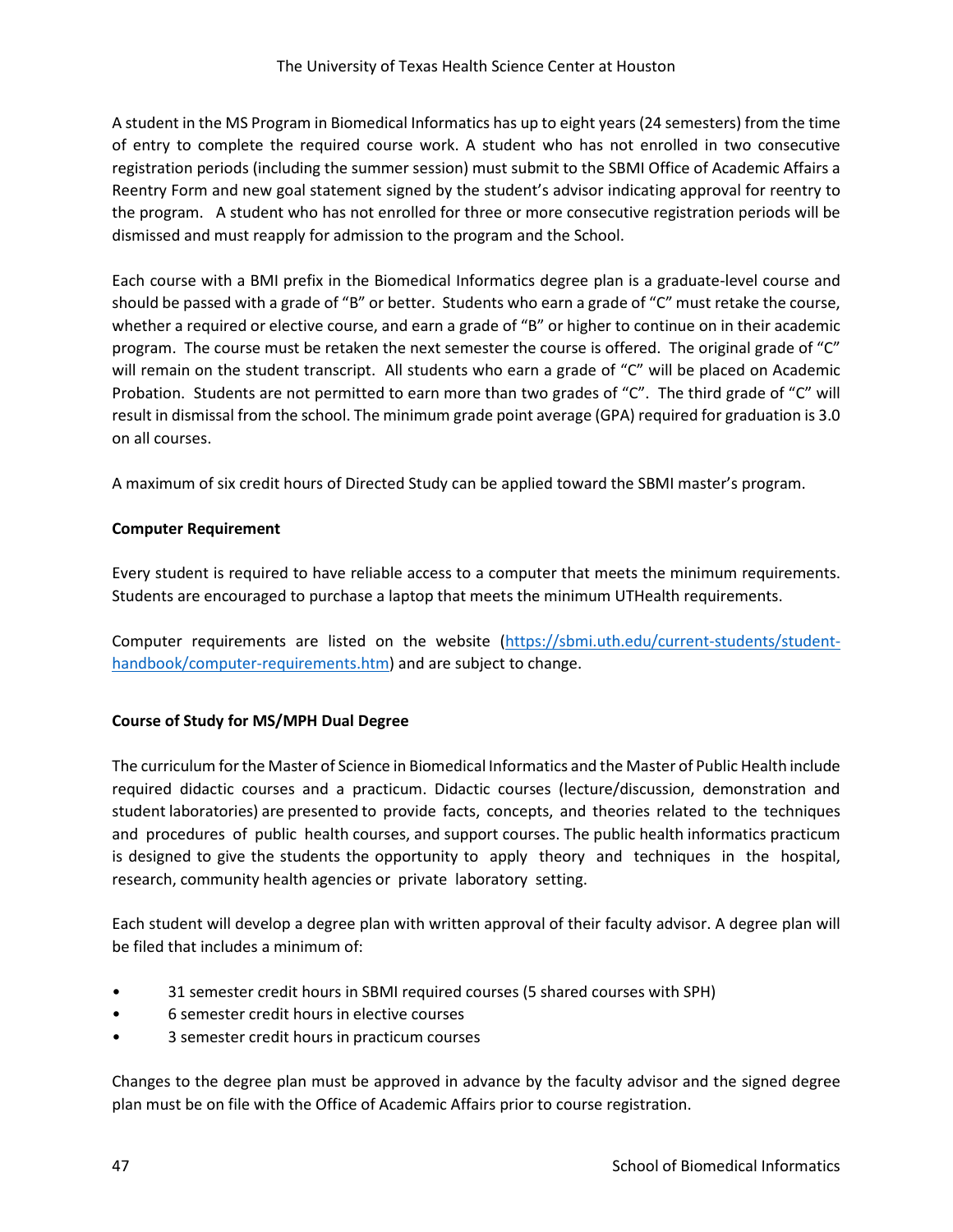#### The University of Texas Health Science Center at Houston

| Program                                 | <b>Required Semester Credit Hours</b> |
|-----------------------------------------|---------------------------------------|
| Master's in Biomedical Informatics (MS) | 40                                    |
| Master's in Public Health (MPH)         | 45                                    |
| <b>Total Semester Credits</b>           | 85                                    |
| <b>Shared Courses</b>                   | $-25$                                 |
| <b>GRAND TOTAL FOR COMBINED DEGREES</b> | 60                                    |

### **Practicum**

Students in the SBMI master's program must select an area of interest in which to apply the knowledge and skill gained during the didactic courses while participating in the required practicum course. Students must complete at least 24 credit hours in their master's program before participating in the practicum requirement. Students should work with the SBMI Practicum Coordinator for any necessary affiliation or program agreements with the practicum site, if agreements are not already in place. A practicum proposal must be submitted to the Practicum Coordinator by week three of the semester of enrollment in the practicum course, and it must be approved, in writing, by the student's Faculty Practicum Advisor. Students can complete all required practicum credit hours during one semester or the course can be repeated for a maximum of 3 semester credit hours (for BMI 6000) to meet degree requirements. During the course of the semester(s), student must create weekly logs to chronicle their hours, tasks, and reflections on how the duties of the practicum relate to Biomedical Informatics courses taken. Once the student has logged all 135 clock hours and concluded all practicum projects, she or he must create an 18 page APA format double spaced capstone report that details the major project they completed during their practicum. This report, along with other deliverables, will be submitted in completion of the practicum. If the student receives an incomplete for practicum, the student will have the following semester to complete it or receive an "F". If students have any questions regarding the practicum, they can contact the Practicum Coordinator or the SBMI Office of Academic Affairs.

### **For Dual Degree Program Information, contact:**

Jeanette Broshears Program Manager UTHealth School of Public Health Brownsville Campus 80 Fort Brown Street, RAC N2.200 Brownsville, Texas 778520 Telephone: 956-755-0678 Email: [Jeanette.L.Broshears@uth.tmc.edu](mailto:Jeanette.L.Broshears@uth.tmc.edu)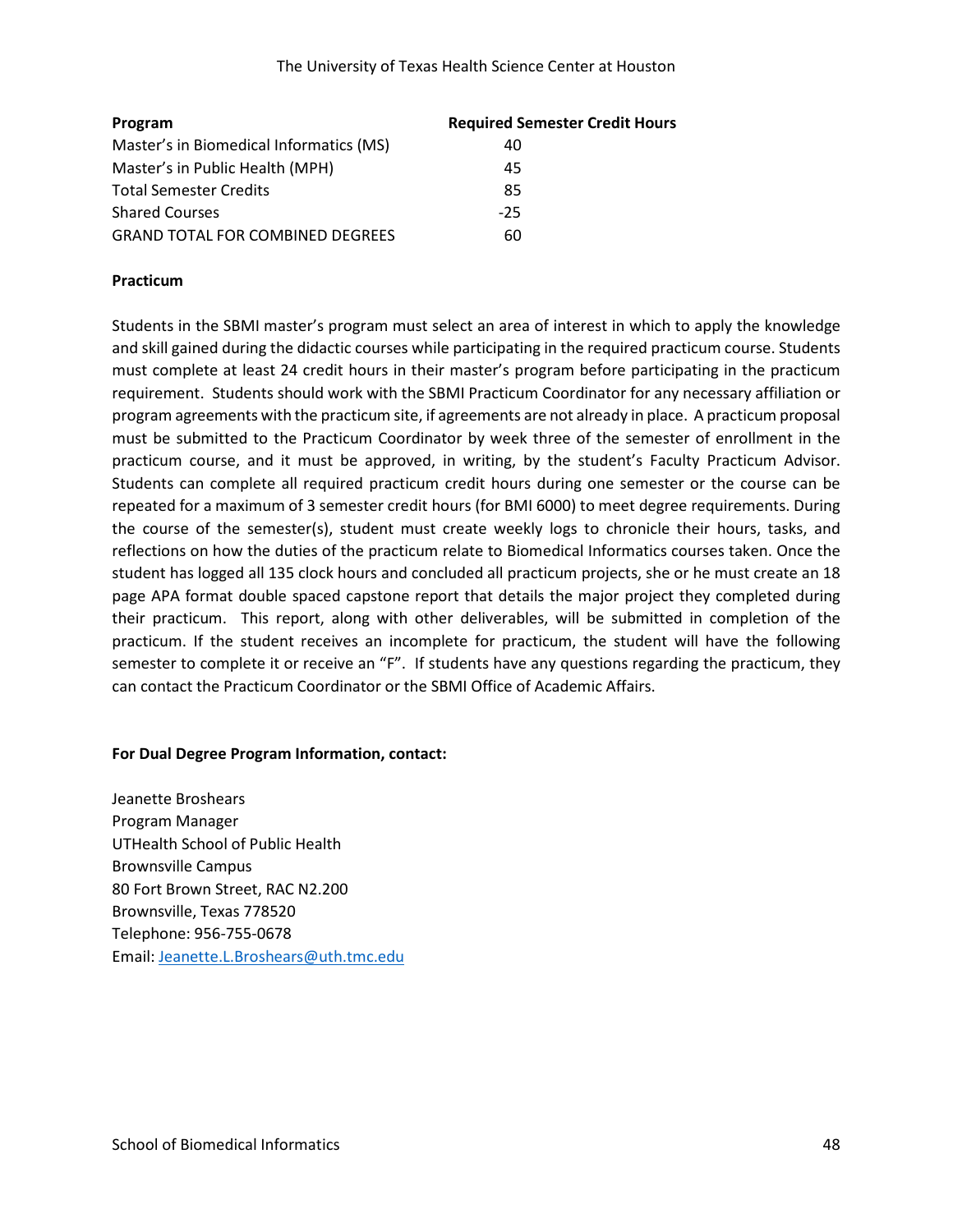## **Doctor of Medicine and Master of Science in Biomedical Informatics Dual Degree Program**

**(Note this MD/MS Dual Degree Program does not begin until the spring 2019 semester.)**

### **Program Description and Goals**

The MD/MS Dual Degree program is for students aiming to be both physicians and informaticians. Through this unique program, students earning a Doctor of Medicine (MD) also study at SBMI and earn a Master of Science in Biomedical Informatics during their four years of medical school.

SBMI collaborates with two different UT System medical schools to offer the dual degree:

- McGovern Medical School at UTHealth
- University of Texas Rio Grande Valley (UTRGV) School of Medicine

Dual Degree students will explore the wide range of applications of health and biomedical informatics in the quest to improve patient care. The program examines both electronic health records systems and clinical decision support systems and methods for enhancing those tools. Students learn about data interpretation and knowledge management as they discover how to collect, process, and transform health and biomedical data into health information and knowledge. Dual Degree students will understand core clinical informatics disciplines such as technology assessment, quality and outcome improvement, data analytics and precision medicine.

Students in the dual degree program must satisfy admission requirements and be admitted separately to each program. Students must meet the requirements of each program for its respective degree. Admission to one program does not ensure admission to the other. Students in the dual degree program will receive a diploma from each degree program after meeting the individual requirements of each program. Admission does not have to be done at the same semester for each school but must be done before reaching the maximum hours set by each School.

### **Master of Science in Biomedical Informatics Admission Process**

The applicant should present to the Registrar's Office the following:

- 1. Official transcripts from every post-secondary school attended
- 2. A baccalaureate or higher degree
- 3. A personal statement detailing the applicant's interest in the program
- 4. A resume or curriculum vitae (as appropriate)
- 5. A Graduate Record Exam (GRE) score
- 6. Grade Point Average (GPA) in previous (degrees) coursework
- 7. A minimum TOEFL score of 87 is acceptable on the internet based test. A minimum IELTS score is 7.
- 8. Three letters of reference from educators and/or employers

Applicant materials will be organized into a portfolio for review by the SBMI Admissions, Progression and Graduation (APG) Committee. The committee will consider such areas as:

• Health, MIS, Computer, or Engineering related degree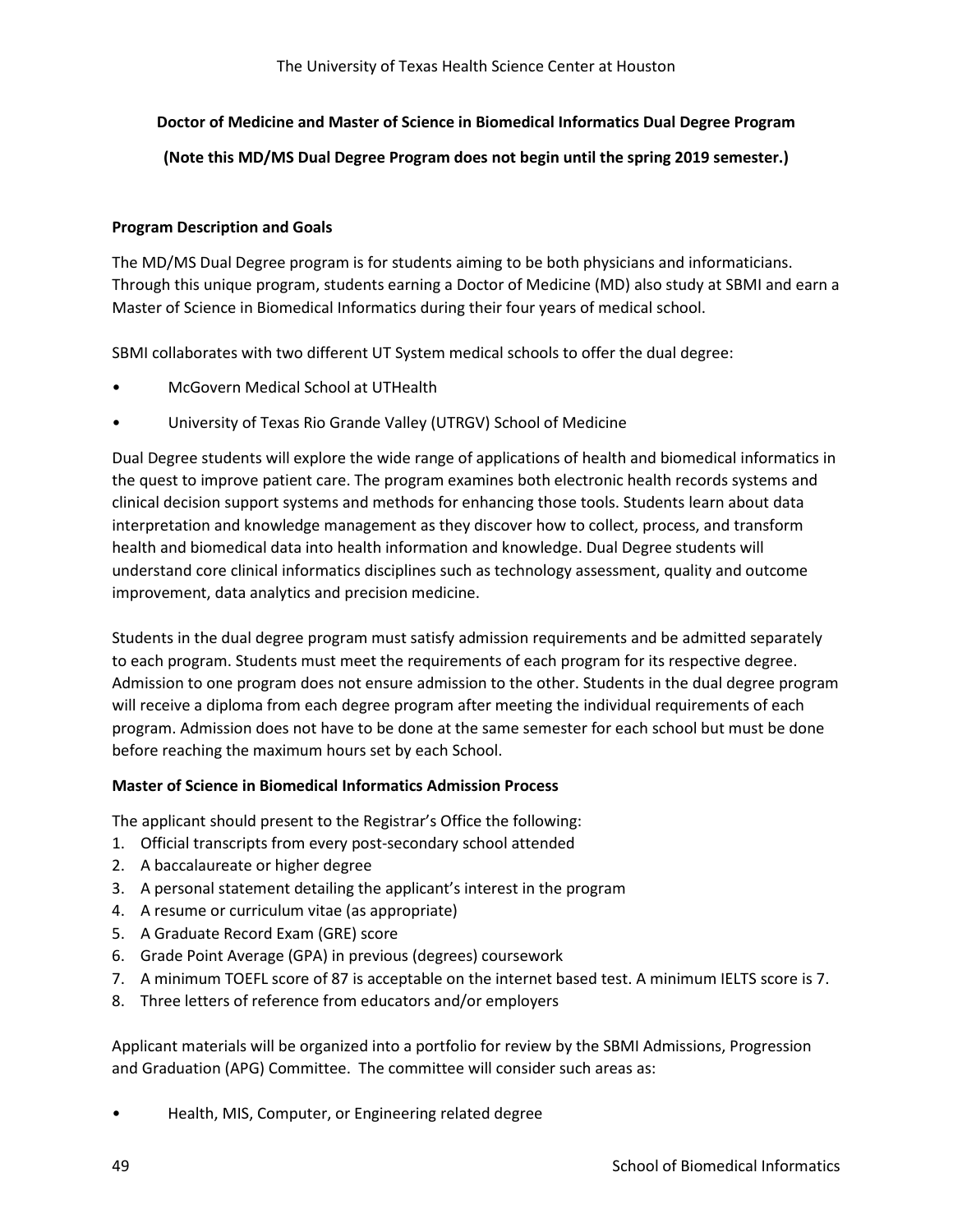- Healthcare work experience
- Database work experience
- Informatics work experience
- Demonstrated expertise in programming
- GRE score
- GPA in previous degree
- Success in overcoming social, economic or educational disadvantages, race and ethnicity

#### **Requirements for International Applicants**

- TOEFL (Test of English as a Foreign Language)/IELTS (International English Language Testing System) score. The official score for the TOEFL test must be submitted directly to the UTHealth Office of the Registrar from the TOEFL test centers using institutional codes 6906; no department code is required. The minimum acceptable score is an 87 on the internet-based test. The official scores for the IELTS Academic test must be submitted directly to the UTHealth Office of the Registrar from the IELTS test centers. The minimum acceptable score is a 7. Testing is at the applicant's expense.
- International applicants who have received a diploma from a university at which English is the language of instruction are not required to submit an English Language exam. If this school is outside of an English speaking country, evidence that indicates the language of instruction will need to be provided with your application such as a letter from the University on official letterhead.
- International applicants must submit official transcripts and a course-by-course education evaluation of all transcripts from all universities attended outside the United States. The application forms for such an evaluation may be obtained online from the service providers; Educational Credential Evaluators, Inc., www.ece.org and World Education Services, www.wes.org. Only evaluations from ECE or WES will be accepted. The results of the evaluation must be submitted directly to the UTHealth Office of the Registrar by the agency. The evaluation report is at the applicant's expense.
- Students on an F-1 student visa are not eligible to enroll in the Master's in Health Informatics programs. F-1 sponsorship is available for students in the Research Master's programs.

#### **Master of Science in Biomedical Informatics application deadlines:**

| Fall admission | July 1 |
|----------------|--------|
|----------------|--------|

Spring admission November 1

Summer admission March 1

### **Dual Degree Application Process**

The application process for the Doctor of Medicine is determined by the McGovern Medical School at UTHealth and the UTRGV School of Medicine, respectively. The application process for the Master of Science in Biomedical Informatics is determined by the School of Biomedical Informatics.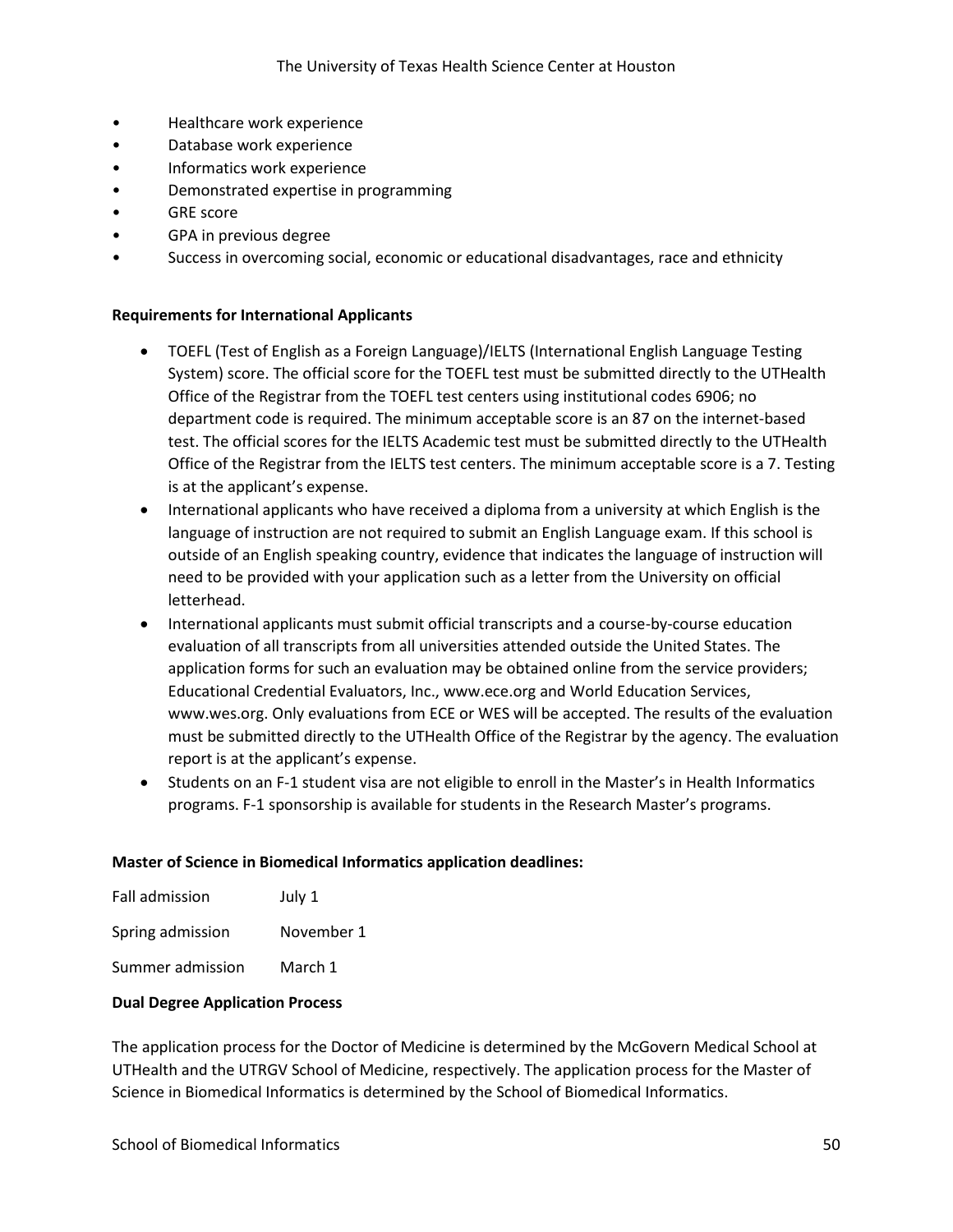## **Transfer Credit**

Transfer credit is not accepted for students enrolled in the dual degree program due to the amount of shared credit hours between SBMI and the participating institution.

## **Shared Credit Hours**

Courses that are being accepted at SBMI through a dual or joint degree program can only be transferred into the SBMI degree plan if the grade earned in the course is a "B" or higher. Courses for which grades of less than "B" were earned will not be accepted for transfer.

## **Dual Degree Requirements for the Master of Science in Biomedical Informatics**

## **Academic Requirements**

Each student follows a degree plan developed with the guidance of SBMI's Office of Academic Affairs. A total of 39 semester credit hours must be completed prior to graduation.

A full‐time student in the dual degree program has up to five years (15 semesters) from the time of entry to complete the required course work. A part-time student has up to ten years (30 semesters) from the time of entry to complete the required course work. Continuous enrollment is required unless approval is obtained. A maximum of one year of an approved leave of absence will be allowed for continuance in the program. If more than one year of leave occurs, the student must apply for readmission to the program.

Each course with a BMI prefix in the Biomedical Informatics degree plan is a graduate level, professional course and must be passed with a grade of "B" or better. Students must earn a grade of "B" or higher in all dual degree program courses, unless the course is graded on a Pass or Fail basis in which a grade of "Pass" must be earned. If a dual degree student earns less than a "B" in any required course, it must be retaken to continue in the program. A grade of "B" or higher must be earned on the second attempt to prevent dismissal from the program. The minimum grade point average (GPA) required for graduation is 3.0 on all BMI courses.

### **Computer Requirement**

Every student is required to have reliable access to a computer that meets the minimum requirements. Students are encouraged to purchase a laptop that meets the minimum UTHealth requirements. Computer requirements are listed on the website [\(https://sbmi.uth.edu/current-students/student](https://sbmi.uth.edu/current-students/student-handbook/computer-requirements.htm)[handbook/computer-requirements.htm\)](https://sbmi.uth.edu/current-students/student-handbook/computer-requirements.htm) and are subject to change.

## **Course of Study for the Dual Degree MD/MS Master of Science in Biomedical Informatics**

The Dual Degree program requires a minimum of 39 semester credit hours to earn the MS, including the completion of a practicum experience in the field of biomedical informatics. Students must complete 27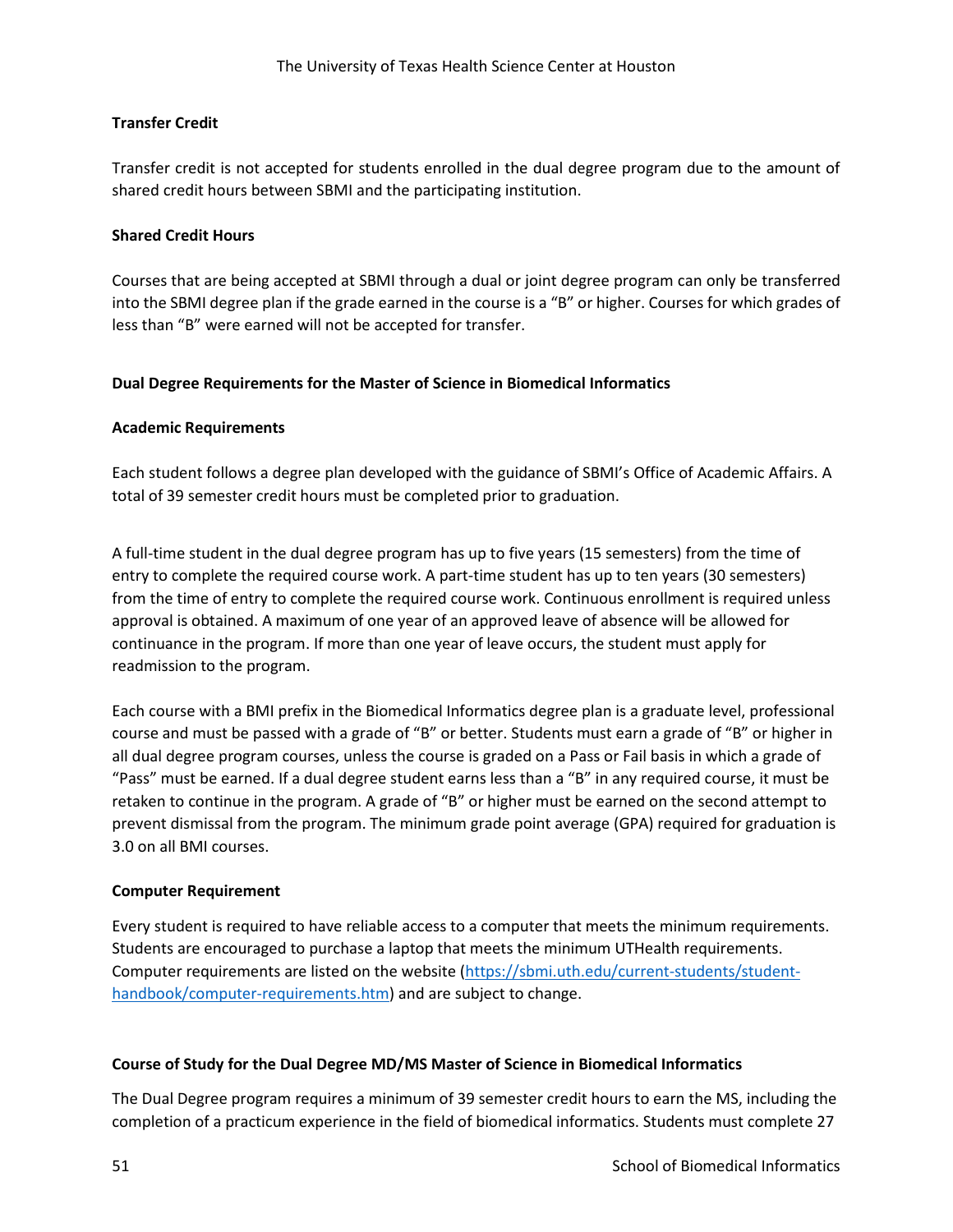semester credit hours of SBMI coursework and 12 semester credit hours from the student's MD program are accepted. The Dual Degree curriculum for the MS degree includes:

- Five (5) required SBMI courses totaling 15 semester credit hours
	- o 3 semester credit hours in basic/introductory biomedical informatics
	- o 6 semester credit hours in foundation courses
	- o 3 semester credit hours in scientific writing
	- o 3 semester credit hours in practicum
- Four (4) SBMI courses totaling 12 semester credit hours in the student's unique informatics area of interest
	- o Students will work with Office of Academic Affairs staff and SBMI faculty when selecting the courses.
- Four (4) Medical School modules equaling 12 semester credit hours
	- o Unique module lists for each Medical School are below.

### **McGovern Medical School at UTHealth Modules accepted by SBMI for the Dual Degree Program**

Doctoring 1 Module: History and Physical (MS Year 1) – 4 semester credit hours

Doctoring 2 Module: Longitudinal Clinical Experience (MS Year 1) – 4 semester credit hours

Doctoring 3 Module: Longitudinal Clinical Experience (MS Year 2) – 4 semester credit hours

### **Total – 12 semester credit hours**

### **UTRGV School of Medicine Modules accepted by SBMI for the Dual Degree Program**

MEDI 8117: Molecules to Medicine Module (MS Year 1) – 3 semester credit hours

MEDI 8119: Attack & Defense (Evidence Based Medicine) (MS Year 1) – 3 semester credit hours

MEDI 8111-01 & 8111-02: Medicine, Behavior & Society (MS Year 1 & 2) – 3 semester credit hours

MEDI 8511: Mind, Brain and Behavior (MS Year 2) – 3 semester credit hours

### **Total – 12 semester credit hours**

#### **Practicum**

Students in the Master of Science in Biomedical Informatics must select an area of interest in which to apply the knowledge and skill gained during the didactic courses while participating in the required practicum course. Dual Degree students in the MD/MS program must complete at least 24 credit hours in their master's program before participating in the practicum requirement. Students should work with the Practicum Coordinator for any necessary affiliation or program agreements with the practicum site,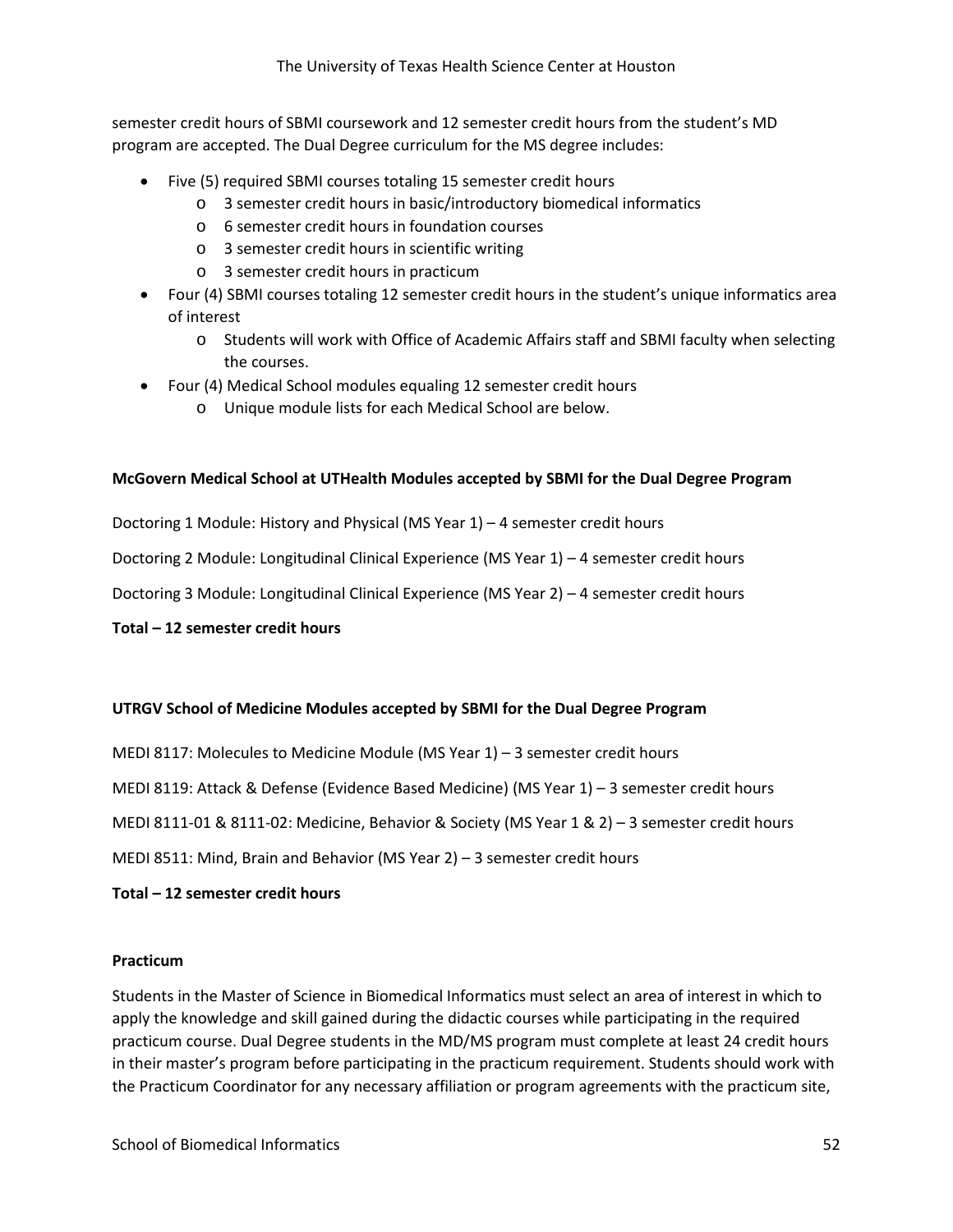if agreements are not already in place. A practicum proposal must be submitted to the Practicum Coordinator by week three of the semester of enrollment in the practicum course and it must be approved, in writing, by the student's Faculty Practicum Advisor. Students can complete all required practicum credit hours during one semester or the course can be repeated for a maximum of 3 semester credit hours (for BMI 6000) to meet degree requirements. During the course of the semester(s), student must create weekly logs to chronicle their hours, tasks, and reflections on how the duties of the practicum relate to Biomedical Informatics courses taken. Once the student has logged all 135 clock hours and concluded all practicum projects, she or he must create an 18 page, double spaced capstone report that details the major project they completed during their practicum. This report, along with other deliverables, will be submitted in completion of the practicum. If students have any questions regarding the practicum, they can contact the Practicum Coordinator or the Office of Academic Affairs.

### **For further curriculum information, please contact:**

UTHealth School of Biomedical Informatics Office of Academic Affairs 7000 Fannin Street Suite 650 Houston, Texas 77030 Telephone: (713) 500‐3591 Email: SBMIAcademics@uth.tmc.edu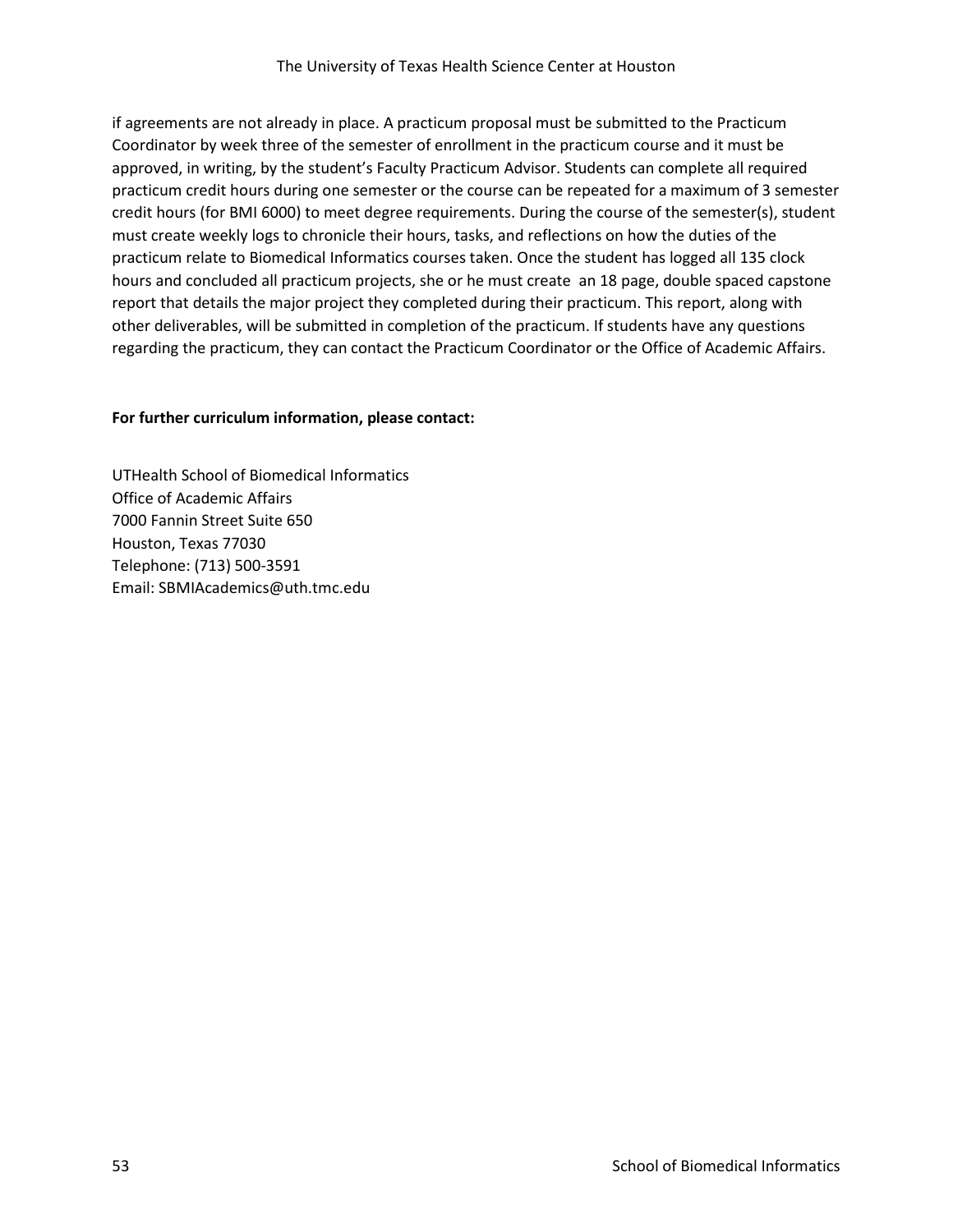### **Doctor of Philosophy (PhD) in Biomedical Informatics**

#### **Program Description and Goals**

This program is designed to be a research-based multi‐disciplinary program involving students with a variety of backgrounds. Students will work together in teams to research real clinical and biomedical health problems. They will gain both the scientific background for research and skills needed to address problems. The program is designed to meet the unique needs of each student by using a matrix curriculum plan with an advising committee to guide each student from admission through graduation. Each student must have a faculty academic advisor to guide each student through participation in research projects.

The PhD program in Biomedical Informatics is conceptualized and designed to be inherently multi‐ disciplinary and integrative. This means that the fundamental informatics concepts that transcend and apply to all traditional healthcare disciplines will be emphasized in the PhD program. This program will identify and teach the major informatics concepts that integrate and link diverse health disciplines.

The PhD program in Biomedical Informatics is constructed as a post‐baccalaureate degree that not only addresses the knowledge and skills that the student brings at admission, but allows the student to build on previous knowledge and skills in order to attain the research focus needed for the completion of the PhD program in Biomedical Informatics.

Students admitted to the master program can apply to the PhD program by meeting the same admission requirements as those who apply directly to the PhD program.

Formal study of informatics at the PhD level at UTHealth is designed to accomplish these major goals:

- Expand the scope of the discipline of Biomedical Informatics
- Demonstrate familiarity with the Biomedical Informatics research literature, including in-depth knowledge of a selected Biomedical Informatics research area.
- Research and evaluate new regions or domains in Biomedical Informatics
- Lead interdisciplinary teams in the search for solutions to Biomedical Informatics problems
- Effectively communicate research findings to peers and to practitioners who can use the research findings.

The PhD program is a 93‐semester credit hour full‐time program developed as a post baccalaureate program. Part-time enrollment requires written approval of the advisor and advising committee.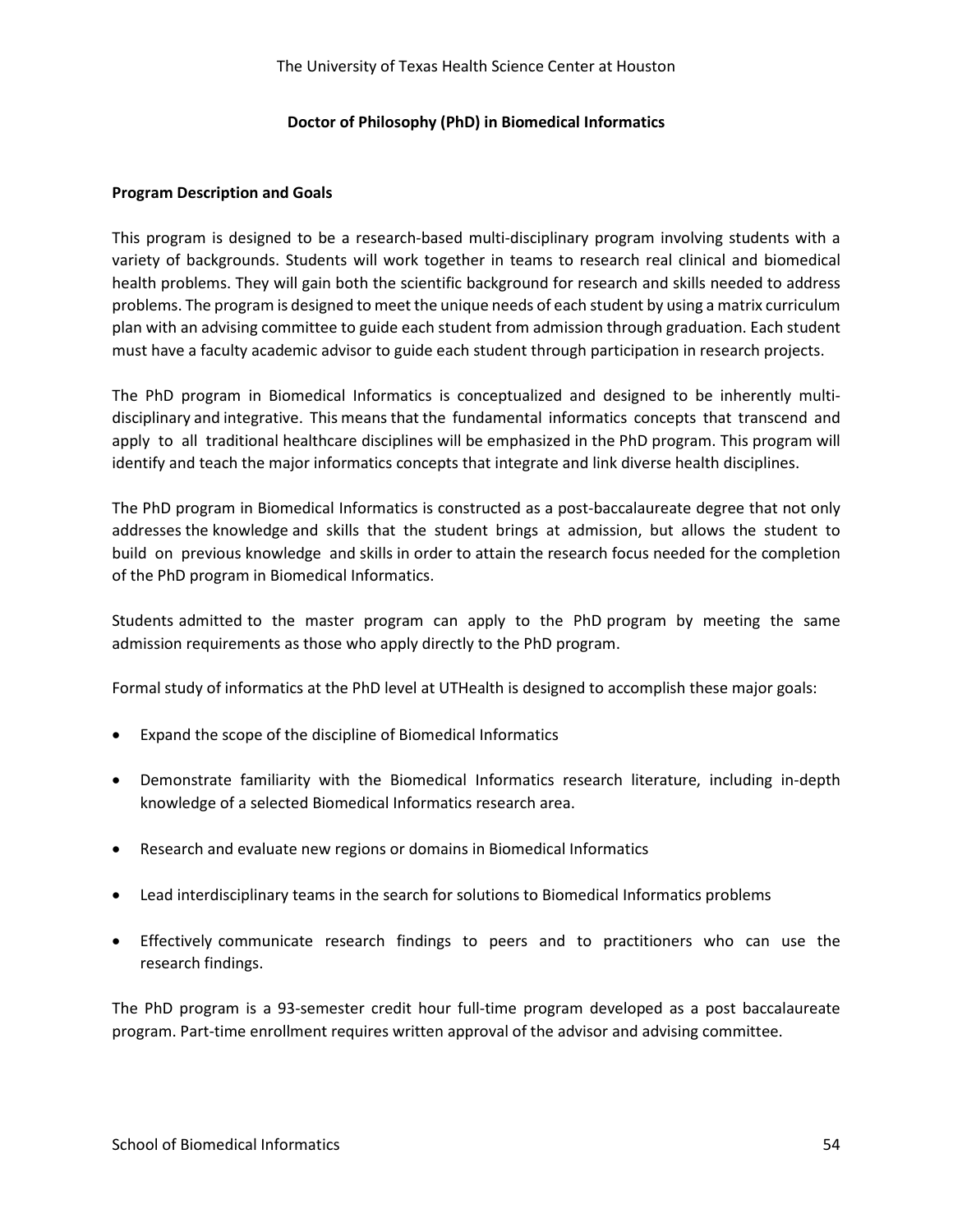## **Doctor of Philosophy in Biomedical Informatics Admission Process**

The applicant should present a completed application and official documentation of the following:

- 1. A completed online application and \$60 application fee
- 2. Official transcripts from every post‐secondary school attended
- 3. A baccalaureate degree of higher
- 4. A resume or curriculum vitae (as appropriate)
- 5. A Graduate Record Exam (GRE) score. GRE waivers will not be considered for the PhD program application. Official GRE test scores must be no more than five (5) years old.
- 6. Grade Point Average (GPA) in previous degrees
- 7. For international applicants, a minimum TOEFL score of 87 is acceptable on the internet-based test. A minimum IELTS score is 7.
- 8. Submit a three-page single spaced personal statement that addresses the following items:

a. A brief summary of your background in all relevant fields, such as biomedicine, mathematics, and computer science; describing research experience and any results that were generated in research work. Provide dates, research advisors, project titles, and references to publications.

b. A statement of educational goals and how these goals would be advanced through the PhD program.

c. A statement of short and long‐term career objectives, including specific information regarding short-term objectives, (any projects you may have in mind for your PhD work). Be sure to include how those objectives fit the opportunities provided by the SBMI educational and research environments.

9. Three letters of reference from educators and/or employers.

### **Requirements for International Applicants**

- TOEFL (Test of English as a Foreign Language)/IELTS (International English Language Testing System) score. The official score for the TOEFL test must be submitted directly to the UTHealth Office of the Registrar from the TOEFL test centers using institutional codes 6906; no department code is required. The minimum acceptable score is an 87 on the internet-based test. The official scores for the IELTS Academic test must be submitted directly to the UTHealth Office of the Registrar from the IELTS test centers. The minimum acceptable score is a 7. Testing is at the applicant's expense.
- International applicants who have received a diploma from a university at which English is the language of instruction are not required to submit an English Language exam. If this school is outside of an English-speaking country, evidence that indicates the language of instruction will need to be provided with your application such as a letter from the University on official letterhead.
- International applicants must submit official transcripts and a course-by-course education evaluation of all transcripts from all universities attended outside the United States. The application forms for such an evaluation may be obtained online from the service providers; Educational Credential Evaluators, Inc., [www.ece.org](http://www.ece.org/) and World Education Services, [www.wes.org.](http://www.wes.org/) Only evaluations from ECE or WES will be accepted. The results of the evaluation must be submitted directly to the UTHealth Office of the Registrar by the agency. The evaluation report is at the applicant's expense.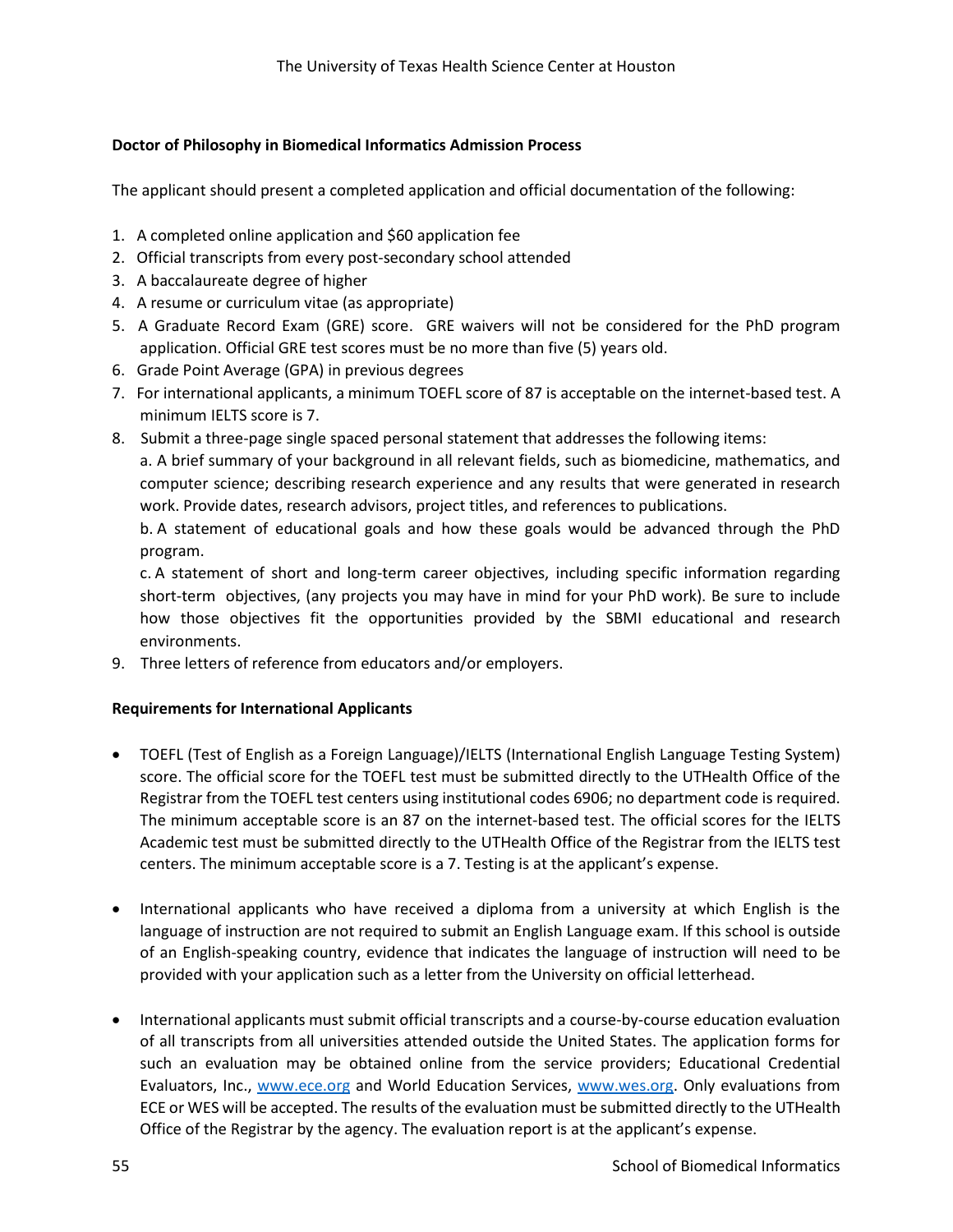F-1 sponsorship is available for students in the PhD program.

• The I-20 form, required by the Department of Homeland Security (DHS) and the United States Citizenship and Immigration Services (USCIS), is prepared by UTHealth and issued to qualified nonimmigrant applicants who have been admitted and who have demonstrated financial ability to support their education. Upon acceptance, the non-immigrant student will be asked to provide financial and visa information so that the I‐20 form may be completed. The student must submit the completed form to the American Embassy in his/her country of origin in order to receive a student visa or must otherwise be eligible for F‐1 status in the U.S. Please contact the UTHealth Office of International Affairs for information (713-500-3176, [utoiahouston@uth.tmc.edu\)](mailto:utoiahouston@uth.tmc.edu).

### **Doctor of Philosophy in Biomedical Informatics application deadlines:**

| <b>Fall admissions</b> | March 1    |
|------------------------|------------|
| Spring admissions      | July 1     |
| Summer admissions      | November 1 |

#### **PhD Application Review and Admission Process**

#### **Review by the Admissions, Progression, and Graduation (APG) Committee**

Applicant materials will be reviewed by the admissions committee. The admissions committee will review the materials and recommend whether applicants will be offered an interview - the next step in the PhD admissions process. The criteria that the committee considers are the same as for the master's program including prior research experience. Applicants who are recommended for an interview will be contacted by Office of Academic Affairs for scheduling.

#### **Interview**

Applicants who proceed to the next level of the admission process will be interviewed by SBMI faculty members. The interview will focus on the applicant's research goals and how they will be achieved in the PhD program. Applicants will also complete a writing assessment as part of the interview process.

### **Faculty Governance Organization (FGO) Review and Recommendation**

All interviewed applicants will be presented and discussed at a Faculty Governance Organization meeting. An admission recommendation by the FGO will be made to the Associate Dean for Academic Affairs.

### **Academic Advising**

The PhD Coordinator serves as the primary advisor until an Advising Committee and Committee Chair has been identified.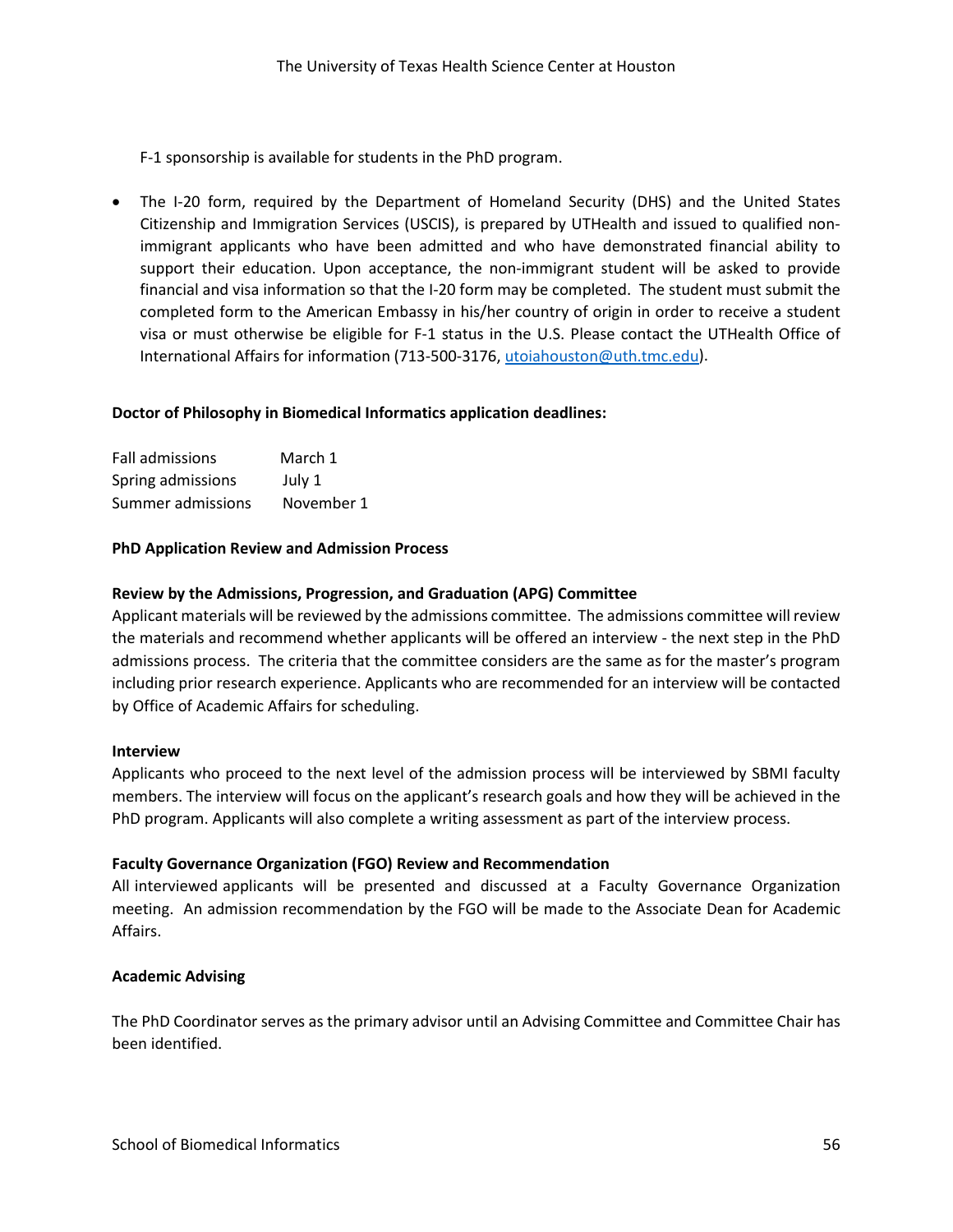As a student progresses, he or she must identify an academic advisor. This person will serve as the Committee Chair. The Committee Chair (also known as mentor, PI, dissertation director, advisor) is a fulltime member of the School of Biomedical Informatics faculty who works with the student to develop a research topic, helps formulate ideas and guides the progress of the dissertation. In some cases, although rare, there is a Committee Co-Chair (principal research, co-advisor) who also advises the student. The Committee Chair should be identified during the first year or initial semester of the second year. The Change of Advisor Form (available on the Current Students section of the website) for changing the PhD Coordinator to the named advisor must be completed following identification of a Committee Chair.

The student, in consultation with his/her Committee Chair, will identify the other members of the Advising Committee. Committee members are those who have expertise in and inform the student's area of research, serve as a reader of the proposal and dissertation, and vote on the outcome of the qualifying exam, proposal defense and outcome of final dissertation. A minimum of three individuals must serve on the final Advising Committee. At least two members of this committee, including the Chair, must be fulltime members of UTHealth SBMI faculty.

Students are responsible for scheduling and planning meetings with their committee and meeting milestones defined by this catalog. Student course selection must be approved by the Committee Chair and appropriately documented on the PhD Degree Plan form (available on the SBMI Current Students section of the website). Students are encouraged to meet with their Advising committee during the course of each semester to discuss ongoing progress and formulate plans for acceptable academic progress.

## **Transfer Credit**

Transfer credit for equivalent graduate courses taken elsewhere may be awarded and used to meet degree requirements if their equivalency to a SBMI degree program course is approved through a Petition for Equivalency Credit (PEC). The maximum number of transferable semester credit hours is 36 for the PhD program. Contact the SBMI Office of Academic Affairs for information.

Courses that are being accepted at SBMI through a dual or joint degree program can only be transferred in if the grade earned in the course is a "B" or higher. Courses for which grades of less than "B" were earned will not be accepted for transfer.

Students who are presenting course work from universities or colleges outside the United States to meet admission or graduation requirements are referred to the section on International Applicants in this catalog for a listing of additional requirements.

### **Financial Assistance**

SBMI offers full-ride scholarships for PhD students that include tuition support during the first year of academic study. These competitive scholarships are limited and offered to the most qualified PhD program applicants. Graduate Research Assistantships and Student Teaching Assistantships are available on a case-by-case basis. Students must submit an application to be considered for these opportunities.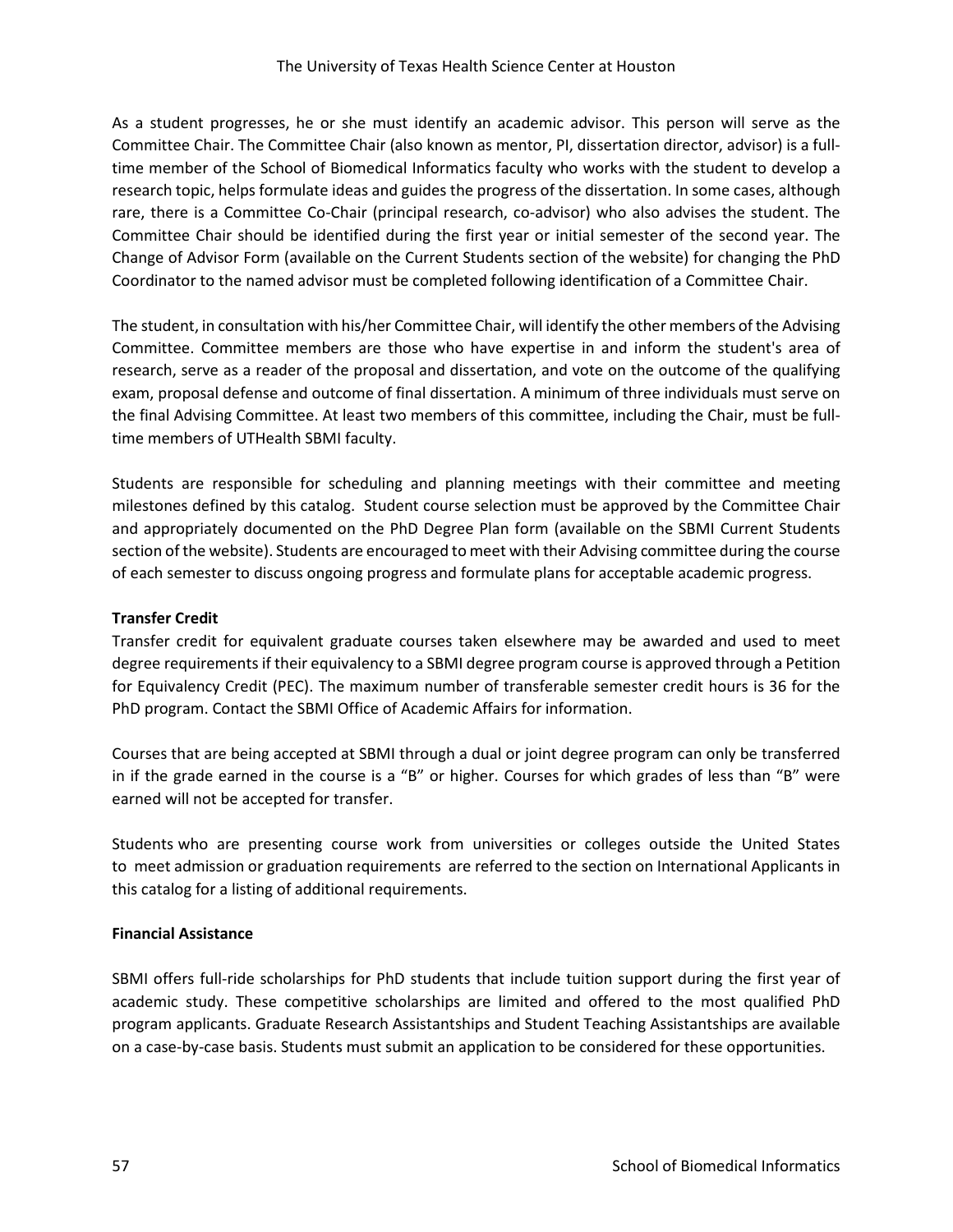### **Degree Requirements for the Doctor of Philosophy in Biomedical Informatics**

#### **PhD Academic Requirements**

A total of 93 semester credit hours must be completed prior to graduation. A full‐time student in the PhD Program in Biomedical Informatics has up to eight years from the time of entry to complete the required coursework. Continuous enrollment is required unless approval from the advising committee is obtained. A maximum of one year of an approved leave of absence will be allowed for continuance in the program. If more than one year of leave occurs, the student must apply for readmission to the program.

A maximum of six credit hours of Directed Study can be applied toward the PhD program.

#### **Other Requirements**

In Residence Requirement: The term "in residence" refers to the requirement that a student completes 57 semester credit hours over the course of the program at UTHealth. A student must fulfill his or her in residence requirement in order to receive a PhD degree from the School.

### **Course of Study for the Doctor of Philosophy in Biomedical Informatics Program**

The curriculum of the PhD degree in Biomedical Informatics includes required didactic courses and elective courses. Didactic courses (lecture/discussion, demonstration and student laboratories) are presented to provide facts, concepts, and theories related to the techniques, and procedures of Biomedical Informatics. They include instruction in basic informatics, research, advanced informatics and support courses. The elective courses are designed to give students the opportunity to apply theory and techniques in the hospital, research, or private laboratory setting.

### **Required Courses from SBMI catalog**

The following courses are required for the PhD degree plan. Courses indicated with \* must be completed prior to the qualifying exam. Requirements for these courses can be met through concurrent enrollment at other institutions and/or by consent of the student's Academic Advisor.

BMI 5300 Introduction to Biomedical Informatics\* (3 credit hours) BMI 5007 Methods in Health Data Science\* (3 credit hours) BMI 5310 Foundations of Biomedical Information Sciences I\* (3 credit hours) BMI 5311 Foundations of Biomedical Information Sciences II\* (3 credit hours) BMI 5351 Research Design and Evaluation in BMI\* (3 credit hours) BMI 5352 Statistical Methods in BMI\* (3 credit hours) or PH 1690 Foundations of Biostatistics in Public Health\* (4 credit hours) BMI 7301 Grant Writing (3 credit hours)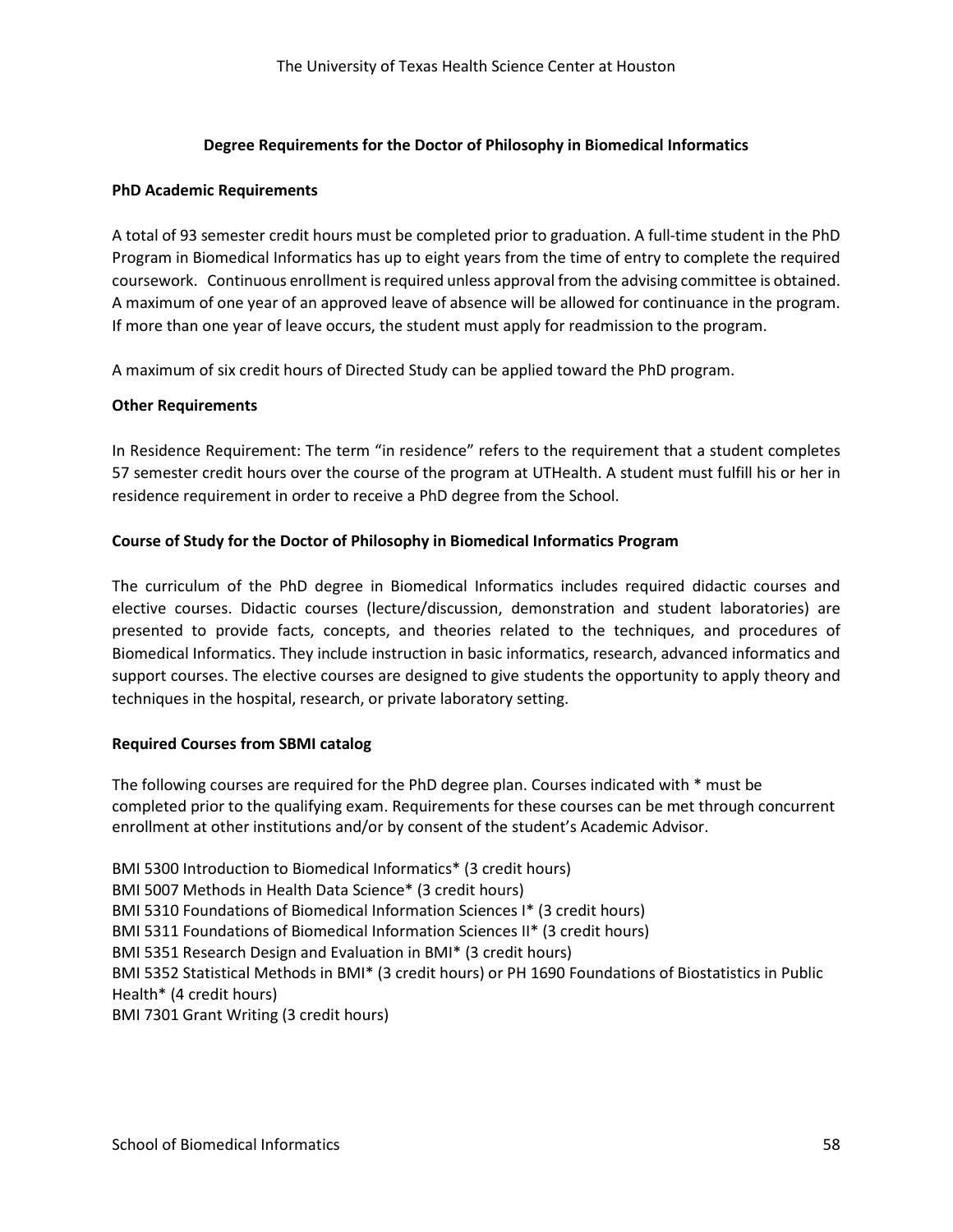## **Core Competencies**

The following PhD only courses are required for the PhD degree plan. Courses indicated with \* must be completed prior to the qualifying exam. Requirements for these courses can be met through concurrent enrollment at other institutions and/or by consent of the student's Academic Advisor.

BMI 6319 Advanced Data Structures in Biomedical Informatics\* (3 credit hours) BMI 7302 Theories and Frameworks for Biomedical Informatics Research\* (3 credit hours) BMI 7303 Critical Review of Biomedical Informatics Literature Seminar\* (3 credit hours) BMI 7304 Advanced Research Design for Biomedical Informatics\* (3 credit hours) Higher-level stats\* Not offered at SBMI – See Advisor for concurrent enrollment options.

The PhD Program requires at a minimum 93 semester hours of study including 9 semester hours in preceptorship courses, 21 credit hours in a specific research area approved by the advisor, 3 credit hours of research seminar and 9 semester hours dedicated to the dissertation.

### **Progression**

Each year, students will be reviewed by the faculty to determine if adequate progress in the program has been made. This review is facilitated by the completion of annual Individualized Development Plans (IDP). It is the student's responsibility to maintain and update this plan in cooperation with their advisor. IDPs are filed annually with the SBMI Office of Academic Affairs. Failure to make adequate progress will result in action by the Admission, Progression and Graduation Committee. Action may include, but is not limited to additional review and monitoring of progress, changes in student standing (at risk, on probation, etc.) or dismissal from the program.

### **Qualifying Exam**

The goals of the PhD qualifying exam are:

- 1. To motivate students to review and synthesize course work and reported research
- 2. To determine the student's ability to understand and apply fundamental concepts
- 3. To develop and test the student's ability to communicate orally and to respond to questions and comments
- 4. To evaluate the student's potential to pursue doctoral research
- 5. To identify areas needing strengthening for the student to be successful as a PhD student and independent scholar
- 6. To provide a mechanism for faculty to come to know the student's capabilities

Students should prepare for a comprehensive qualifying exam within the semester following their sixth completed full-time semester or after completion of their 48th semester credit hour. The plan for the qualifying exam will be developed in conjunction with the academic advisor. The qualifying exam consists of demonstration of competency with both:

### *Domain Specific Knowledge*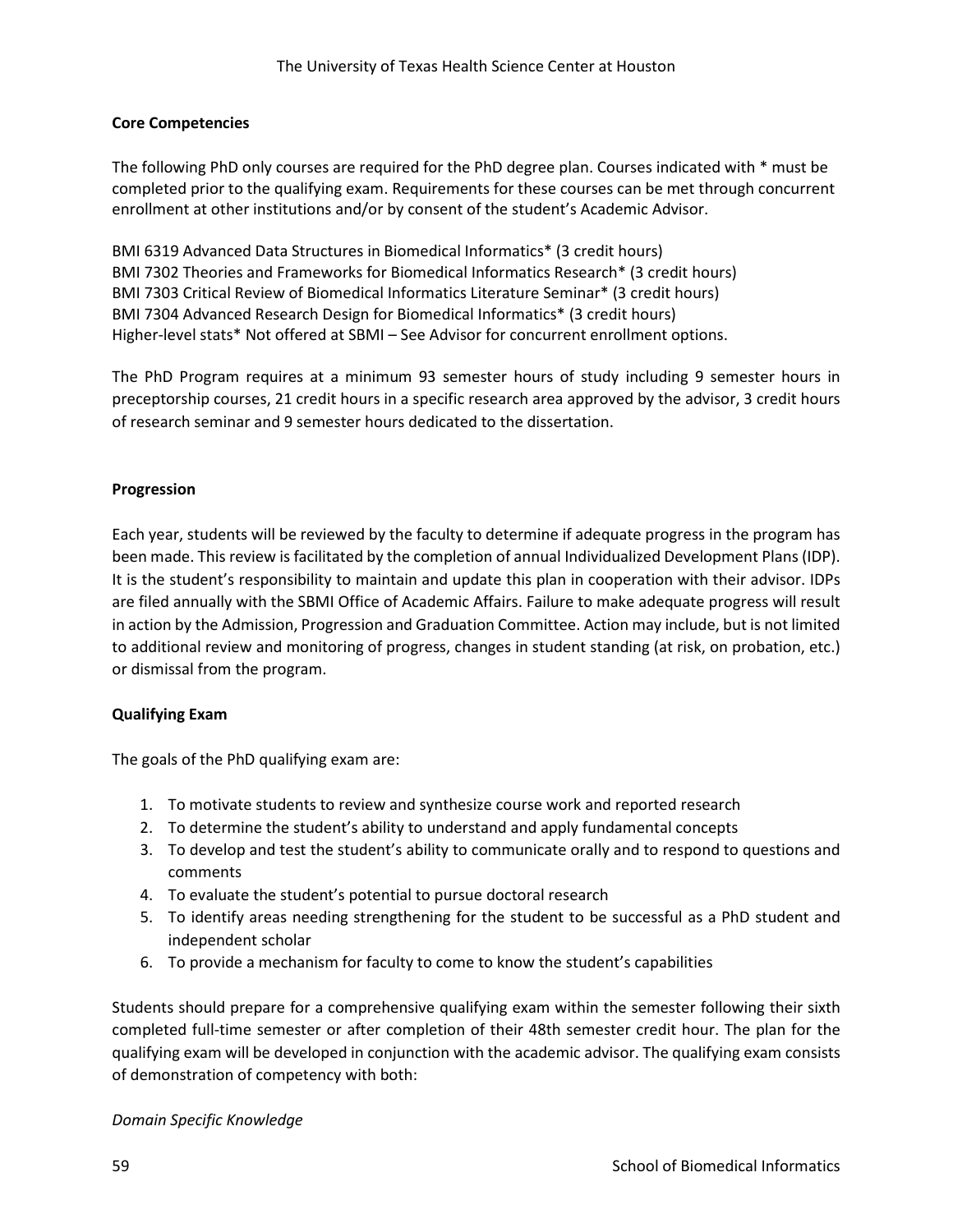Demonstration knowledge, understanding, and proficiency in domain specific content and methodology. One of the purposes is to challenge students to discover relevant literature and deepen their knowledge of interests within this track.

## *Breadth of Knowledge across the discipline*

Demonstrate breadth of knowledge across health sciences disciplines through questions that require synthesis of knowledge from core areas.

## **General Structure of the Exam**

- 1. Topics for the exam will include materials covered in the Core Courses (indicated by \*) and materials selected within a specific domain. The domain specific reading list will be developed in conjunction with the Committee Chair/Advising Committee.
- 2. Students will complete a written exam including both domain general and domain specific questions.
- 3. In addition to the exam, students will prepare a proposal abstract (1-2 pages) and deliver a public presentation of this abstract.
- 4. Following the written exam and public presentation, the student and Advising Committee will take part in a closed question and answer session (1-2 hours) over the written exam and public presentation.

Submission deadlines related to materials related for the qualifying exam (e.g. reading list, abstract/proposal to committee) will follow a set timeline following the student's declaration of intent. All components of the qualifying exam must be attempted within 30 days.

The qualifying exam dossier will contain the following items:

a) Research project abstract

b) Preliminary dissertation proposal (one to two pages, demonstrating knowledge and work of the student and others, synthesized to present a rationale for the proposed dissertation topic (e.g., theory to be developed, hypotheses to be tested) as well as proposed methodology to fulfill the dissertation objective.) c) List of references (30-50 articles) and syllabi for relevant classes for three domain areas related to their proposed research. Students should discuss these areas with their advisor in the process of planning their graduate program and prior to preparation of their qualifying exam materials.

d) Current CV

e) All previously completed Individualized Development Plans

Grading: The Advising Committee will assign one of the following grades to the overall qualifying exam:

a) Pass unconditionally

b) Pass conditionally (Advising Committee together with the Admissions, Progression, and Graduation Committee to specify the conditions needed to pass, such as remedial coursework needed)

c) Fail with option to retake

d) Fail without option to retake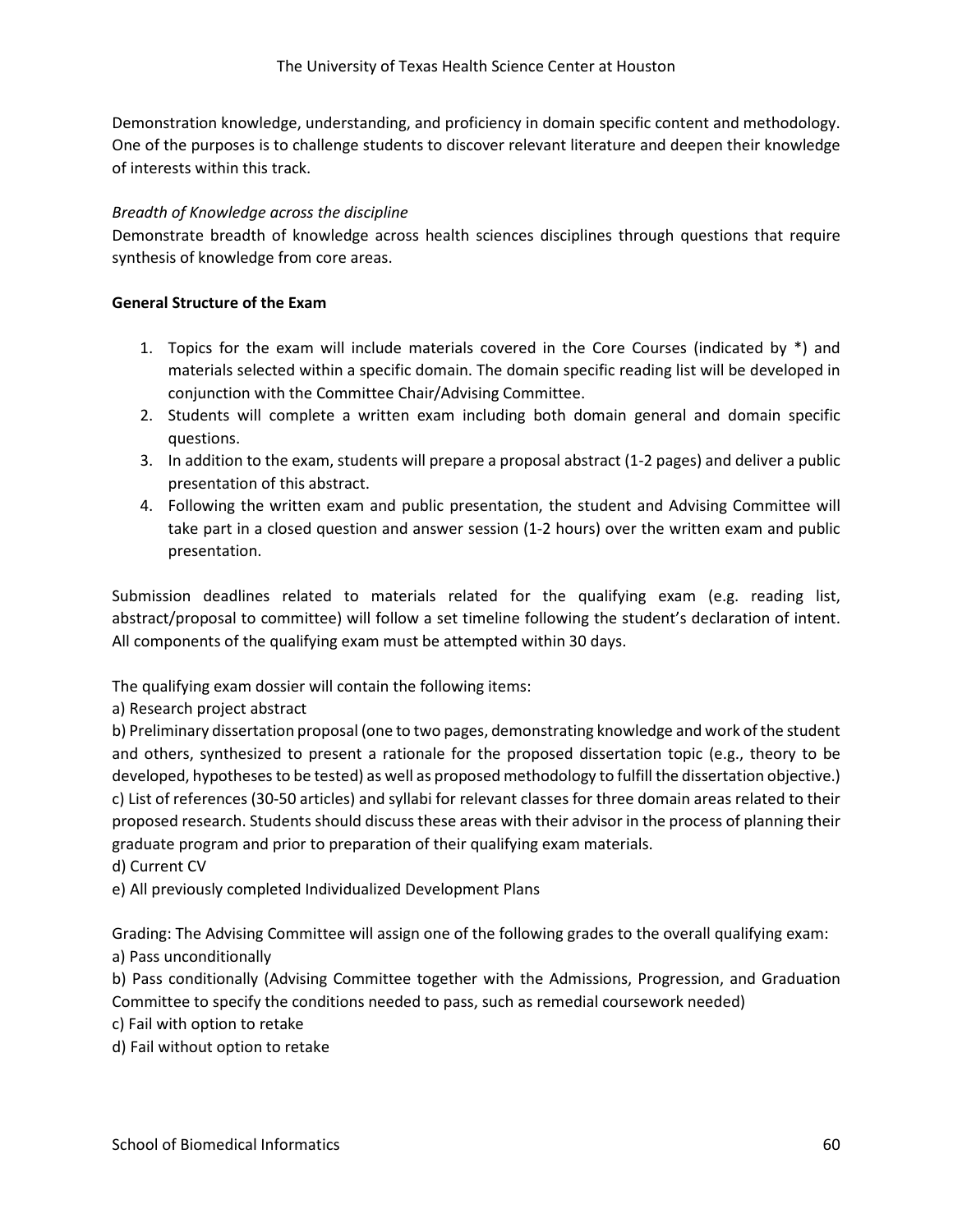A student must be successful on each element of the progression exam to achieve pass unconditionally. Each component will be scored as pass/fail only based on its entirety (i.e. you cannot conditionally pass or pass only a portion of the written or oral Q/A). The Advising Committee decision will determine the specific requirements for options of a conditional pass or options to retake (e.g. retake the written and the oral, oral only, remediate with additional coursework.)

If given the option to retake, students will be allowed to retake any specified portion of the exam once. Efforts to retake the progression sequence must be completed within 12 weeks. Failure to progress after this point will result in dismissal from the program.

## **Advanced Preceptorship**

Advanced Preceptorship is required for all PhD students. During Advanced Preceptorship, the student will develop and prepare his or her Advance to Candidacy Proposal including: defining the proposed research agenda; a review of the literature; research design, procedure and data analysis; collecting preliminary data; and scientific contribution to the discipline. The student's primary advisor and advising committee must approve the focus of the research.

### **Advancement to Candidacy**

Admission to the PhD program does not constitute or guarantee a student's admission to candidacy for the PhD degree. Within two full-time semesters or completion of 18 semester credit hours after completion of the qualifying exam, each student must submit an advance to candidacy proposal and give an oral presentation of their completed and proposed work to their Advising Committee. Successful advance to candidacy proposal defense includes approval of both the written proposal and its oral presentation. Approval of the advance to candidacy proposal is required for continued progress towards the degree and designation as a doctoral candidate.

A student passes their advance to candidacy proposal defense if the majority of their Advising Committee votes to pass and the student's primary advisor votes to pass. In the event of a tie, the Associate Dean of Academic Affairs will break the tie. If the Associate Dean of Academic Affairs is on the committee, the Committee Chair will break the tie. If the Associate Dean of Academic Affairs is the Committee Chair, the Dean will break the tie. If the student passes, he or she is admitted to candidacy. If the student does not pass, the Advising Committee can recommend failure without another attempt or failure with the opportunity to re‐defend within 30 days. If the student again does not pass the defense, he or she will be given the option of completing a Master of Science in Biomedical Informatics degree, but will otherwise be dismissed from the doctoral program.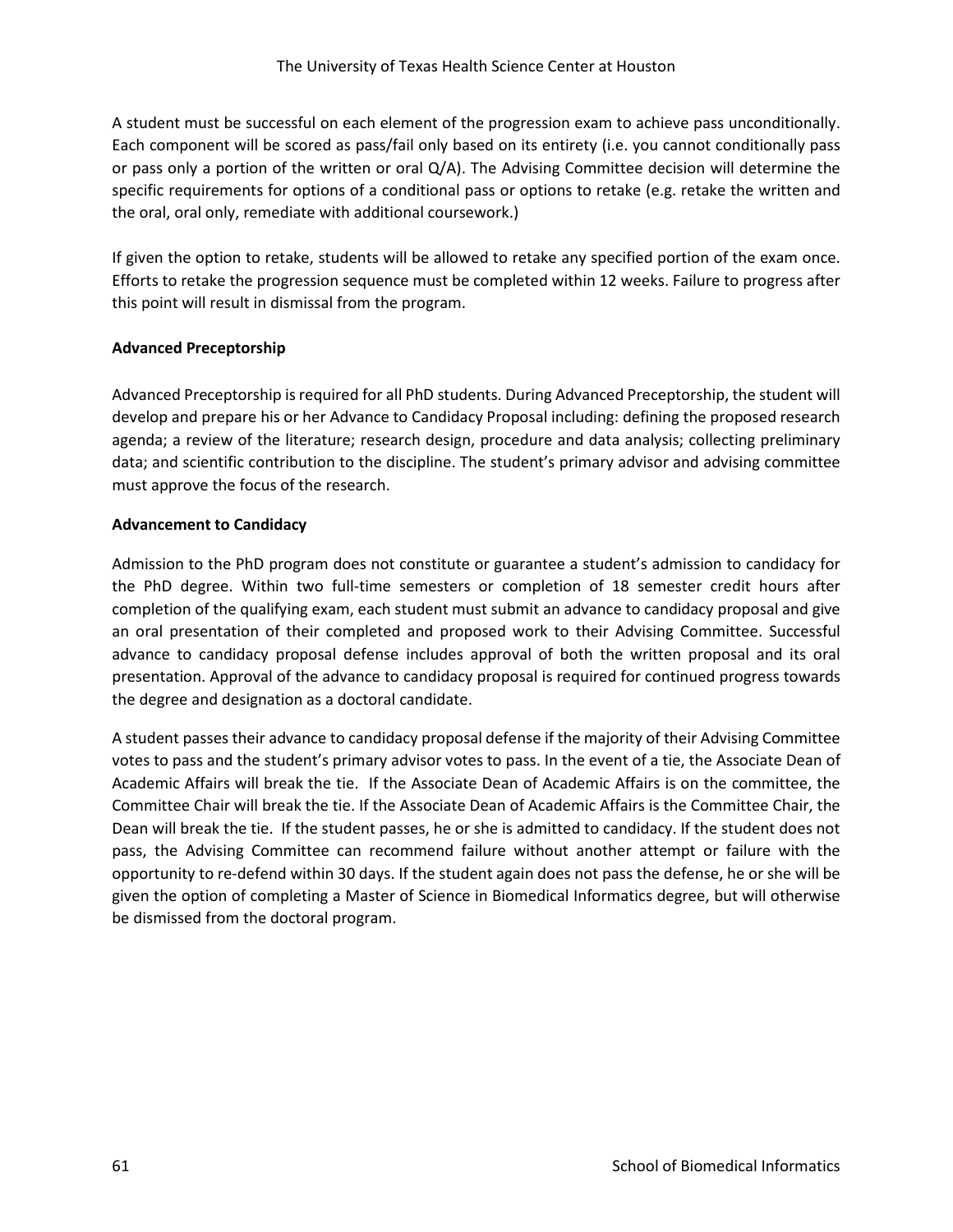#### **Dissertation**

The faculty believes that communication and dissemination is a critical aspect of the research process. The student will have two options available for the dissertation. The first option will consist of three articles that are accepted for publication. Publication must be in journals or proceedings, which are both peer reviewed and indexed for academic retrieval. The three papers are combined with an introduction and summary and bound as a dissertation. The second option requires the student to write a monograph or dissertation. The monograph will review the literature, research approaches and options, the data design and gathering processes. The findings and data will be discussed in the context of the published literature. The monograph will be bound.

The dissertation must be presented at an oral defense that is open to the public. All research papers, theses, and dissertations authored by degree candidates are available to interested members of the general public upon request. After the presentation, the student's Advising Committee votes to award the degree, allow for re-defense of the dissertation within 30 calendar days of the failed attempt, or dismiss the student from the program without a degree.

#### **Petitioning for Extension**

Students who have exceeded their time to degree deadline or a milestone deadline for the qualifying exam or prospectus may petition APG for an extension. The Petition to Extend Time Boundary for Qualifying Exam, Advance to Candidacy or Dissertation Defense form can be found under the Current Student section of the SBMI website.

### **For further curriculum information, contact:**

UTHealth School of Biomedical Informatics Office of Academic Affairs 7000 Fannin Street Suite 650 Houston, Texas 77030 Telephone: (713) 500‐3591 Email: SBMIAcademics@uth.tmc.edu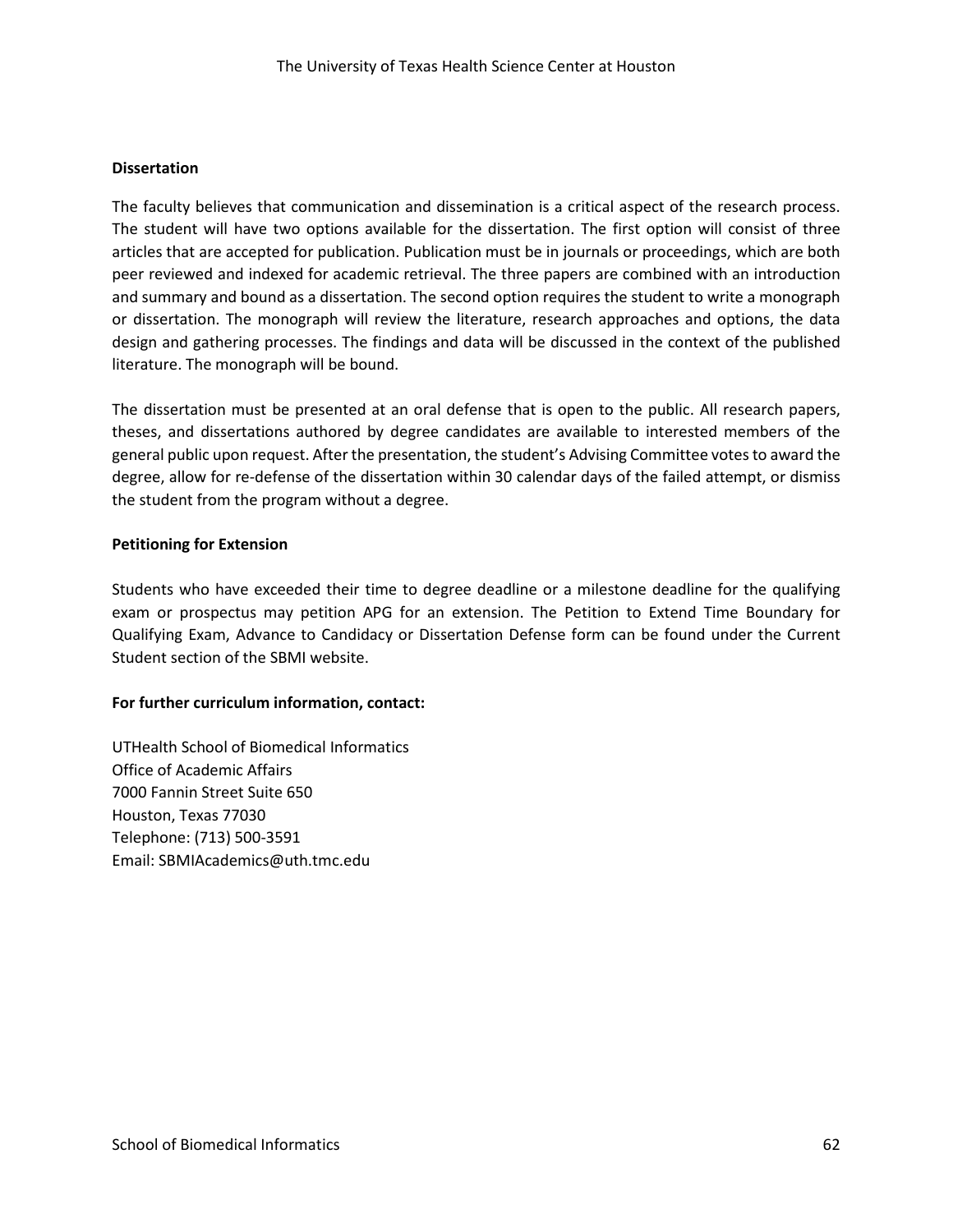# **Master of Public Health (MPH) and Doctor of Philosophy (PhD) in Biomedical Informatics Dual Degree Program**

## **Program Description and Goals**

The MPH/PhD dual degree program combines the MPH from The University of Texas School of Public Health at Houston with the PhD degree from The University of Texas School of Biomedical Informatics at Houston. The training and curriculum in the dual degree program will provide students and future leaders in public health the necessary skills to be leaders in the field of public health informatics. The dual degree program provides an integrated curriculum that includes a number of shared courses as well as a practicum experience and/or the thesis topic in the area of public health informatics. The selection of specific academic programs and scheduling of specific courses, fieldwork, and practica for individual students is guided by an academic advisor from SBMI and an advising committee, which can include faculty from both UTHealth schools.

The PhD part of the program in Biomedical Informatics is conceptualized and designed to be inherently multi-disciplinary and integrative. This means that the fundamental informatics concepts that transcend and apply to all traditional healthcare disciplines will be emphasized in the PhD program. This program will identify and teach the major informatics concepts that integrate and link diverse health disciplines.

The PhD program in Biomedical Informatics is constructed as a post-baccalaureate degree that not only addresses the knowledge and skills that the student brings at admission, but allows the student to build on previous knowledge and skills in order to attain the research focus needed for the completion of the PhD program in Biomedical Informatics.

Formal study of informatics at the PhD level at UTHealth is designed to accomplish these major goals:

- Expand the scope of the discipline of Biomedical Informatics
- Demonstrate familiarity with the Biomedical Informatics research literature, including in-depth knowledge of a selected Biomedical Informatics research area.
- Research and evaluate new regions or domains in Biomedical Informatics
- Lead interdisciplinary teams in the search for solutions to Biomedical Informatics problems
- Effectively communicate research findings to peers and to practitioners who can use the research findings.

Students in the dual degree program must be admitted separately to each UTHealth school. Students must meet the requirements of each UTHealth school for its respective degree. Admission to one program does not ensure admission to the other. Students in the dual degree program will receive a diploma from each degree program after meeting the individual requirements of each UTHealth school. Admission does not have to be done at the same semester for each school, but must be done before reaching the maximum hours set by each school.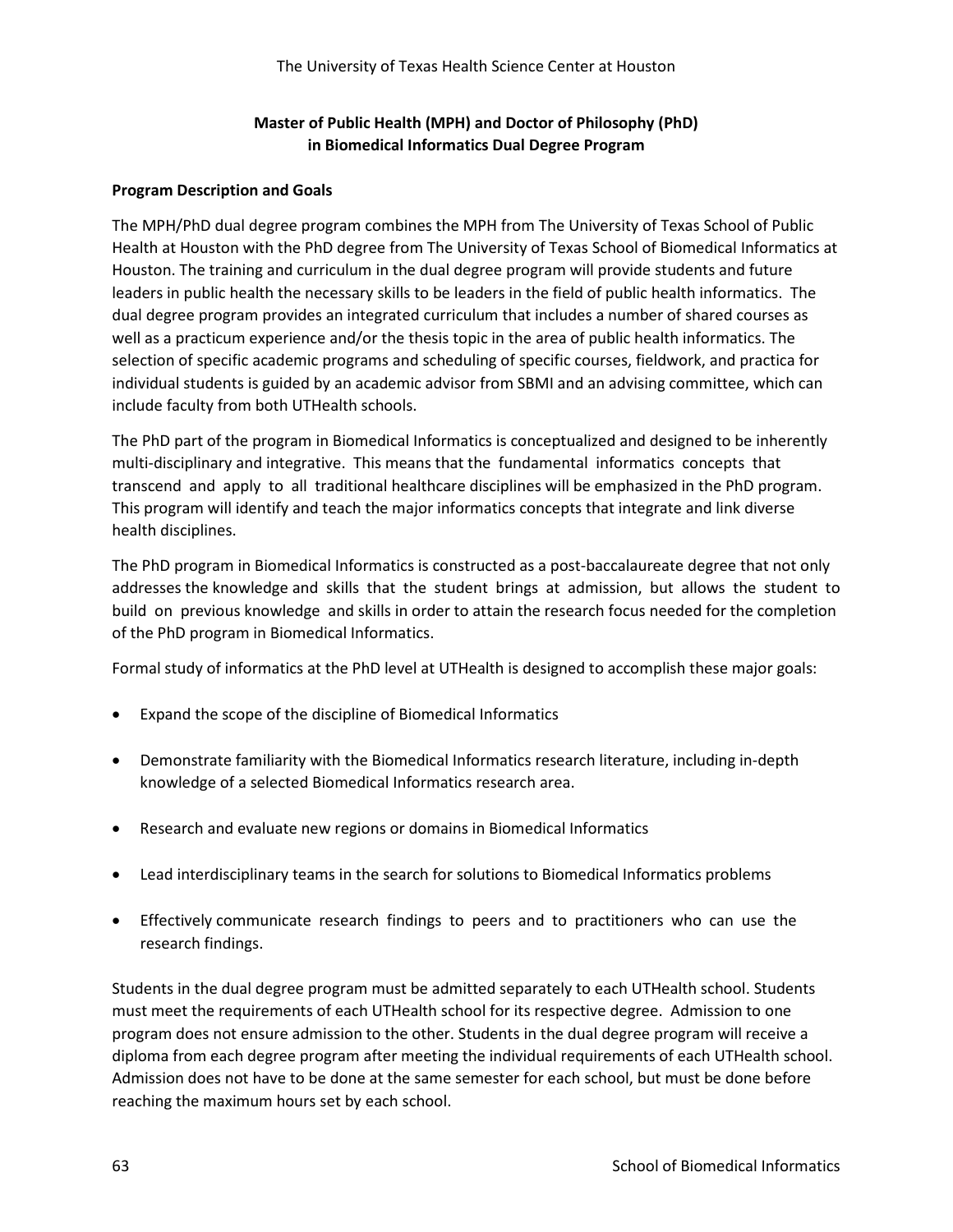### The University of Texas Health Science Center at Houston

| Program                                 | <b>Required Semester Credit Hours</b> |
|-----------------------------------------|---------------------------------------|
| PhD in Biomedical Informatics (PhD)     | 93                                    |
| Master's in Public Health (MPH)         | 45                                    |
| <b>Total Semester Credits</b>           | 138                                   |
| <b>Shared Courses</b>                   | $-24$                                 |
| <b>GRAND TOTAL FOR COMBINED DEGREES</b> | 114                                   |

#### **Dual Degree Application Process**

Students in the dual degree program must be admitted separately to each UTHealth school. The application process for the Master of Public Health is determined by the School of Public Health, so students must contact the School of Public Health Student Affairs office for details. The application process for the Doctor of Philosophy in Biomedical Informatics is determined by the School of Biomedical Informatics. Refer to the standard PhD program application process.

#### **Transfer Credit**

Transfer credit is not accepted for students enrolled in the dual degree program due to the amount of shared credit hours between SBMI and SPH.

#### **Shared Credit Hours**

Courses that are accepted at SBMI through a dual or joint degree program can only be transferred into the SBMI degree plan if the grade earned in the course is a "B" or higher. Courses for which grades of less than "B" were earned will not be accepted for transfer.

#### **Financial Assistance**

Financial assistance packages and research assistantships will be available to all students on a competitive basis to facilitate full-time doctoral education.

### **Degree Requirements for the Doctor of Philosophy in Biomedical Informatics**

Refer to page 58 of this catalog for the Degree Requirements, Course of Study, Required Courses, Core Competencies, Progression, Qualifying Exam, Advanced Preceptorship, Advancement to Candidacy, Dissertation, Petitioning for Extension policies for the PhD in Biomedical Informatics.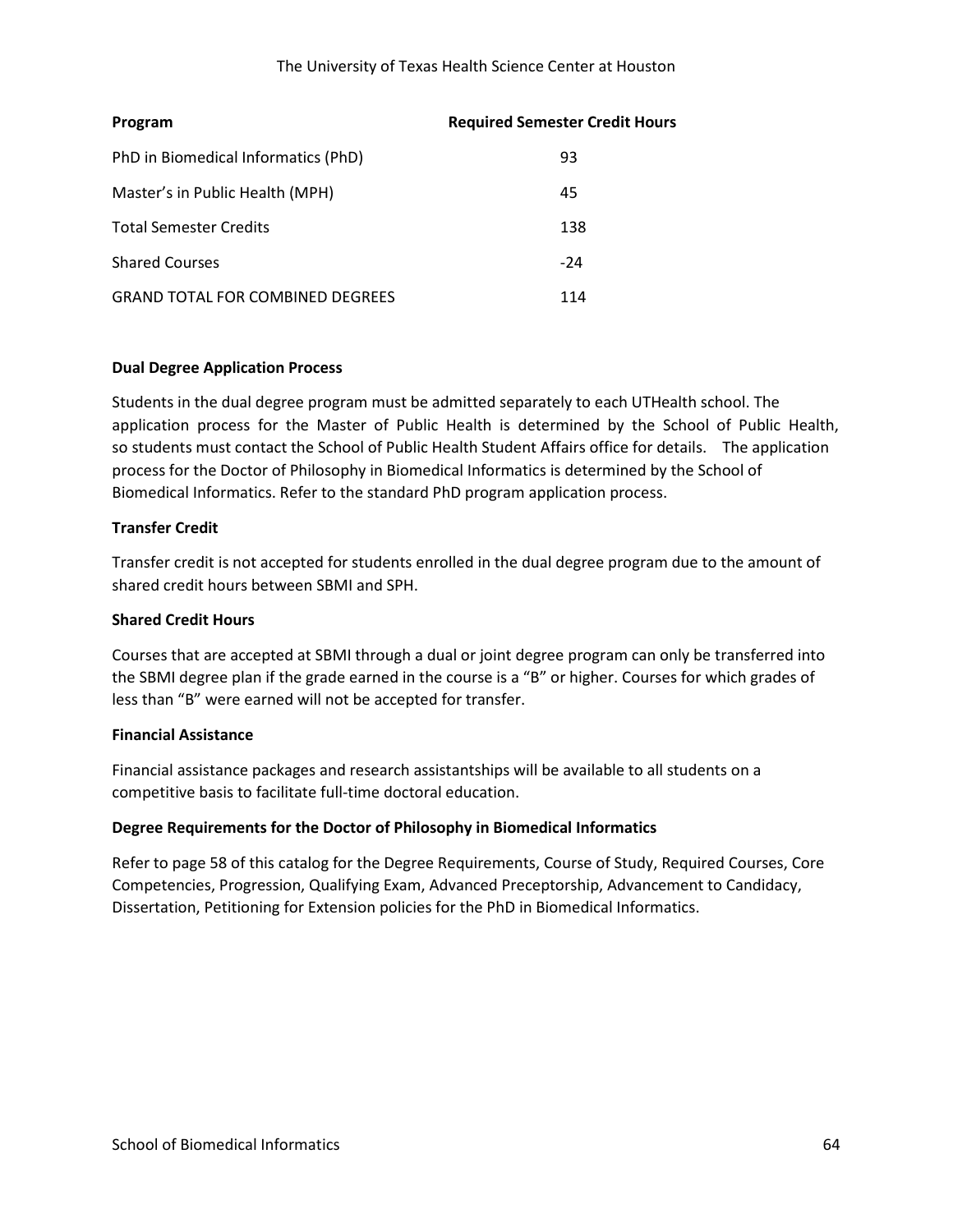# **Doctorate in Health Informatics (DHI) Program**

# **(Note this Program does not begin until the fall 2019 semester.)**

# **Program Description and Goals**

The program is the nation's first advanced practice degree in health informatics. The DHI includes unique curriculum built for professionals seeking a terminal degree in the field of health informatics.

The degree is geared towards professionals with documented executive or management-level healthcare experience. This practice doctorate program provides informatics leaders with the advanced education required to translate evidence from original research, evaluate current practices, and utilize critical thinking to accelerate the adoption of best practices in clinical and healthcare organizations.

Instruction for the program is in a hybrid environment with more than 50% of the coursework taught online. After completing necessary didactic courses, DHI students must complete a large-scale translational project at a healthcare organization. Students work under advisor guidance while completing the project, so students have the opportunity to translate evidence from original research and accelerate the adoption of best health informatics practices.

The program goals are to help students:

- Assume leadership positions throughout the healthcare industry having integrated health informatics with organizational leadership and ethics.
- Design, implement and evaluate health information technology quality improvement projects in health care systems.
- Implement evidence-based practice to improve human health.
- Employ effective communication and collaboration skills to identify and implement best practices in health care delivery.

## **Doctorate in Health Informatics Admission Process**

The applicant should present a completed application and official documentation of the following:

- 1. A completed online application & \$60 application fee
- 2. Official transcripts from every post-secondary school attended
- 3. A baccalaureate or higher degree (master's degree preferred)
- 4. No minimum requirement. Majority of successful applicants have a GPA of 3.0 or greater.
- 5. A resume or curriculum vitae
- 6. A Graduate Record Exam (GRE) score. GRE waivers will not be considered for the DHI program application. Official GRE test scores must be no more than five (5) years old.
- 7. For international applicants, a minimum TOEFL score of 87 is acceptable on the internet-based test. A minimum IELTS score is 7. F-1 sponsorship is not available for students in the DHI program.
- 8. Submit a three-page single spaced personal statement that addresses the following items:
	- a. A brief summary of your background in all relevant fields including management or executive level healthcare experience.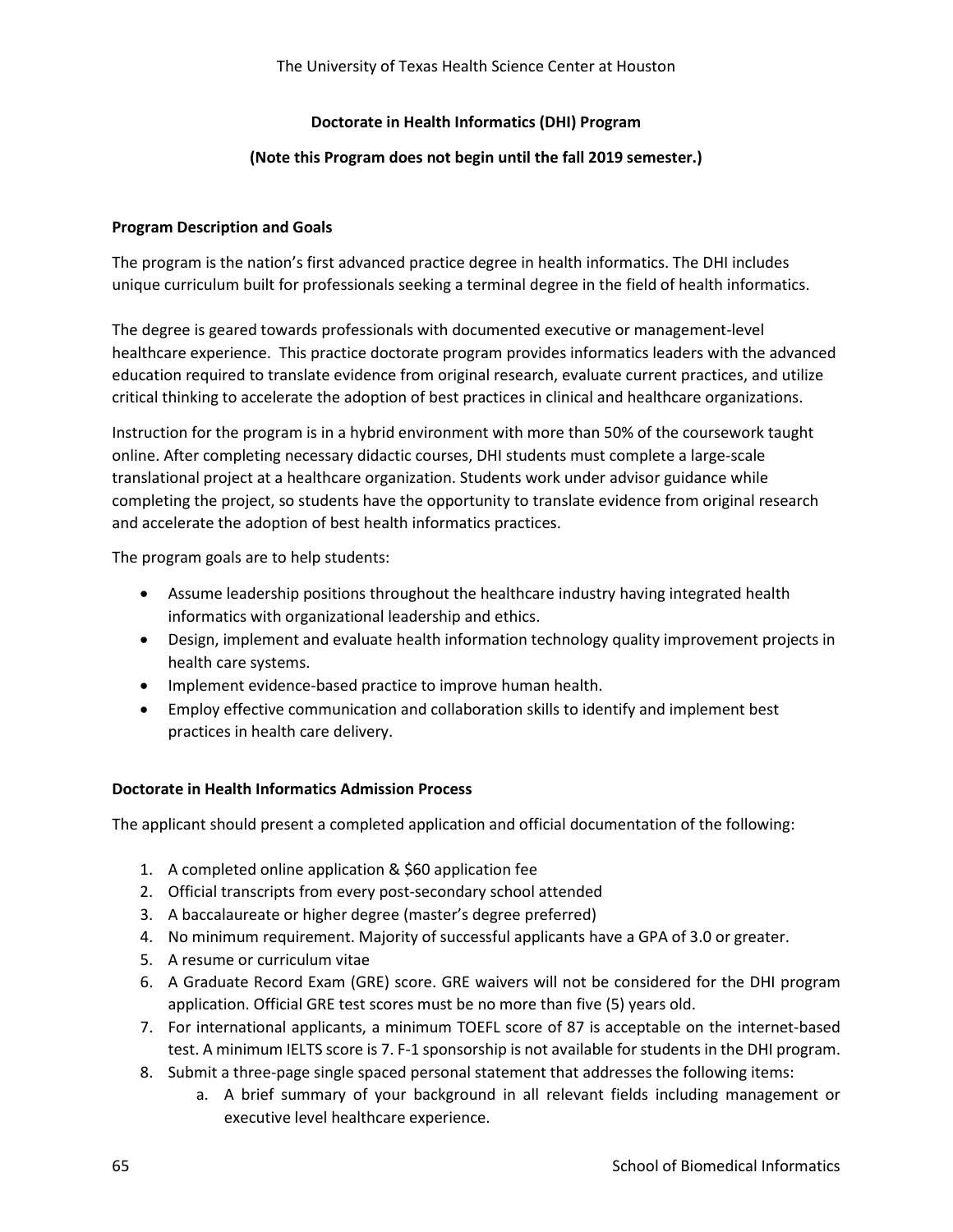- b. A statement of the applicant's short and long‐term career objectives, including specific information regarding short-term objectives. Be sure to include how those objectives fit the opportunities provided by the SBMI educational environments.
- 9. Proposed area of interest for translational practice project
- 10. A Letter of Support from the healthcare organization willing to facilitate the translational practice project. The Letter of Support must be on the healthcare organization's official letterhead. The Letter of Support should not be from the same person as a Letter of Recommendation. The Letter of Support should include background on the healthcare organization (including the indication of size and the type of activities), the area the institution expects the student to perform the project in, and whether or not the organization will provide any type of support (monetary or technical) for the applicant's project.
- 11. Three letters of reference from supervisors or colleagues. At least two letters should be from supervisors
- 12. Interview with the SBMI Admissions, Progression and Graduation (APG) Committee by invitation only

# **Doctorate in Health Informatics application deadline:**

Fall admission March 1

## **Transfer Credit**

Transfer credit for equivalent graduate courses taken elsewhere may be awarded and used to meet degree requirements if their equivalency to a SBMI degree program course is approved through a Petition for Equivalency Credit (PEC). The maximum number of transferable semester credit hours is 21 for the DHI program. Contact the SBMI Office of Academic Affairs for information.

Courses that are accepted at SBMI through a dual or joint degree program can only be transferred in if the grade earned in the course is a "B" or higher. Courses for which grades of less than "B" were earned will not be accepted for transfer.

Students who are presenting course work from universities or colleges outside the United States to meet admission or graduation requirements are referred to the section on International Applicants in this catalog for a listing of additional requirements.

## **Degree Requirements for the Doctorate in Health Informatics**

## **Academic Requirements**

Students without a master's degree in health informatics, or a related field, must complete 33 semester credit hours of didactic coursework before starting the DHI curriculum. Students who hold a master's degree in informatics can immediately start the 63 semester credit hour program.

A part‐time student has up to ten years (30 semesters) from the time of entry to complete the required course work. Continuous enrollment is required unless approval is obtained. A maximum of one year of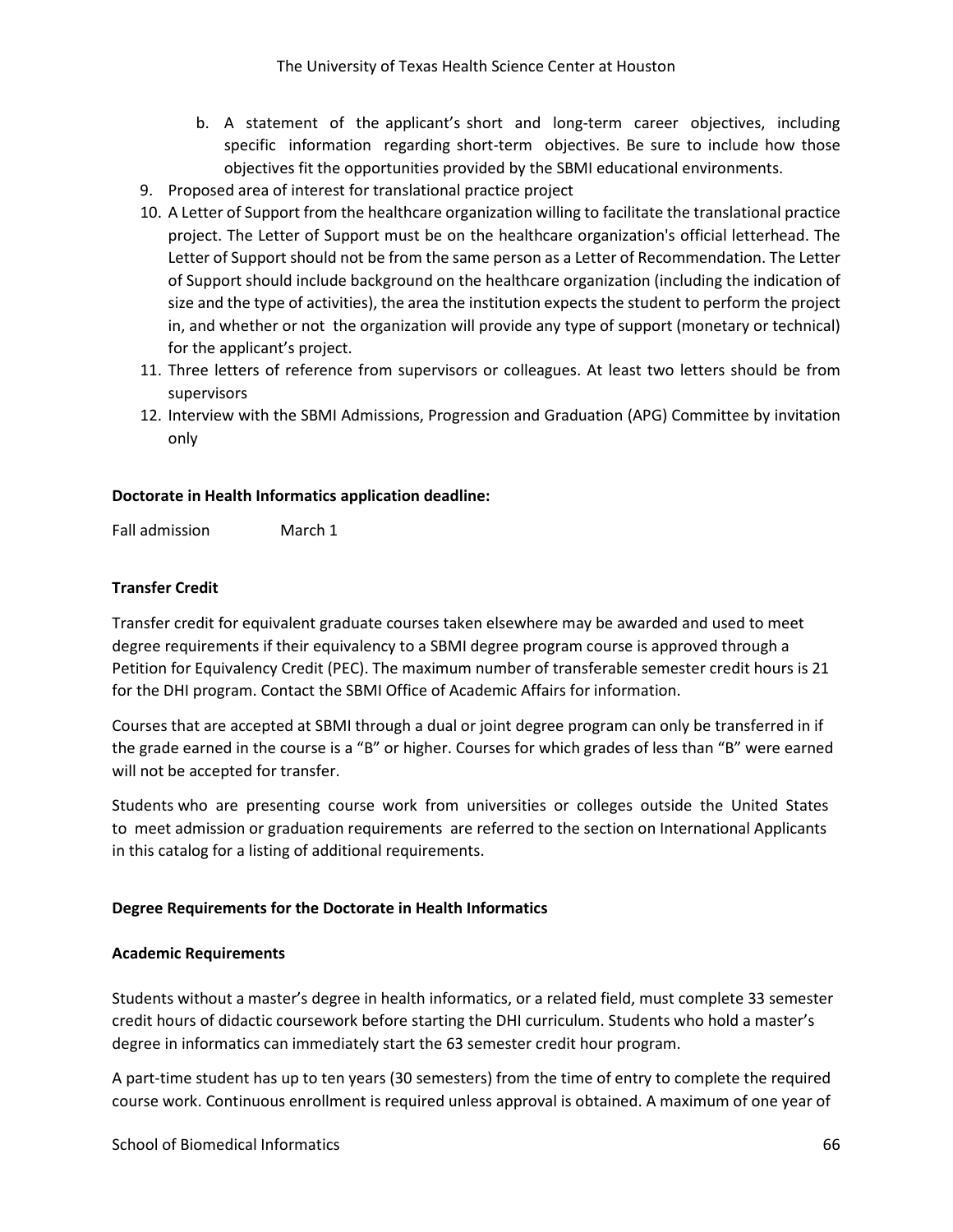an approved leave of absence will be allowed for continuance in the program. If more than one year of leave occurs, the student must apply for readmission to the program.

Each course with a BMI prefix in the Biomedical Informatics degree plan is a graduate level, professional course and must be passed with a grade of "B" or better. Students must earn a grade of "B" or higher in all dual degree program courses, unless the course is graded on a Pass or Fail basis in which a grade of "Pass" must be earned. If a dual degree student earns less than a "B" in any required course, it must be retaken to continue in the program. A grade of "B" or higher must be earned on the second attempt to prevent dismissal from the program. The minimum grade point average (GPA) required for graduation is 3.0 on all BMI courses.

# **Computer Requirement**

Every student is required to have reliable access to a computer that meets the minimum requirements. Students are encouraged to purchase a laptop that meets the minimum UTHealth requirements. Computer requirements are listed on the website [\(https://sbmi.uth.edu/current-students/student](https://sbmi.uth.edu/current-students/student-handbook/computer-requirements.htm)[handbook/computer-requirements.htm\)](https://sbmi.uth.edu/current-students/student-handbook/computer-requirements.htm) and are subject to change.

# **Course of Study for the Doctorate in Health Informatics**

The DHI program requires a minimum of 63 semester credit hours to earn the degree, for applicants with a master's degree in the field of health informatics. This includes 30 semester credit hours of required courses and 33 semester credit hours of coursework focused on translational project advisement and evaluation and fellowship.

For those entering the program with only a bachelor's degree, the program requires the completion of 96 semester credit hours of SBMI coursework. This includes 63 semester credit hours of required courses and 33 semester credit hours of coursework focused on translational project advisement and evaluation and fellowship.

## **Progression**

The DHI Progression Gates or Milestones are required tasks and assignments that must be completed, in a satisfactory manner, during each specified semester. Said Progression Gates are outlined in the DHI Progression Gates Canvas course. These Progression Gates include required attendance at all on campus DHI Visits/Seminars that take place in Houston.

Failure to complete ANY Progression Gate can result in a student being referred to SBMI's Admissions, Progression & Graduate Committee for student review and potential disciplinary action. Students must resolve all outstanding Progression Gates by the end of the next semester or they will be unable to enroll going forward.

All DHI Students must work with their Academic Advisor regarding any issues regarding Progression Gate completion.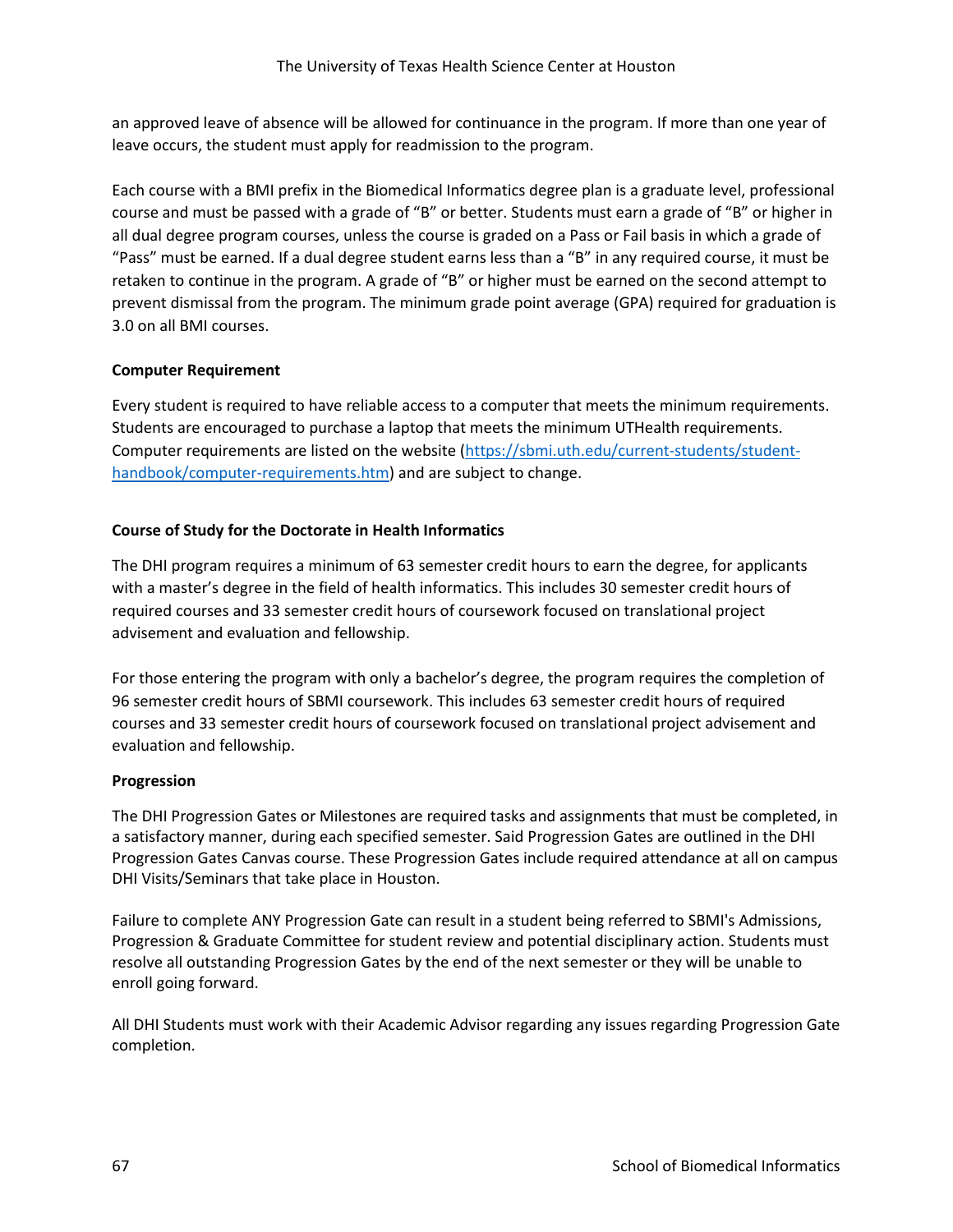# **Translational Project**

The DHI culminates with a translational project and a project evaluation report. Students in the program will work on didactic courses and translational project work simultaneously. Students identify a project and primary advisor during the first semester of study and invite two additional committee members during the second semester.

The Project Advisement course is taken as the student works with an advisor and committee to prepare the project plan. At the end of the student's first year, a tentative timeline for the completion of the DHI program and translational project must be submitted.

The translational project requires:

- Background and review of relevant literature/evidence
- Project overview
- Theoretical framework/logic model
- Purpose statement/significance of project
- Evaluation design, including return on investment
- Implementation/gather evidence
- Recommendations
- Future implications

After completing the translational project, the student must present the findings. The presentation must be presented at an oral session that is open to the public. Translational project documents authored by degree candidates are available to interested members of the general public upon request. After the presentation, the translational project committee votes to pass or fail the student. If the student passes and all other degree requirements are met, the translational project committee makes its recommendation for the degree to be awarded.

## **For further curriculum information, please contact:**

UTHealth School of Biomedical Informatics Office of Academic Affairs 7000 Fannin Street Suite 650 Houston, Texas 77030 Telephone: (713) 500‐3591 Email: [SBMIAcademics@uth.tmc.edu](mailto:SBMIAcademics@uth.tmc.edu)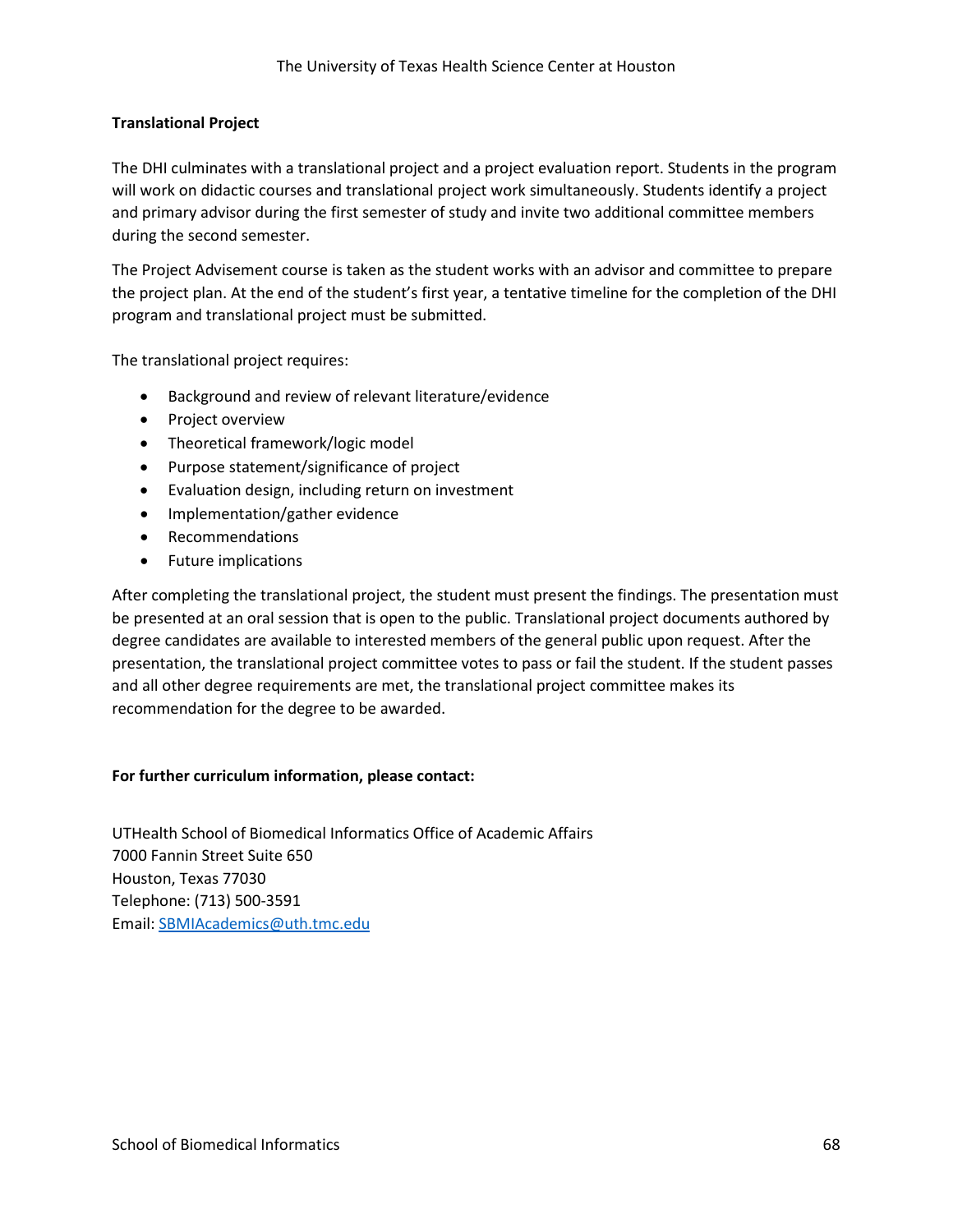# **Course Descriptions**

(Course descriptions are not intended as an assurance or warranty of achievement of specific skills or knowledge.)

# **BMI 5001 Special Topics in Biomedical Informatics**

3 semester credit hours/meets part of the basic informatics competencies Web-based and classroom instruction

This course provides a timely way to examine cutting-edge topics of interest to students and faculty. The varying content may include topics such as: technical writing in Biomedical Informatics, comparing knowledge use across disciplines, and computational knowledge methods in Biomedical Informatics. This course may be repeated as topics vary.

# **BMI 5004 Introduction to Clinical Healthcare**

3 semester credit hours/meets part of the basic informatics competencies Lecture contact hours: 2; Lab contact hours: 3 Classroom instruction Prerequisite: Consent of instructor Lab Fee: \$30

This course will present a survey of modern American clinical health care for students without a health care background who are entering fields that interact with health care such as biomedical informatics, cancer biology, and translational science. It is not a health care system course and is not intended to teach students how to practice medicine. The course is not appropriate for students who have a health care background (e.g., international medical graduates). We will focus on how clinical health care is delivered, rather than on health care financing, administration, regulation or governance. Students will attend lectures and "mini rotations" during which they will visit operational health care settings including outpatient clinics (pediatric and adult), emergency departments, intensive care units, clinical research and surgical settings. Major medical specialties including pediatrics, emergency medicine, internal medicine, radiology, etc. are presented. Students will interact with a variety of clinical practitioners.

## **BMI 5007 Methods in Health Data Science**

3 semester credit hours/meets part of the basic informatics competencies Web-based and classroom instruction Lab Fee: \$30

This course is one of the core competency courses for biomedical informatics at SBMI. It is tailored for those students who would like to solidify or further develop their computer science and programming skills necessary for their biomedical informatics graduate program studies. We will use Python as a vehicle to study essential concepts and skills in data structures and algorithms, and their applications in biomedical informatics. Access to a computer is required and students should expect a reasonable amount of programming assignments. By the end of the semester students should have obtained a solid foundation and necessary computer science skills to tackle challenging problems in biomedical informatics.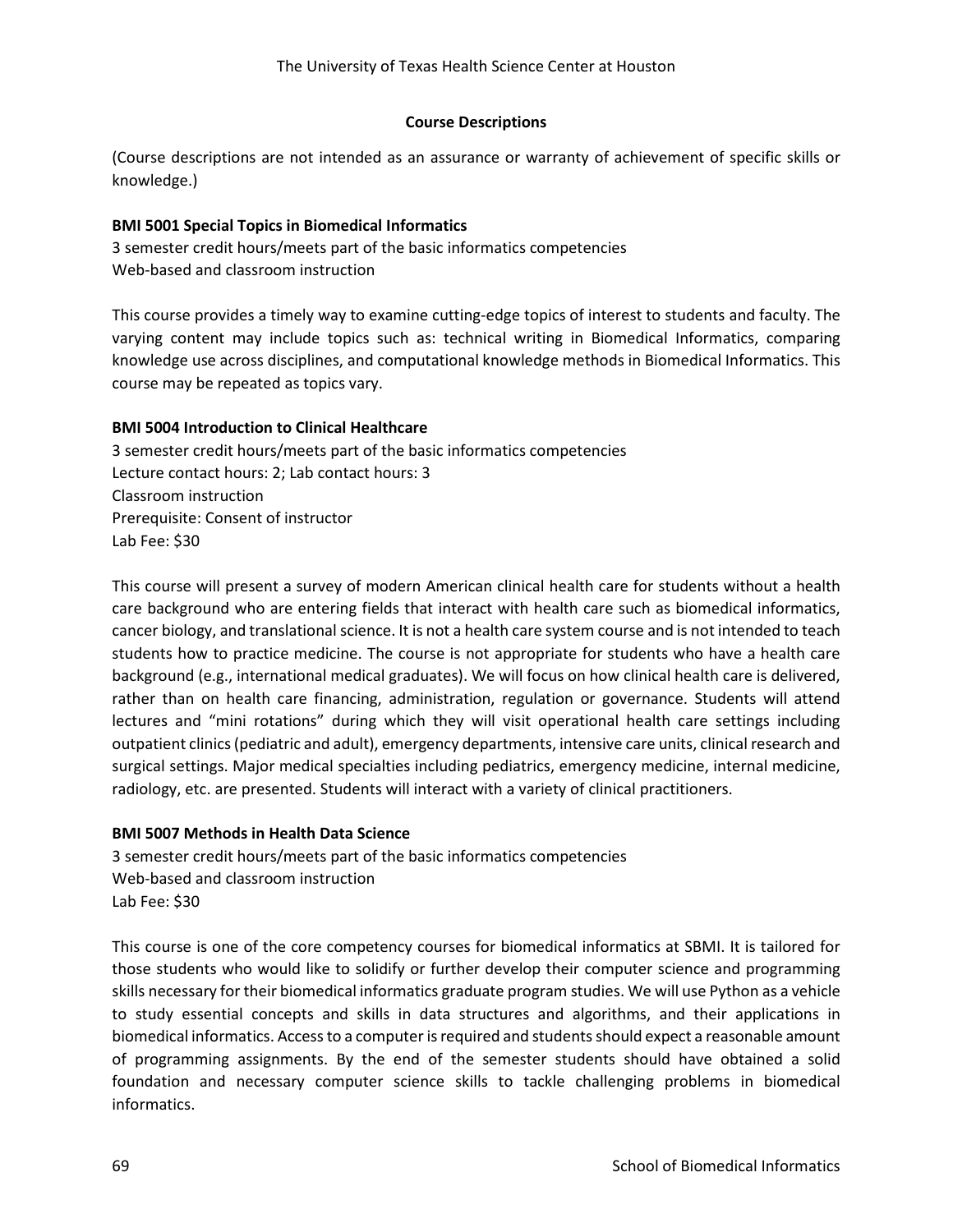### **BMI 5300 Introduction to Biomedical Informatics**

3 semester credit hours/meets part of basic informatics competencies Web-based and classroom instruction Lab Fee: \$30

This introductory graduate level survey course provides an overview of Biomedical Informatics and Health Information Technology and introduces the student to the major areas of the evolving discipline. The competencies for graduate education in the discipline are presented as well as the definitions of biomedical informatics. A systems framework for understanding informatics is also considered. The course focuses on the application of health information technology for healthcare delivery, education and research as well as the multidisciplinary nature of biomedical informatics. The knowledge and skills presented in this course will help the student progress to other more advanced or specialized courses throughout the curriculum since an understanding of health care, health information technology and recent governmental efforts is necessary in order to function in the biomedical informatics discipline.

#### **BMI 5301 The U.S. Healthcare System**

3 semester credit hours/meets part of the basic informatics competencies Web-based and classroom instruction

This course will present a survey of the modern American health care system. The course will focus on the major pieces of legislation that serve as the foundation of the current U.S. health care structures. Topics in the course will include Medicare, Medicaid, and HIPAA, their impacts on financing, health care access and professional roles. The course will integrate current legislative actions, public concerns, implications, and discussions surrounding health care reform.

## **BMI 5302 Introduction to Human Factors in Healthcare**

3 semester credit hours/meets part of basic informatics competencies Web-based and classroom instruction Lecture contact hours: 2; Lab contact hours: 3 Lab Fee: \$30

This course is an introduction to cognitive science – the interdisciplinary study of mind and behavior from an information processing perspective – and its application to Biomedical Informatics. The course begins with a basic introduction to human cognition and information processing (both symbolic and connectionist), then presents a broad survey of the Biomedical Informatics areas to which cognitive science has been applied. These areas include health problem solving and education, decision support systems, user-centered interfaces, and the design and use of controlled medical terminologies.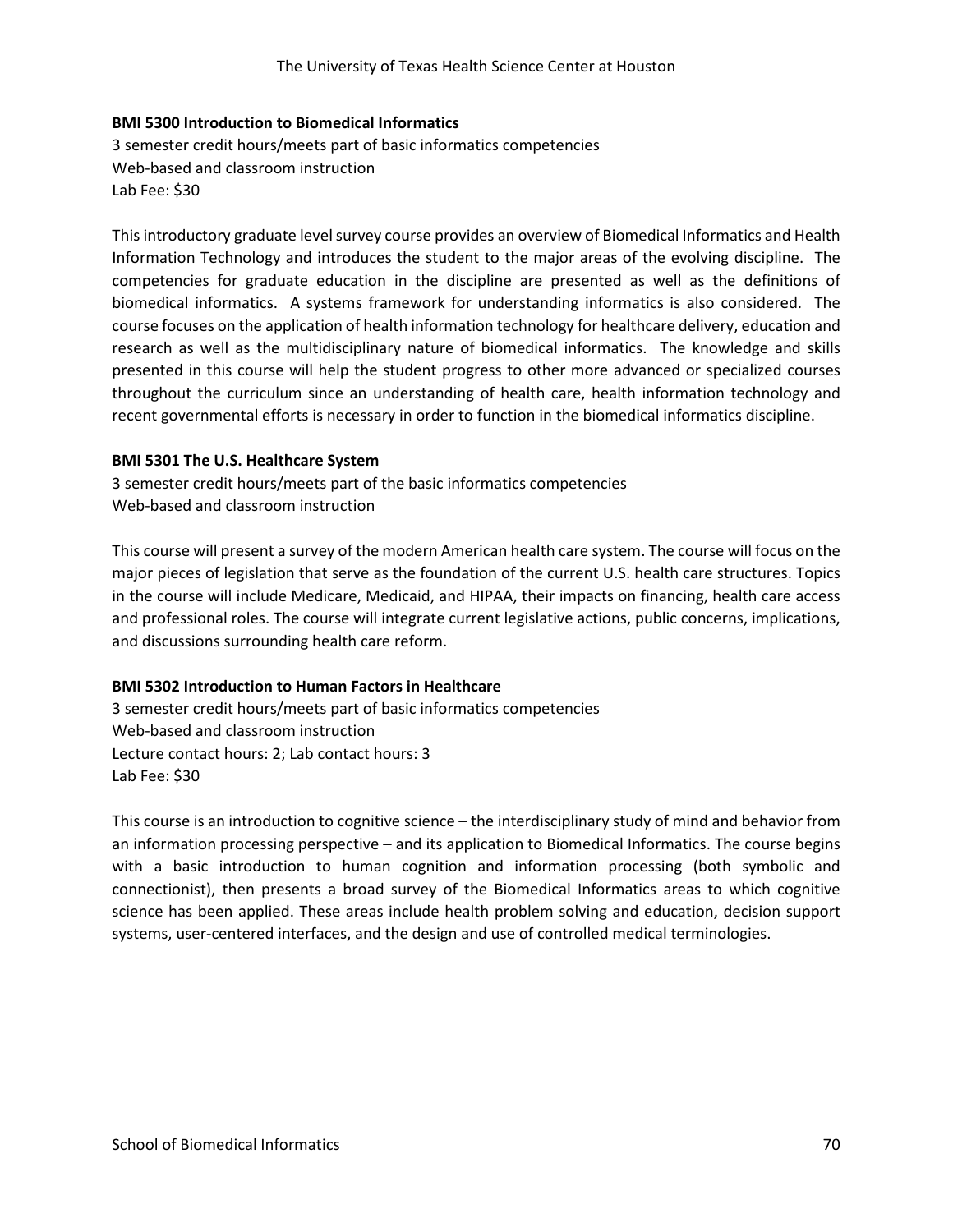# **BMI 5304 Advanced Database Concepts in Biomedical Informatics**

3 semester credit hours/meets part of research informatics competencies Web-based and classroom instruction Lecture contact hours: 2; Lab contact hours: 3 Prerequisite: BMI 5007 Lab Fee: \$30 In this course, students will use both relational and object-oriented databases to model aspects of health care delivery. Working in teams, students will analyze a practical problem related to a clinical health care situation and model the necessary information into a data model. Development of the data model will include the use of CASE tools. The data model will be discussed with health professionals in clinical practice for relevance and accuracy. The feedback from the clinical area will be used to the models and to evaluate the development process.

# **BMI 5305 Legal and Ethical Aspects of Biomedical Informatics**

3 semester credit hours/meets part of the basic informatics competencies Web-based instruction Lab Fee: \$30

Biomedical Informatics involves rapidly changing technology, which impacts the way in which legal and ethical considerations are understood in our culture. This course will examine the relationships between law and ethics. Particular considerations will be given to the concepts of privacy, autonomy, responsibility and decision-making. These concepts will be discussed from both legal and ethical perspectives in the policy and regulatory arena. The impact of current and future technology, such as patient portals and social media, will be discussed as it relates to these concepts and the impact on Biomedical Informatics.

## **BMI 5306 Security for Health Information Systems**

3 semester credit hours/meets part of the basic informatics competencies Web-based instruction

This course will address security issues as they impact health information systems. Physical security of the hardware and software including redundancy, back up and restricted access will be discussed. Security and appropriateness of access will be addressed in terms of both hardware and software solutions. Data integrity, audit ability and system integrity will be considered along with the unique problems, such as the hacking of implantable devices, wired, wireless, and cellular networks, as well as the challenges of personally owned devices. Solutions to these concerns will be discussed in terms of industry standards, those that already exist, and those that are still evolving. Compliance with the HIPAA Security Rule, including the requirement for an annual risk analysis, will be covered. Students will write and evaluate policies, analyze security regulations, and conduct a mock risk analysis.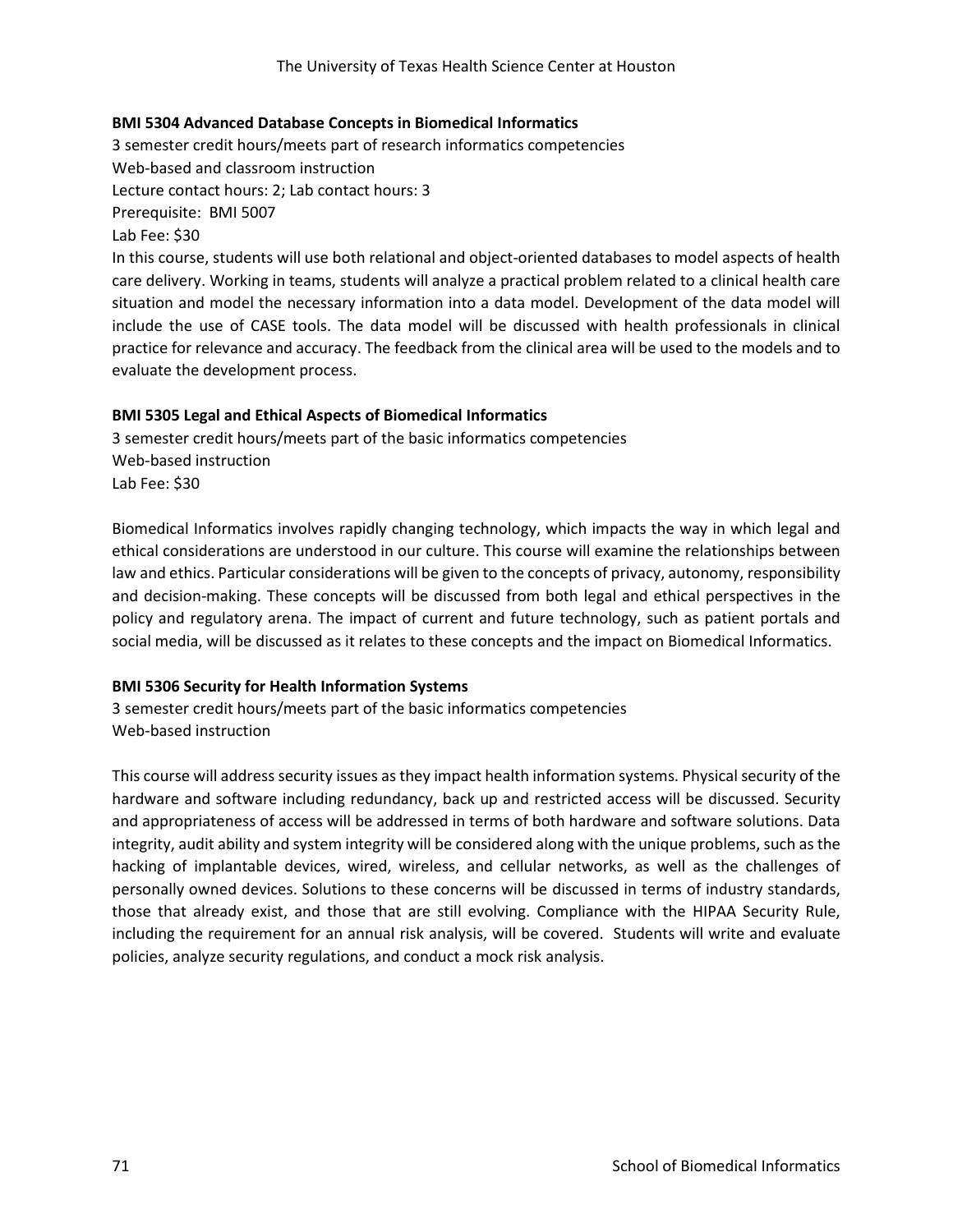### **BMI 5310 Foundations of Biomedical Information Sciences I**

3 semester credit hours/meets part of foundations competencies Web-based and classroom instruction Prerequisite: BMI 5300 or consent of instructor Lab Fee: \$30

This course provides an overview of topics, concepts, theories and methods that form the foundations of biomedical information sciences. It gives students the fundamental knowledge and skills to pursue further study in biomedical informatics. Foundations I presents a general framework for health information science as the construction and use of symbolic, mathematical, and computational models for solving problems throughout the range of biomedical science, from genetics to clinical care to public health. It covers concepts, theories and methods that deal with how biomedical information is acquired, discovered, represented, managed, organized, communicated, retrieved, and processed. It also provides an overview of the primary research and application areas in health information science.

### **BMI 5311 Foundations of Biomedical Information Sciences II**

3 semester credit hours/meets part of foundations competencies Web-based and classroom instruction Prerequisite: BMI 5310 Lab Fee: \$30

This course provides an overview of theories and methods that are broadly applicable to all health informaticians. It gives students the theoretical and methodological background needed to pursue study in Biomedical Informatics. The course begins with theories of information from computational, philosophical, mathematical, logical and biomedical perspectives.

## **BMI 5313 Foundations of Electronic Health Records and Clinical Information Systems**

3 semester credit hours/meets part of basic informatics competencies Lecture contact hours: 2; Lab contact hours: 3 Web-based and classroom instruction Lab Fee: \$30

This course is designed to provide informatics students with an overview of the key concepts regarding implementation of a clinically-oriented information system (e.g., an electronic medical record, computerbased provider order entry). The course will examine how health data are collected, how they are used and the impact of electronic records on the health data. The course will review standards, standards development, languages used, usability and issues related to information processing in health care. The course will review the impact of electronic records and patient portals on health and health care including, legal, financial, and clinical design issues. Challenges encountered during training and go-live will be discussed. Students will receive hands-on experience with an electronic health record in the training environment.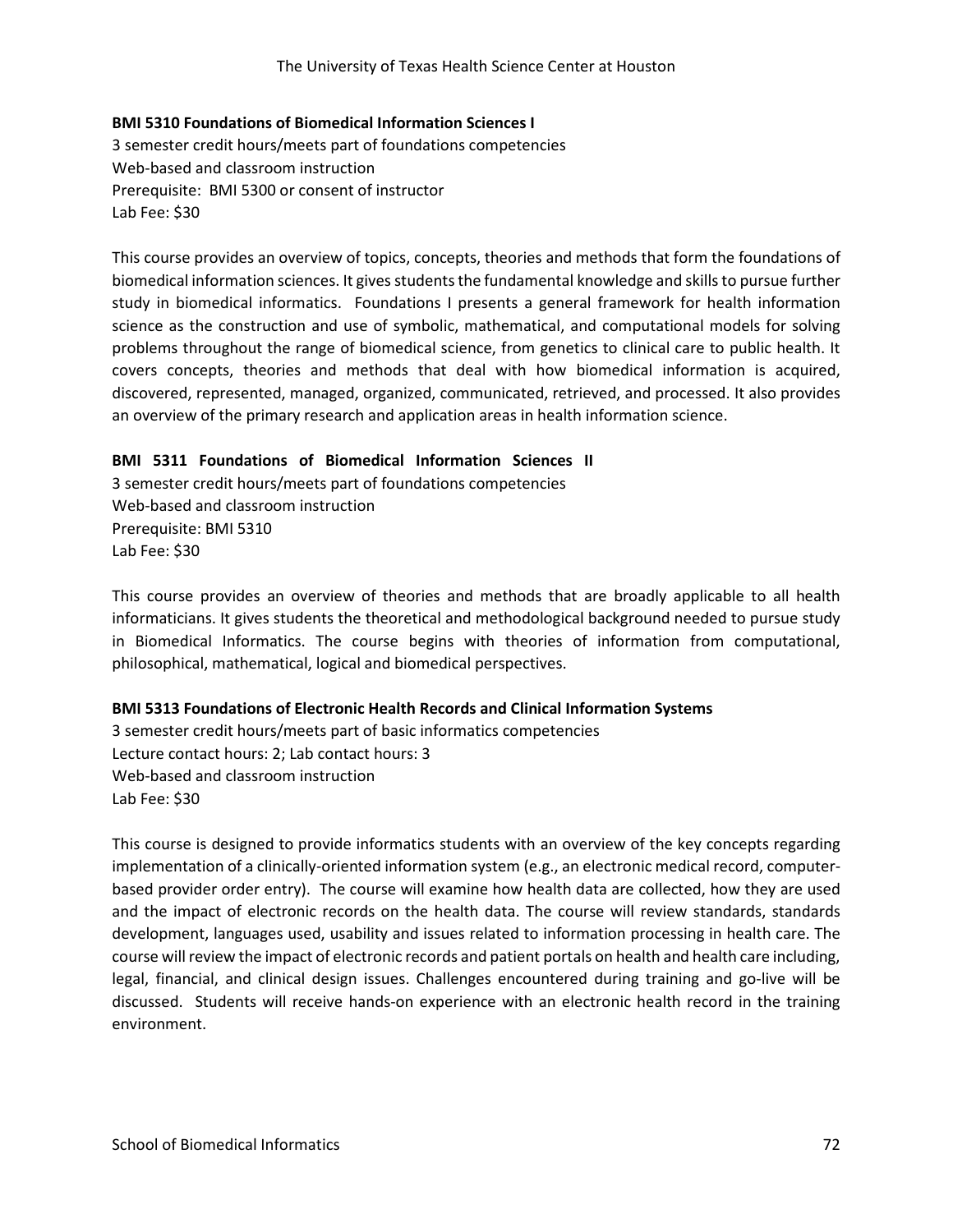### **BMI 5314 Technology Assessment in Healthcare**

3 semester credit hours/meets part of basic informatics competencies Web-based instruction

This course will focus on methods and processes to evaluate positive and negative impacts of various techniques, technologies and interventions in health care. The focus will be standard approaches for measuring various outcomes, and development and evaluation of technology assessment models. The course will also focus on merging multiple measures outcomes measurement to conduct unified approach to evaluate the effectiveness of planned / implemented technologies, or to compare different options. Finally, the course will explore tools/software for the technology assessment. In this course, "Technology in Health care" will be used in a very broad sense, encompassing all interventions, equipment, treatment, etc., that are used in the health care field to care for consumers.

#### **BMI 5315 Quality and Outcome Improvement in Healthcare**

3 semester credit hours/meets part of basic informatics competencies Web-based instruction Prerequisite: Basic statistics knowledge

This introductory course provides an overview to health care quality from the view of information science and the discipline of informatics. It takes a patient-centered approach that covers the complexities of quality and the scientific basis for understanding the measurement and improvement of quality, including exposure to multiple measures from a variety of organizations and measure comparison sites such as Medicare Compare. It provides the learner with a framework for key theories and concepts and models of quality improvement. Students will be introduced to health information technology safety issues, including tools for operationalizing HIT safety. Learners will be introduced to data quality, the challenges of data from devices and e-quality measures, as well as experience the challenge of calculating quality measures with data from the EHR. The merging of quality outcomes with evolving reimbursement paradigms and models will be examined.

#### **BMI 5317 Applied Data Management**

3 semester credit hours/meets part of basic informatics competencies Web-based instruction Prerequisite: BMI 5300

This course is an introduction to common data management issues encountered in the health care organization. The course will include identifying data management needs and potential solutions to meet the needs such as data dictionaries, data quality improvement, data and information governance, among others. Students will also learn the basics of relational database structure through a variety of hands-on exercises and projects.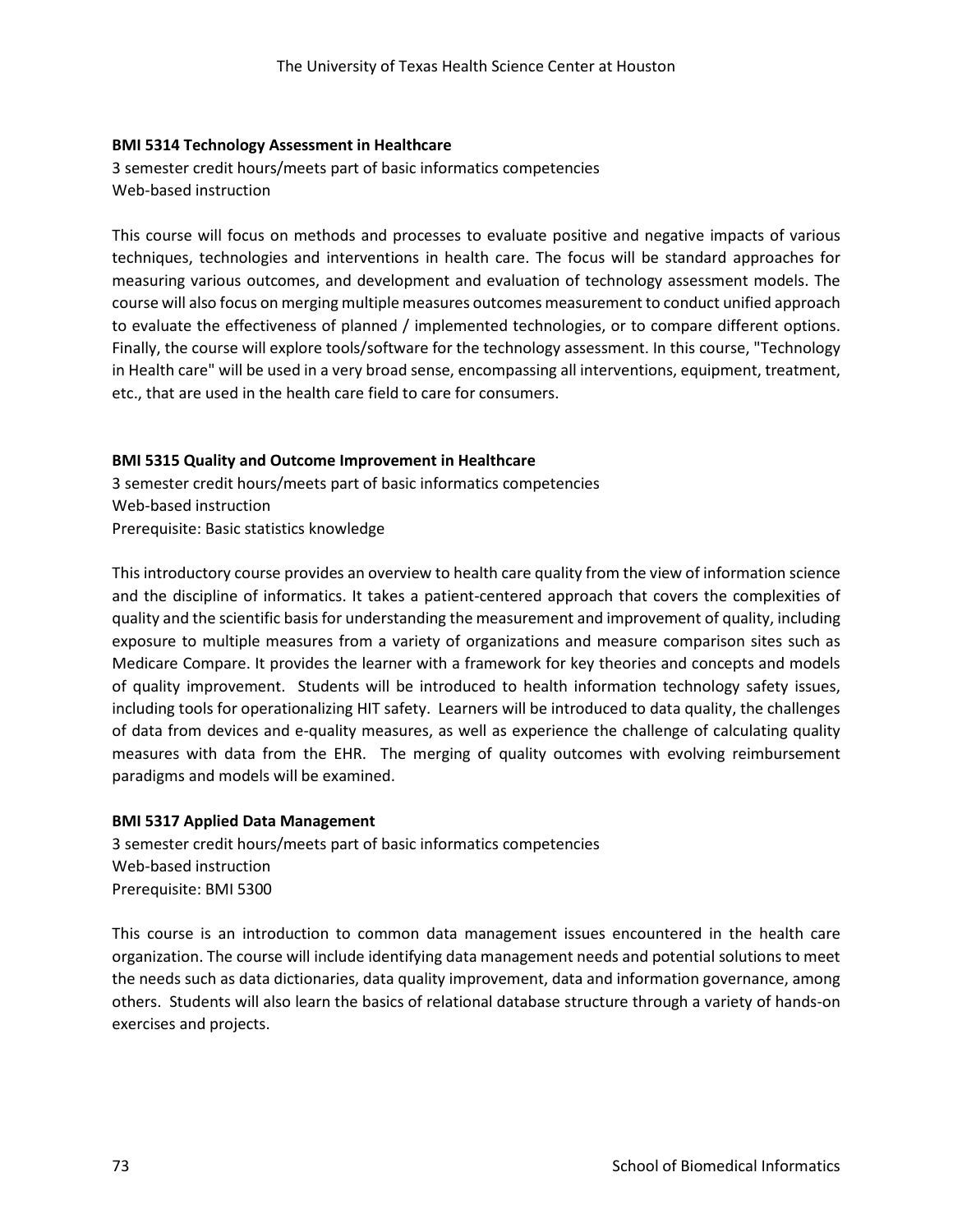## **BMI 5327 Standards in Biomedical Informatics**

3 semester credit hours/meets part of the basic informatics competencies Web-based instruction

Unlike much of the world, American health care standards are frequently developed by private organizations rather than the government. The Standards Development Organizations (SDOs) create an alphabet soup of organizations that are often not well known to people within health care, let alone those just entering the field. This course will explore the history of a variety of SDOs, examining their membership and focus domain. Students will examine the role of the major SDOs and their impact on the structure and function of health care delivery in the United States. The relationship between U.S. and international standards organizations will be reviewed.

### **BMI 5328 Systems Analysis and Project Management**

3 semester credit hours /meets part of the basic informatics competencies Web-based instruction

This course is an introduction to both systems analysis and project management. The student will have the opportunity to learn more about the approaches and tools available for systems analysis. Additionally, the student will learn more about the roles, responsibilities, and duties of a project manager. Moreover, the student will learn project management methods and the core activities of a project manager as well as the tools and techniques required to ensure the success of a large health care information technology project such as the implementation of a system or the evaluation of an existing system. Specific emphasis will be on training and support during go-live, total costing of projects, and explicit change management techniques.

## **BMI 5329 Workflow Process Modeling**

3 semester credit hours/meets part of the basic informatics competencies

Web-based Instruction

Lab Fee: \$30

Students in this course will learn how to identify and assess different aspects of health care systems and health care workflow as well as how to evaluate a health information system. Students will learn the skills needed to assess and help improve workflow and the quality of health care delivery, with a special emphasis on optimization after implementation. Students will also be introduced to different methods of evaluation and how they would apply to health information systems, as well as the use of health information systems themselves.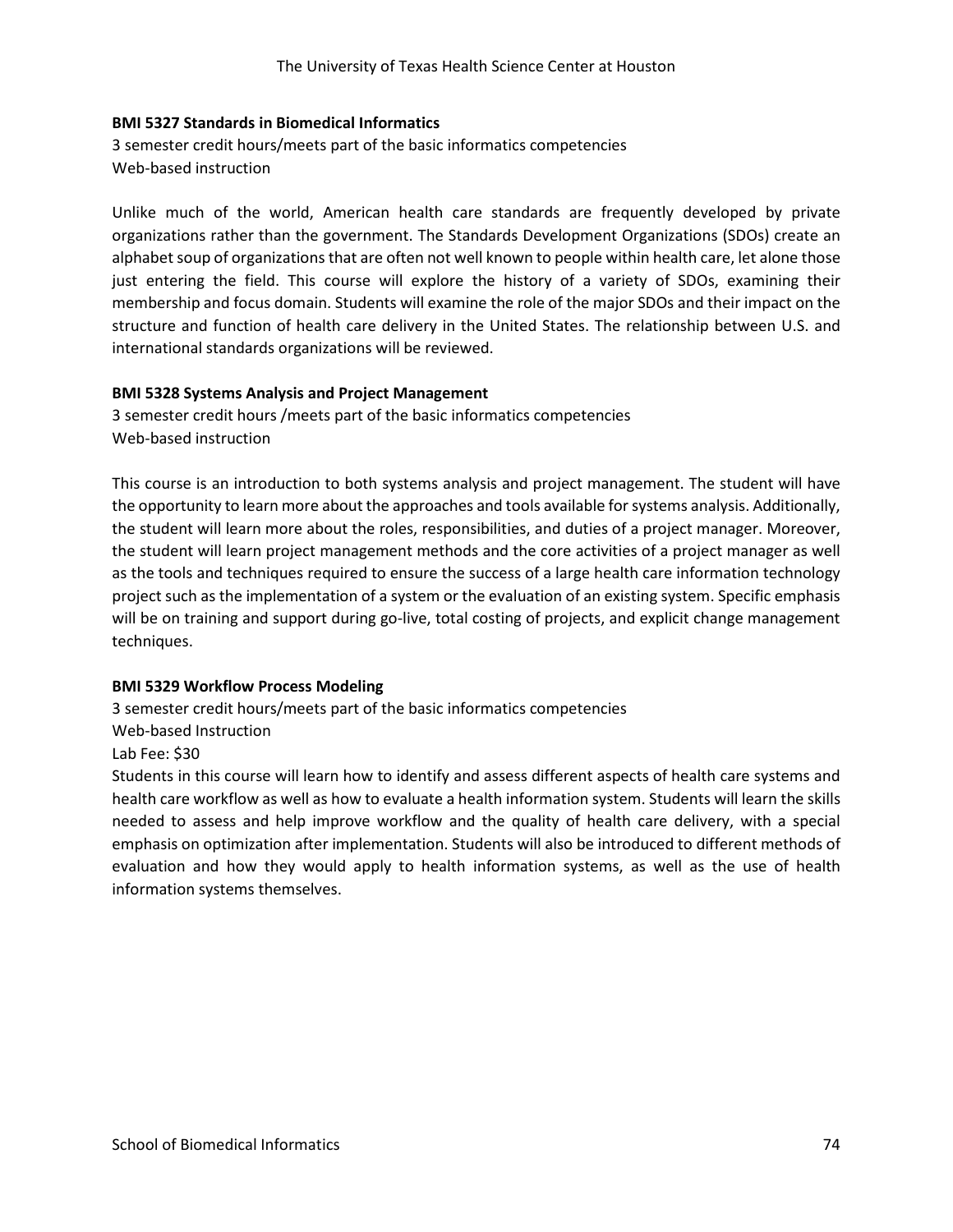### **BMI 5330 Introduction to Bioinformatics**

3 semester credit hours/meets part of basic informatics competencies Web-based and classroom instruction

The course gives a comprehensive entry-level introduction to bioinformatics. It covers a wide variety of topics in bioinformatics, including but not limited to sequence analysis, protein structure, genome analysis, database and transcription profiling. Two major goals are 1) to help students understand the scope, basic concepts and theory of bioinformatics; and 2) to become familiar with tools for bioinformatics-related data analysis. Programming skills are not necessary. A laptop computer is necessary if students want to practice with bioinformatics software and tools in class.

### **BMI 5331 Foundations of Pharmacogenomics**

3 semester credit hours/meets part of research informatics competencies Prerequisite: BMI 5330 Web-based and classroom instruction Lab Fee: \$30

Pharmacogenomics is the study of how human genetic variation impacts drug response. It is one of the major promises of the genome project: that individual genetic information can be used to tailor drugs to patients, maximizing efficacy and minimizing adverse reactions. An understanding of pharmacogenomics requires dual understanding of the basics of genetics and genomics and of pharmacology. This course will provide the background to understand the current state and literature in pharmacogenomics, including the methods used in research and the current issues in discovery and implementation of pharmacogenomics.

## **BMI 5332 Statistical Analysis of Genomic Data**

3 semester credit hours/meets part of research informatics competencies Prerequisites: BMI 5330 and BMI 5352 Web-based and classroom instruction Lab Fee: \$30

This course provides students practical skills and statistical concepts and methods that underlie the analysis of high-dimensional genomic and Omics big data generated by high throughput technologies. It will also address issues related to the experimental design and implementation of these technologies. Lectures will often be delivered with live demonstrations. Students will engage in practical problem solving sessions. The R language will be used for programming throughout the course.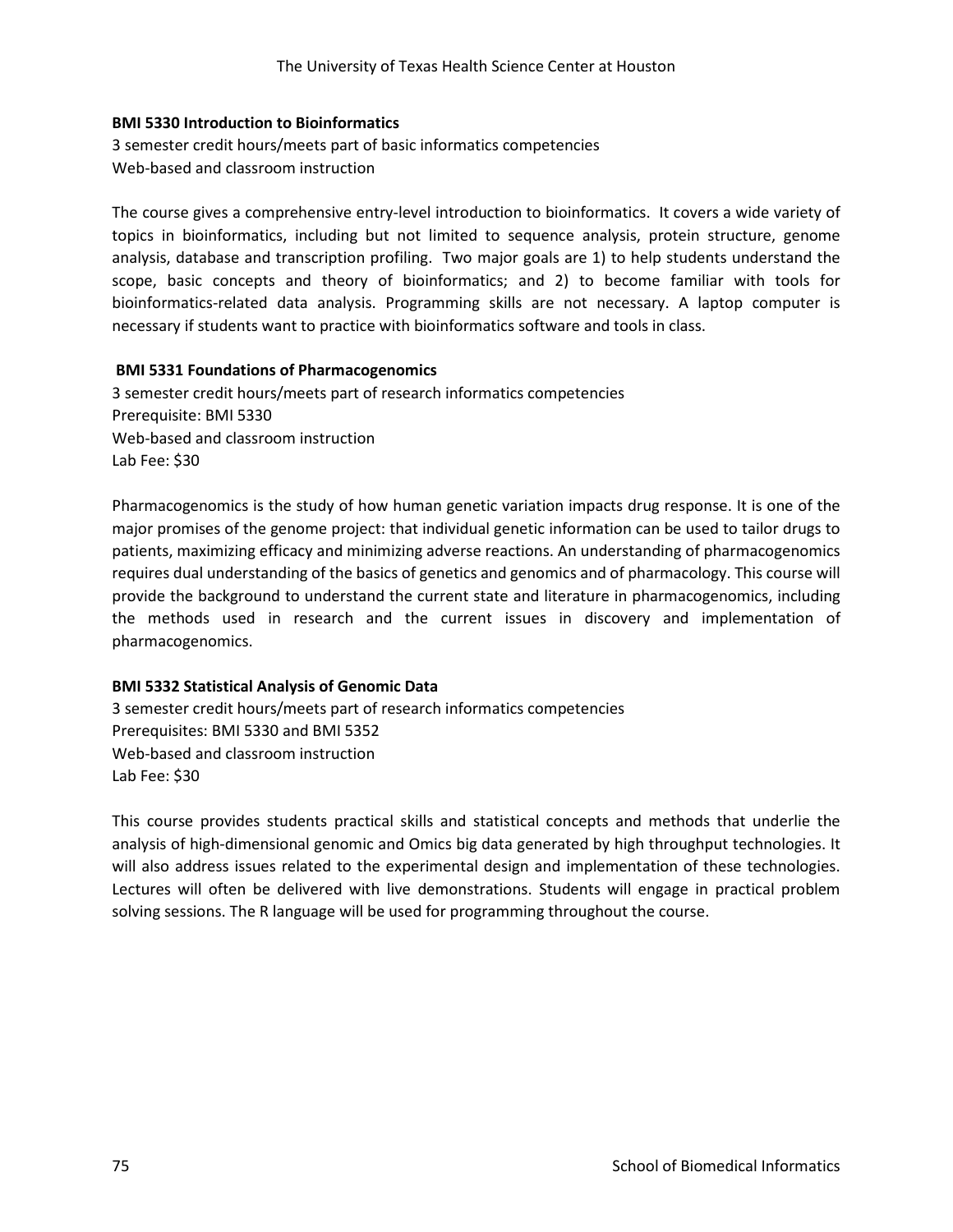### **BMI 5333 Systems Medicine: Principles and Practice**

3 semester credit hours/meets part of research informatics competencies Prerequisites: BMI 5330 and BMI 5352 Web-based and classroom instruction Lab Fee: \$30

Systems medicine is an interdisciplinary field of study that looks at the systems of the human body as part of an integrated whole, incorporating biochemical, physiological, and environment interactions. Systems medicine draws on systems science, omics, imaging, systems biology, and considers complex interactions within the human body in light of a patient's genomics, behavior and environment, and design the precision medicine at systems level. Students will engage in hands-on projects exploring methods of systems medicine.

### **BMI 5351 Research Design and Evaluation in Biomedical Informatics**

3 semester credit hours/meets part of research informatics competencies Web-based and classroom instruction Lab Fee: \$30

This course provides the student the opportunity to develop more advanced competencies in the design, analysis, interpretation and critical evaluation of experimental, quasi-experimental, pre-experimental and qualitative biomedical informatics research and evaluation studies. The student will identify flaws or weaknesses in research and evaluation designs, choose which of several designs most appropriately tests a stated hypothesis or controls variables potentially jeopardizing validity, and analyze and interpret research and evaluation results. Through exposure to the basic "building block" designs, students will have the opportunity to develop the competence to appropriately choose and use the most important and frequently used design procedures for single or multifactor research or evaluation studies.

#### **BMI 5352 Statistical Methods in Biomedical Informatics**

3 semester credit hours/meets part of research informatics competencies Web-based and classroom instruction Lab Fee: \$30

This course provides the student the opportunity to develop essential competencies in the measurement, design, analysis, interpretation and critical evaluation of health, information, and behavioral science research and evaluation studies. Students will have the opportunity to learn and apply the most important and most frequently used statistical measures and methods, as well as critically evaluate their appropriate use. Topics include the study of frequency distributions, measures of central tendency, variance, hypothesis testing, correlation and both parametric and non-parametric inferential methods including ttests, analysis of variance, chi-square, Kruskal-Wallis, Mann-Whitney, and Wilcoxon tests of significance, as well as tests of measures of association.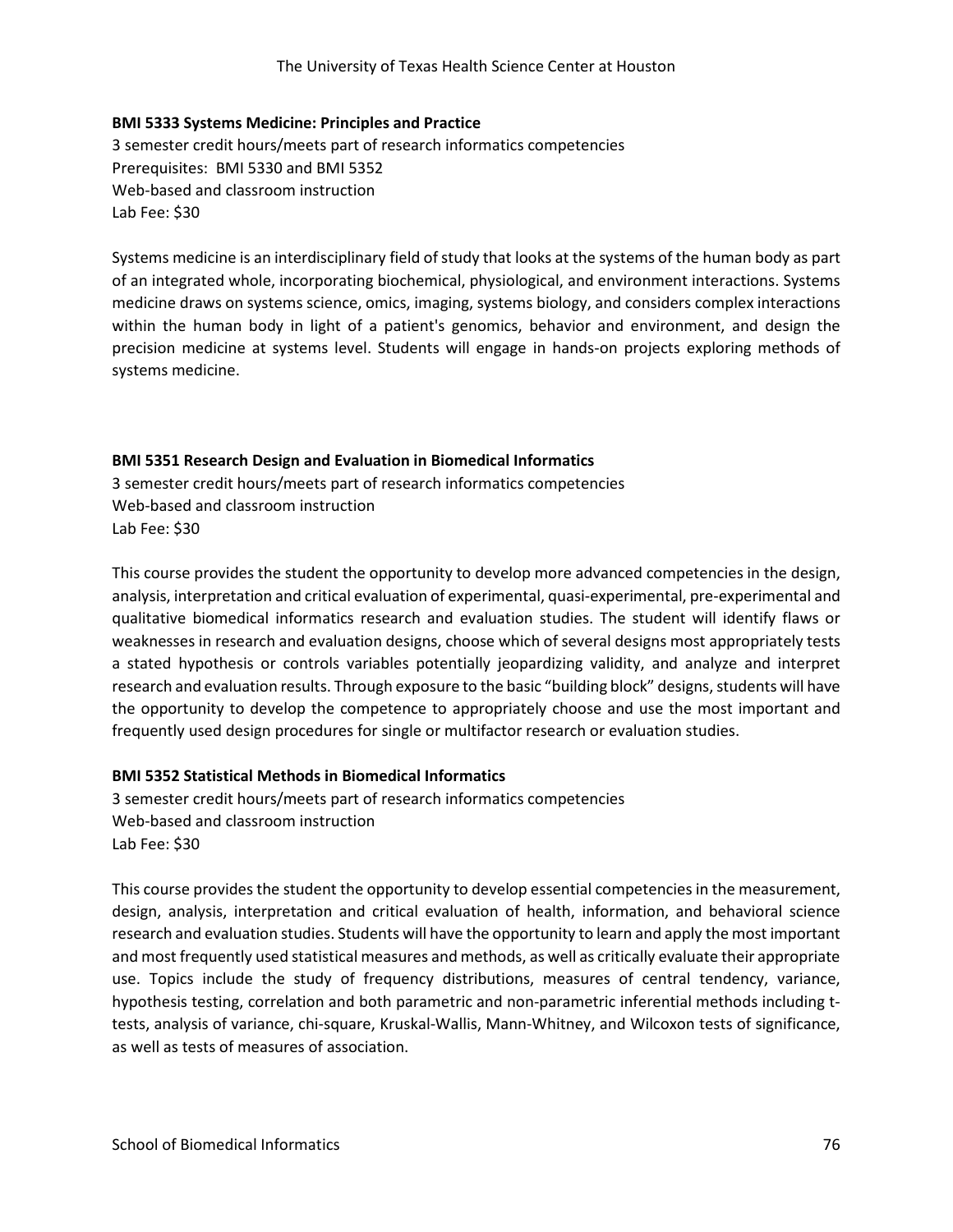# **BMI 5353 Biomedical Informatics Data Analysis**

3 semester credit hours/meets part of research informatics competencies Lecture contact hours: 2; Lab contact hours: 3 Web-based and classroom instruction Prerequisite: BMI 5351 or BMI 5352 or consent of instructor Lab Fee: \$30

This course provides the student the opportunity to know when and how to use state-of-the-art data analysis computer software to perform each of a comprehensive set of the most important and frequently used data analysis techniques for research and evaluation in biomedical informatics. The student will choose the most appropriate data analysis tools to perform qualitative, descriptive, inferential, parametric, non-parametric, multifactor and multivariate techniques, as well as graphical data modeling analytic techniques using the computer. Qualitative data analysis and related software will demonstrate alternate methods for data collection and reduction.

# **BMI 5354 Cognitive Engineering in Biomedical Informatics**

3 semester credit hours/meets part of research informatics competencies Lecture contact hours: 2; Lab contact hours: 3 Web-based and classroom instruction Prerequisite: BMI 5302 or consent of instructor Lab Fee: \$30

This course focuses on cognitive engineering techniques for designing user-centered health information systems. Such systems provide appropriate functionality to the user, are easy to use and learn, reduce the chance of user error, and increase user efficiency. The course emphasizes how human cognitive abilities and limitations impose requirements on the design of effective interfaces. It covers the theory and practical application of several cognitive engineering techniques, including cognitive task analysis, verbal protocol analysis, propositional analysis and cognitive walkthroughs.

## **BMI 5360 Clinical Decision Support Systems**

3 semester credit hours/meets part of the basic informatics competencies Web-based and classroom instruction

This course is designed to provide an overview of decision support systems in health care, with a particular emphasis on design, evaluation and application of clinical decision support systems (CDSS) across all health care settings – in-patient, ambulatory care, long-term care, pharmacy, etc. The course explores the background and features of CDSS. Students will understand the mathematical foundations of knowledgebased systems, learn to identify areas which might benefit from a decision support system, evaluate the challenges surrounding development and implementation and consider issues of CDSS appropriateness and usability. The course also includes a detailed discussion of issues in clinical vocabularies and other important issues in the development and use of CDSS, and provides guidance on the use of decision support tools for patients. Students will have hands-on experience with EHR CDSS modification.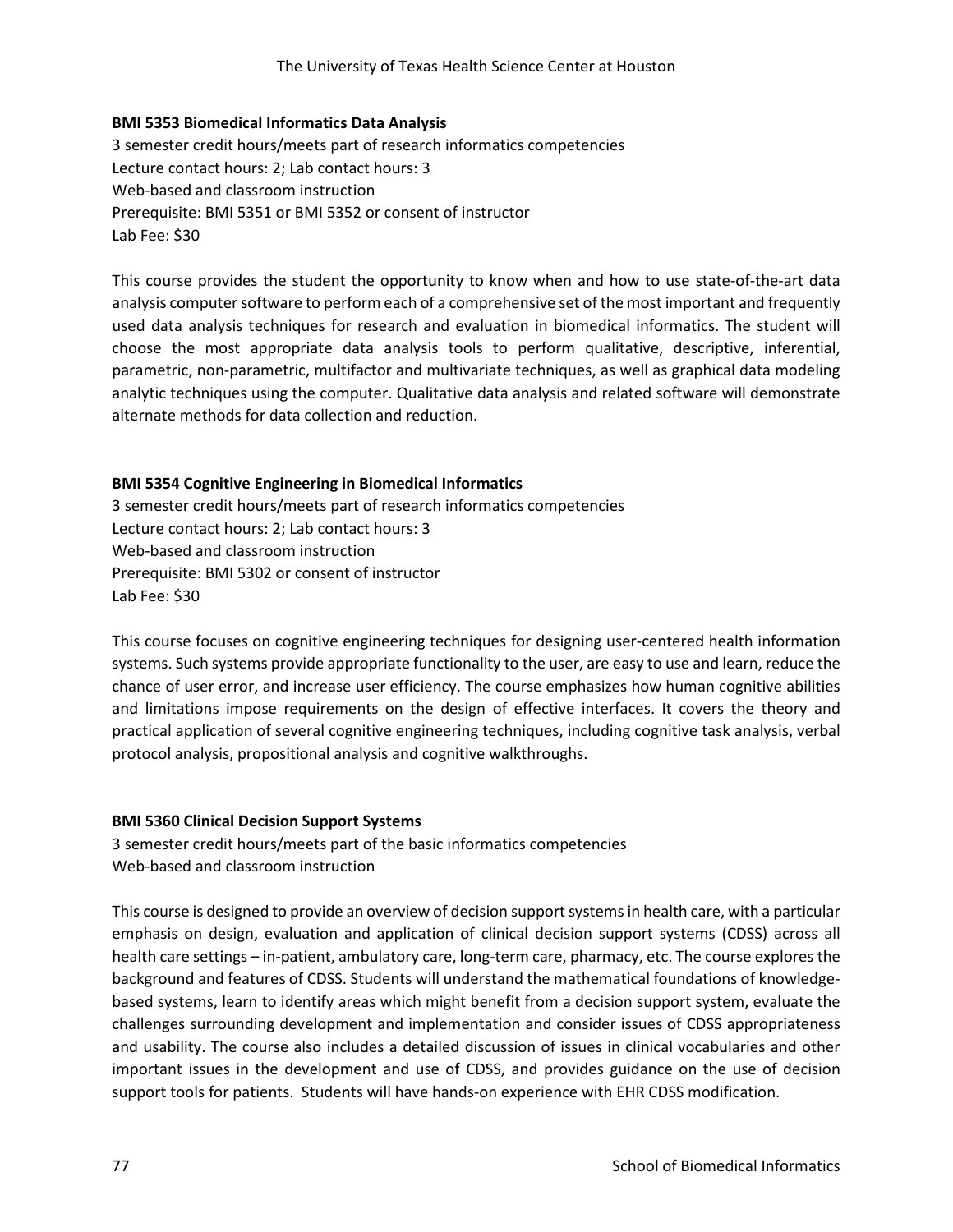### **BMI 5361 Informatics for Clinical Researchers**

2 semester credit hours/meets part of research informatics competencies Web-based instruction Prerequisite: Consent of instructor

This course will train the next generation of clinical researchers in the basics of clinical information systems (CIS). Students will be introduced to the skills needed to both use the data that is derived from these systems as well as understand the issues surrounding the design, development, implementation, and evaluation of CIS-based interventions.

## **BMI 5371 Business and Technical Writing**

3 semester credit hours/meets part of the advanced informatics competencies Web-based instruction Class limited to 15 students

This course provides the advanced skills necessary to write a full range of business documents, including letters, memos, emails, technical and non-technical user guides, training documentation, system documentation and application tip sheets, as well as policy, governance, and decision briefs. The reason for and appropriate uses of each of these types of documents will be examined. There will also be an introduction to scientific writing, which will be compared and contrasted with business writing. Students will also learn to evaluate literature and evidence for publication bias and appropriateness. The course covers the purpose of each of these components, discusses properties that distinguish good components from bad, and presents techniques for producing high-quality business or scientific writing. Students will apply these techniques by examining selected documents and published papers, producing their own writing, and critiquing the writing of others in class.

## **BMI 5380 Principles and Foundations of Public Health Informatics**

3 semester credit hours/meets part of the basic informatics competencies Lecture contact hours: 2; Lab contact hours: 3 Web-based and classroom instruction Lab Fee: \$30

This course provides foundational knowledge relevant to Public Health Informatics (PHI), and exposes students to emerging research and application areas in this field. Topics covered include: public health registries and databases, surveillance systems, data exchange and standards, interoperability issues, the role of informatics in health promotion, use of web 2.0 informatics tools to understand behavior change, public health communication and dissemination, public health policy, and project management.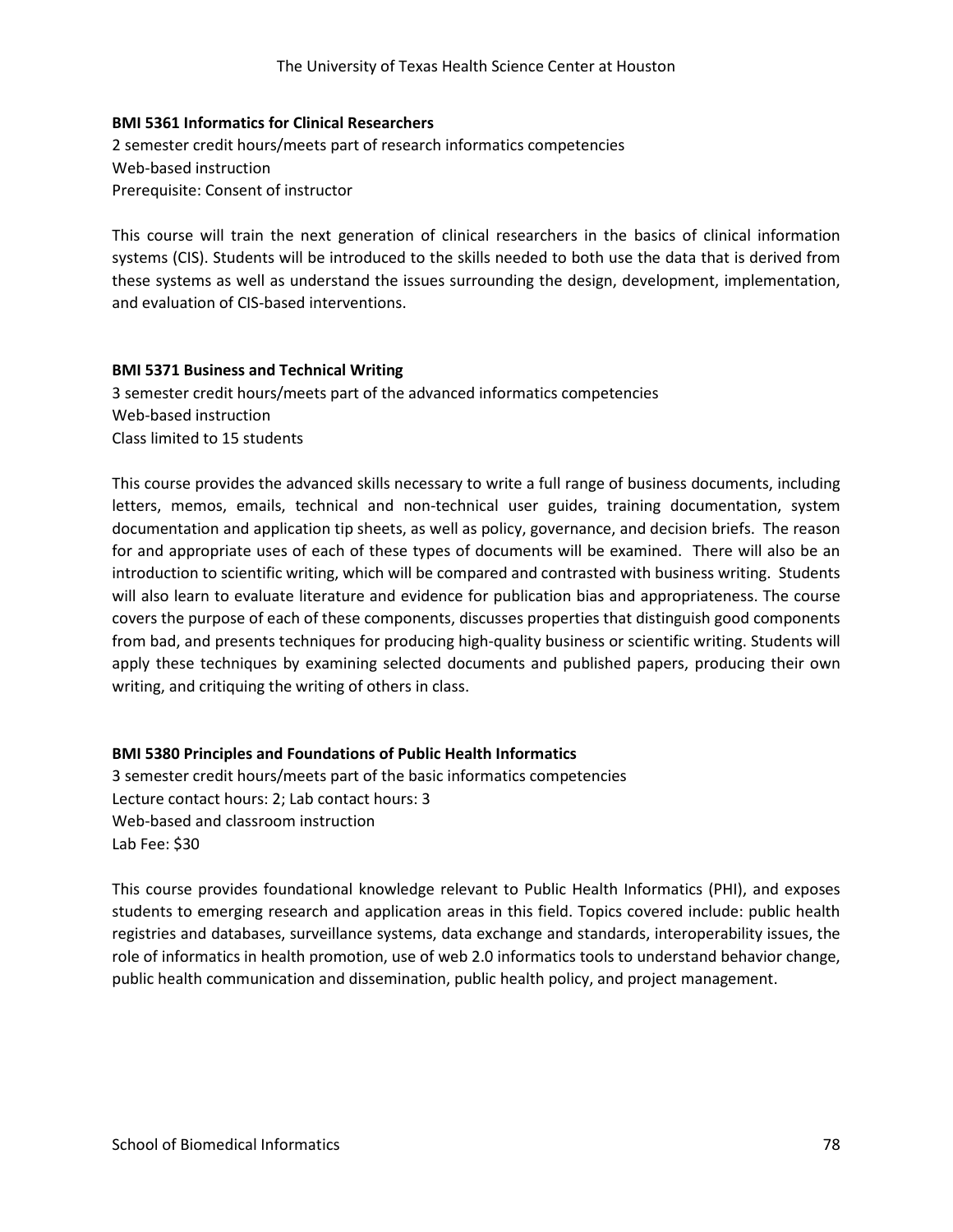### **BMI 5381 Methods in Public Health Informatics**

3 semester credit hours/meets part of the basic informatics competencies Web-based and classroom instruction Lab Fee: \$30

This course introduces practical methods and techniques used in PHI. The course will focus on methods for evaluation of the effectiveness and efficiency of public health protection and delivery. The course modules are organized into four sub-domains of PHI methods: 1) theoretical frameworks, evaluation methods, and technological insights of digital behavior change support systems, 2) Legal and policy framework of PHI; 3) GIS and spatial analysis; and 4) Social network methods. The course is designed to familiarize students with methods for addressing the core concepts and issues confronting public health practitioners and researchers in planning, implementation and evaluation of information systems. Published articles will be used as reading assignments to complement class discussions and will provide with the background knowledge and practical context to understand and apply the concepts and the experiences from the class.

## **BMI 5382 Synthesis Project of Public Health Informatics**

3 semester credit hours/meets part of the advanced informatics competencies Lecture contact hours: 2; Lab contact hours: 3 Web-based instruction Lab Fee: \$30

This course provides an opportunity for students to gain practical, hands-on cumulating knowledge and experience in PHI. This project should reflect a substantial effort and competency of synthesis in informatics developed through the course training that address core competencies of the PHI system by working through a problem of the student's choice. The selected problem should be discussed and approved by a faculty mentor. This should be tied to research/practice of a student's interest that includes one or more didactic modules covered in the prior courses. The synthesis project should be based upon the combined efforts of (online) library database search, fieldwork, and mentored research approved by the mentor(s). Expectations of the class include the presentation of the conclusions from the project in a written manner for academic dissemination as a conference abstract/poster.

#### **BMI 6000 Practicum in Biomedical Informatics**

1-6 semester credit hours (variable hours/week) Prerequisite: Consent of practicum coordinator Course Fee: \$1530 (Fall 2018), \$1560 (Fall 2019)

During the practicum, each student will select an area of interest in which to apply the knowledge and skills gained during the didactic courses. Students will become active participants in the work of developing informatics-based applications. Each student will develop a specific set of goals, to be approved by the student's advising committee and practicum supervisor, to be accomplished. These goals will reflect the student's area of interest and the needs of the organization. This course is graded on a pass/fail basis and is repeated for a maximum of six semester credit hours to meet degree requirements.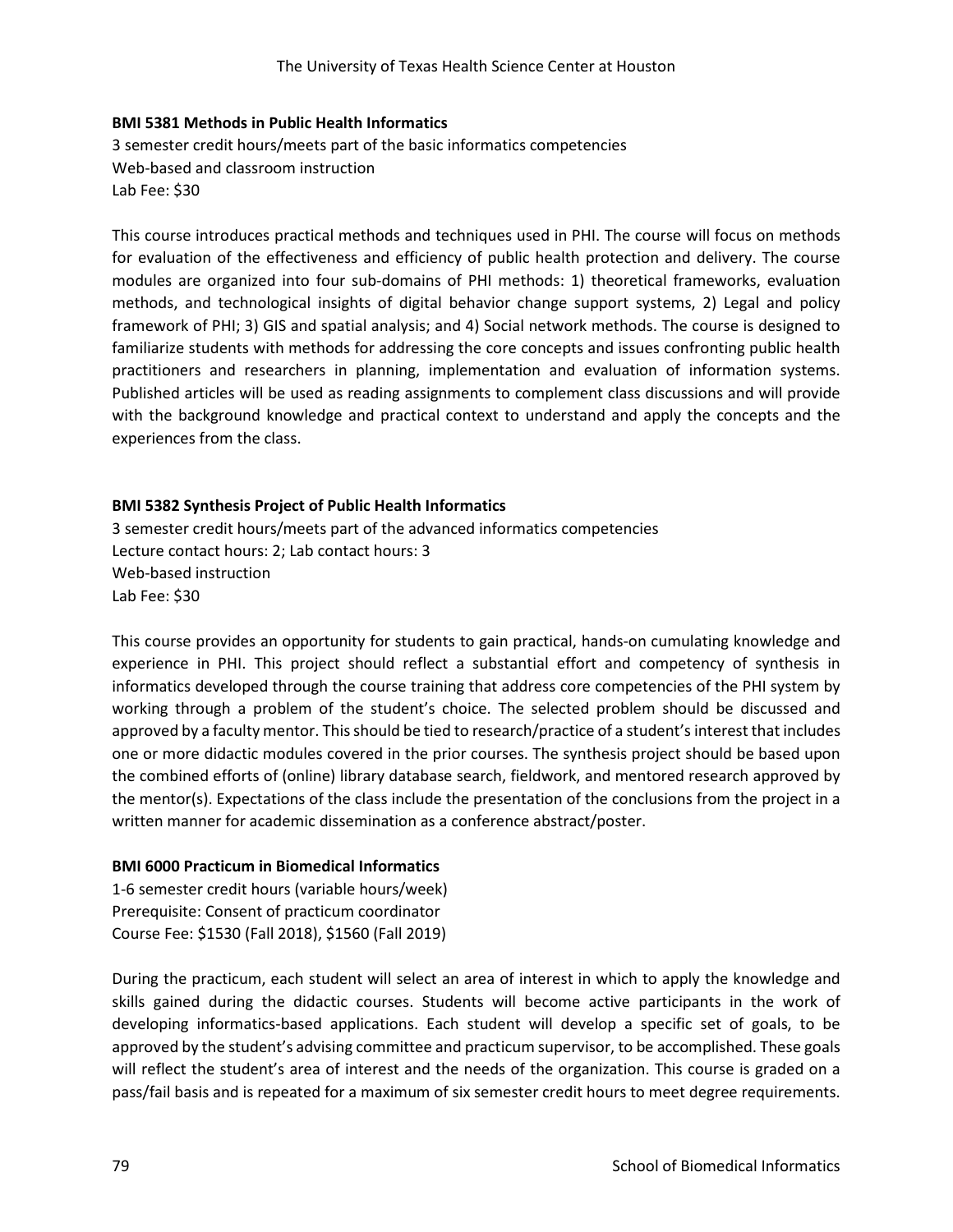## **BMI 6001 Special Topics in Biomedical Informatics**

3 semester credit hours/meets part of the advanced informatics competencies Web-based and classroom instruction Prerequisite: Depending on instructor/topic - could require consent

This course provides a timely way to examine cutting-edge topics of interest to students and faculty. The varying content may include topics such as technical writing in Biomedical Informatics, comparing knowledge use across disciplines or computational knowledge methods in Biomedical Informatics. May be repeated as topics vary.

### **BMI 6002 Directed Study in Biomedical Informatics**

1-6 semester credit hours/meets part of advanced informatics competencies (variable hours/week) Prerequisite: Consent of instructor

This course provides a mechanism for students to explore issues of personal interest in the field of biomedical informatics. The varying content may include topics such as display of large scale nursing data, mapping issues for dentistry or linking public health knowledge to clinical medicine. This course may be graded on a letter grade or pass/fail basis, and may be repeated as topics vary. Maximum allowed hours of BMI 6002: 3 hours maximumcertificate students and 6 hours for master's and doctoral students.

### **BMI 6300 Advanced Health Information Systems**

3 semester credit hours/meets part of advanced informatics competencies Lecture contact hours: 2; Lab contact hours: 3 Web-based and classroom instruction Prerequisite: BMI 5300 or consent of instructor Lab Fee: \$30

This graduate level course will cover various advanced topics in health information systems, such as practice management systems, lab information systems (LIS), bio-banking, mobile health systems, consumer-generated data, and communication among disparate information systems via health information exchange (HIE) platforms. Students will prepare a Market Requirements Document (MRD) or Product Requirements Document (PRD) as a class project.

#### **BMI 6301 Health Data Display**

3 semester credit hours/meets part of advanced informatics competencies Web-based instruction

This course will examine the evaluation and design of information displays for health care. The course will focus on three areas: (1) Theories and methodologies for the evaluation of information displays; (2) Techniques and tools for generating effective information displays through visualization; and (3) How the formats of information displays affect decision making in health care.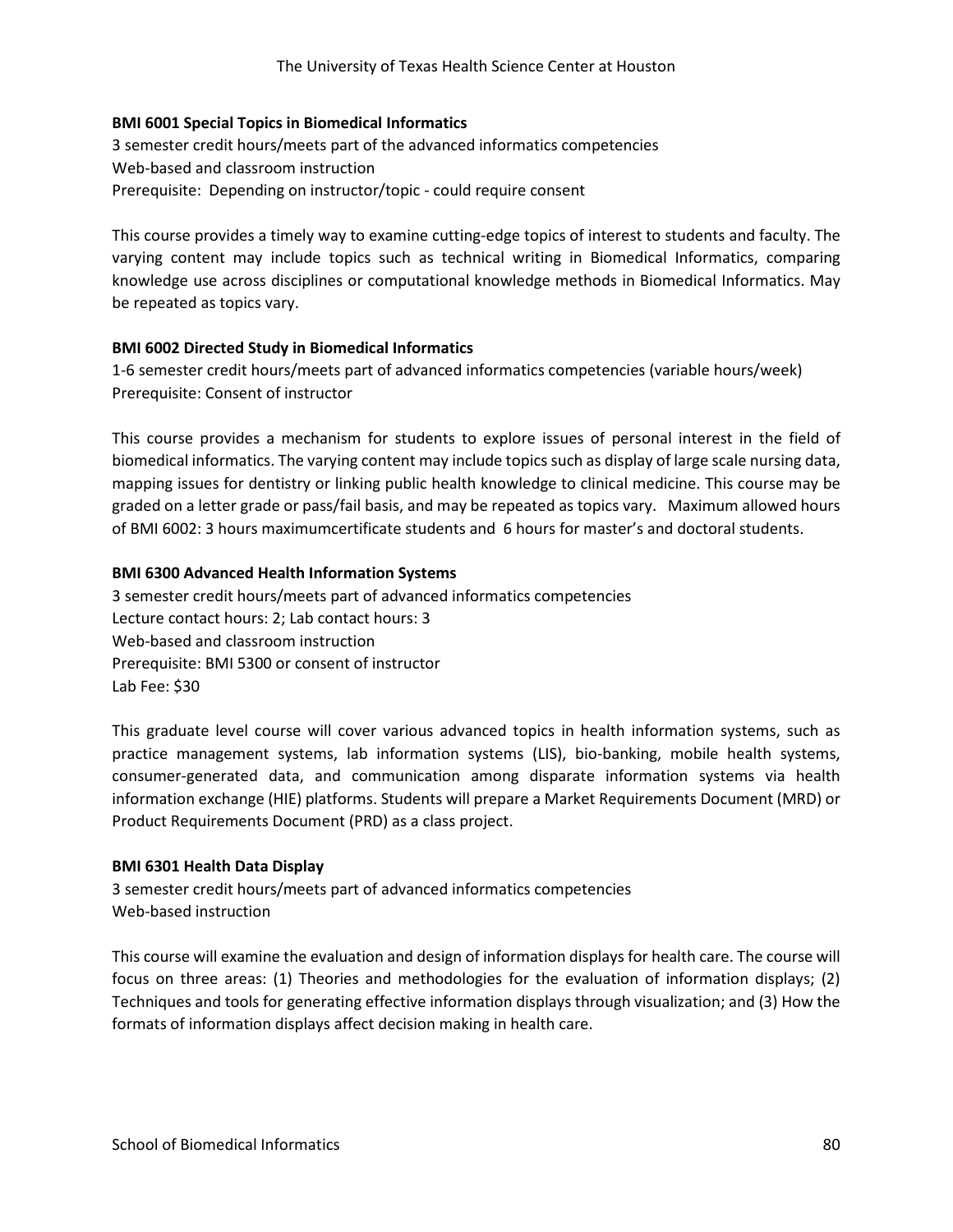## **BMI 6303 Introduction to Telehealth**

3 semester credit hours/meets part of advanced informatics competencies Lecture contact hours: 2; Lab contact hours: 3 Web-based and classroom instruction Lab Fee: \$30

The course will provide an overview of telehealth in the context of the general health care system. It will survey the application of telehealth in various medical specialties and different settings, e.g., rural, military/aerospace and corrections. The course will identify key issues in implementing and operating a telehealth program, including technology, economics, law/ethics, training, protocol development, and evaluation.

# **BMI 6305 Social Dynamics and Health Information**

3 semester credit hours/meets part of advanced informatics competencies Web-based instruction Prerequisite: BMI 5300 or BMI 5310 or consent of instructor

The implementation of information systems will not only greatly enhance the quality of health care but also radically change the nature of health care. This course will look at health care as a distributed system composed of groups of people interacting with each other and with information technology. Two major areas will be covered in the course. The first area is computer-supported cooperative work (CSCW), which is defined as computer‐assisted coordinated activity such as reasoning, problem solving, decision-making, routine tasks and communication carried out by a group of collaborating individuals who interact with complex information technology. Most health information systems (such as EMR) are large group-wares that support large numbers of synchronous and asynchronous users with diverse backgrounds in the executions of many different types of tasks. The second area is the social impact of information technology. This area will focus on the impact of the Internet on health care, such as the functions and impacts of virtual communities, online health groups, and telehealth care through the web.

# **BMI 6306 Information and Knowledge Representation in Biomedical Informatics**

3 semester credit hours/meets part of advanced informatics competencies Lecture contact hours: 2; Lab contact hours: 3 Web-based and classroom instruction Lab Fee: \$30

The purpose of this course is to examine the role of information representation, controlled vocabularies and knowledge engineering constructs such as ontologies in conceptualization, design and implementation of modern health information systems. The course will introduce approaches for representing information and knowledge in a distributed network of health information systems. Moving beyond a general understanding of taxonomies, students will gain an understanding of the conceptual foundations of ontologies, including the limitations of the modern systems. Knowledge modeling and engineering principals will be introduced through lectures, hands-on practice and the class project. This will include the design, construction and use of ontologies in health care applications. Through hands-on experience, students will gain insight into the strengths and limitations of the existing resources, approaches and systems as well as point to directions where future work needs to be done.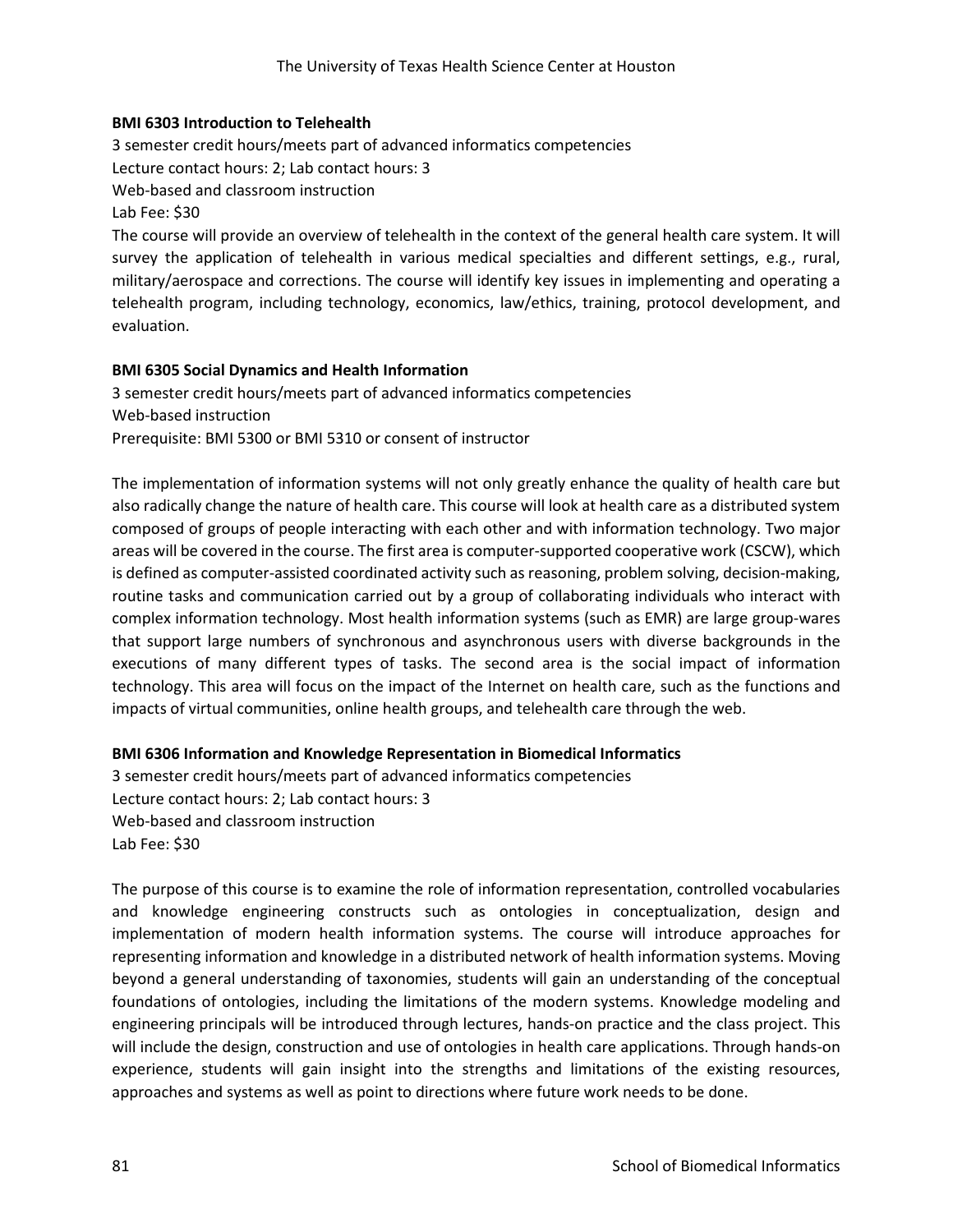# **BMI 6308 Connected and Personal Health Technologies**

3 semester credit hours/meets part of advanced informatics competencies Lecture contact hours: 2; Lab contact hours: 3 Web-based and classroom instruction Prerequisites: Consent of instructor Lab Fee: \$30

Current technology is giving the consumer greater access to health information than at any time in the past. Information is available from federal agencies, volunteer organizations, consumer services and direct consumer‐to‐consumer communications. The availability of information with varying degrees of quality is changing the way consumers think about their own health as well as changing the relationship between consumers and providers. Students will explore the impact of this technology, consider the directions which the current technology might head and explore the potentials of future technology on the delivery of healthcare. This is a research course and students will be required to complete a research project that contributes to a broader understanding of consumer Biomedical Informatics.

## **BMI 6309 Healthcare Interface Design**

3 semester credit hours /meets part of advanced informatics competencies Lecture contact hours: 2; Lab contact hours: 3 Web-based and classroom instruction Prerequisites: Consent of instructor Lab Fee: \$30

This course covers topics of user interface design for health information systems, medical devices, consumer health web sites, and other healthcare related systems. Students will have the opportunity to learn the fundamental principles of human-‐‐computer interaction and human factors and learn how to apply them to real world problems through class projects. The focus is on learning why user---friendly interfaces can greatly improve work productivity and enhance the quality of healthcare without radically changing the underlying technology.

## **BMI 6311 Advanced Decision Analysis**

3 semester credit hours /meets part of advanced informatics competencies Lecture contact hours: 2; Lab contact hours: 3 Web-based and classroom instruction Lab Fee: \$30

This course will focus on decisions made with high degrees of uncertainty. The focus will be on modeling the decisions and the types of uncertainty that are present in the decision making process. The focus will be on developing ways to reduce the amount and types of uncertainty while still maintaining the key elements of the decision making process. In addition, the course will focus on ways to automate the decision making process in terms of the way in which data, information and knowledge is aggregated, the modeling of the decision data against existing standards or protocols, and presenting alternative display approaches to the understanding of the data, information and knowledge employed in the decision making process.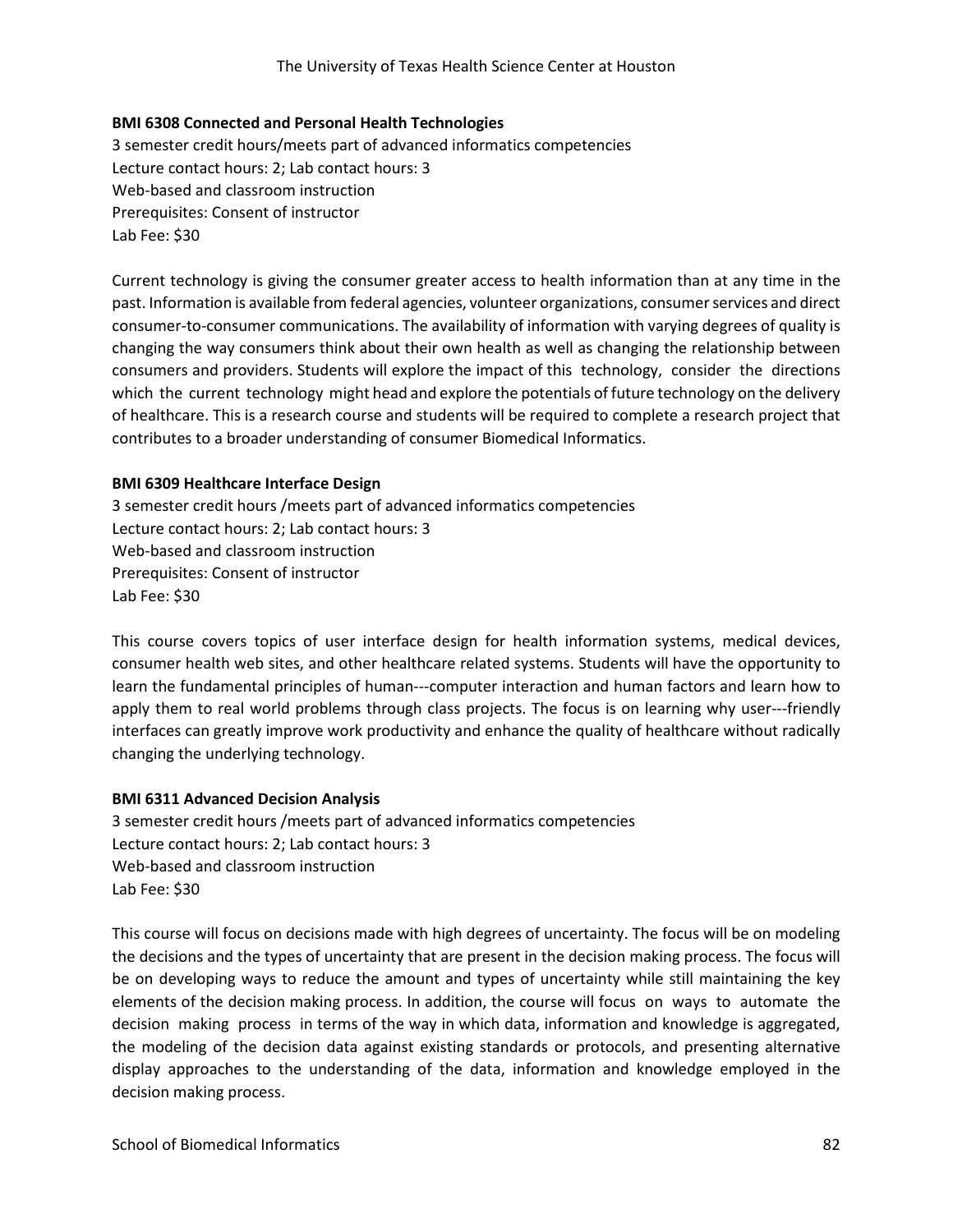### **BMI 6313 Scientific Writing in Healthcare**

3 semester credit hours/meets part of research informatics competencies Lecture contact hours: 2; Lab contact hours: 3 Web-based and classroom instruction Lab Fee: \$30

This course provides the advanced skills necessary to write a full range of scientific manuscripts in Biomedical Informatics. The course begins with the philosophy of science, types of scientific research, and types of scientific manuscripts (including review, applied, and research articles). The course then examines each component of a scientific manuscript in detail, including the title, abstract, introduction, literature review, method, discussion, conclusion and appendices. The course covers the purpose of each of these components, discusses properties that distinguish good components from bad, and presents techniques for producing high-quality scientific writing. Students will apply these techniques by examining selected published papers, producing their own scientific writing, and critiquing the writing of others in the class. Students are expected to enter the class with a draft scientific paper that they have written and a high degree of general writing skills.

### **BMI 6315 Advanced Electronic Health Records**

3 semester credit hours/meets part of advanced informatics competencies Lecture contact hours: 2; Lab contact hours: 3 Web-based and classroom instruction Prerequisite: BMI 5313 or consent of instructor Lab Fee: \$30

This course is designed to provide informatics students with an in-depth overview of the key concepts regarding implementation of a clinically-oriented information system (e.g., an electronic medical record, computer-based provider order entry, nursing 5). The course will strive to present "best practices" in cases which there is evidence to support such assertions. The course will rely heavily upon the published literature as well as the experience of the instructors.

## **BMI 6316 Change Management in Biomedical Informatics**

3 semester credit hours/meets part of advanced informatics competencies Lecture contact hours: 2; Lab contact hours: 3 Web-based and classroom instruction Prerequisites: BMI 5300 or concurrent enrollment

The ability to manage change - people, process, and technology - may be the most important factor in successful implementation and in producing sustained outcomes from applied Biomedical Informatics projects. This course will cover the theory and principles of change management, with a particular emphasis on healthcare and information technology innovation at both the individual and organizational level. Tools and techniques for developing comprehensive change management plans will be presented. Case studies of successful and failed change efforts will demonstrate applications of these principles and techniques.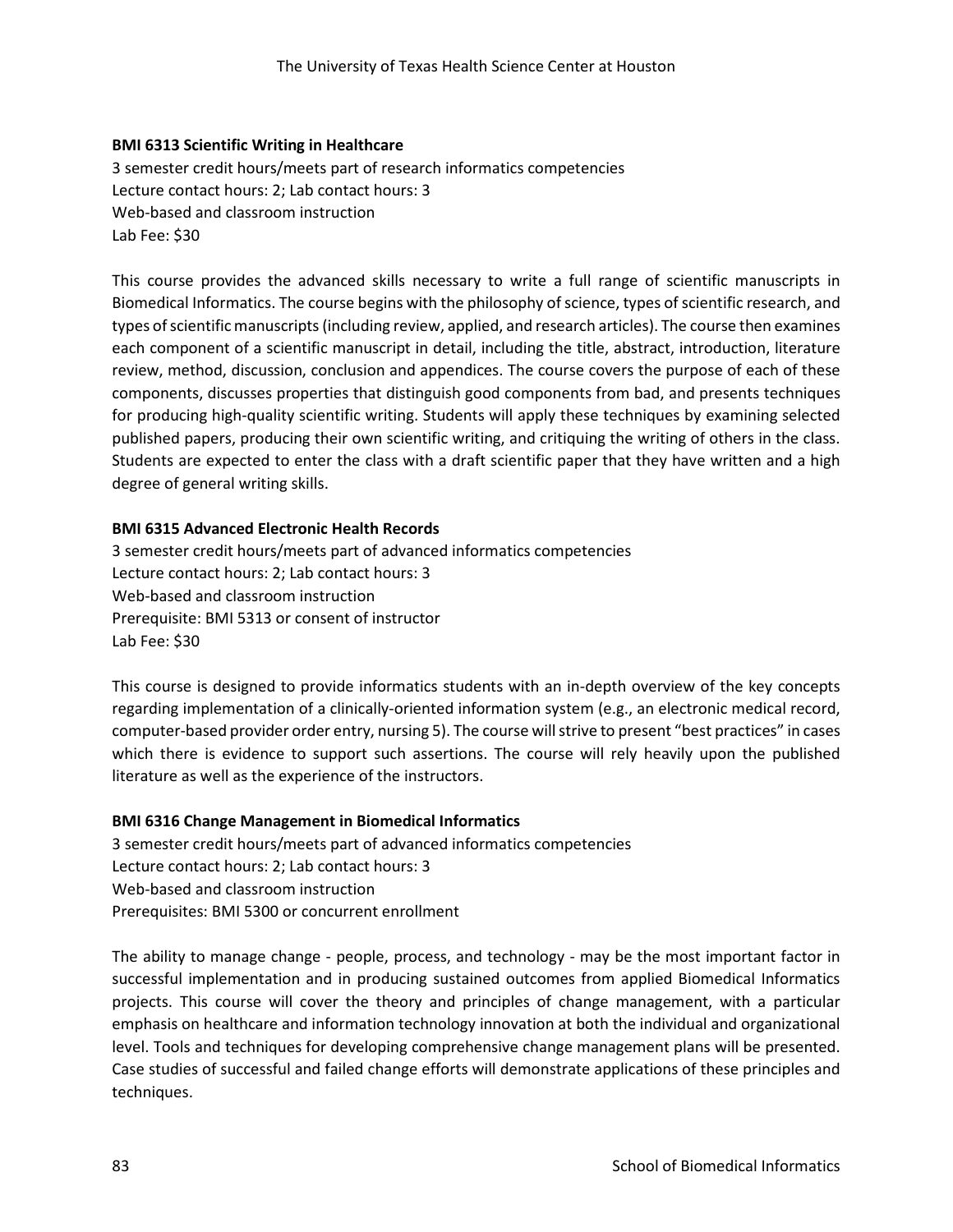# **BMI 6317 Leadership & Entrepreneurship in Biomedical Informatics**

3 semester credit hours/meets part of advanced informatics competencies Lecture contact hours: 2; Lab contact hours: 3 Web-based and classroom instruction Prerequisites: BMI 5300 or concurrent enrollment

This course provides technical skills for students to foster the ability to lead people and projects in informatics work environments. Students will learn about Leadership, Management, and Entrepreneurialism. The course is focused on the significant need in the healthcare IT industry for innovators and students will explore methods that can take their ideas from concept to reality. Business planning, project management, and other areas will be examined during the course to help students think about their own informatics venture.

## **BMI 6318 Big Data in Biomedical Informatics**

3 semester credit hours/meets part of advanced informatics competencies Lecture contact hours: 2; Lab contact hours: 3 Web-based and classroom instruction Prerequisites: consent of instructor Lab Fee: \$30

This course will expose students to 'Big Data' projects in biomedicine and healthcare. Through real-world examples we will explore the challenges and success faced by initiatives to improve health care delivery through big data projects. Specific topics may include but are not limited to the Vs of Big Data (volume, velocity, variety, veracity, and value), data analytics, accountable care organizations and population health management.

## **BMI 6319 Advanced Data Structures in Biomedical Informatics**

3 semester credit hours/meets part of core competencies Classroom instruction Prerequisites: BMI 5300 and BMI 5007 Required for PhD students Lab Fee: \$30

This course explores new and emerging data structuring problems within the context of healthcare. Advanced data structures are required for a variety of applications, including efficient database design, data mining, information retrieval and web search, among others. Students should be prepared to participate in a variety of programming assignments and complete a project related to their doctoral or other significant research area.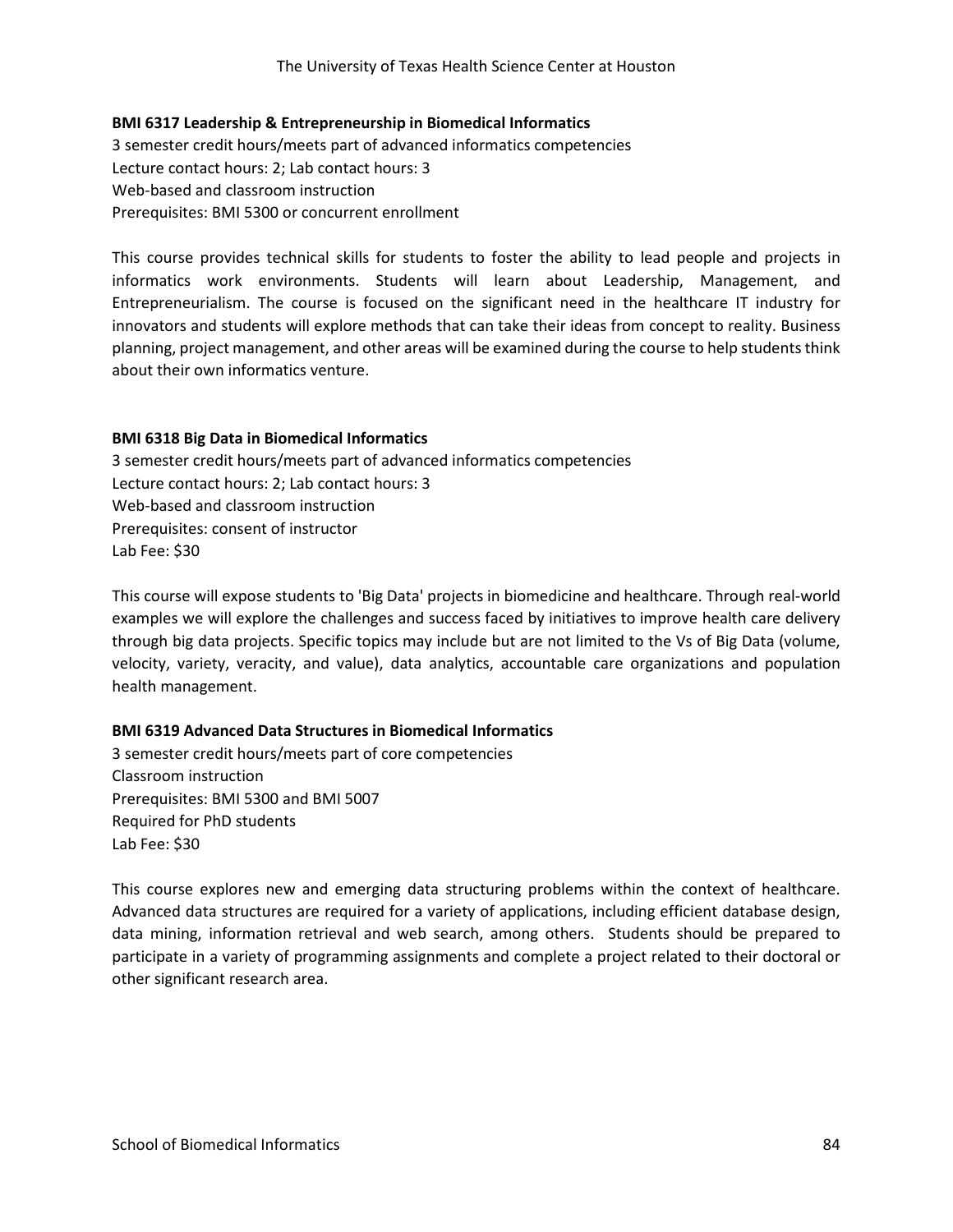## **BMI 6322 Distributional Semantics: Methods and Biomedical Applications**

3 semester credit hours/meets part of advanced informatics competencies Classroom instruction Lab Fee \$30

This course concerns computational methods that learn about the meaning of words and concepts from their distribution in natural language, and consequently are able to perform cognitive tasks in a humanlike manner. For example, with the appropriate learning materials, these methods have shown performances comparable with English as a second language speakers on the Test of English as a Foreign Language synonym test. Applications in the biomedical domain include information retrieval, automated indexing of the biomedical literature, literature-based knowledge discovery and the analysis of biological sequences. This course will explore the underlying theories and various methodological approaches used to measure semantic relatedness (the extent to which the meaning of two terms is related), as well as their application in biomedical and other domains. The course will provide hands-on instruction so that students will emerge with the ability to apply the methods taught in the class in their own research.

#### **BMI 6323 Machine Learning in Biomedical Informatics**

3 semester credit hours/meets part of the advanced informatics competencies Lecture contact hours: 2; Lab contact hours: 3 Web-based and classroom instruction Lab Fee: \$30

The increased digitization of biomedical data has dramatically increased interest in methods to analyze large quantities of data. Data mining is the process of transforming this raw data into actionable knowledge, which has led to many spectacular advances in biomedicine. This course provides an introduction to data mining methods from a biomedical perspective. The primary focus will be on practical and commonly used machine learning techniques for data mining (e.g., decision trees, support vector machines, clustering) and how these techniques transform data into knowledge. Students will engage in hands-on projects that expose them to data mining methods. Further, students will be able to critically evaluate the appropriateness of data mining methods on different tasks.

This course is designed to accommodate students with a varying degree of technical skills. No programming experience is required.

## **BMI 6324 Health Information Technology Policy**

3 semester credit hours /meets part of the advanced informatics competencies Web-based and classroom instruction

This course will examine policy issues related to the use of information technologies in health care. It will examine key policies and policy issues in three areas: clinical informatics, consumer informatics and population Biomedical Informatics. The primary focus will be on the United States, but international approaches will also be discussed.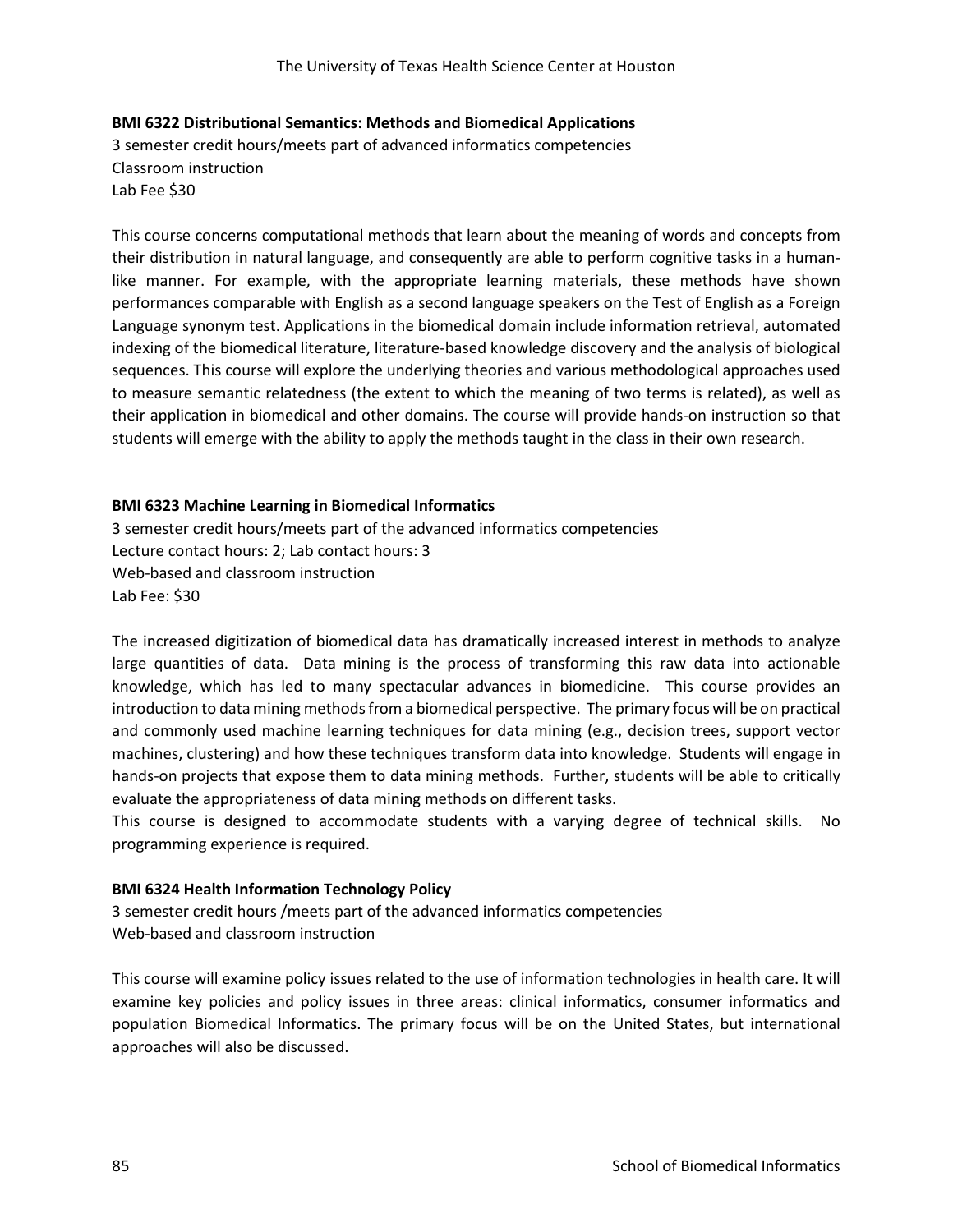#### **BMI 6328 Health Care Delivery in an EHR-Enabled Environment**

3 semester credit hours/meets part of the advanced informatics competencies Web-based and classroom instruction Prerequisite: BMI 5300

This course will expose doctoral students to an interdisciplinary research area that aims to explore the challenges of improving health care delivery and reducing costs in an EHR-enabled environment. Students will work with a large-scale claims dataset, examining the impact of this detailed data upon health care quality and reimbursement models. Specific topics may include but are not limited to chronic care management, health care coordination, patient life cycle management, system dynamics, accountable care organizations and population health management.

### **BMI 6330 Biomedical Natural Language Processing**

3 semester credit hours/meets part of advanced informatics competencies Web-based and classroom instruction Prerequisite: Consent of instructor

This course will examine current natural language processing (NLP) methods and their applications in the biomedical domain. It will provide a systematic introduction to basic knowledge and methods used in NLP research and hands-on experience with existing biomedical NLP systems. Students will gain knowledge and skills in various NLP tasks such as named entity recognition, information extraction, and information retrieval.

## **BMI 6331 Medical Imaging and Signal Pattern Recognition**

3 semester credit hours/meets part of research informatics competencies Prerequisite: BMI 5007 Web-based and classroom instruction Lab Fee: \$30

Biomedical data in the form of images, videos or other unstructured signals are continuously collected by clinicians, such as radiologists, dermatologists or ophthalmologists, life science researchers and increasingly by ourselves with our personal devices. Tools able to distill quantitative actionable information from these data are essential to generate phenotypes, aid diagnosis, screening, treatment and automate repetitive tasks. In the era of personalized medicine and big data, they have become an urgent medical need. In this course, you will be introduced to the essential pattern recognitions techniques to build and evaluate such tools. We will be covering the basics of image/signal processing, computer vision and applied machine learning with hands on examples relevant to biomedical applications.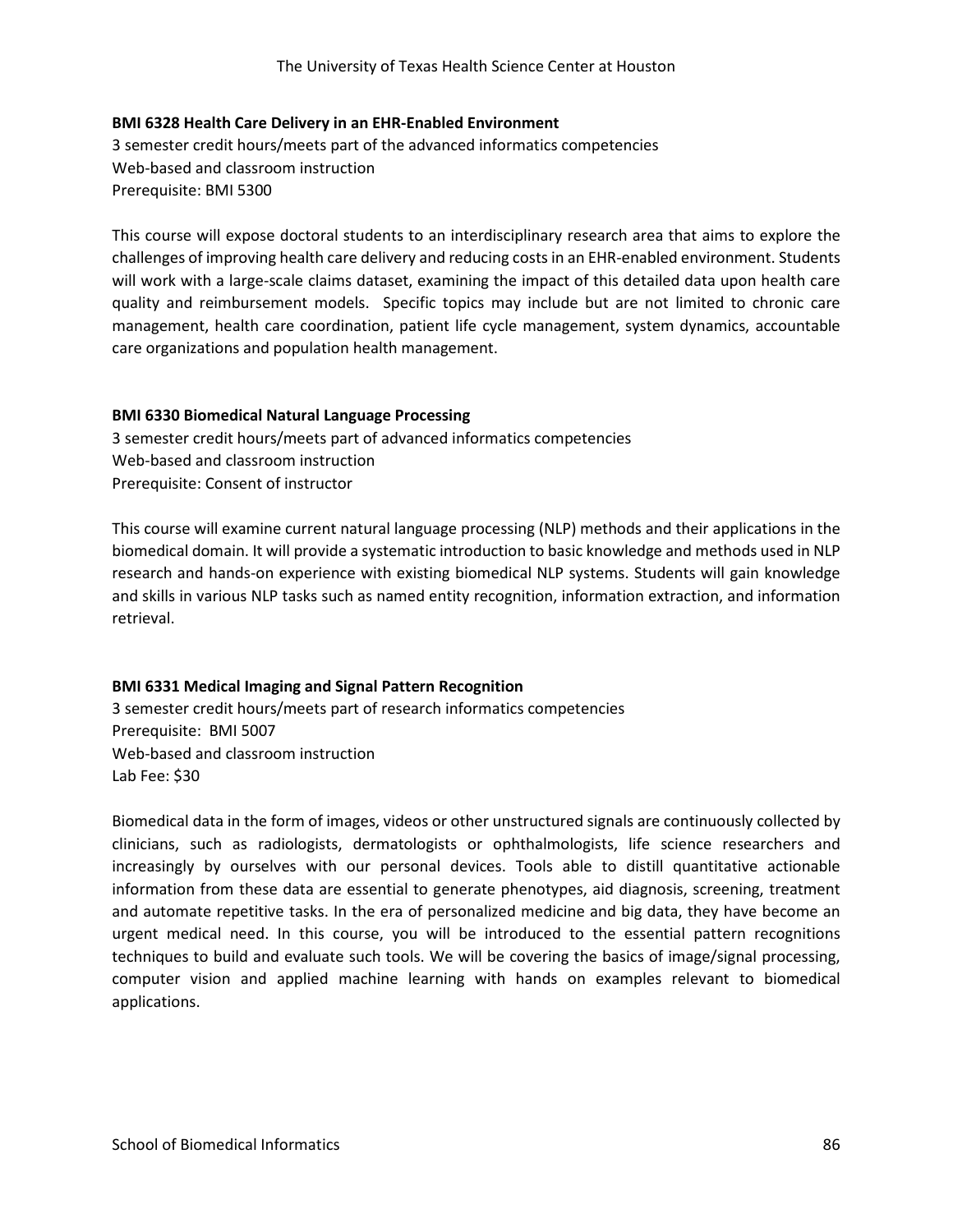### **BMI 6332 Personalized Medicine**

3 semester credit hours/meets part of advanced informatics competencies Prerequisite: BMI 5330 or instructor approval Web-based and classroom instruction Lab Fee: \$30

This course will provide the foundations of precision medicine and its relations with genomics by exposing trainees to the use and interpretation of genetic studies of human populations in the context of phenotypes and diseases. The course will cover principles of genetics underlying associations between genetic variants and disease susceptibility and drug response.

### **BMI 6333 Current Topics in Genomics**

3 semester credit hours/meets part of advanced informatics competencies Prerequisite: BMI 5330 Web-based and classroom instruction

Bioinformatics play significant roles in modern genetics and genomics studies. Nearly every large-scale biology projects require a significant component of bioinformatics and computational approaches. This course provides an introduction to advanced technologies and resources in genetics, epigenetics, transcriptomics, and phenotype studies, organized as "topics". Students will be provided with knowledge and skills to apply canonical algorithms in bioinformatics tasks, to identify potential challenges, and to develop their own analysis pipelines.

## **BMI 6334 Deep Learning in Biomedical Informatics**

3 semester credit hours/meets part of advanced informatics competencies Prerequisite: BMI 5007 and BMI 5353 or Instructor Consent Web-based and classroom instruction

Deep learning and artificial intelligence have disrupted multiple industries including healthcare. This class offers students exposure to basic concepts of and practical skills for deep learning and its applications in selected problems in biomedical informatics. Students will study the foundations of deep learning, understand how to build neural networks, and conduct successful machine learning analyses. Deep learning architectures such as convolutional neural networks, recurrent neural networks, and autoencoders will be explored, along with concepts such as embeddings, dropout, and batch normalization. Case studies from biomedical informatics, including biomedical and clinical natural language processing, medical imaging, electronic health records, and genomics data will be utilized. Students will use the Python language and the state-of-the-art deep learning frameworks to implement deep learning models to solve real world problems. Experience with Python programming and basic knowledge of linear algebra is required.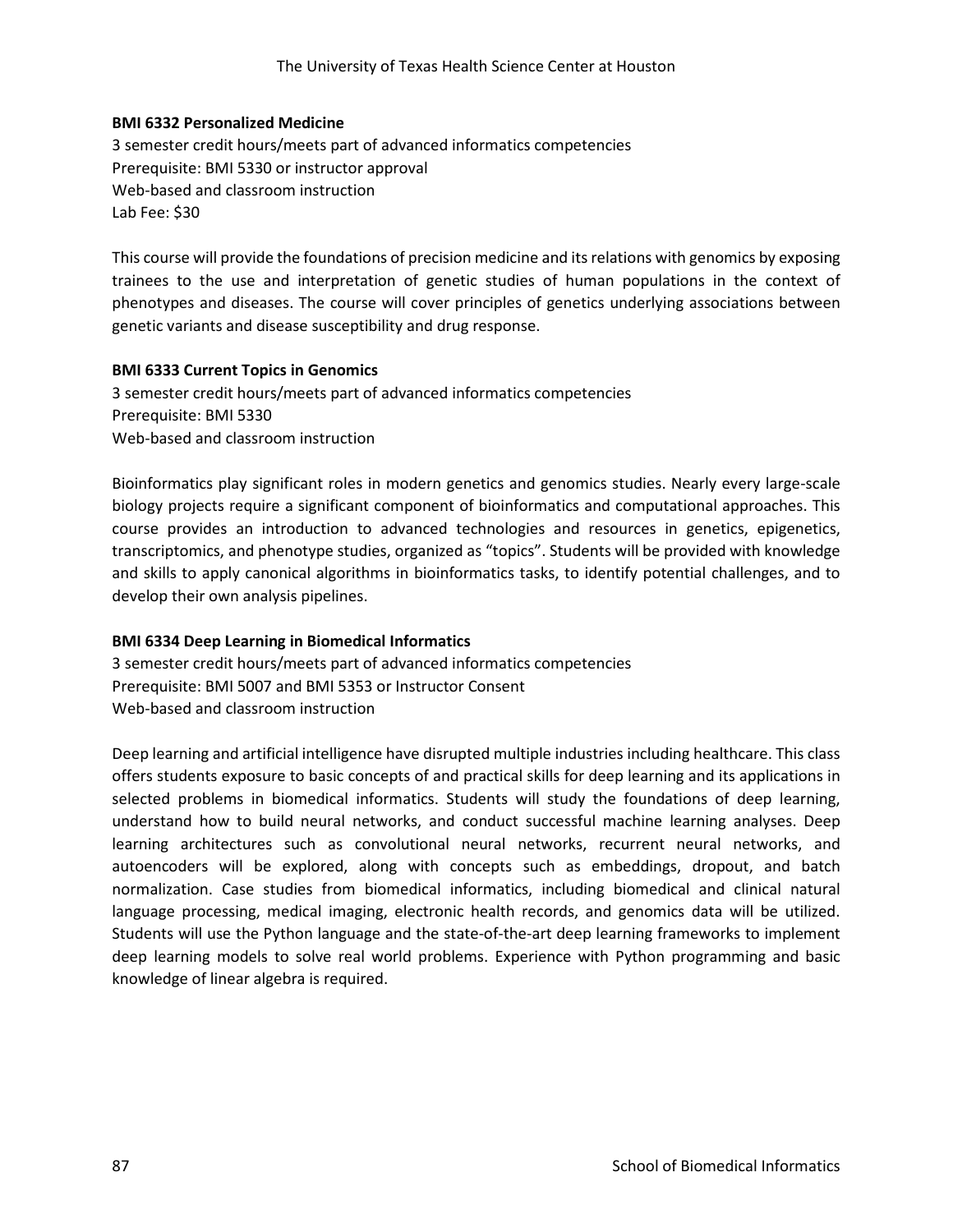### **BMI 6340 Health Information Visualization & Visual Analytics**

3 semester credit hours/meets part of research informatics competencies Web-based and classroom instruction Lab Fee: \$30

This course introduces the basics of information visualization, which is the use of interactive visual representations of data to amplify human cognition. Properly constructed visualizations allow us to analyze data by exploring it from different perspectives and using the power of our visual system to quickly reveal patterns and relationships. This course uses practical, hands-on examples and exercises to teach the theory and application of information visualization for health data. The class emphasizes visual analysis of time-series data, ranking and part-to-whole relations, deviations, distributions, correlations, multivariate, and geographic data. You will also learn how to combine multiple visualizations into interactive dashboards and how to use Tableau, a state-of-the-art information visualization tool to produce and deliver visualizations and dashboards quickly and easily.

#### **BMI 7000 Advanced Preceptorship**

1-9 semester credit hours (variable hours) Required for PhD students; may be repeated for up to 9 hours to meet the degree requirement Prerequisite: Consent of instructor Enrollment only open to PhD students

The student will use this course to develop a research proposal that will be used as a basis for their doctoral dissertation. The student must complete nine semester credit hours with the supervision of the mentor or primary advisor. The result will be used to prepare for the advance to candidacy exam.

## **BMI 7050 Research in Biomedical Informatics**

1-9 semester credit hours (variable hours) Required for PhD students; must be repeated for up to 21 hours to meet the degree requirement Prerequisites: Consent of instructor Enrollment only open to PhD students

The doctoral candidate must complete 21 hours of research in Biomedical Informatics. The mentor or primary advisor will supervise the advancement of the candidate's progress.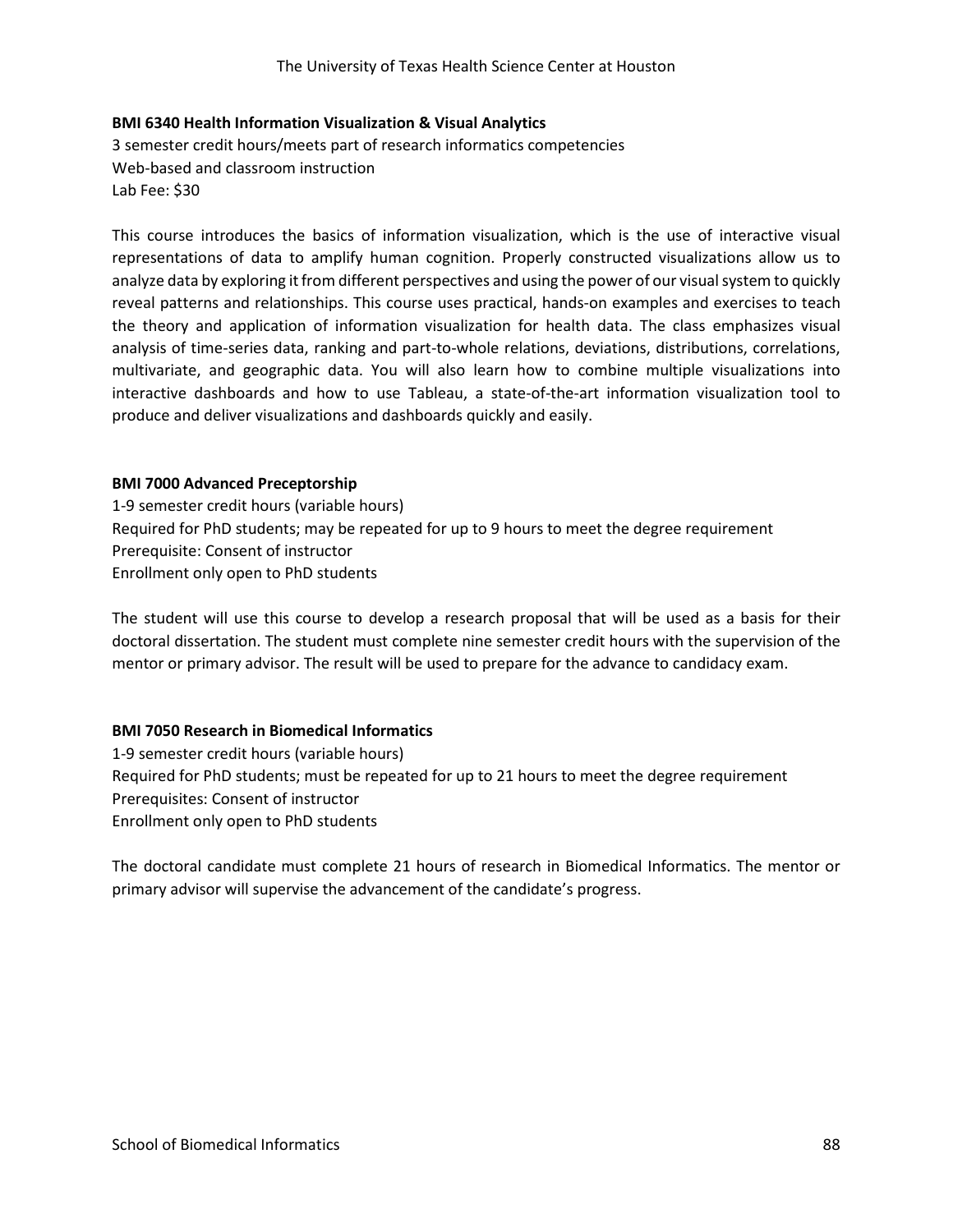# **BMI 7070 Fellowship in Health Informatics**

1-9 semester credit hours (variable hours) (2 hours lecture/3 hours laboratory) Required for DHI students; must be repeated for up to 21 hours to meet the degree requirement Prerequisites: Consent of instructor Enrollment only open to DHI students

DHI students will use this course to implement their translational practice project under the supervision of their primary advisor and in collaboration with their additional committee members. The translational practice project requirements will consist of background and review of relevant literature/evidence, project overview, theoretical framework/logic model, purpose statement/significance of project, evaluation design (including return on investment), implementation/gather evidence, recommendations and finally, future implications. This course must be repeated as students must earn a total of 21 semester credit hours to meet the degree requirement.

## **BMI 7150 Research Seminar**

1 semester credit hour Required for PhD students; must be repeated for up to 3 hours to meet the degree requirement Prerequisite: Consent of instructor Enrollment only open to PhD students

This course involves the weekly research seminars in which both invited speakers and students present their work to an audience of SBMI affiliates. Students participating in the course for credit are required to both give a seminar presentation, attend at least 80% of the weekly seminars, and fill out evaluation forms (available online). Each student seminar must be supervised by a faculty member (not necessarily the student's advisor). The faculty member will work with students to ensure that the seminars are both appropriate and interesting for the audience.

## **BMI 7151 Seminar in Precision Medicine**

1 semester credit hour Lecture contact hours: 1 Prerequisite: Consent of instructor

Seminar in Precision Medicine will introduce and discuss recent advances, frontier technologies, case studies, and future direction in precision medicine. The topics cover precision medicine, bioinformatics, systems biology, pharmacogenomics, genetics, genomic medicine, study design, methodologies and computational tools. Students enrolled in the course for credit are required to give a seminar presentation, attend at least 80% of the weekly seminars, and fill out evaluation forms. Each student seminar must be supervised by a faculty member (not necessarily the student's advisor). The faculty member will work with students to ensure that the seminars are both appropriate and interesting for the audience.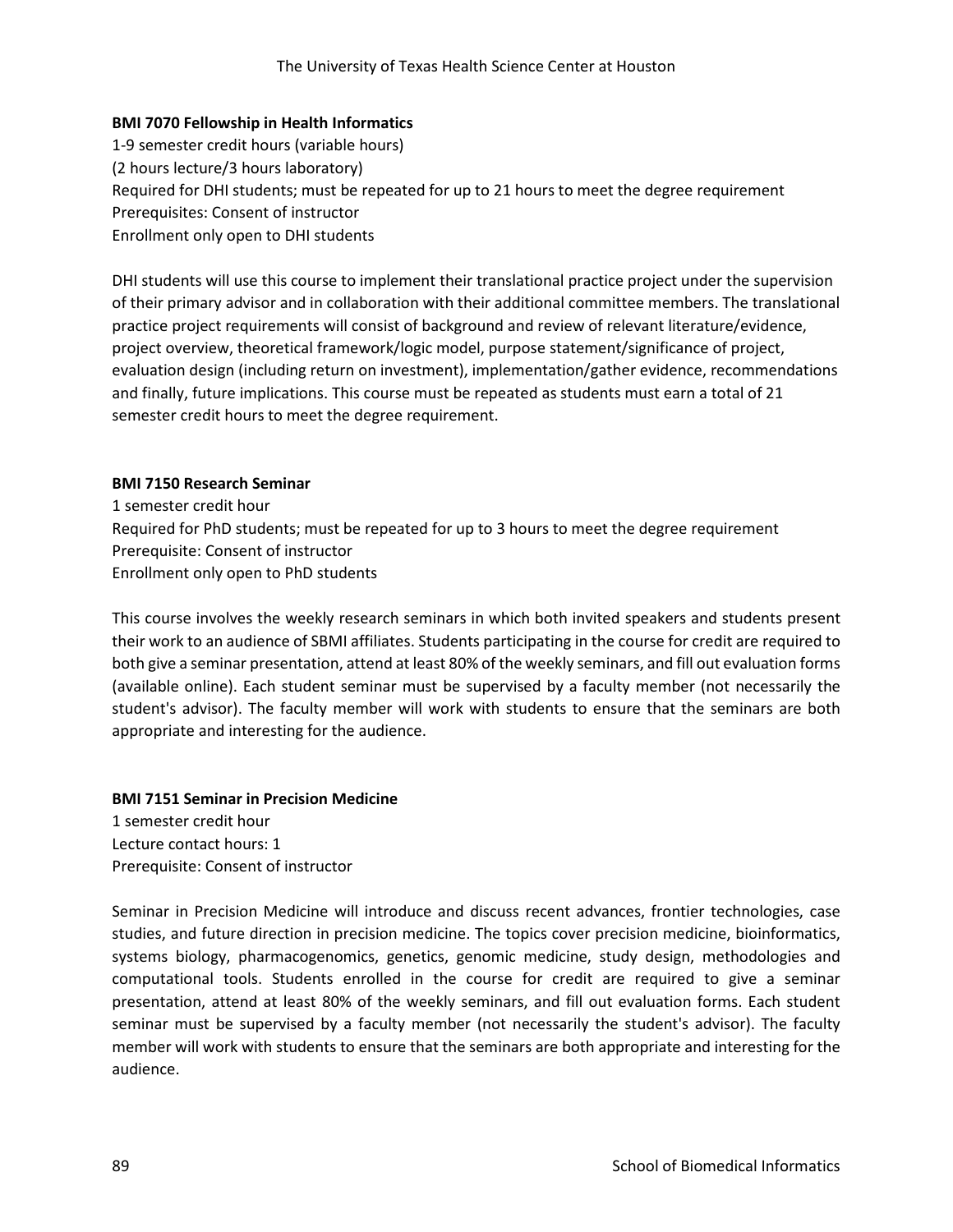### **BMI 7170 Project Advisement**

1 semester credit hours/meets part of DHI core competencies Required for doctoral students; must be repeated for up to 3 hours to meet the degree requirement Prerequisite: Consent of instructor Required for DHI students

DHI students will use this course to develop a proposal/plan to be used as a basis for their translational practice project. Students must complete three semester credit hours with the supervision of their primary advisor and additional committee members. The proposal/plan will be used to prepare for the project execution as students develop a timeline for completion of the translational practice project during this course.

### **BMI 7301 Grant Writing**

3 semester credit hours/meets part of research informatics competencies Classroom instruction Required for PhD students

Students will develop skills in the planning and execution of grant development. The focus will be on NIH and NSF grants forms, but students will also be exposed to grant applications from private organizations. The goal of the course is to enable students to develop a draft that can be used for the funding of dissertation work or to develop a grant that would allow students to continue their dissertation work in a post-dissertation award. Students will learn how to write the narrative, project time lines, include appropriate evaluation and draft budgets.

#### **BMI 7302 Theories and Frameworks for Biomedical Informatics Research**

3 semester credit hours/meets part of core competencies Prerequisites: BMI 5300, BMI 5351, BMI 5310, and BMI 5311 Required for PhD students

This course introduces a variety of significant theories, frameworks and models that are relevant to biomedical informatics knowledge and research. Students will explore these through exploration of methods and application papers. By the end of the semester students will be able to identify theories, frameworks and models that are applicable to their doctoral research.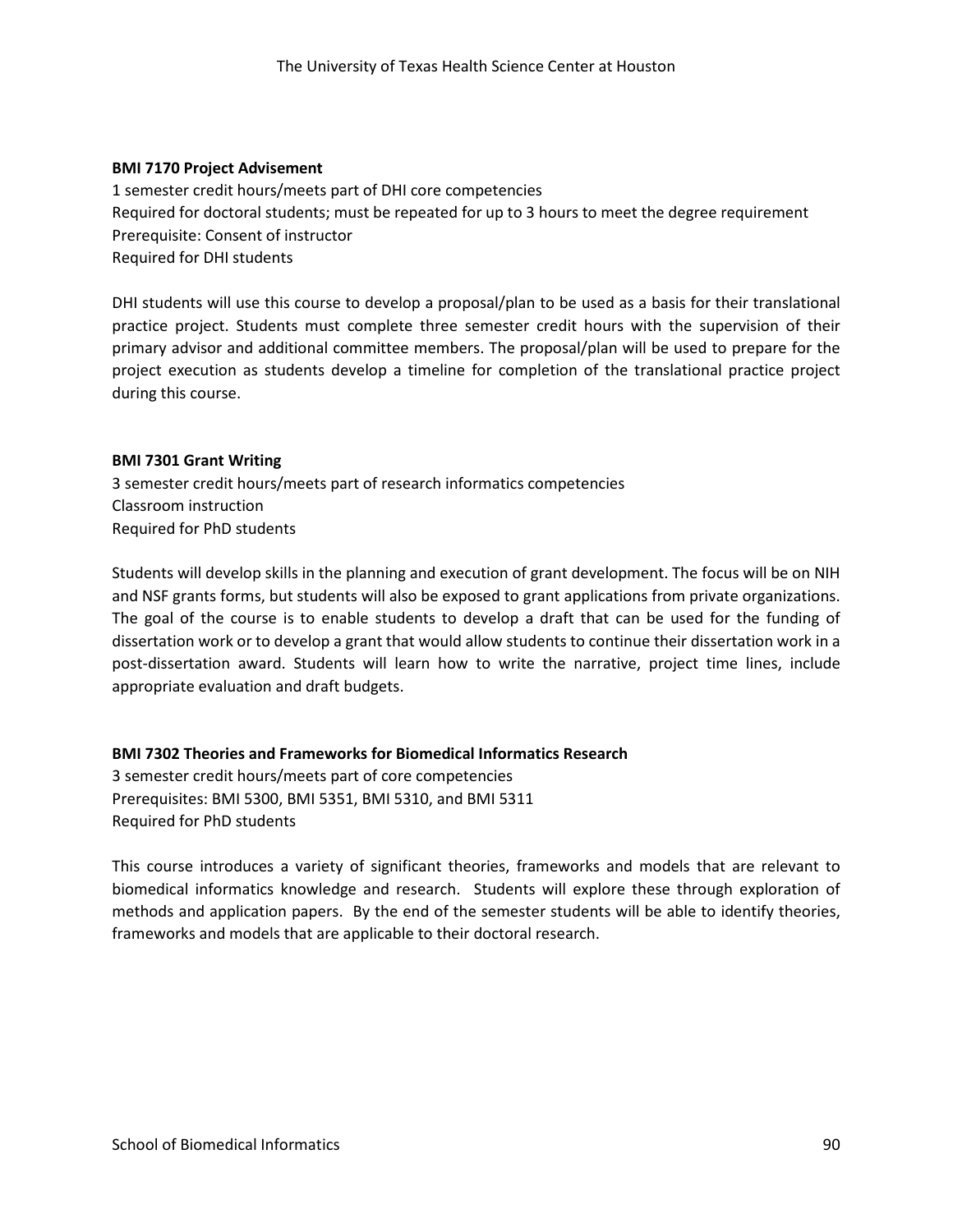### **BMI 7303 Critical Review of Biomedical Informatics Literature Seminar**

3 semester credit hours/meets part of core competencies Prerequisites: BMI 5300, BMI 5351, BMI 5352, BMI 5310, BMI 5311, and BMI 7302 Required for PhD students

The purpose of the critical literature review seminar is to apply and deepen knowledge from an area of biomedical informatics study and demonstrate proficiency in reviewing, synthesizing, and critically analyzing the research literature in a topic area that relates directly to the student's chosen dissertation topic. By the end of the semester each student will have completed a draft literature review of their chosen subject.

#### **BMI 7304 Advanced Research Design for Biomedical Informatics**

3 semester credit hours/meets part of core competencies Prerequisites: BMI 5300, BMI 5351, BMI 5352, BMI 5310, and BMI 5311 Required for PhD students

This course will provide an in-depth examination of advanced research design and methods for establishing causal statements about the efficacy, effectiveness and generalizability of biomedical informatics research to improve human health. Standards for stating/claiming than an intervention is evidence-based will also be addressed. By the end of the semester students will be able to provide a plausible research design given a scenario and hypothesis.

### **BMI 7350 Scholarly Foundations of Advanced Health Informatics Practice**

3 semester credit hours/meets part of DHI core competencies (2 hours lecture/3 hours laboratory) Web-based instruction Prerequisite: BMI 5300 Required for DHI students

This foundational course focuses on analyzing health informatics competencies, role, and scholarship as the foundation for scholarly practice at the doctoral level. The foundations of science and scientific inquiry are explored including the epistemological and ontological bases for scientific methods, theory, and knowledge. Sources of evidence, theory, and knowledge for health informatics practice are analyzed. Evidence based practice, leadership, innovation/change, inter-professional collaboration/teams, and quality and safety, are introduced as fundamental components of health informatics practice. Practice inquiry is investigated as a means of guiding science based practice.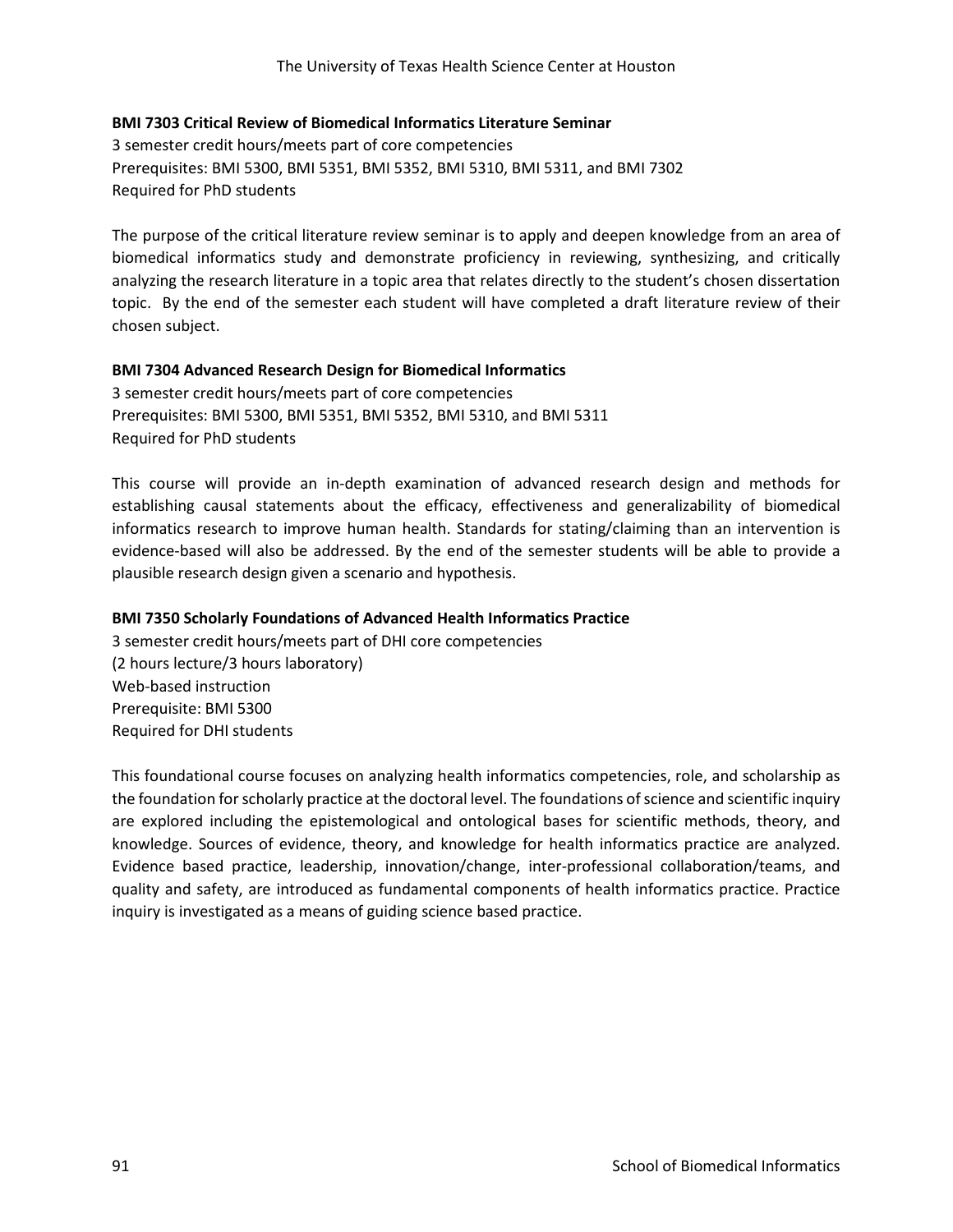### **BMI 7351 Evidence-Based Health Informatics Practice**

3 semester credit hours/meets part of DHI core competencies (2 hours lecture/3 hours laboratory) Web-based instruction Prerequisite: BMI 5300 Required for DHI students

In this course the doctoral student will learn the importance of evidence for the advancement of Informatics practice, improvement of varied outcomes, and advancement of the information technology to support a learning health system. The student will apply skills to focus on the current urgency of evidence application to practice, and have a hands on illustration of how to appraise, summarize and translate evidence to support recommendations for quality improvement and sustainment in a learning health system. In addition, this course is intended to update and enhance evidence-based practice knowledge and process for conducting a search, critiquing, and evaluating research publications. Students will learn to perform an electronic literature search from electronic databases and assess, investigate and recommend informatics practice using an evidence‐based practice methodology.

#### **BMI 7360 Advanced Project Management**

3 semester credit hours/meets part of DHI core competencies (2 hours lecture/3 hours laboratory) Web-based instruction Prerequisite: BMI 5300 Required for DHI students

This course is an advanced project management for doctoral students. The student will develop a management plan for a health care information technology project identifying a specific set of operations designed to accomplish a singular goal, to deliver on‐time, on‐budget, evaluating performance and project integration supporting the strategic goals of the organizations. Moreover, the student will learn to apply evidence-based practice and project management methods and core activities of a project manager that incorporate the five project management processes as well as the tools and techniques essential to the ten project management knowledge areas as defined by the Project Management Institute, Inc.